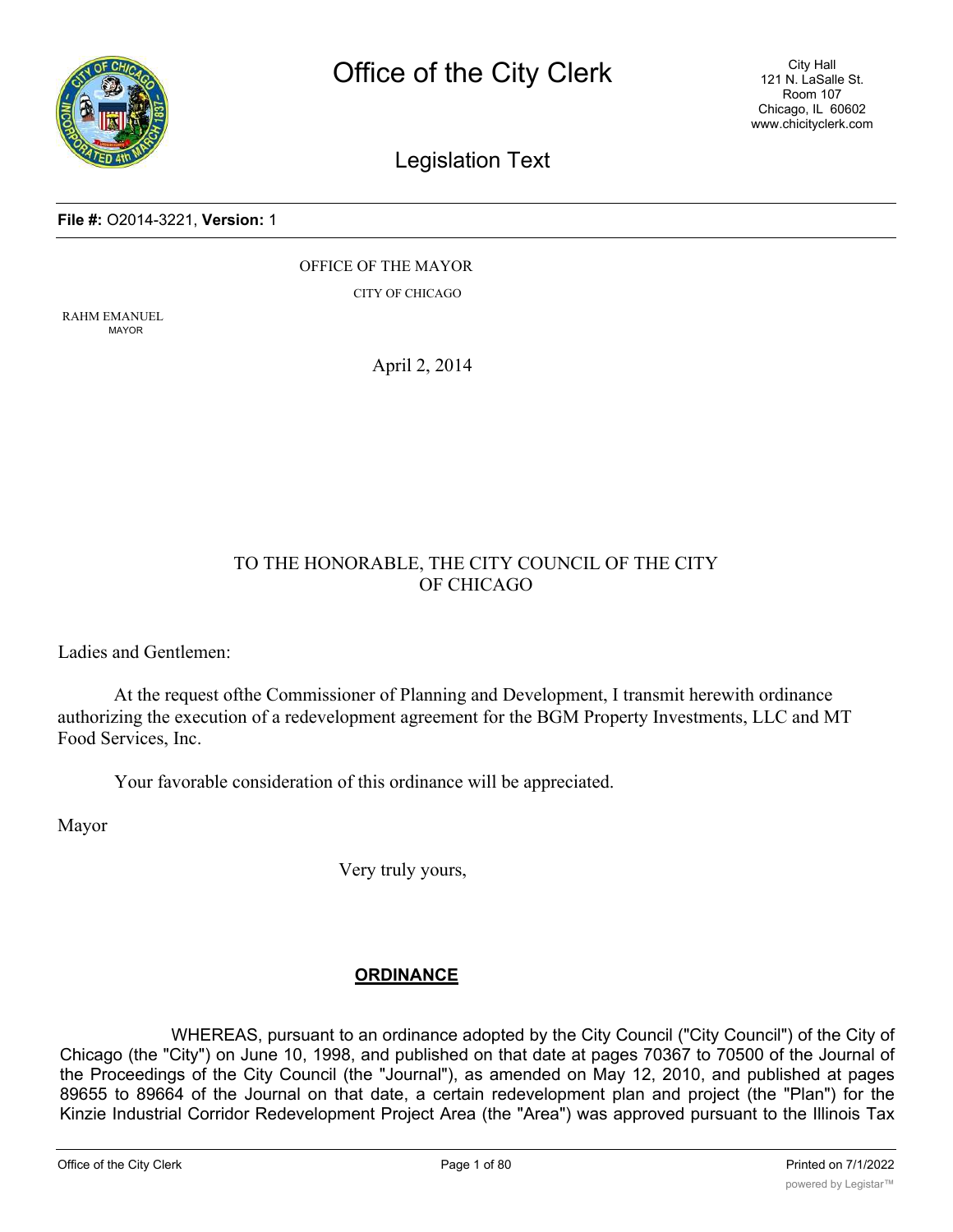#### **File #:** O2014-3221, **Version:** 1

Increment Allocation Redevelopment Act, as amended (65 ILCS 5/11-74.4-1 et seq.) (the "Act"); and

WHEREAS, pursuant to an ordinance adopted by the City Council on June 10, 1998 and published at pages 70499 to 70510 of the Journal of such date, the Area was designated as a redevelopment project area pursuant to the Act; and

WHEREAS, pursuant to an ordinance (the "TIF Ordinance") adopted by the City Council on June 10, 1998 and published at pages 70509 to 70520 of the Journal of such date, tax increment allocation financing was adopted pursuant to the Act as a means of financing certain Area redevelopment project costs (as defined in the Act) incurred pursuant to the Plan; and

WHEREAS, BGM Property Investment, LLC, an Illinois limited liability company, has purchased a 2- story commercial building (the "Site") at real property commonly known as 400 N. Noble, Chicago, Illinois 60642 (the "Property") located within the Area and along with MT Food Service, Inc., an Illinois corporation and affiliate of BGM Property Investment, LLC (collectively, the "Developer") desire to rehabilitate the Site, which currently has a total of approximately 58,000 square feet of useable space, into a food distribution facility comprising of approximately 50,500 square feet of warehouse space and approximately 7,500 square feet of office space for use by MT Food Service, Inc. (the "Project"); and

WHEREAS, the Developer has proposed to undertake the redevelopment of the Site in accordance with the Plan and pursuant to the terms and conditions of a proposed redevelopment agreement to be executed by the Developer and the City, including but not limited to construction and build-out of space to accommodate industrial uses to be financed in part by incremental taxes on the Property and from the Area, if any, deposited in the Kinzie Industrial Corridor Project Area Tax Allocation Fund (as defined in the TIF Ordinance) pursuant to Section 5/11-74.4-8(b) of the Act to the extent, and in the amount, provided in the Redevelopment Agreement (hereinafter defined); and

WHEREAS, the Community Development Commission of the City of Chicago (the "Commission"), pursuant to Resolution 13-CDC-42 adopted on December 10, 2013, recommended that BGM Property Investments, LLC, an Illinois limited liability company, be designated as the developer for the Project and that the City's Department of Planning and Development ("DPD") be authorized to negotiate, execute and deliver on behalf of the City a redevelopment agreement with the Developer for the Project; now therefore,

**l**

## **BE IT ORDAINED BY THE CITY COUNCIL OF THE CITY OF CHICAGO:**

SECTION 1. The above recitals are incorporated herein and made a part

hereof.

SECTION 2. The Developer is hereby designated as the developer for the Project pursuant to Section 5/11-74.4-4 of the Act.

SECTION 3. The Commissioner of DPD (the "Commissioner") or a designee of the Commissioner are each hereby authorized, with the approval of the City's Corporation Counsel as to form and legality, to negotiate, execute and deliver a redevelopment agreement between the Developer and the City substantially in the form attached hereto as Exhibit A and made a part hereof (the "Redevelopment  $\mathcal{A}_{\mathcal{A}}$  ), and such other supporting documents as may be necessary to carry out and comply with the necessary to carry out and comply with the necessary to carry out and comply with the necessary to carry out and c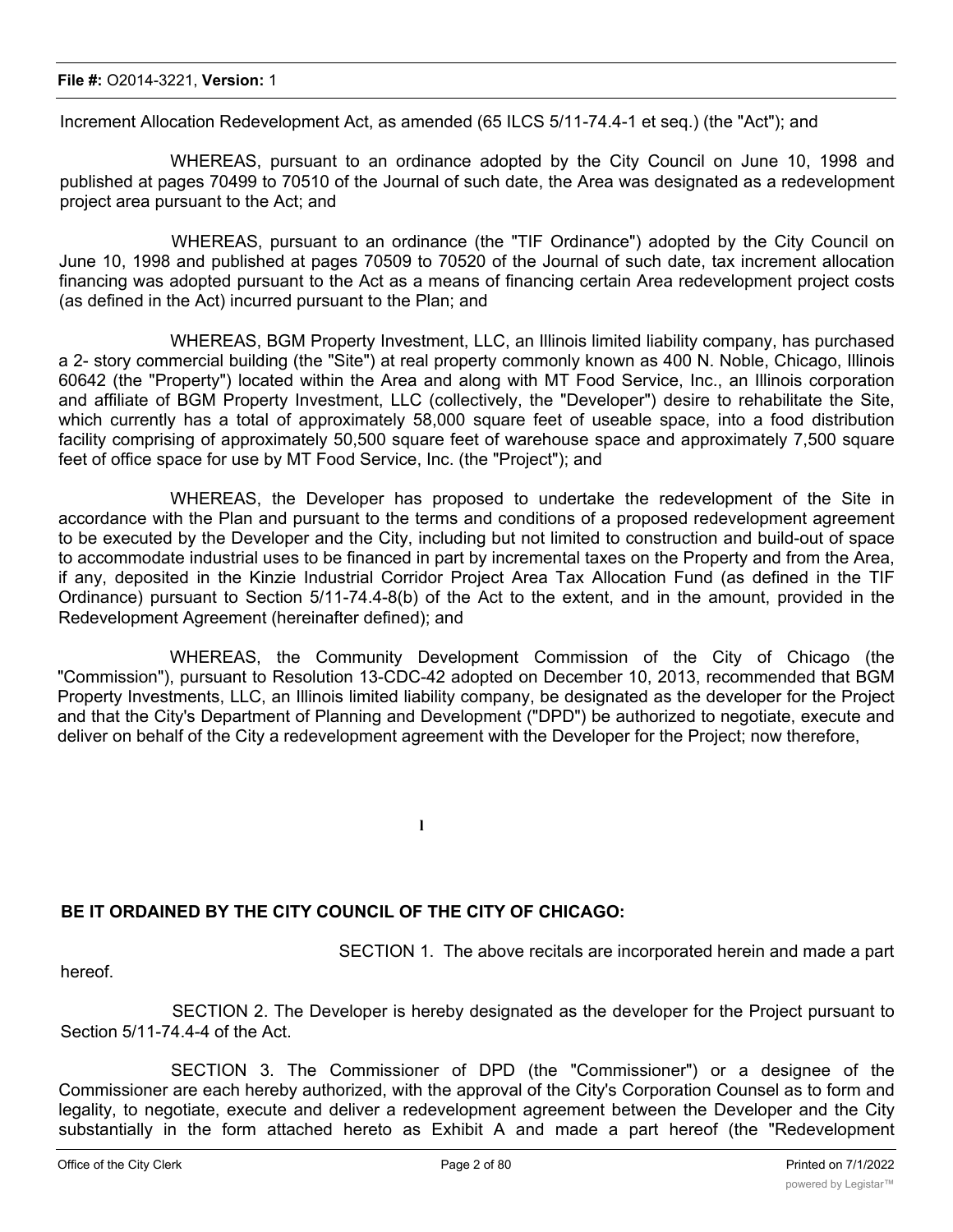Agreement"), and such other supporting documents as may be necessary to carry out and comply with the provisions of the Redevelopment Agreement, with such changes, deletions and insertions as shall be approved by the persons executing the Redevelopment Agreement.

SECTION 4. If any provision of this ordinance shall be held to be invalid or unenforceable for any reason, the invalidity or unenforceability of such provision shall not affect any of the other provisions of this ordinance.

SECTION 5. All ordinances, resolutions, motions or orders in conflict with this ordinance are hereby repealed to the extent of such conflict.

SECTION 6. This ordinance shall be in full force and effect immediately upon its

passage.

Attachment: Exhibit A: Redevelopment Agreement

2

## **BGM PROPERTY INVESTMENTS. LLC AND MT FOOD SERVICE, INC. REDEVELOPMENT AGREEMENT**

### BY AND BETWEEN

### THE CITY OF CHICAGO AND

### BGM PROPERTY INVESTMENTS, LLC AND MT FOOD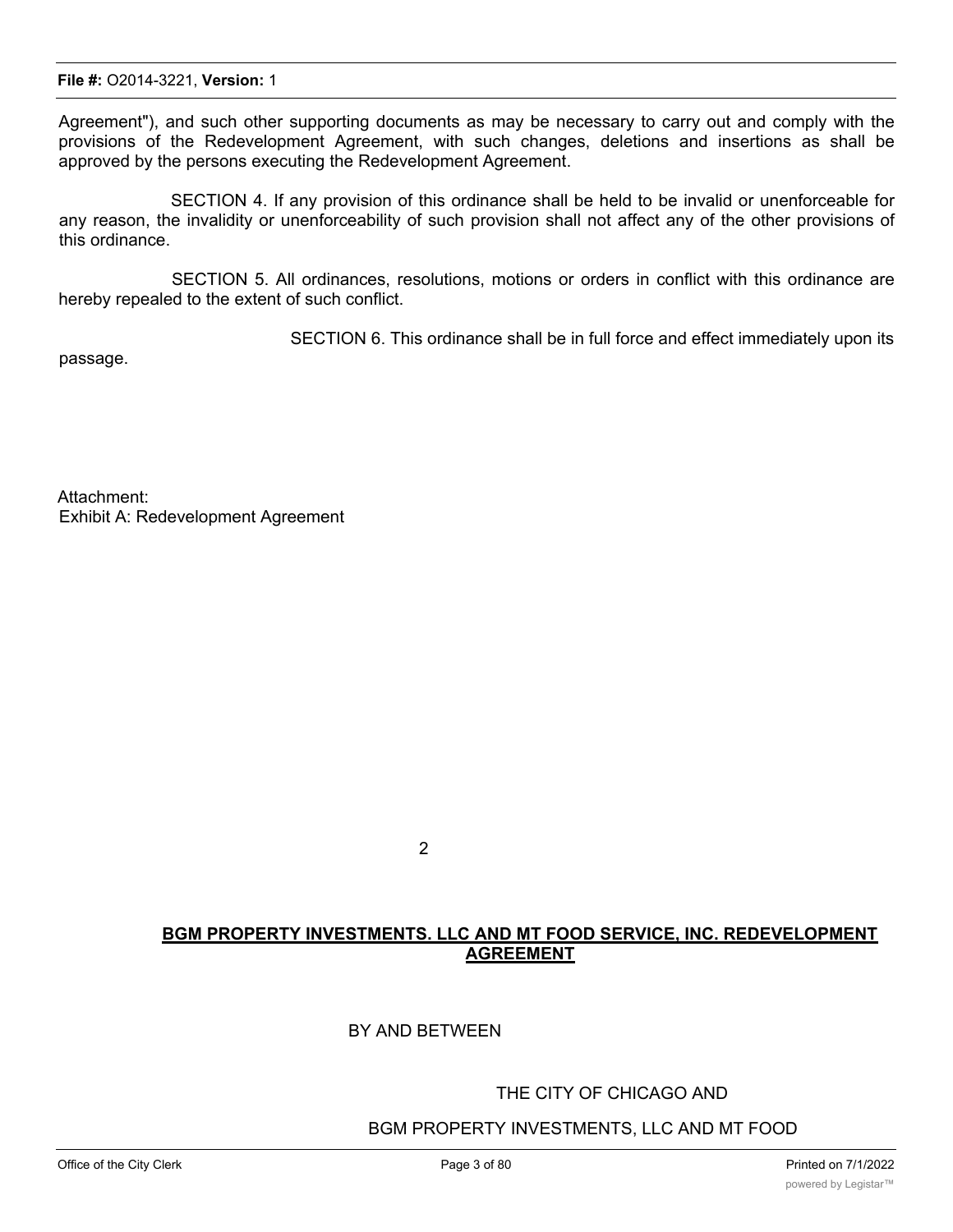SERVICE, INC.

This agreement was prepared by and after recording return to: Charles E. Rodgers, Jr.,Esq. City of Chicago Law Department 121 North LaSalle Street, Room 600 Chicago, IL 60602

|  |  |  | <b>TABLE OF CONTENTS</b> |  |  |
|--|--|--|--------------------------|--|--|
|--|--|--|--------------------------|--|--|

|                 | <b>SECTION 1. RECITALS</b>                     | <b>PAGE</b><br>2 |
|-----------------|------------------------------------------------|------------------|
|                 | <b>SECTION 2. DEFINITIONS</b>                  | $\overline{2}$   |
|                 | <b>SECTION 3. THE PROJECT</b>                  | 6                |
| 1               | The Project.                                   | 6                |
| $\overline{2}$  | <b>Project Budget</b>                          | 6                |
| 3               | <b>DPD</b> Approval                            | 6                |
| 4               | <b>Survey Update</b>                           | 6                |
| 5               | Signs and Public Relations.                    | 6                |
| 6               | Change Orders.                                 | 6                |
| $\overline{7}$  | <b>Progress Reports</b>                        | 6                |
|                 | <b>SECTION 4. FINANCING</b>                    | $\overline{7}$   |
| 1               | <b>Total Project Cost and Sources of Funds</b> | 7                |
| $\overline{2}$  | <b>Reimbursement from City Funds</b>           | $\overline{7}$   |
| 3               | <b>Requisition Form</b>                        | 8                |
| $\overline{4}$  | <b>Prior Expenditures</b>                      | 8                |
| 5               | <b>City Fees</b>                               | 8                |
| $\,6$           | <b>Cost Overruns</b>                           | 8                |
| $\overline{7}$  | <b>Conditional Grant</b>                       | 8                |
| 8               | <b>Reduction in TIF Funds</b>                  | 8                |
| 9               | <b>TIF Recapture</b>                           | 8                |
|                 | <b>SECTION 5. CONDITIONS PRECEDENT</b>         | 8                |
| 1               | <b>Project Budget</b>                          | 9                |
| $\overline{2}$  | <b>Other Governmental Approvals</b>            | 9                |
| $\mathsf 3$     | Financing                                      | 9                |
| $\overline{4}$  | <b>Title Policy</b>                            | 9                |
| 5               | <b>Evidence of Clean Title</b>                 | 9                |
| $6\phantom{1}6$ | Surveys                                        | 9                |
| $\overline{7}$  | Insurance                                      | 10               |
| 8               | <b>Opinion ofthe Developer's Counsel</b>       | 10               |
| $9$             | <b>Evidence of Prior Expenditures</b>          | 10               |
| 10              | <b>Financial Statements</b>                    | 10               |
| 11              | Documentation                                  | 10               |
| 12              | Environmental                                  | 10               |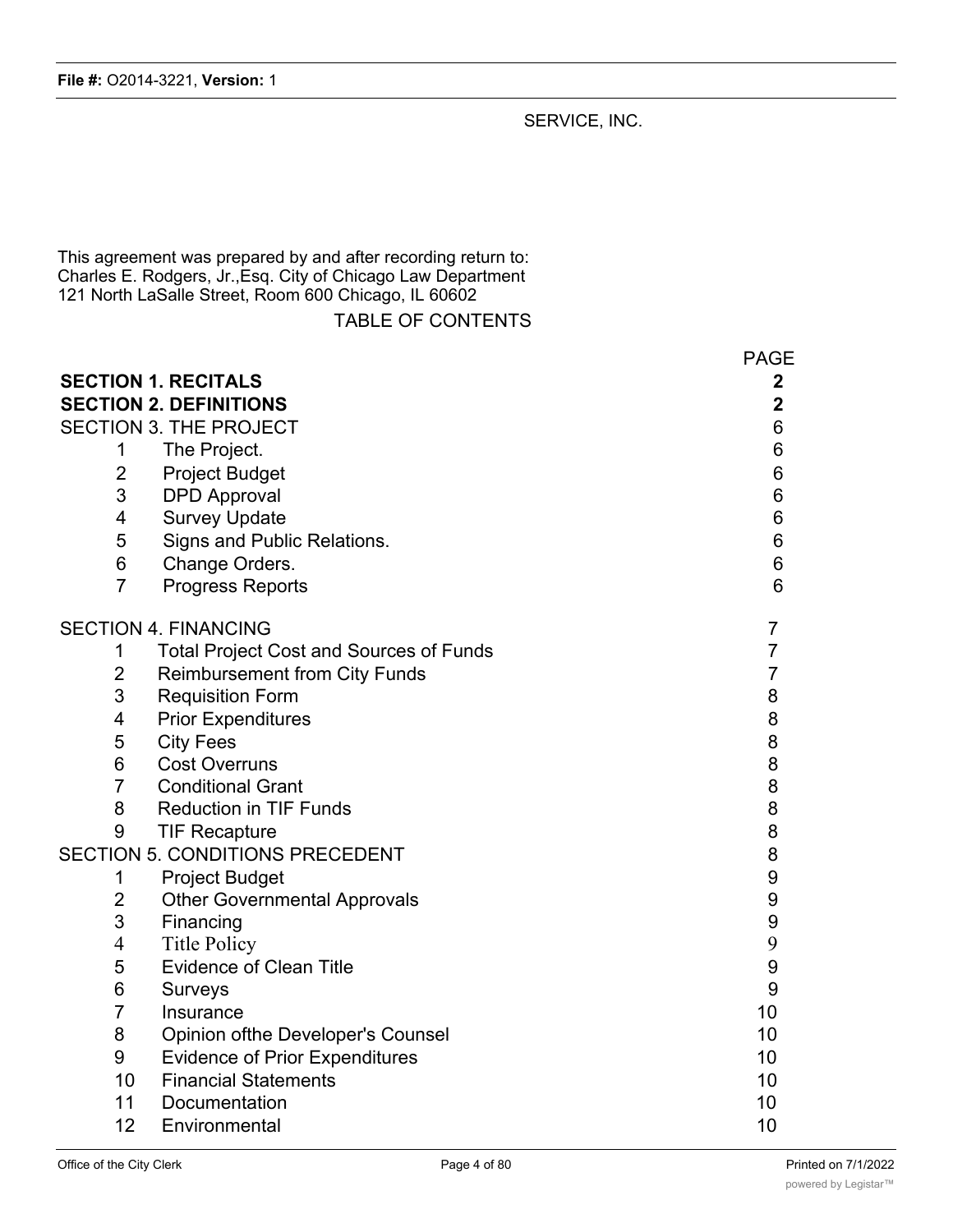| 13 | Corporate Documents; Economic Disclosure Statement          | 10 |
|----|-------------------------------------------------------------|----|
| 14 | Litigation                                                  | 10 |
|    | <b>SECTION 6. AGREEMENTS WITH CONTRACTORS</b>               | 10 |
|    | SECTION 7. COMPLETION OF CONSTRUCTION OR REHABILITATION     | 11 |
|    | Certificate of Completion of Construction or Rehabilitation | 11 |
|    | Effect of Issuance of Certificate; Continuing Obligations   | 11 |
| 3  | <b>Failure to Complete</b>                                  | 11 |
| 4  | Notice of Expiration of Term of Agreement                   | 12 |

### **SECTION 8. COVENANTS/REPRESENTATIONS/WARRANTIES OF THE**

| DEVELOPER |                       | $\dots$ 12 |
|-----------|-----------------------|------------|
| 1         | General               | 12         |
| 2         | Covenant to Redevelop | 15         |
|           | 3 Use of City Funds   | 15         |

- 4 Bonds
- . 15

| 5 | Job/Occupancy Requirement and Retention; Covenant to Remain in the |  |  |
|---|--------------------------------------------------------------------|--|--|
|   | City.                                                              |  |  |
| 6 | Arms-Length Transactions                                           |  |  |
|   | Conflict of Interest                                               |  |  |

# 8 Disclosure of Interest 17

9 Financial Statements 17

10 Insurance 17

11 Non-Governmental Charges 17 Non-Governmental Charges 17

12 Compliance with Laws 17

- 13 Recording and Filing 17 and 17 and 17 and 17 and 17 and 17 and 17 and 17 and 17 and 17 and 17 and 17 and 17 14 Real Estate Provisions; 18 and 2012 18
- 15 Leases 18 and 18 and 18 and 18 and 18 and 18 and 18 and 18 and 18 and 18 and 18 and 18 and 18 and 18 and 18 16 Survival of Covenants 18
- 17 Annual Compliance Report 18 18 Job Rediness 18
- 19 Inspector General 2001 2002 18
- 20 FOIA and Local Records Act Compliance 19 21 Shakman Accord 19

## SECTION 9. ENVIRONMENTAL MATTERS 20 SECTION 10. INDEMNIFICATION 20

# SECTION 11. MAINTAINING RECORD / RIGHT TO INSPECT 21 SECTION 12. DEFAULT AND REMEDIES 21

1 Events of Default 21 2 Remedies 22 3 Curative Period 22

SECTION 13. MORTGAGING OF THE PROJECT 22 SECTION 14. NOTICE 22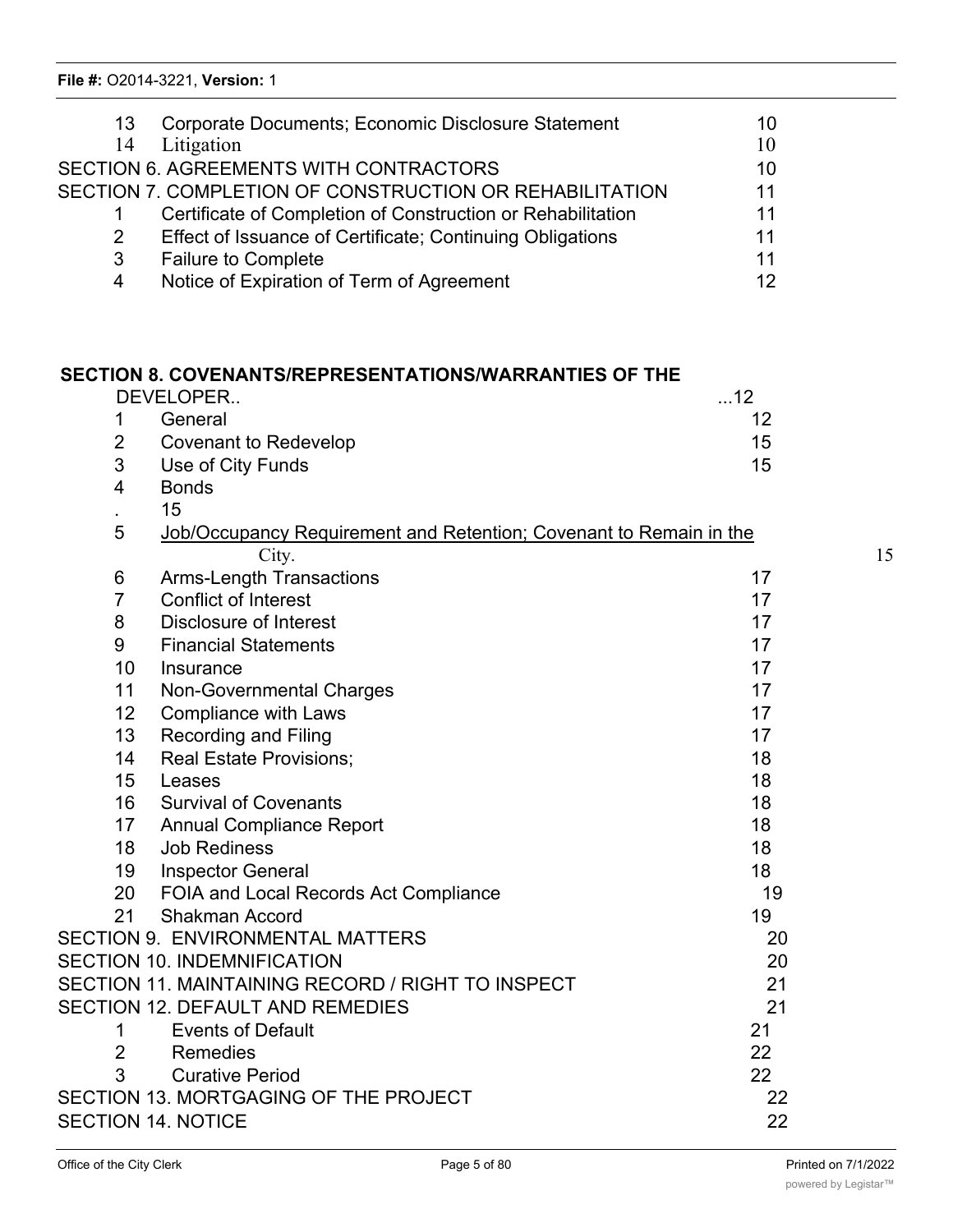|    | <b>SECTION 15. MISCELLANEOUS</b> | 23 |
|----|----------------------------------|----|
|    | Amendment                        | 23 |
| 2  | <b>Entire Agreement</b>          | 23 |
| 3  | <b>Limitation of Liability</b>   | 23 |
| 4  | <b>Further Assurances</b>        | 24 |
| 5  | Waiver                           | 24 |
| 6  | <b>Remedies Cumulative</b>       | 24 |
|    | <b>Disclaimer</b>                | 24 |
| 8  | Headings                         | 24 |
| 9  | Counterparts                     | 24 |
| 10 | Severability                     | 24 |

| 11 | Conflict                             | 24 |
|----|--------------------------------------|----|
| 12 | Governing Law                        | 24 |
| 13 | Form of Documents                    | 24 |
| 14 | Approval                             | 25 |
| 15 | Assignment                           | 25 |
| 16 | <b>Binding Effect</b>                | 25 |
| 17 | Force Majeure                        | 25 |
| 18 | <b>Exhibits</b>                      | 25 |
| 19 | <b>Business Economic Support Act</b> | 25 |
| 20 | Venue and Consent to Jurisdiction    | 26 |
| 21 | <b>Costs and Expenses</b>            | 26 |
| 22 | <b>Business Relationships</b>        | 26 |
|    |                                      |    |

LIST OF EXHIBITS

Exhib Exhibi Exhib Exhib Exhib Exhib Exhib Exhib Exhib Exhib Exhib Exhib Exhib Exhib Exhib \*Legal Description of Redevelopment Area Description of Project \*Legal Description of Property Construction Requirements \*Project Budget \*MBE/WBE Project Budget Permitted Liens Approved Prior Expenditures Requisition Form \*TIF-Funded Improvements Form of Subordination Agreement Opinion of Developer's Counsel Insurance Requirements Minimum Assessed Value Jobs Schedule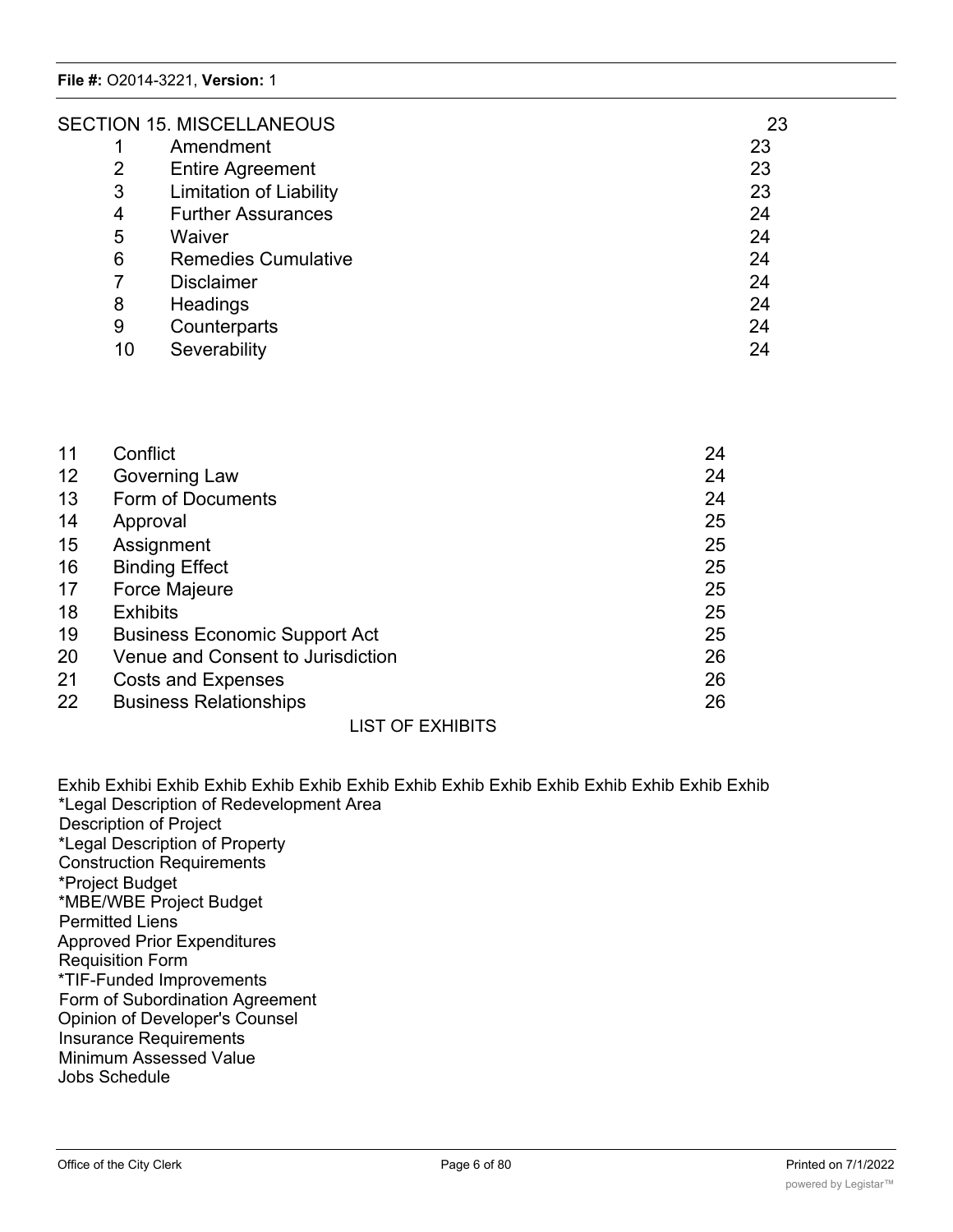(An asterisk(\*) indicates which exhibits are to be recorded.) [leave blank 3" x 5" space for recorder's office]

> This agreement was prepared by and after recording return to: Charles E. Rodgers Jr., Esq. City of Chicago Law Department 121 North LaSalle Street, Room 600 Chicago, IL 60602

### **BGM PROPERTY INVESTMENTS, LLC AND MT FOOD SERVICE, INC. REDEVELOPMENT AGREEMENT**

This BGM Property Investments, LLC and MT Food Service, Inc. Redevelopment Agreement (this "Agreement") is made as of this day of , 2014, by and between the City of Chicago, an Illinois municipal corporation (the "City"), through its Department of Planning and Development ("DPD"), and BGM Property Investments, LLC an Illinois limited liability company and MT Food Service, Inc., an Illinois corporation (collectively, the "Developer"). Capitalized terms not otherwise defined herein shall have the meaning given in Section 2.

### **RECITALS**

A. City Council Authority: To induce redevelopment pursuant to provisions of the Tax Increment Allocation Redevelopment Act, 65 ILCS 5/11 -74.4-1 et seq. (the "Act") the City Council of the City (the" City Council") adopted certain ordinances on June 10,1998, as amended on May 12, 2010, approving a redevelopment plan for the Kinzie Industrial Corridor Tax Increment Financing Redevelopment Project Area (the "Area"), designating the Area as a "redevelopment project area" under the Act, and adopting tax increment allocation financing for the Area (collectively, the "TIF Ordinances"). The Area is legally described in Exhibit A hereto.

B. The Project: The Developer intends to undertake the redevelopment project described in Exhibit B hereto (the "Project"), which includes redevelopment of a 2-story industrial facility currently having a total of approximately 58,000 square feet of usable space located within the Area and commonly known as 400 N. Noble Avenue, Chicago, Illinois 60642 and legally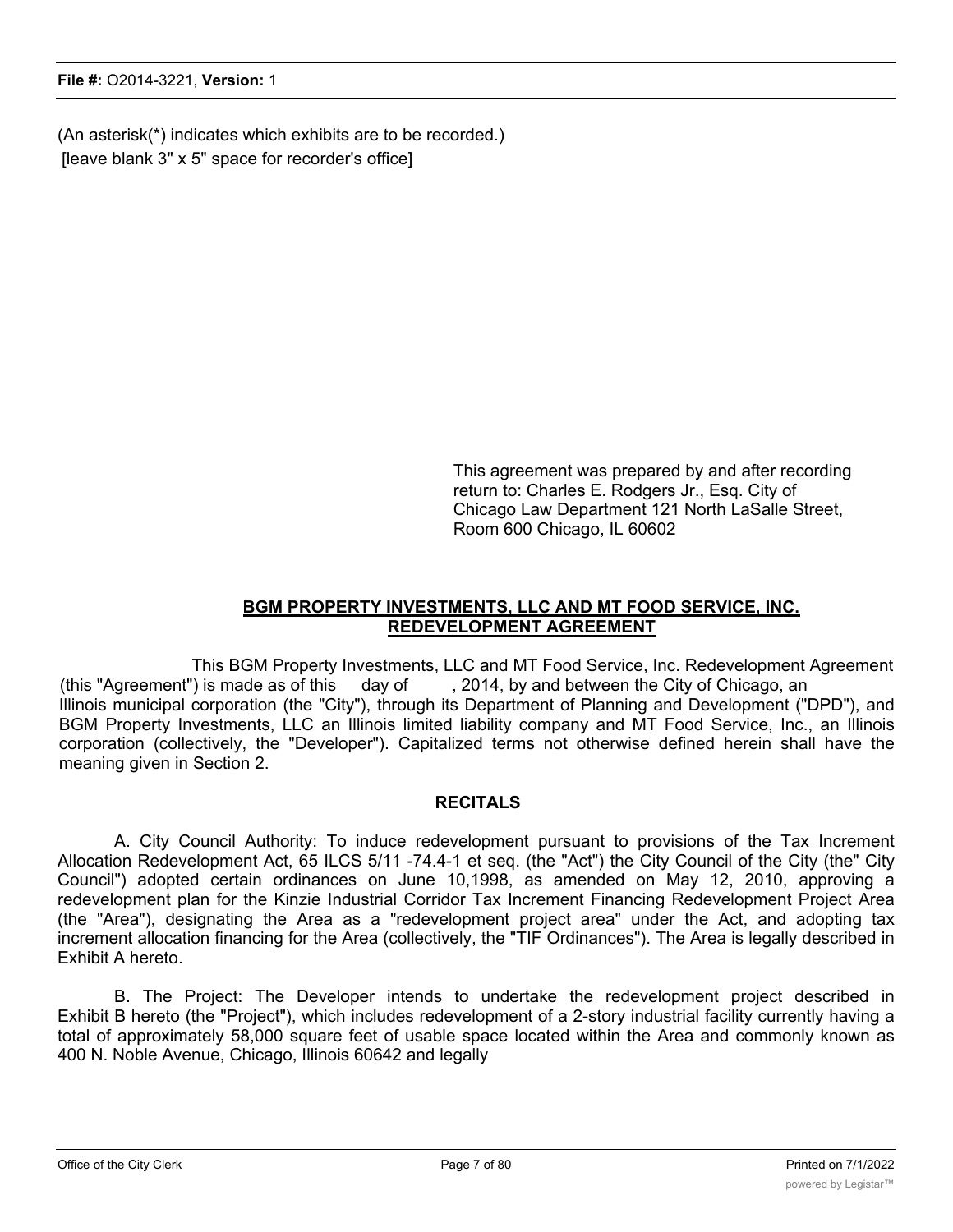described on Exhibit C (the "Property"), into a food distribution facility comprising of approximately 50,500 square feet of warehouse space and approximately 7,500 square feet of office space for use by MT Food Service, Inc. The completion of the Project would not reasonably be anticipated without the financing contemplated in this Agreement. The Project will be carried out in accordance with this Agreement and the City of Chicago Kinzie Industrial Corridor Tax Increment Financing Redevelopment Project Area Tax Increment Financing Redevelopment Plan (the "Redevelopment Plan").

C. City Financing: The City agrees to use Available Incremental Taxes to reimburse the Developer for the costs of TIF-Funded Improvements pursuant to the terms and conditions of this Agreement.

Now, therefore, in consideration ofthe mutual covenants and agreements contained herein, and for other good and valuable consideration, the receipt and sufficiency of which are hereby acknowledged, the parties hereto agree as follows:

### **SECTION 1. RECITALS**

The foregoing recitals are hereby incorporated into this agreement by reference.

### **SECTION 2. DEFINITIONS**

For purposes of this Agreement, in addition to the terms defined in the foregoing recitals, the following terms shall have the meanings set forth below:

"Affiliate" shall mean any person or entity directly or indirectly controlling, controlled by or under common control with the Developer.

"Annual Compliance Report" shall mean a signed report from the Developer to the City (a) itemizing each ofthe Developer's obligations under the Agreement during the preceding calendar year, (b) certifying the Developer's compliance or noncompliance with such obligations, (c) attaching evidence (whether or not previously submitted to the City) of such compliance or noncompliance and (d) certifying that the Developer is not in default with respect to any provision of the Agreement, the agreements evidencing the Lender Financing, if any, or any related agreements; provided, that the obligations to be covered by the Annual Compliance Report shall include the following: (1) compliance with the Operating Covenant (Section 8.05); (2) compliance with the Jobs Covenant (Section 8.05); (3) delivery of Financial Statements and audited financial statements (Section 8.09); (4) delivery of updated insurance certificates, if applicable (Section 8.10); (5) delivery of evidence of payment of Non-Governmental Charges, if applicable (Section 8.11); (6) delivery of evidence from the Department of Energy that the office space has been energy star certified and (7) compliance with all other executory provisions of this Agreement.

"Area" shall have the meaning set forth in the preamble to this Agreement.

"Area TIF Fund" shall mean the special tax allocation fund created by the City in connection with the Area into which the Incremental Taxes will be deposited.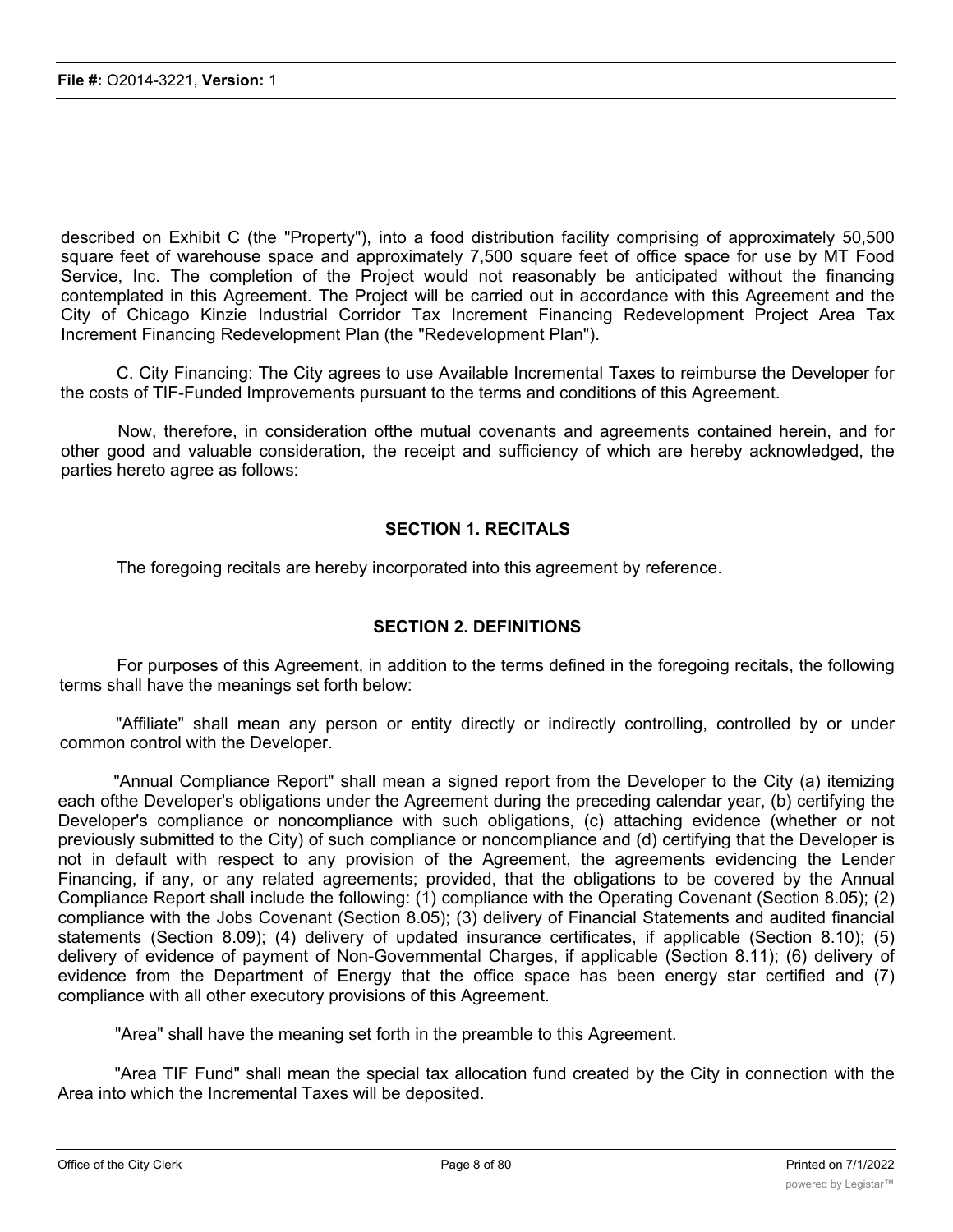2

"Available Incremental Taxes" shall mean an amount equal to Incremental Taxes deposited in the Area TIF Fund, as adjusted to reflect the amount of the City Fee described in Section 4.05 hereof.

"Business Relationship" shall have the meaning set forth for such term in Section 2-156-080 of the Municipal Code of Chicago.

"Capital Event" shall have the meaning as set forth in Section 4.09 hereof.

"Certificate" shall mean the Certificate of Completion described in Section 7.01 hereof.

"Change Order" shall mean any amendment or modification to the Scope Drawings, Plans and Specifications, or the Project Budget as described in Section 3.06.

"City Council" shall have the meaning set forth in the Recitals hereof.

"City Fee" shall mean the fee described in Section 4.05 hereof.

"City Funds" shall mean the funds described in Section 4.02 hereof.

"Closing Date" shall mean the date of execution and delivery of this Agreement, which shall be deemed to be the date appearing in the first paragraph of this Agreement.

"Completion Date" shall mean the date the City issues its Certificate of Completion.

"Corporation Counsel" shall mean the City's Office of Corporation Counsel.

"Employer(s)" shall have the meaning set forth in Paragraph F of Exhibit D hereto.

"Environmental Laws" shall mean any and all federal, state or local statutes, laws, regulations, ordinances, codes, rules, orders, licenses, judgments, decrees or requirements relating to public health and safety and the environment now or hereafter in force, as amended and hereafter amended.

"Eguitv" shall mean funds ofthe Developer (other than funds derived from Lender Financing) in an amount not less than that set forth in Section 4.01 hereof.

"Event of Default" shall have the meaning set forth in Section 12 hereof.

"Full-Time Equivalent Employee" or "FTE" shall mean a permanent full-time position of MT Food Service, Inc. or BGM Property Investments, LLC (or, with respect to job shares or similar work arrangements, such employees taken collectively) that require work hours totaling at least 35 hours per week, and that is based at the Property during the applicable month. FTE shall not include persons employed by MT Food Service, Inc. or BGM Property Investments, LLC or third parties in positions ancillary to operations at the Property, including, without limitation, security guards, cleaning personnel, or similar persons.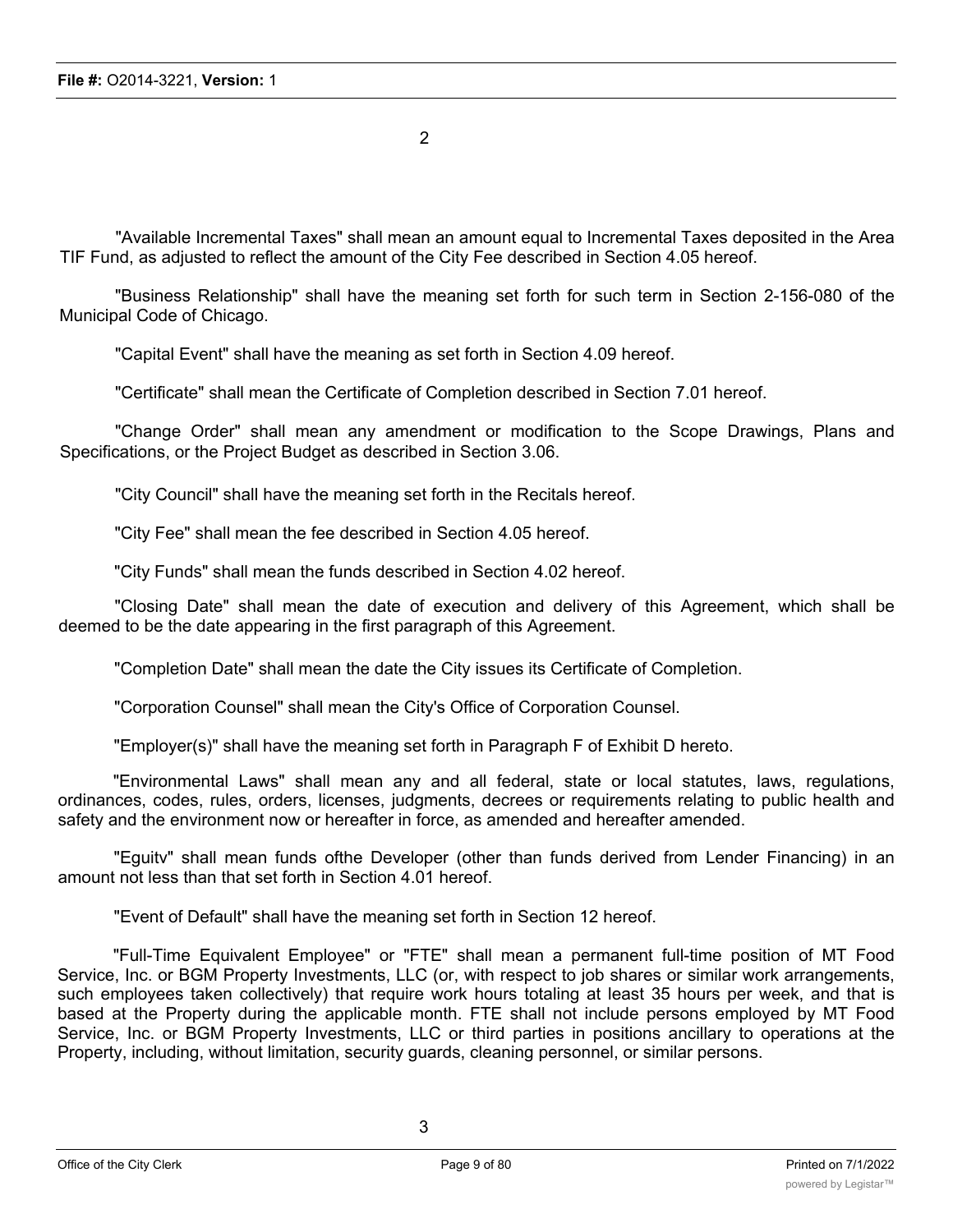"General Contractor" shall mean the general contractor(s) hired by the Developer for the Project.

"Incremental Taxes" shall mean such ad valorem taxes which, pursuant to the TIF Adoption Ordinance and Section 5/11 -74.4-8(b) of the Act, are allocated to and when collected are paid to the Treasurer of the City of Chicago for deposit by the Treasurer into the Kinzie Industrial Corridor Area TIF Fund established to pay Redevelopment Project Costs and obligations incurred in the payment thereof.

"Lender Financing" shall mean funds borrowed by the Developer from lenders, if any, and used to pay for Costs of the Project otherwise secured by the Property.

"MBE(s)" shall mean a business identified in the Directory of Certified Minority Business Enterprises published by the City's Department of Procurement Services, or otherwise certified by the City's Department of Procurement Services as a minority-owned business enterprise related to the Procurement Program or the Construction Program, as applicable.

"MBEAA/BE Budget" shall mean the budget attached hereto as Exhibit E-2.

"Municipal Code" shall mean the Municipal Code ofthe City of Chicago.

"Non-Governmental Charges" shall mean all non-governmental charges, liens, claims, or encumbrances relating to the Developer, the Property or the Project.

"Permitted Liens" shall mean those liens and encumbrances against the Property and/or the Project set forth on Exhibit F hereto.

"Prior Expenditure(s)" shall mean those prior expenditures relating to the Project set forth in Exhibit G hereto.

"Prohibited Use" shall mean a fast-food chain restaurant, a national chain business, a branch bank, an employment agency, a currency exchange, a payday loan store, a pawn shop, a psychic or astrological or palm-reading business, an adult bookstore, a massage parlor, a hotel or motel, an off-track betting facility, a trailer-storage yard, a scrap yard, or any use similar to the preceding uses or otherwise identified in writing by DPD. The Commissioner of DPD shall have the sole discretion to consent to a waiver of any of the foregoing prohibited uses.

"Project Budget" shall mean the budget attached hereto as Exhibit E-1, showing the total cost of the Project by line item, as the same may be amended from time to time with the consent of DPD.

"Redevelopment Project Costs" shall mean redevelopment project costs as defined in Section 5/11 - 74.4-3(q) ofthe Act that are included in the budget set forth in the Redevelopment Plan or otherwise referenced in the Redevelopment Plan.

"Reimbursement Event" shall mean an act or omission by the Developer or its Affiliate resulting in an Event of Default relating to: (i) a material misrepresentation to the City related to the Project that the City relied upon (as reasonably determined by the City) in its decision to provide City Funds for the Project or to pay any such City Funds to the Developer; (ii) a fraudulent act or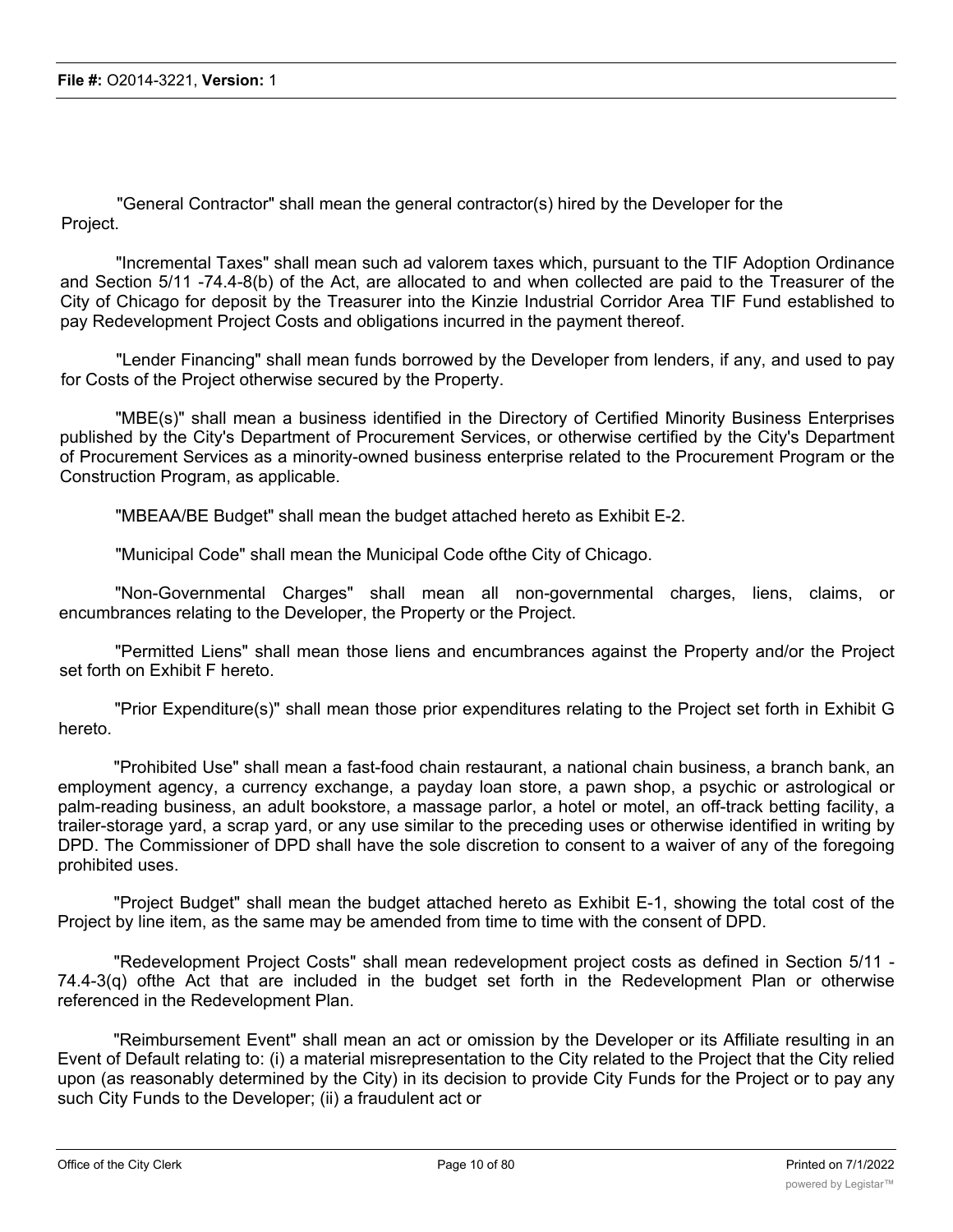4

omission related to the Project; (iii) a misappropriation of funds from the uses set forth in the Project Budget resulting in the receipt by the Developer or its Affiliates of additional fees, commissions or compensation not disclosed in such Project Budget or otherwise approved in writing by DPD; (iv) any intentional or material waste to the Project improvements or any portion thereof; (v) any unapproved use of City Funds for payment or reimbursement of amounts other than costs of the TIF-Funded Improvements; (vi) a breach ofthe transfer and assignment restrictions contained in this Agreement; (vii) any material breach of the representations, warranties or covenants regarding environmental matters contained in this Agreement, as applicable; (viii) the occurrence of any material uninsured casualty event to any portion ofthe Project improvements unless the portion of the improvements damaged by such event is restored within a reasonable period of time; (ix) material misappropriation or misapplication of insurance proceeds or condemnation awards relating to the Project; (x) any material misrepresentation in any Economic Disclosure Statements and Affidavit submitted by the Developer or its Affiliates; (xi) any receipt of City Funds after the occurrence of an Event of Default, or the occurrence of an event which, if prompt notice of such event had been given, would have entitled the City to withhold, suspend, reduce or terminate the disbursement of such City Funds under this Agreement.

"Requisition Form" shall mean the document, in the form attached hereto as Exhibit H, to be delivered by the Developer to DPD pursuant to Section 4.03 of this Agreement.

"Survey" shall mean a survey of the Property prepared in accordance with Minimum Standard Detail Requirements adopted for ALTA/ACSM Land Title Surveys (2011 Revision), including such Table A requirements as the City may reasonably require, dated within 45 days prior to the Closing Date, acceptable in form and content to the City and the Title Company, prepared by a surveyor registered in the State of Illinois, certified to the City and the Title Company, and indicating whether the Property is in a flood hazard area as identified by the United States Federal Emergency Management Agency (and updates thereof to reflect improvements to the Property resulting from the Project, if any).

"Term of the Agreement" shall mean the period of time commencing on the Closing Date and ending on the earlier to occur of: (a) the date on which the Area is no longer in effect, and (b) the date on which the final payment of City Funds is made under this Agreement.

"TIF-Funded Improvements" shall mean those improvements ofthe Project which (i) qualify as Redevelopment Project Costs, (ii) are eligible costs under the Redevelopment Plan and (iii) the City has agreed to pay for out of the City Funds, subject to the terms of this Agreement, as set forth on Exhibit I, as the same may be amended with DPD's consent.

"Title Company" shall mean Specialty Title Services, Inc.

"Title Policy" shall mean a title insurance policy in the most recently revised ALTA or equivalent form, showing BGM Property Investments, LLC as the insured, noting (i) MT Food Services, Inc. as a lessee, (II) the recording of this Agreement as an encumbrance against the Property, and (iii) lender's consent and subordination agreement in favor of the City with respect to previously recorded liens against the Property related to Lender Financing, if any, issued by the Title Company.

"WARN Act" shall mean the Worker Adjustment and Retraining Notification Act (29 U.S.C. Section 2101 et seq.).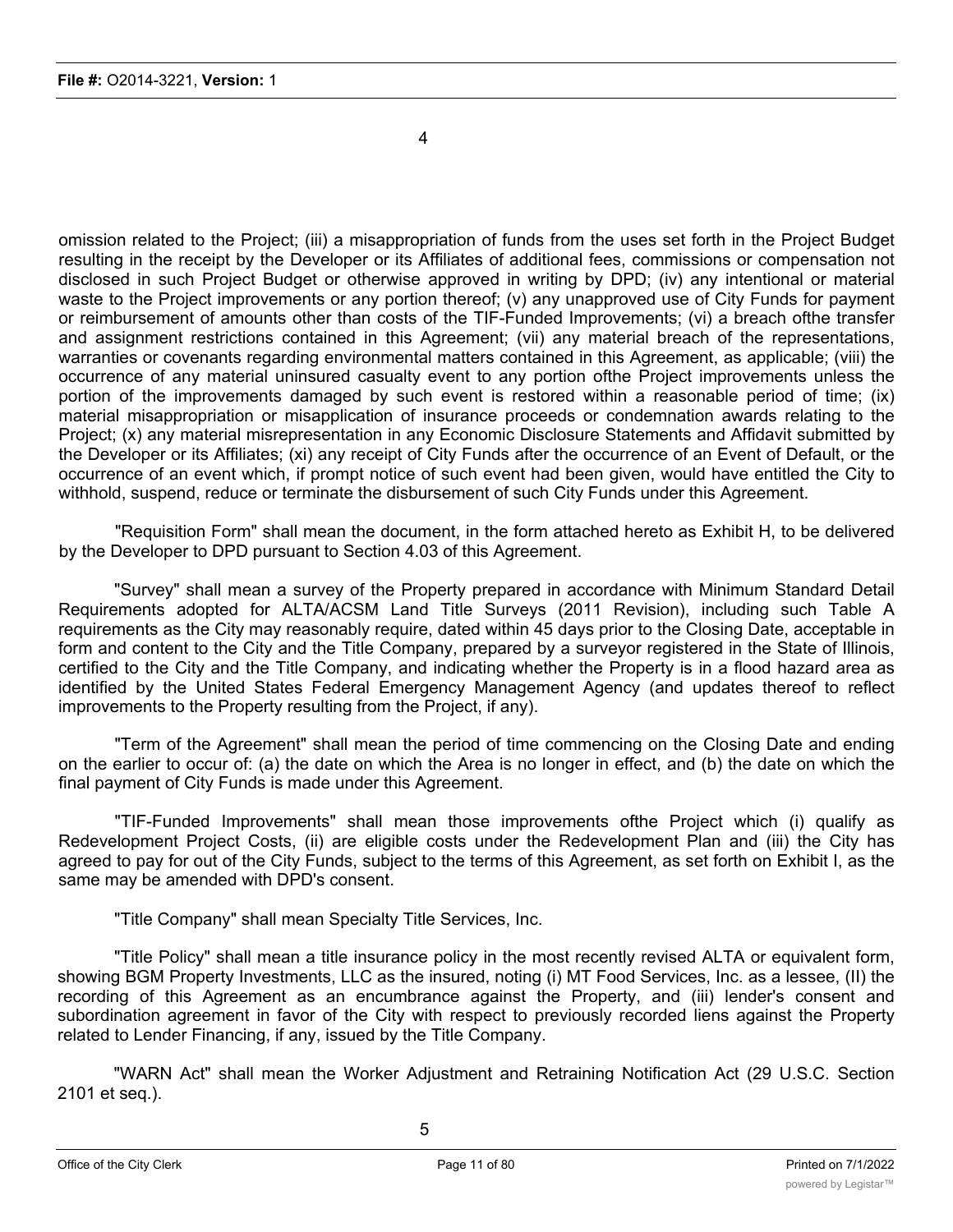"WBE(s)" shall mean a business identified in the Directory of Certified Women Business Enterprises published by the City's Department of Procurement Services, or otherwise certified by the City's Department of Procurement Services as a women-owned business enterprise related to the Procurement Program or the Construction Program, as applicable.

### **SECTION 3. THE PROJECT**

1 The Project. The Developer will complete the Project no later than December 31, 2014, or such later date as to which DPD may consent.

2 Project Budget. The Developer has furnished to DPD, and DPD has approved, the Project Budget. The Developer hereby certifies to the City that (a) the City Funds, together with Lender Financing and Equity shall be sufficient to complete the Project, and (b) the Project Budget is true, correct and complete in all material respects.

3 DPD Approval. Any approval granted by DPD of the Scope Drawings, Plans and Specifications and the Change Orders is for the purposes of this Agreement only and does not affect or constitute any approval required by any other City department or pursuant to any City ordinance, code, regulation or any other governmental approval, nor does any approval by DPD pursuant to this Agreement constitute approval of the quality, structural soundness or safety ofthe Property or the Project or otherwise lessen the Developer's obligations under Section 5.02.

Survey Update. On the Completion Date, the Developer shall provide an updated Survey if the Project added new improvements to the Property.

5 Signs and Public Relations. The Developer shall erect a sign in accordance with a template provided by DPD, and subject to final approval by DPD, in a conspicuous location on the Property during the Project indicating that financing has been provided by the City.

6 Change Orders. Except as provided below in this Section 3.06, all Change Orders (and documentation substantiating the need and identifying the source of funding therefor) relating to changes to the Project must be submitted by Developer to DPD concurrently with the progress reports described in Section 3.07 hereof; provided, that any Change Order relating to any of the following must be submitted by Developer to DPD for DPD's prior written approval: (a) changes in the Project scope that reduces the gross or net square footage of Project by five percent (5%) or more (either individually or cumulatively); (b) a change in the use of Project to a use other than as described in Recital B to this Agreement; (c) a delay in the completion of the Project by three (3) months or more; or (d) Change Orders resulting in an aggregate increase to the Project Budget for the Project often percent (10%) or more. Developershall not authorize or permit the performance of any work relating to any Change Order or the furnishing of materials in connection therewith prior to the receipt by Developer of DPD's written approval (to the extent said City prior approval is required pursuant to the terms of this Agreement).

7 Progress Reports and Survey Updates. Developer shall provide DPD with written quarterly progress reports detailing the status of the Project, including a revised completion date, if necessary (with any change in completion date being considered a Change Order, requiring DPD's written approval pursuant to Section 3.06).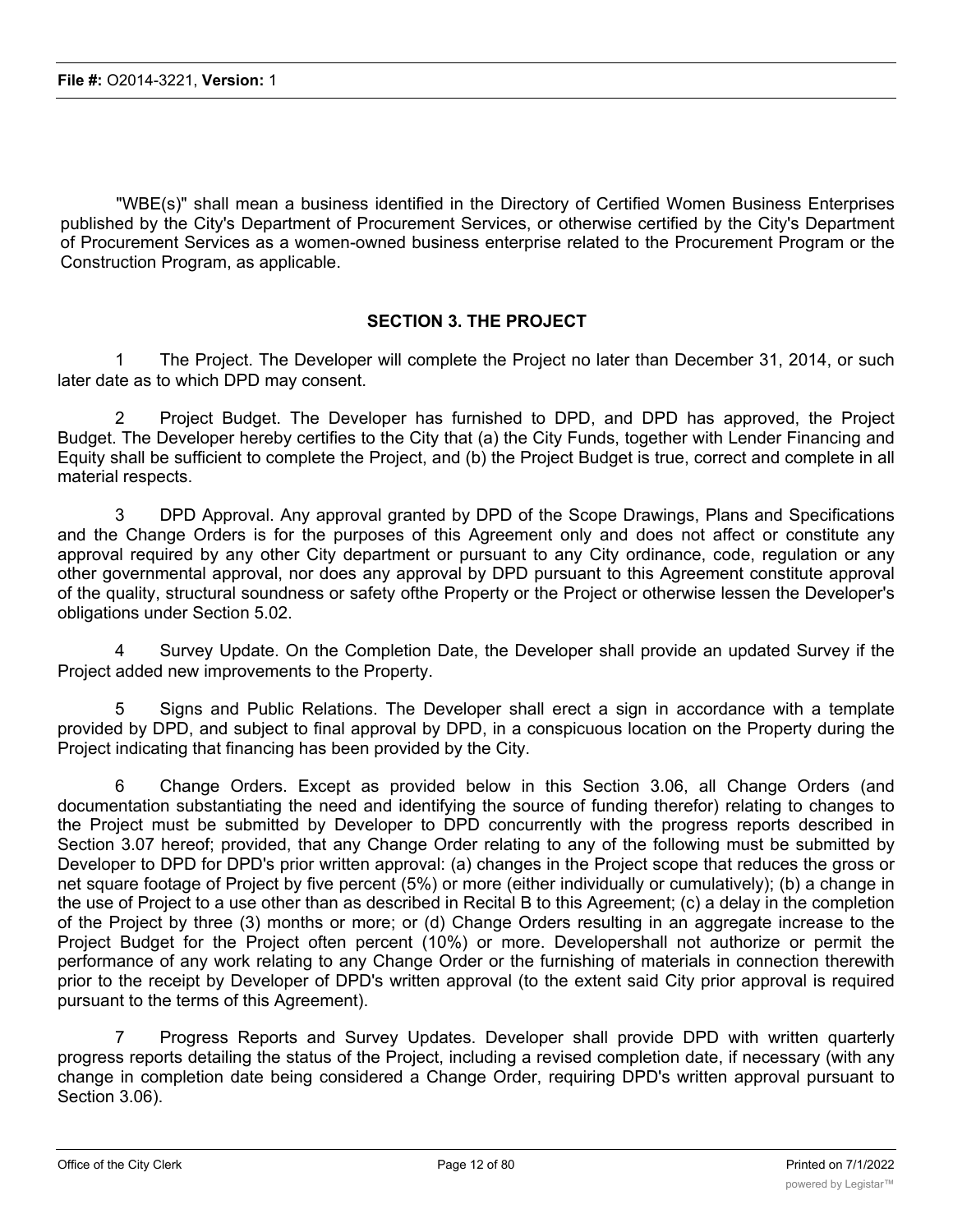**6**

#### **SECTION 4. FINANCING**

1 Total Project Cost and Sources of Funds. The cost of the Project is estimated to be \$3,620,000, which the Developer will initially fund from the following sources:

Sources Amount Equity \$830,000 Lender Financing \$2,790,000

#### **ESTIMATED TOTAL \$3,620,000**

#### **\*Amount of City Funds to be paid post construction \$499,000**

Such sources of funds shall be used to pay all Project costs because no City Funds will be paid until the City's issuance of a Certificate, and then only on a "pay-as-you-go" basis. Except for the City Funds, no other City financial assistance or incentives have been or will be provided for the Project.

2 Reimbursement from City Funds. City Funds may only be used to reimburse the Developer after the issuance of a Certificate for costs of TIF-Funded Improvements that constitute Redevelopment Project Costs. Exhibit I sets forth the maximum amount of costs that may be reimbursed from City Funds for each line item therein, contingent upon receipt by the City of documentation satisfactory to DPD. City Funds shall not be paid to the Developer hereunder prior to the issuance of a Certificate. In no event shall the City reimburse the Developer in excess of the lesser of (a) \$499,000 or (b) Thirteen and Seven Eighths percent (13.78%) ofthe Project costs, as set out in the final Project Budget

Subject to the terms and conditions of this Agreement, the City hereby agrees to provide funds solely from Available Incremental Taxes to reimburse the Developer for the cost of TIF-Funded Improvements up to the maximum amount determined under the last sentence of the preceding paragraph (the "City Funds"). City Funds derived from Available Incremental Taxes shall be available to pay such costs and allocated for such purposes only so long as:

i) The amount of the Available Incremental Taxes is sufficient to pay for such costs;

and

ii) The City has been paid the City Fee described in Section 4.05 below.

City Funds shall be paid or reimbursed to Developer in five (5) payments pursuant to the following schedule of payment:

| Issuance of the Certificate                                    | \$166,336 |
|----------------------------------------------------------------|-----------|
| First Year Anniversary of Issuance of the Certificate \$83,166 |           |
| Second Year Anniversary of Issuance of the Certificate         | \$83,166  |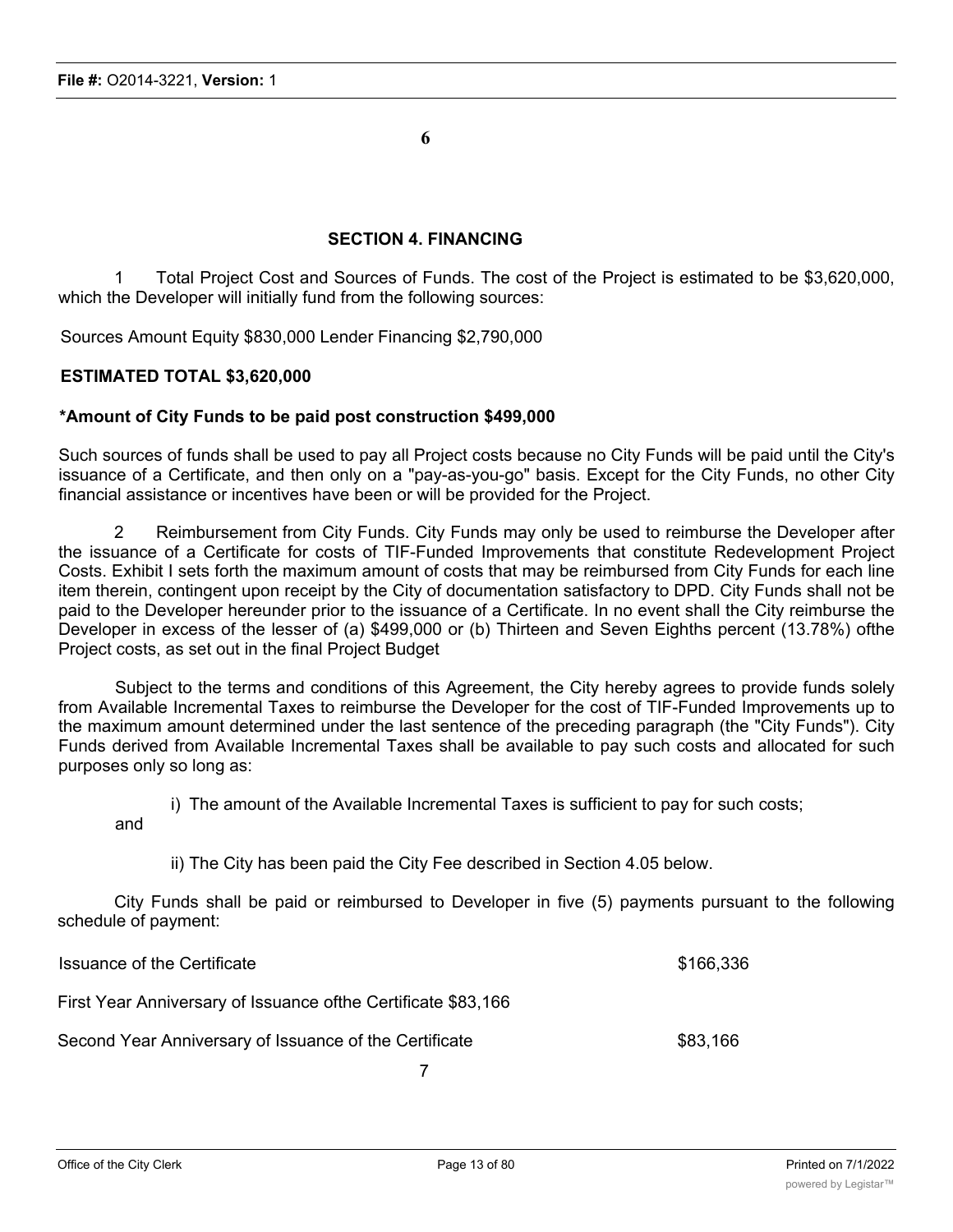Third Year Anniversary of Issuance of the Certificate

Fourth Year Anniversary of Issuance ofthe Certificate \$83,166

The Developer acknowledges and agrees that the City's obligation to pay any City Funds is contingent upon the fulfillment of the conditions set forth in parts (i) and (ii) above, as well as the prior issuance of the Certificate and the Developer's satisfaction of all other applicable terms and conditions of this Agreement, including, without limitation, compliance with the covenants in Section 8.05.

3 Requisition Form. On the Completion Date and on each September 30th (or such other date as the parties may agree to) thereafter and continuing throughout the Term of the Agreement, the Developer shall provide DPD with a Requisition Form, along with the documentation described therein. Requisition for reimbursement of TIF-Funded Improvements shall be made not more than one time per year (or as otherwise permitted by DPD). Upon DPD's request, the Developer shall meet with DPD to discuss any Requisition Form (s).

4 Prior Expenditures. Exhibit G hereto sets forth the prior expenditures approved by DPD as of the date hereof.

5 City Fee. As allowable per state law, these are costs incurred by the City related to the implementation and administration of TIF redevelopment plans, including but not limited to staff costs.

6 Cost Overruns. The Developer shall be solely responsible for any Project costs in excess of those set forth in the Project Budget and shall hold the City harmless from any and all such costs.

7 Conditional Grant. The City Funds being provided hereunder are being granted on a conditional basis, subject to the Developer's compliance with the provisions of this Agreement. The payment of City Funds is subject to being terminated and/or reimbursed as provided in Section 12.

8 Reduction in TIF Funds. Notwithstanding anything in this Section 4, the Developer shall reimburse the City for any Available Incremental Taxes applied to pay any annual payment as follows: on a \$1 for \$1 basis to the extent that thirteen and seven eights percent (13.78%) ofthe actual Project costs is less than \$499,000.

9 TIF Recapture. In the event of a sale, transfer or refinancing ofthe Project or any part thereof (each happening being a "Capital Event") within five years from the anniversary of the issuance if the Certificate of Completion, the Developer agrees to pay and remit to the City an amount equal to one hundred eleven percent (111 %) of the amount of the City Funds.

#### **SECTION 5. CONDITIONS PRECEDENT**

The Developer must satisfy the following conditions before the City will execute and deliver this Agreement, unless such conditions are waived in writing by the City: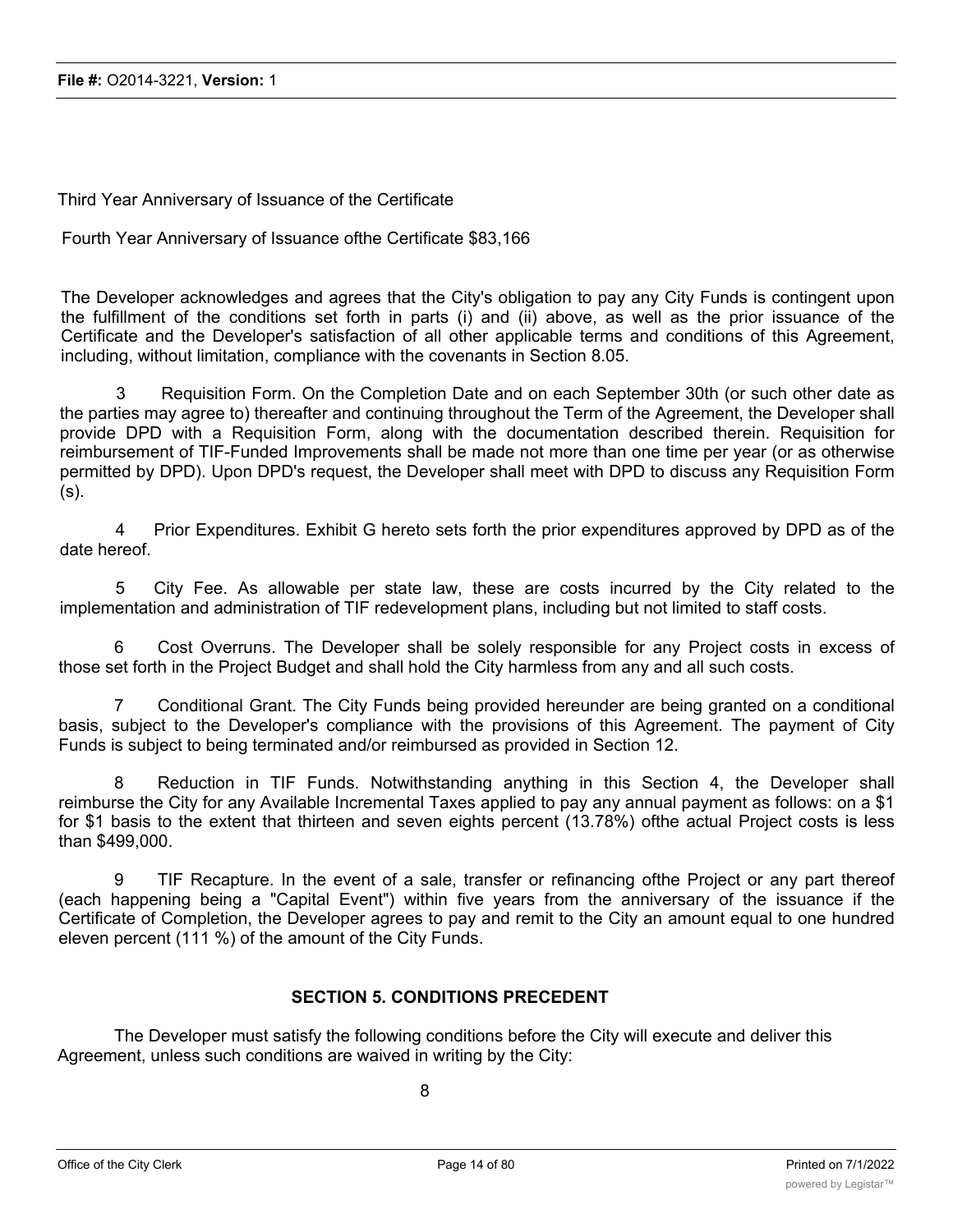5.01 Project Budget. DPD must have approved the Project Budget.

2 Other Governmental Approvals. The Developer must have secured all other necessary approvals and permits required by any state, federal, or local statute, ordinance or regulation and has submitted evidence thereof to DPD. Such approvals shall include, without limitation, all building permits necessary for the Project; provided, however, that if the City agrees to close before construction commences, such building permits shall be secured prior to commencement of any such construction work.

3 Financing. The Developer must have furnished proof reasonably acceptable to the City that it has Equity and/or Lender Financing to complete the Project. Any liens against the Property in existence at the Closing Date must have been subordinated to the covenants running with the land contained in this Agreement pursuant to a Subordination Agreement in the form of Exhibit J to be recorded, at the expense of the Developer, with the Recorder's Office of Cook County.

4 Title Policy. The Developer must have furnished the City with a copy ofthe Title Policy for the Property, certified by the Title Company, showing the Developer as the named insured, and showing MT Food Service, Inc., as a lessee, along with copies of all Schedule B title exception documents. The Title Policy must be dated as of the Closing Date and contain only those title exceptions listed on Exhibit F hereto and evidence the recording of this Agreement. The Title Policy must contain such endorsements as may be required by Corporation Counsel, including but not limited to an owner's comprehensive endorsement and satisfactory endorsements regarding zoning (3.1 with parking), contiguity, location, access and survey. The Developer has provided to DPD, on or prior to the Closing Date, certified copies of all easements and encumbrances of record with respect to the Property not addressed, to DPD's satisfaction, by the Title Policy and any endorsements thereto.

5 Evidence of Clean Title. The Developer, at its own expense, must have provided the City with the searches under the following names, BGM Property Investments, LLC, and MT Food Service, Inc. as follows:

Secretary of State Secretary of State

Cook County Recorder Cook County Recorder Cook County Recorder Cook County Recorder Cook County Recorder U.S. District Court

Clerk of Circuit Court, Cook County UCC search Federal tax search UCC search Fixtures search Federal tax search State tax search

Memoranda of judgments search Pending suits and judgments Pending suits and judgments

showing no liens against the Developer, the Property, or any fixtures now or hereafter affixed thereto, except for the Permitted Liens.

5.06 Surveys. The Developer must have furnished the City with three (3) copies of the

Survey.

 $\overline{1}$  Insurance. The Developer, at its own expense, must have insured the Property insurance insurance in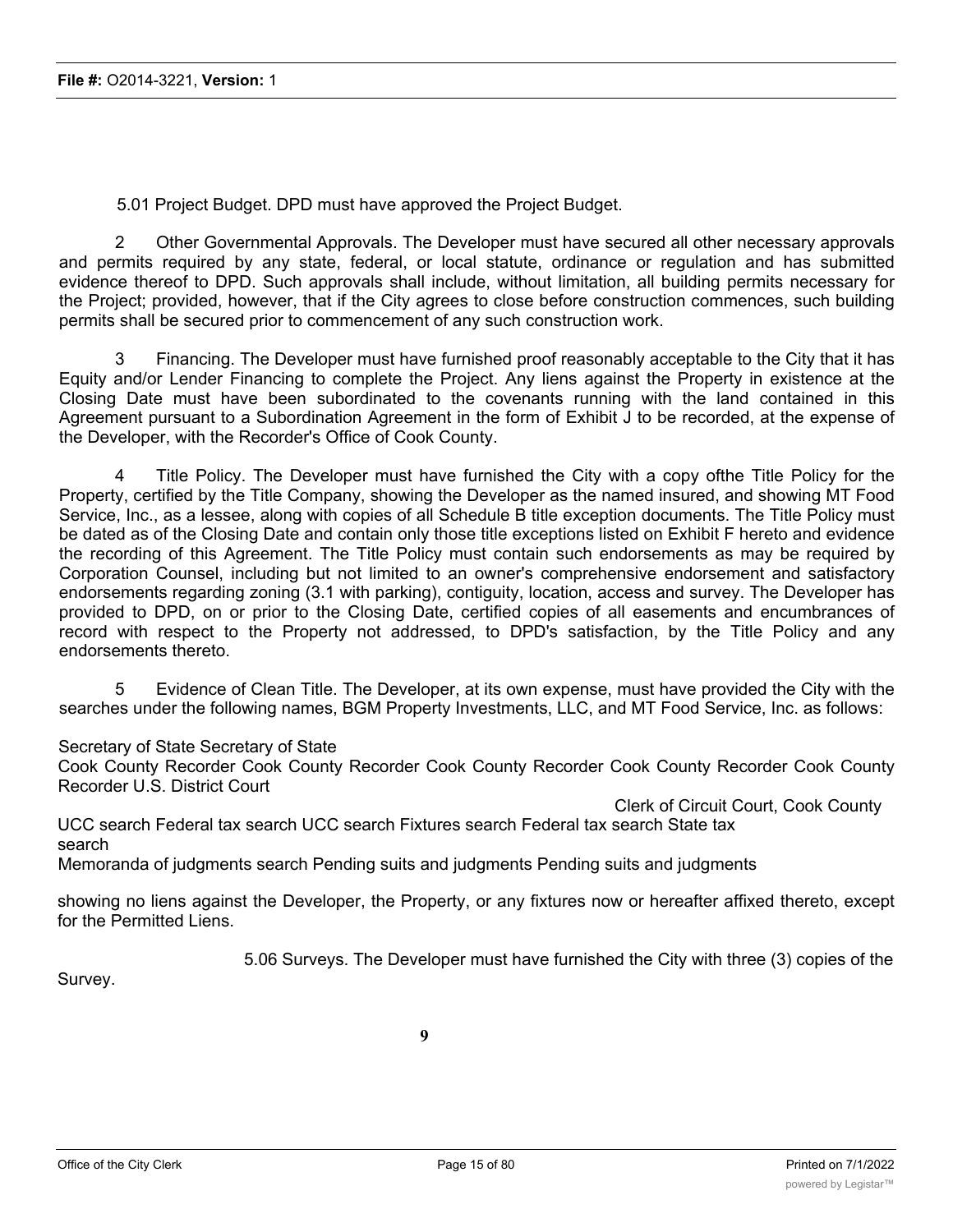7 Insurance. The Developer, at its own expense, must have insured the Property in accordance with Exhibit L hereto, and delivered to DPD actual policies or Accord Form 27 certificates evidencing the required coverages.

8 Opinion ofthe Developer's Counsel. On the Closing Date, the Developer must have furnished the City with an opinion of counsel, substantially in the form attached hereto as Exhibit K, with such changes as may be acceptable to Corporation Counsel.

9 Evidence of Prior Expenditures. The Developer must have provided evidence satisfactory to DPD in its sole discretion ofthe Prior Expenditures.

10 Financial Statements. The Developer must have provided DPD with such financial statements as DPD may reasonably require.

11 Documentation. The Developer must have provided documentation to DPD satisfactory in form and substance to DPD, with respect to the current number of employees per Section 8.05.

12 Environmental. The Developer must have provided DPD with copies of any existing phase I environmental audits completed with respect to the Property and a letter from the environmental engineer(s) who completed such audit(s), authorizing the City to rely on such audits.

13 Corporate Documents; Economic Disclosure Statement. The Developer must have provided a copy of its Articles of Organization or Incorporation containing the original certification of the Secretary of State of its state of organization; certificates of good standing from the Secretary of State of its state of incorporation and the State of Illinois; a secretary's certificate in such form and substance as the Corporation Counsel may require; operating agreement, by-laws and such other corporate documentation as the City has requested. The Developer must also have provided the City with an Economic Disclosure Statement dated as of the Closing Date.

14 Litigation. The Developer must have provided to Corporation Counsel and DPD, a description of all pending or threatened litigation or administrative proceedings involving the Developer and the Property.

#### **SECTION 6. AGREEMENTS WITH CONTRACTORS**

In connection with the Project, the Developer shall comply with, and shall cause the general contractor and all subcontractors to comply with, the construction requirements set forth in Exhibit D that are applicable to such parties. Such requirements are specific City requirements that must be satisfied and include, without limitation, wage, MBEAA/BE utilization and City resident hiring requirements.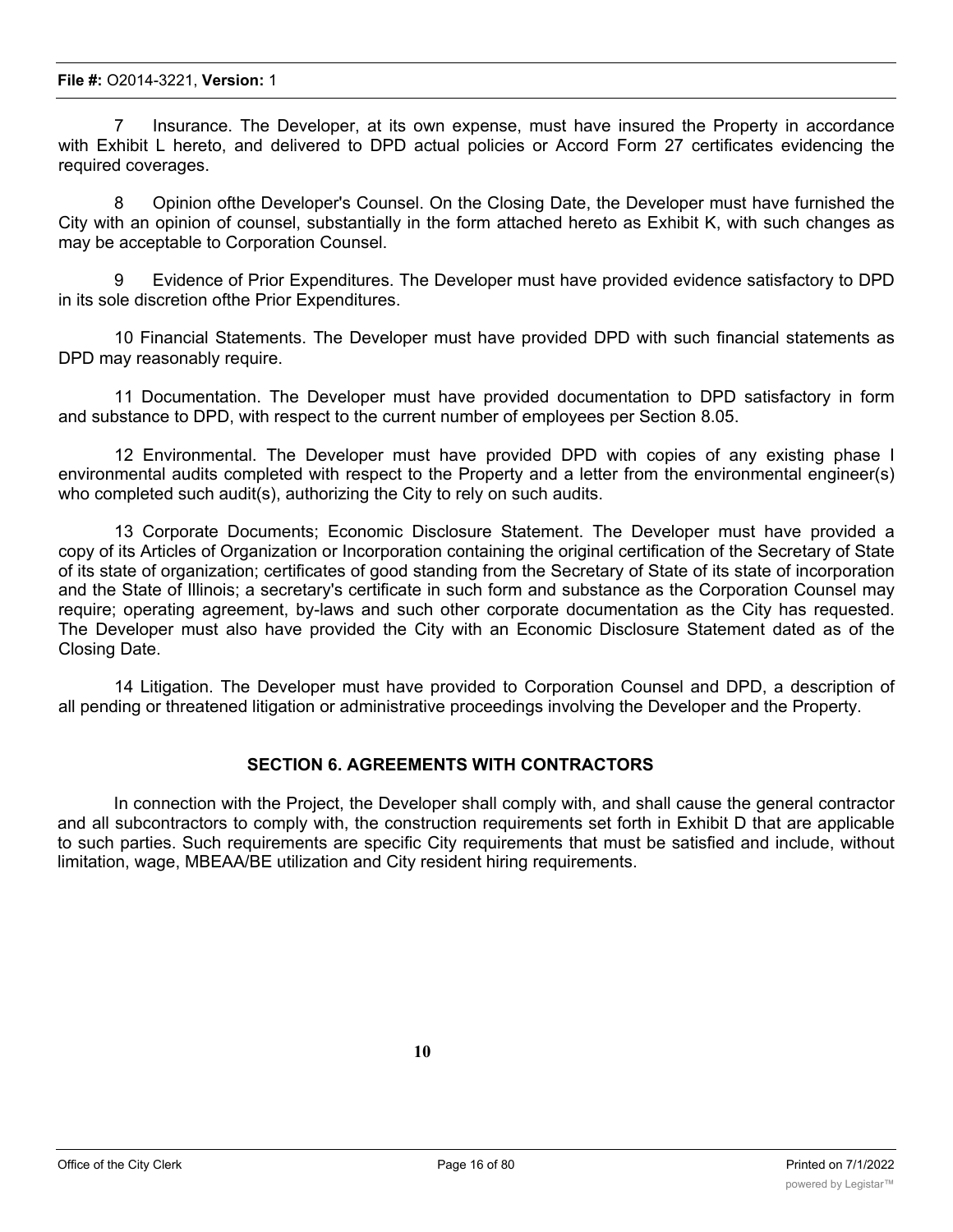### **SECTION 7. COMPLETION OF CONSTRUCTION OR REHABILITATION**

1 Certificate of Completion of Construction or Rehabilitation. Upon completion of the Project in accordance with the terms of this Agreement and upon the Developer's written request, DPD shall either issue to the Developer a Certificate in recordable form certifying that the Developer has fulfilled its obligation to complete the Project in accordance with the terms of this Agreement or a written statement detailing the measures which must be taken in order to obtain the Certificate. DPD may require a single inspection by an inspecting architect hired at the Developer's expense to confirm the completion of the Project. DPD shall respond to Developer's written request for a Certificate within forty-five (45) days by issuing either a Certificate or a written statement detailing the ways in which the Project does not conform to this Agreement or has not been satisfactorily completed, and the measures which must be taken by Developer in order to obtain the Certificate. Developer may resubmit a written request for a Certificate upon completion of such measures. Completion ofthe Project shall include the following:

-All interior space comprising approximately 58,000 square feet plus common areas have been built out; all mechanicals have been installed and are operating; all green improvements have been completed, including certification by the U.S. Environmental Protection Agency that the office space is energy star certified;

· the Project has been issued a certificate of occupancy from the City's Department of Buildings or other evidence acceptable to DPD that the Developer has complied with all building permit requirements for the Project; and

· written confirmation to DPD that Developer is in complete compliance with requirements for Prevailing Wage, Employment Opportunity, City Residency Employment and MBEAA/BE Program; together with the other requirements referred to as the "City Human Rights Requirements" from the City Monitoring and Compliance Unit.

-Evidence, in the form ofthe Jobs Certificate, attached hereto as Exhibit N(2). indicating that a minimum of eighty-nine (89) FTE's have been retained at the Property:

2 Effect of Issuance of Certificate; Continuing Obligations. The Certificate relates only to the performance of the work associated with the Project improvements. After the issuance of a Certificate, however, all executory terms and conditions of this Agreement and all representations and covenants contained herein unrelated to such work will remain in effect throughout the Term of the Agreement, or such shorter period as may be explicitly provided for herein, as to the parties described in the following paragraph, and the issuance of the Certificate shall not be construed as a waiver by the City of any of its rights and remedies pursuant to such executory terms.

Those covenants specifically described at Sections 8.01 (I) 8.02, 8.05 and 8.14 as covenants that run with the land will bind any transferee of the Property (including an assignee as described in the following sentence) throughout the Term of the Agreement or such shorter period as may be explicitly provided for therein. The other executory terms of this Agreement shall be binding only upon the Developer or a permitted assignee under Section 15.15 of this Agreement.

3 Failure to Complete. If the Developer fails to complete the Project in accordance with the terms of this Agreement, no Certificate will ever be issued, and the City will have the right to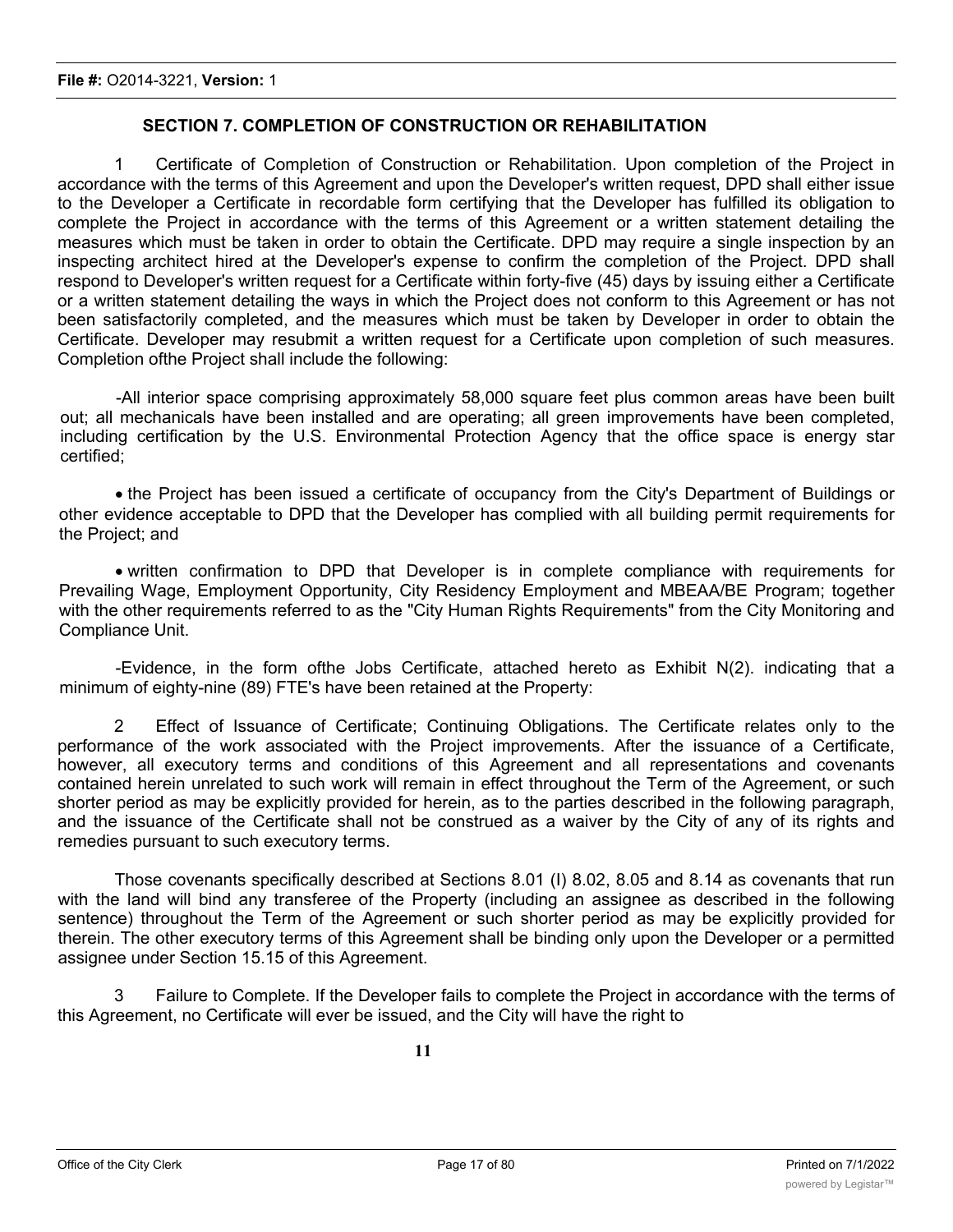terminate this Agreement. If this occurs, no City Funds will ever be paid to the Developer. In addition, if the Project's TIF-Funded Improvements include any public improvements, the City will have the right (but not the obligation) to complete such public improvements and the Developer must immediately reimburse the City for all reasonable costs and expenses incurred in completing such public improvements.

7.04 Notice of Expiration of Term of Agreement. Upon the expiration of the Term of the Agreement, DPD shall provide the Developer, at the Developer's written request, with a written notice in recordable form stating that the Term of the Agreement has expired.

## **SECTION 8. COVENANTS/REPRESENTATIONS/WARRANTIES OF THE DEVELOPER.**

8.01 General. The Developer represents, warrants and covenants, as of the date of this Agreement and as of the date of each disbursement of City Funds hereunder, that:

a) the Developer (including each of them, respectively) as defined for the purposes of this Agreement, is comprised BGM Property Investments, LLC and MT Food Service, Inc., each of which is duly organized, validly existing, qualified to do business in Illinois, and licensed to do business in any other state where, due to the nature of its activities or properties, such qualification or license is required;

b) the Developer (including each of them, respectively) has the right, power and authority to enter into, execute, deliver and perform this Agreement;

c) the execution, delivery and performance of this Agreement by Developer (including each of them, respectively) has been duly authorized by all necessary action, and does not and will not violate its Articles of Organization or Incorporation, by-laws or operating agreement as amended and supplemented, any applicable provision of law, or constitute a breach of, default under or require any consent under any agreement, instrument or document to which the Developer (including each of them, respectively) is now a party or by which the Developer (including each of them, respectively) is now or may become bound;

d) the Developer will continue to own (or lease as applicable to MT Food Service, Inc.) good, indefeasible and merchantable title to the Property (and all improvements thereon), free and clear of all liens except for the Permitted Liens and such other matters as DPD may consent to in writing;

e) the Developer (including each of them, respectively) is now and for the Term of the Agreement shall remain solvent and able to pay its debts as they mature;

f) there are no actions or proceedings by or before any court, governmental commission, board, bureau or any other administrative agency pending, threatened or affecting the Developer (including each of them, respectively) which would impair its ability to perform under this Agreement;

g) the Developer (including each of them, respectively) has and shall maintain all government permits, certificates and consents necessary to conduct its business and to construct, complete and operate the Project;

**12**

(h) the Developer is not in default with respect to any agreement or instrument related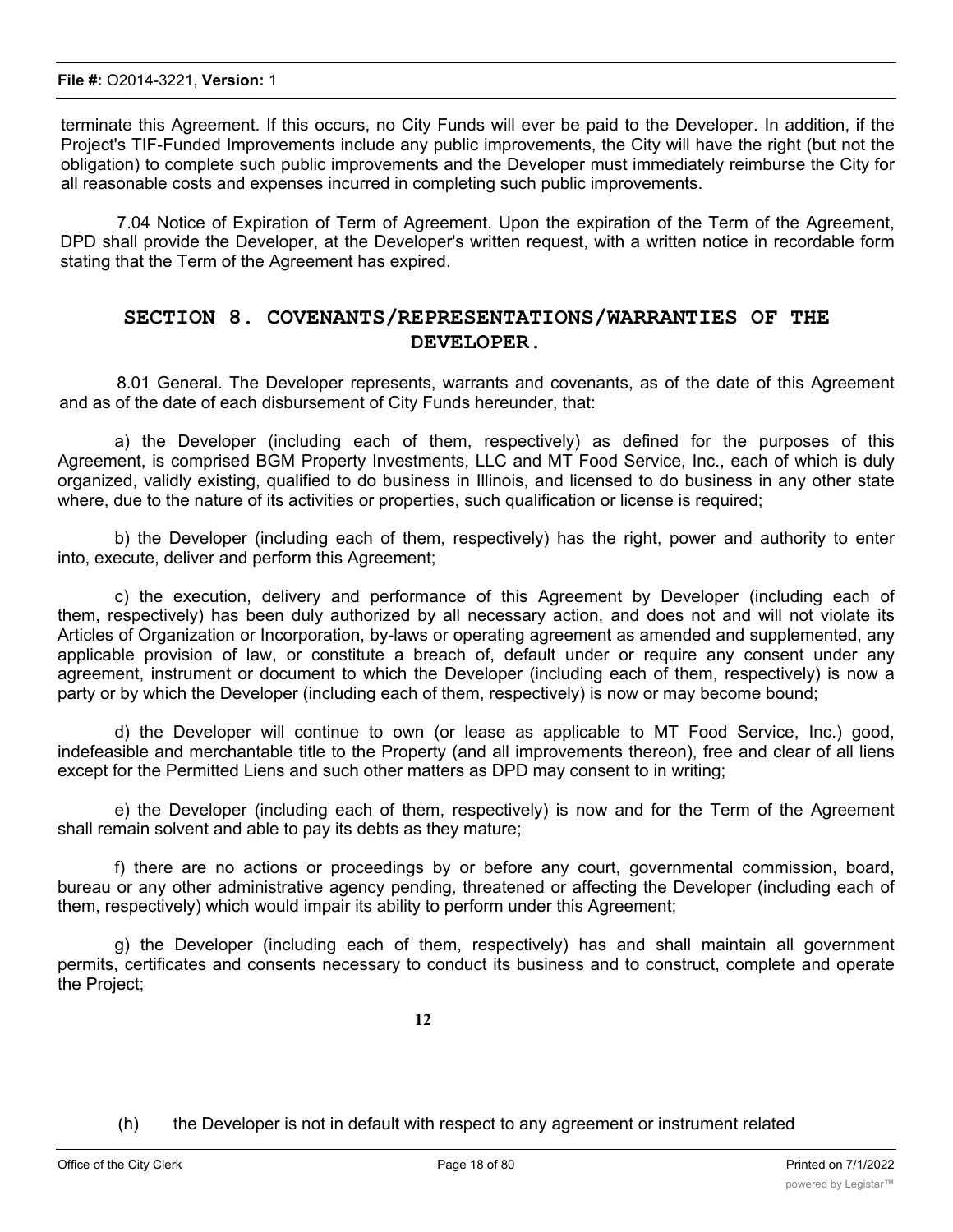to the borrowing of money to which the Developer (or either of them) is bound or for which the Property serves as collateral;

(i) any financial statements provided to the City are and will be, at the time of submittal, true, complete and correct in all material respects and accurately present the assets, liabilities, results of operations and financial condition of the Developer, and there has been no material adverse change in the assets, liabilities, results of operations or financial condition ofthe Developer since the date of the Developer's most recent Financial Statements;

(j) the Developer (including each of them, respectively) shall not, directly or indirectly do any ofthe following without the prior written consent of DPD, which consent shall be in DPD's sole discretion: (1) be a party to any merger, liquidation or consolidation; (2) sell (including, without limitation, any sale and leaseback), transfer, convey, lease (other than expressly permitted herein) or otherwise dispose of all or substantially all of its assets or any portion of the Property; or (3) enter into any transaction that would cause a material and detrimental change to the Developer's financial condition;

(k) Developer has not made or caused to be made, directly or indirectly, any payment, gratuity or offer of employment in connection with the Agreement or any contract paid from the City treasury or pursuant to City ordinance, for services to any City agency ("City Contract") as an inducement for the City to enter into the Agreement or any City Contract with the Developer in violation of Chapter 2-156-120 of the Municipal Code ofthe City;

(I) the Property shall not be used for any Prohibited Use;

(m) neither the Developer nor any affiliate of the Developer is listed on any of the following lists maintained by the Office of Foreign Assets Control of the U.S. Department of the Treasury, the Bureau of Industry and Security of the U.S. Department of Commerce or their successors, or on any other list of persons or entities with which the City may not do business under any applicable law, rule, regulation, order or judgment: the Specially Designated Nationals List, the Denied Persons List, the Unverified List, the Entity List and the Debarred List. For purposes of this subparagraph (m) only, the term "affiliate,"when used to indicate a relationship with a specified person or entity, means a person or entity that, directly or indirectly, through one or more intermediaries, controls, is controlled by or is under common control with such specified person or entity, and a person or entity shall be deemed to be controlled by another person or entity, if controlled in any manner whatsoever that results in control in fact by that other person or entity (or that other person or entity and any persons or entities with whom that other person or entity is acting jointly or in concert), whether directly or indirectly and whether through share ownership, a trust, a contract or otherwise; and

(n) Developer (including each of them, respectively) agrees that Developer, any person or entity who directly or indirectly has an ownership or beneficial interest in Developer of more than 7.5 percent ("Owners"), spouses and domestic partners of such Owners, Developer's contractors (i.e., any person or entity in direct contractual privity with Developer regarding the subject matter of this Agreement) ("Contractors"), any person or entity who directly or indirectly has an ownership or beneficial interest in any Contractor of more than 7.5 percent ("Sub-owners") and spouses and

**13**

domestic partners of such Sub-owners (Developer and all the other preceding classes of persons and entities are together, the "Identified Parties"), shall not make a contribution of any amount to the Mayor of the City of Chicago (the "Mayor") or to his political fundraising committee during (i) the bid or other solicitation process for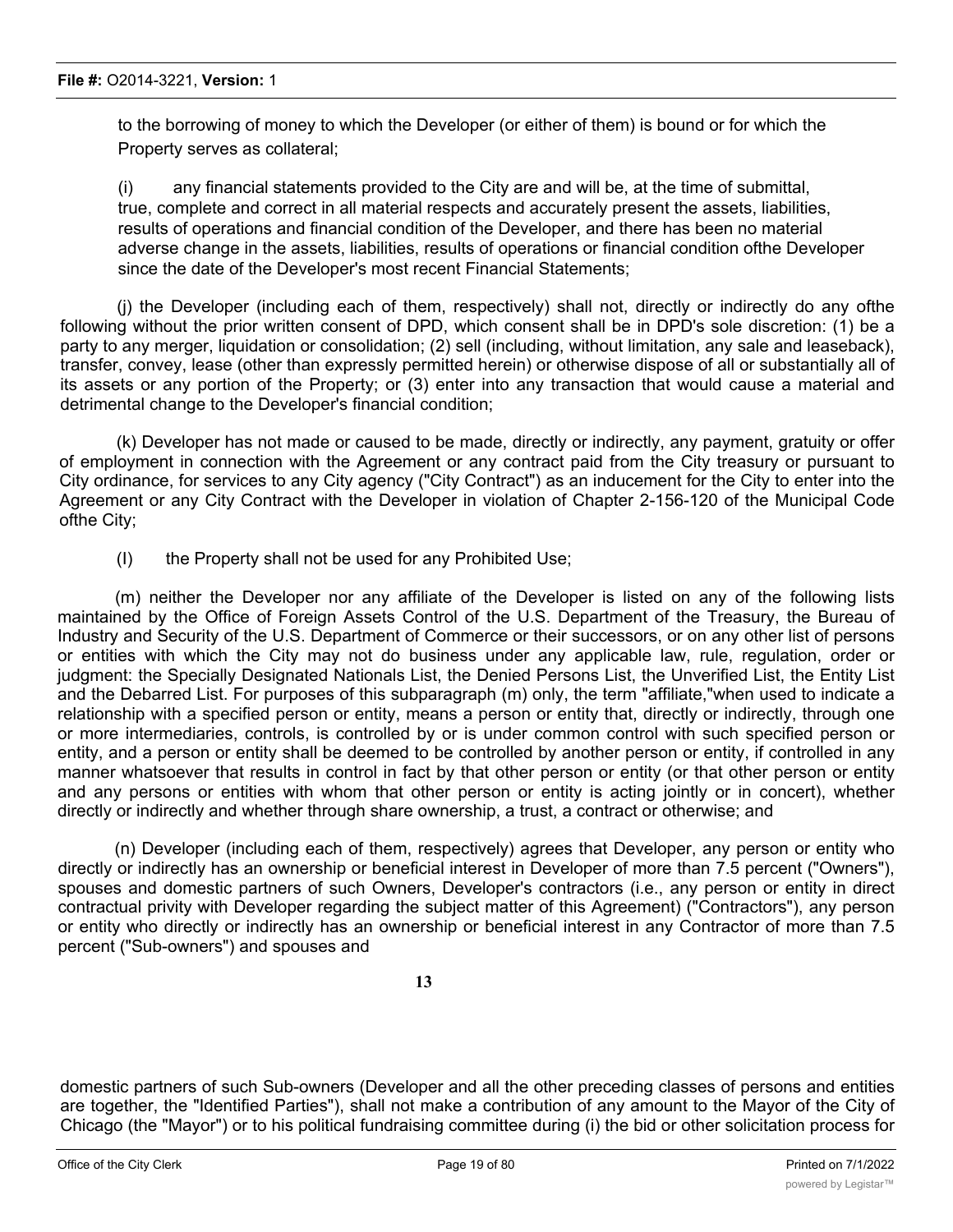this Agreement or Other Contract (as defined below), including while this Agreement or any Other Contract is executory, (ii) the term of this Agreement or any Other Contract between Developer and the City, and/or (iii) any period while an extension of this Agreement or any Other Contract with the City is being sought or negotiated.

Developer represents and warrants that since the date of public advertisement of the specification, request for qualifications, request for proposals or request for information (or any combination of those requests) or, if not competitively procured, from the date the City approached the Developer or the date the Developer approached the City, as applicable, regarding the formulation of this Agreement, no Identified Parties have made a contribution of any amount to the Mayor or to his political fundraising committee.

Developer agrees that it shall not: (a) coerce, compel or intimidate its employees to make a contribution of any amount to the Mayor or to the Mayor's political fundraising committee; (b) reimburse its employees for a contribution of any amount made to the Mayor or to the Mayor's political fundraising committee; or (c) bundle or solicit others to bundle contributions to the Mayor or to his political fundraising committee.

Developer agrees that the Identified Parties must not engage in any conduct whatsoever designed to intentionally violate this provision or Mayoral Executive Order No. 2011-4 or to entice, direct or solicit others to intentionally violate this provision or Mayoral Executive Order No.2011-4.

Developer agrees that a violation of, non-compliance with, misrepresentation with respect to, or breach of any covenant or warranty under this provision or violation of Mayoral Executive Order No. 2011-4 constitutes a breach and default under this Agreement, and under any Other Contract for which no opportunity to cure will be granted. Such breach and default entitles the City to all remedies (including without limitation termination for default) under this Agreement, under any Other Contract, at law and in equity. This provision amends any Other Contract and supersedes any inconsistent provision contained therein.

If Developer violates this provision or Mayoral Executive Order No. 2011-4 prior to the closing of this Agreement, the City may elect to decline to close the transaction contemplated by this Agreement.

For purposes of this provision:

"Bundle" means to collect contributions from more than one source which are then delivered by one person to the Mayor or to his political fundraising committee.

"Other Contract" means any other agreement with the City of Chicago to which Developer is a party that is (i) formed under the authority of Chapter 2-92 of the Municipal Code of Chicago; (ii) entered into for the purchase, sale or lease of real or personal property; or (iii) for materials, supplies, equipment or services which are approved and/or authorized by the City Council of the City of Chicago.

**14**

"Contribution" means a "political contribution" as defined in Chapter 2-156 of the Municipal Code of Chicago, as amended.

Individuals are "Domestic Partners" if they satisfy the following criteria:

A) they are each other's sole domestic partner, responsible for each other's common welfare; and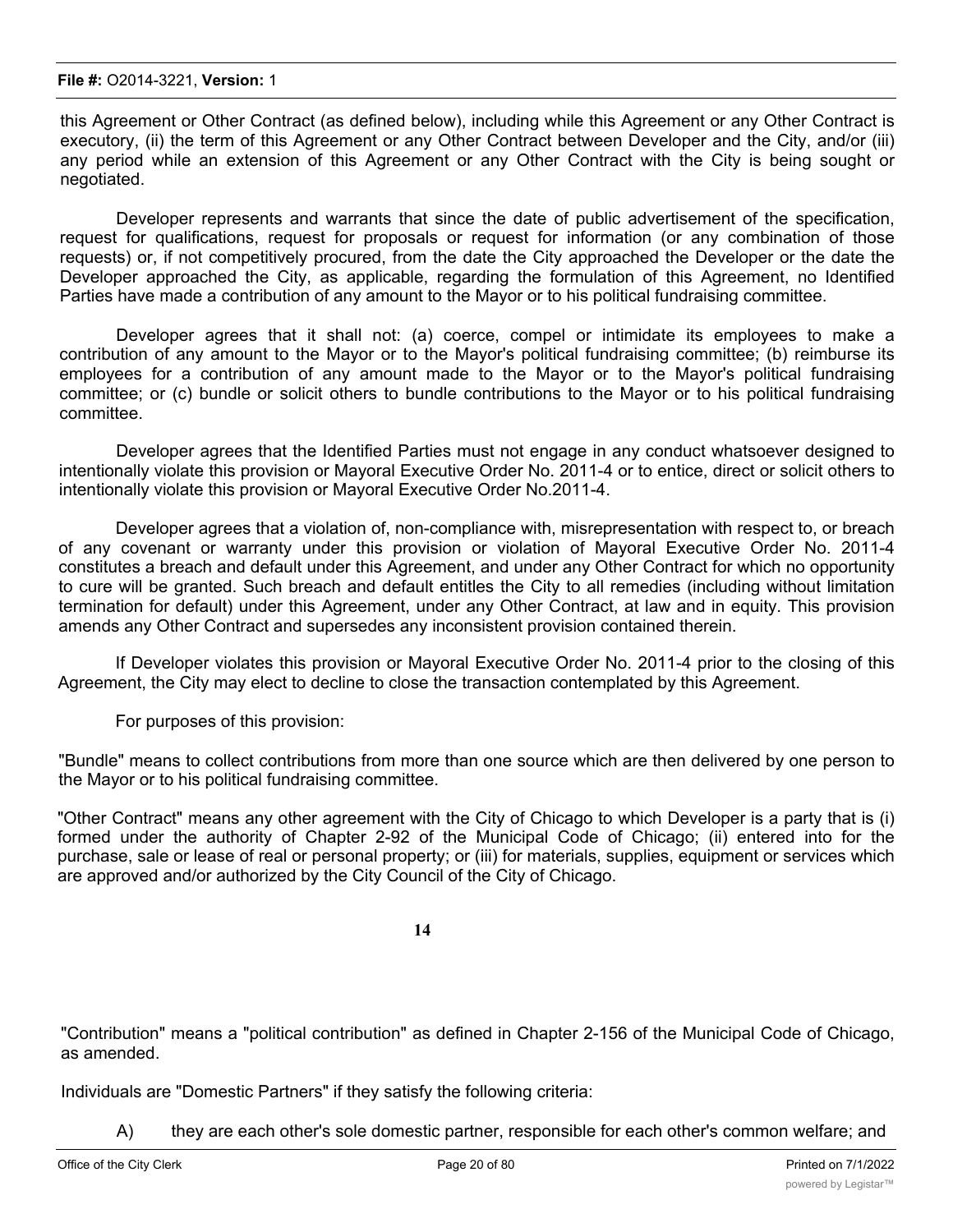- B) neither party is married, as defined under Illinois law; and
- C) the partners are not related by blood closer than would bar marriage in the State of Illinois; and
- D) each partner is at least 18 years of age, and the partners are the same sex, and the partners reside at the same residence; and
- E) two of the following four conditions exist for the partners:
	- 1. The partners have been residing together for at least 12 months.
		- 2. The partners have common or joint ownership of a residence.
		- 3. The partners have at least two of the following arrangements:
		- a. joint ownership of a motor vehicle;
		- b. a joint credit account;
		- c. a joint checking account;
		- d. a lease for a residence identifying both domestic partners as tenants.
	- 4. Each partner identifies the other partner as a primary beneficiary in a will.

"Political fundraising committee" means a "political fundraising committee" as defined in Chapter 2-156 ofthe Municipal Code of Chicago, as amended.

2 Covenant to Redevelop. The Developer shall redevelop the Space in accordance with this Agreement and all Exhibits attached hereto, the Redevelopment Plan, the TIF.Ordinances, the Project Budget and all amendments thereto, and all applicable federal, state and local laws, ordinances, rules, regulations, executive orders and codes. The covenants set forth in this Section shall run with the land but shall be deemed satisfied and shall terminate when the City issues its Certificate for recording in the Recorder's Office of Cook County.

3 Use of City Funds. City Funds shall be used by the Developer solely to reimburse the Developer for its payment for the TIF-Funded Improvements.

4 Bonds. The Developer shall, at the request of the City, agree to any reasonable amendments to this Agreement that are necessary or desirable in order for the City to issue (in its sole discretion) any bonds in connection with the Area; provided, however, that any such amendments shall not have a material adverse effect on the Developer or the Project. The Developer shall, at the Developer's expense, cooperate and provide reasonable assistance in connection with the marketing of any such bonds, including but not limited to providing written descriptions of the Project, making representations, providing information regarding its financial condition and assisting the City in preparing an offering statement with respect thereto. If any such bonds are issued, the City may use the proceeds thereof to reimburse the Developer for any amounts remaining due under this Agreement.

5 Job/Occupancy Reguirement and Retention; Covenant to Remain in the City. The Developer covenants that, as ofthe date of this Agreement, and as a condition to the issuance of

**15**

the Certificate, the Developer shall develop and operate the Property primarily as a food service distribution facility and offices, or such other uses as the City may from time to time permit. The Developer further covenants that at all time thereafter through the tenth anniversary date ofthe issuance of the Certificate pursuant to Section 7.01:

a) Developer will notify the City, in writing, in the event Developer intends to change the use of the Property in a manner that will require a change in the type or class of liquor license necessary to lawfully use the Property; and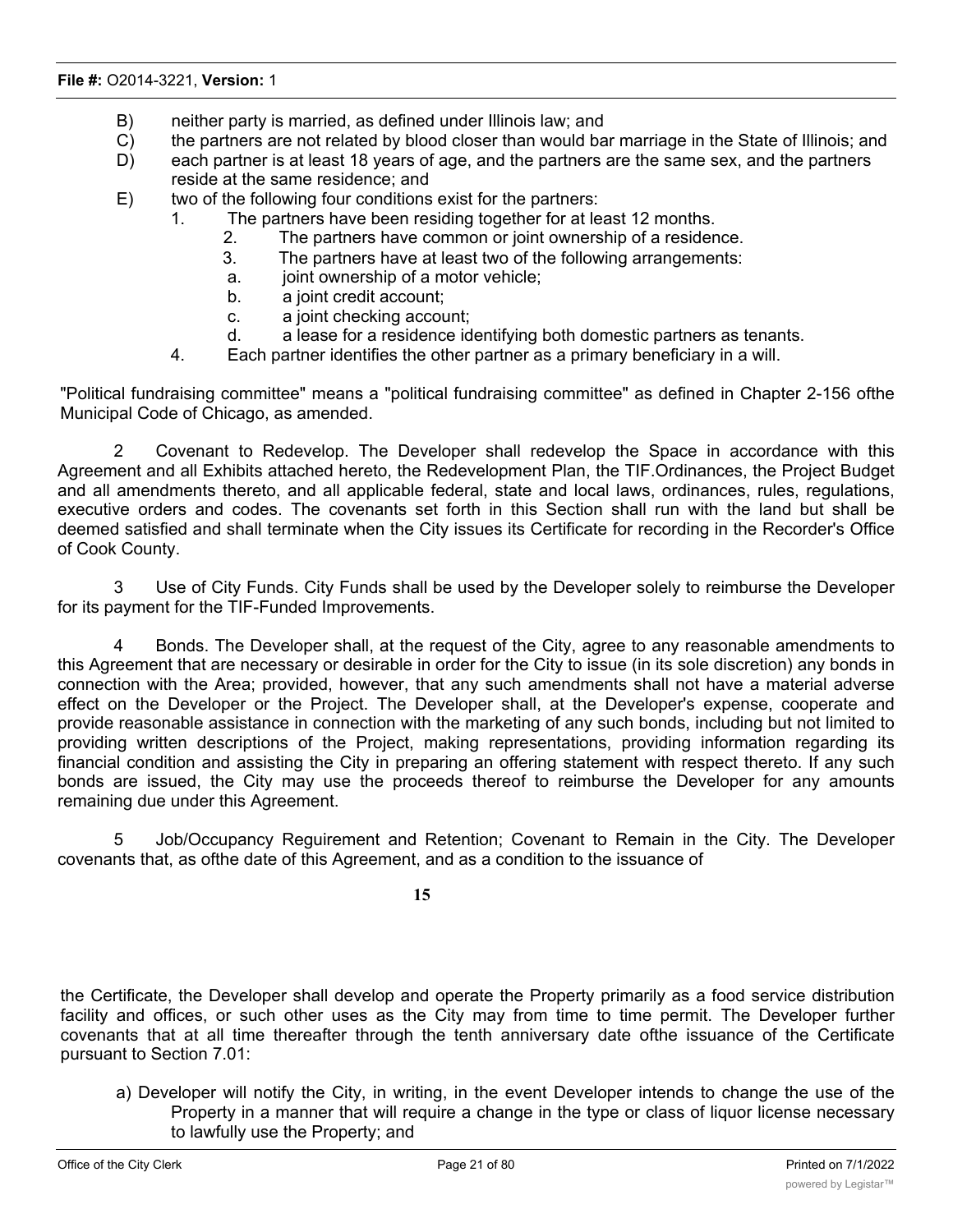- b) it will maintain its operations within the City of Chicago and operate at the Property for the same use and at substantially the same capacity as described in the Developer's TIF application and/or this Agreement, specifically maintaining the Property as food service distribution facility and offices, unless the covenant in clause (a) is satisfied and the Commissioner of DPD, in the Commissioner's sole discretion, consents to a change in use; and
- c) **Developer will create and maintain eighty-nine (89) FTE employment positions at the Property and will include in its Annual Compliance Report the number of FTEs created or maintained during the preceding year. Not less than eighty-nine (89) full-time equivalent, permanent jobs shall be retained by Developer at the Project as a condition for the issuance of the Certificate thereof; and not less than eleven (11) additional fulltime equivalent, permanent jobs shall be created by Developer within five(5) years of issuance of the Certificate, (two (2) new full-time equivalent jobs created by year 1, 2, 3, and 4, and three(3) new full-time equivalent jobs created by year 5) for a total of one hundred (100) full-time equivalent, permanent jobs to be retained or created by Developer at the Facilities from the 5th anniversary of the issuance of the Certificate through the 10th anniversary of the issuance of the Certificate, as more fully provided below and in the Jobs Schedule on Exhibit N.**

| <b>Total FTE From Jobs</b>   |  |  |
|------------------------------|--|--|
| <b>Certificate Required*</b> |  |  |
| 89                           |  |  |
| 91                           |  |  |
| 93                           |  |  |
| 95                           |  |  |
| 97                           |  |  |
| <u>100</u>                   |  |  |
| 100                          |  |  |
| 100                          |  |  |
| 100                          |  |  |
| 100                          |  |  |
| 10 100                       |  |  |
|                              |  |  |

During the Term of the Agreement, the Developer shall, as part of its Annual Compliance Report, provide DPD with a notarized affidavit certifying to its compliance with this Section 8.05 for the 12

**16**

month period covered by the Annual Compliance Report. The covenants set forth in this Section 8.05 shall run with the land and be binding upon any permitted transferee, if any, for the period set forth in the first paragraph of this Section 8.05. Any year(s) in which Developer is not in compliance with requirements set forth in this Section 8.05 will not count toward the ten year enforceability period described above.

8.06 Arms-Length Transactions. Unless disclosed in the approved Project Budget or unless DPD has given its prior written consent with respect thereto, no Affiliate of the Developer may receive any portion of City Funds, directly or indirectly, in payment for work done, services provided or materials supplied in connection with any TIF-Funded Improvement. The Developer shall provide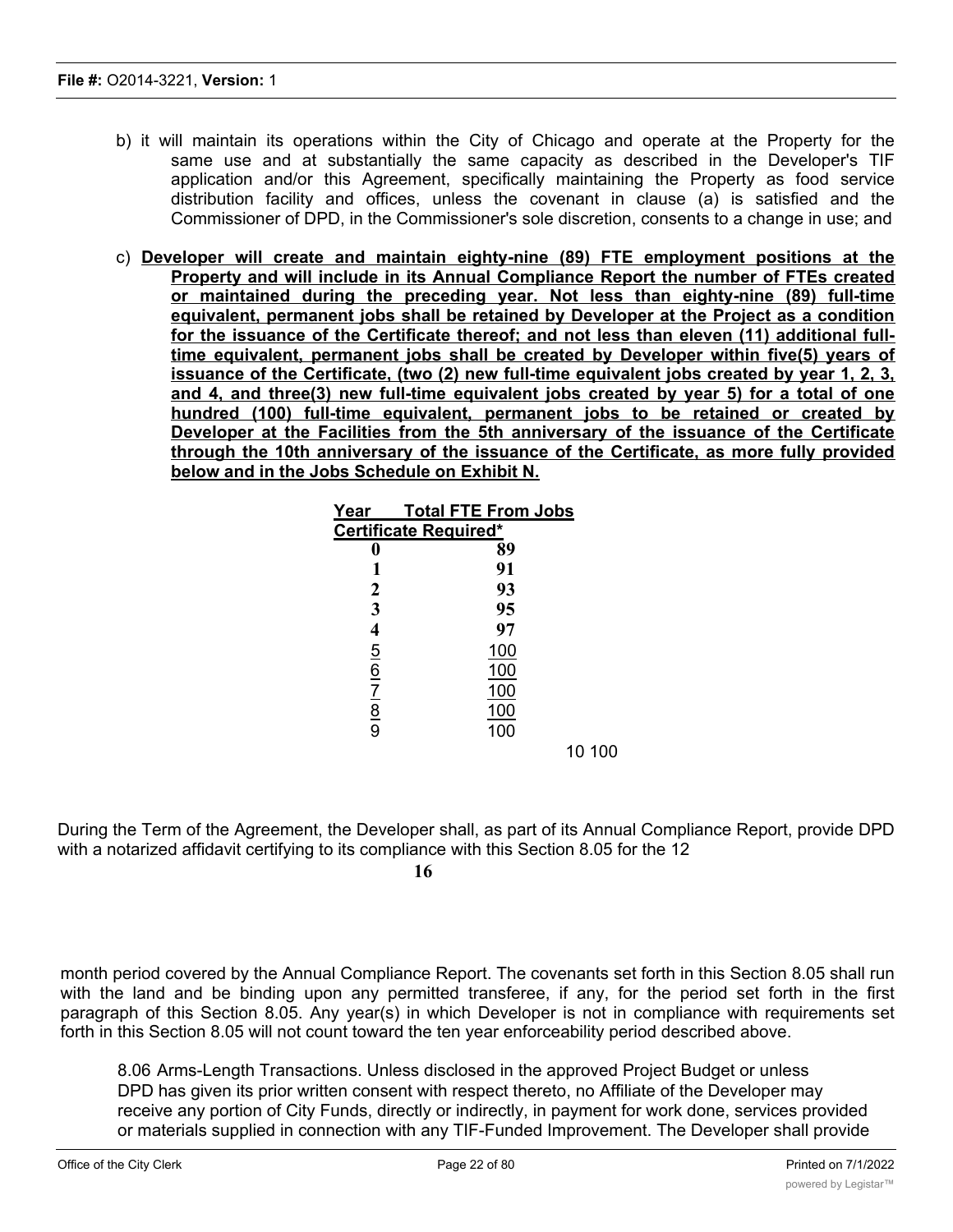information with respect to any entity to receive City Funds directly or indirectly (whether through payment to the Affiliate by the Developer and reimbursement to the Developer for such costs using City Funds, or otherwise), upon DPD's request, prior to any such disbursement.

7 Conflict of Interest. Pursuant to Section 5/11-74.4-4(n) of the Act, the Developer (including each of them, respectively) represents, warrants and covenants that, to the best of its knowledge, no member, official, or employee of the City, or of any commission or committee exercising authority over the Project, the Area or the Redevelopment Plan, or any consultant hired by the City or the Developer with respect thereto, owns or controls, has owned or controlled or will own or control any interest, and no such person shall represent any person, as agent or otherwise, who owns or controls, has owned or controlled, or will own or control any interest, direct or indirect, in the Developer's business, the Property or any other property in the Area.

8 Disclosure of Interest. The Developer's counsel has no direct or indirect financial ownership interest in the Developer, the Property or any other aspect of the Project.

9 Financial Statements. The Developer shall provide DPD current financial statements for years 2011, 2012 and 2013 prior to Closing, and at DPD's request, shall provide such interim statements as DPD may require.

10 Insurance. The Developer shall provide and maintain during the Term of the Agreement, and cause other applicable parties to provide and maintain, the insurance coverages specified in Exhibit L.

11 Non-Governmental Charges. Except for the Permitted Liens, and subject to the next sentence, the Developer agrees to pay or cause to be paid when due any Non-Governmental Charges. The Developer has the right, before any delinquency occurs, to contest any Non-Governmental Charge by appropriate legal proceedings properly and diligently prosecuted, so long as such proceedings serve to prevent any sale or forfeiture of the Property.

12 Compliance with Laws. The Property and the Project are and shall be operated in compliance with all applicable federal, state and local laws, statutes, ordinances, rules, regulations, executive orders and codes.

13 Recording and Filing. The Developer shall cause this Agreement, certain exhibits (as specified by Corporation Counsel), all amendments and supplements hereto to be recorded and filed against the Property in the Recorder's Office of Cook County. If the Permitted Liens include

**17**

any existing mortgages, such mortgagee must execute a subordination agreement in the form of Exhibit J.

14 Real Estate Provisions; Governmental Charges. Subject to the next paragraph, the Developer will pay or cause to be paid when due all Governmental Charges (as defined below) which are assessed or imposed upon the Developer, the Space or the Project. "Governmental Charge" shall mean all federal, State, county, the City, or other governmental (or any instrumentality, division, agency, body, or department thereof) taxes, levies, assessments, charges, liens, claims or encumbrances, including, but not limited to, general real estate taxes.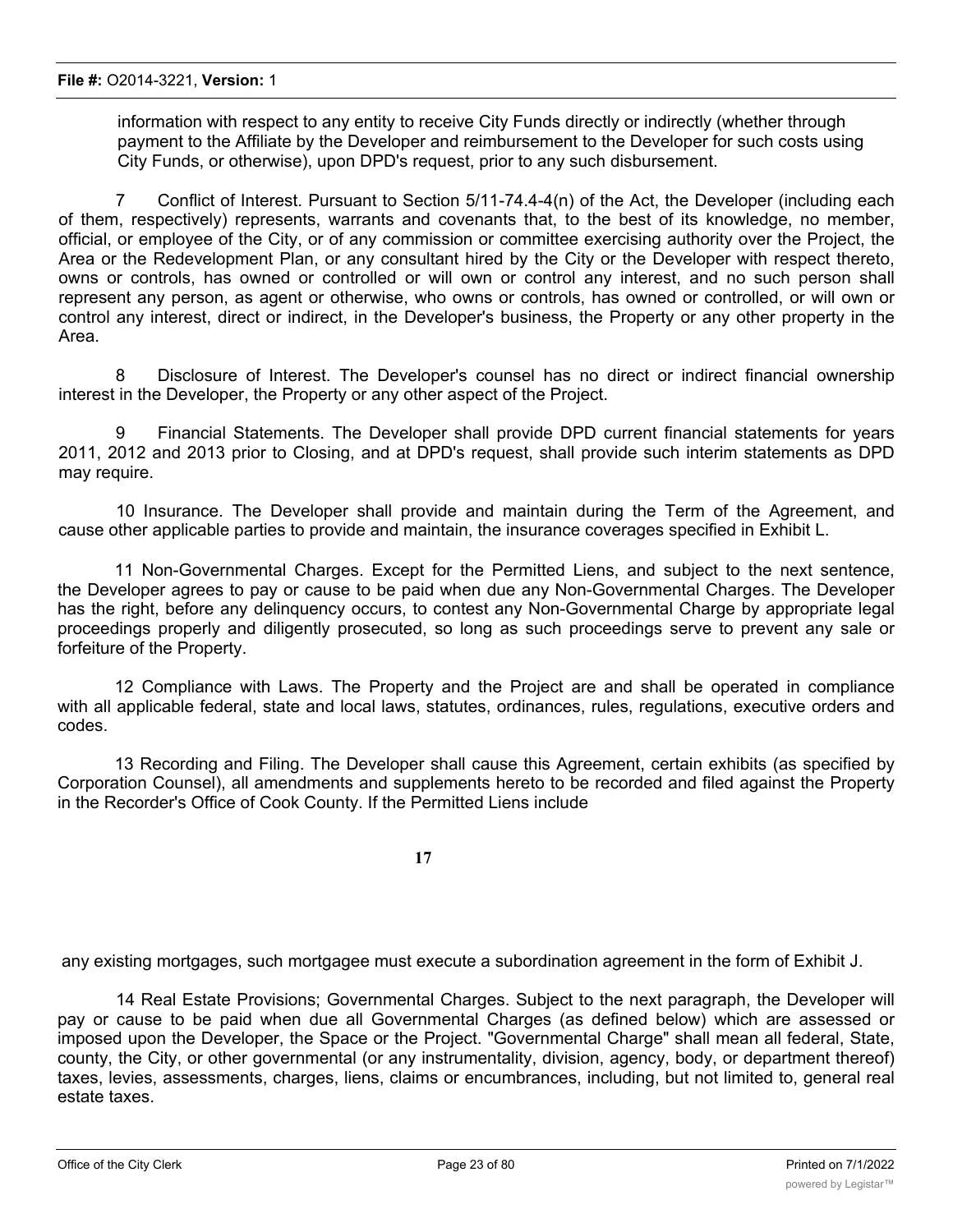The Developer has the right, before any delinquency occurs, to contest any Governmental Charge by appropriate legal proceedings properly and diligently prosecuted, so long as such proceedings serve to prevent any sale or forfeiture of the Property.

Neither the Developer nor any agent, representative, lessee, tenant, assignee, transferee or successor in interest to the Developer shall, during the Term of this Agreement, directly or indirectly, initiate, seek or apply for proceedings in order to lower the assessed value of all or any portion ofthe Property or the Project below the amount of the Minimum Assessed Value as described in Exhibit M.

15 Lease. Intentionally Omitted.

16 Survival of Covenants. All warranties, representations, covenants and agreements of the Developer contained in this Section 8 and elsewhere in this Agreement shall be true, accurate and complete at the time of the Developer's execution of this Agreement, and shall survive the execution, delivery and acceptance hereof by the parties hereto and (except as provided in Section 7 hereof upon the issuance of a Certificate) shall be in effect throughout the Term of the Agreement, or such shorter period as may be explicitly provided herein.

17 Annual Compliance Report. Beginning with the calendar year in which the Certificate is issued and continuing throughout the Term ofthe Agreement, the Developer shall submit to DPD the Annual Compliance Report by March 1<sup>st</sup> of the year following the end of the calendar year to which the Annual Compliance Report relates. For example, if the Certificate is issued in 2014, then the first Annual Compliance Report will be due no later than March 1, 2015.

18 Job Readiness Program. The Developer and the General Contractor shall undertake a job readiness program, to work with the City, through the Mayor's Office of Workforce Development ("MOWD"), to participate in job training programs to provide job applicants for the jobs created by the Project and the operation of the Developer's business on the Property. Developer and General Contractor shall meet with MOWD prior to the Closing Date to discuss the Project.

19 Inspector General. It is the duty of Developer and the duty of any bidder, proposer, contractor, subcontractor, and every applicant for certification of eligibility for a City contract or program, and all of Developer's officers, directors, agents, partners, and employees and any such bidder, proposer, contractor, subcontractor or such applicant: (a) to cooperate with the Inspector General in any investigation or hearing undertaken pursuant to Chapter 2-56 of the Municipal Code and (b) to cooperate with the Legislative Inspector General in any investigation undertaken pursuant to Chapter 2-55 ofthe Municipal Code. Developer represents that it understands and will abide by

**18**

all provisions of Chapters 2-56 and 2-55 ofthe Municipal Code and that it will inform subcontractors of this provision and require their compliance.

8.20. FOIA and Local Records Act Compliance.

a) FOIA. The Developer acknowledges that the City is subject to the Illinois Freedom of Information Act, 5 ILCS 140/1 et. seq., as amended ("FOIA"). The FOIA requires the City to produce records (very broadly defined in FOIA) in response to a FOIA request in a very short period of time, unless the records requested are exempt under the FOIA. If the Developer receives a request from the City to produce records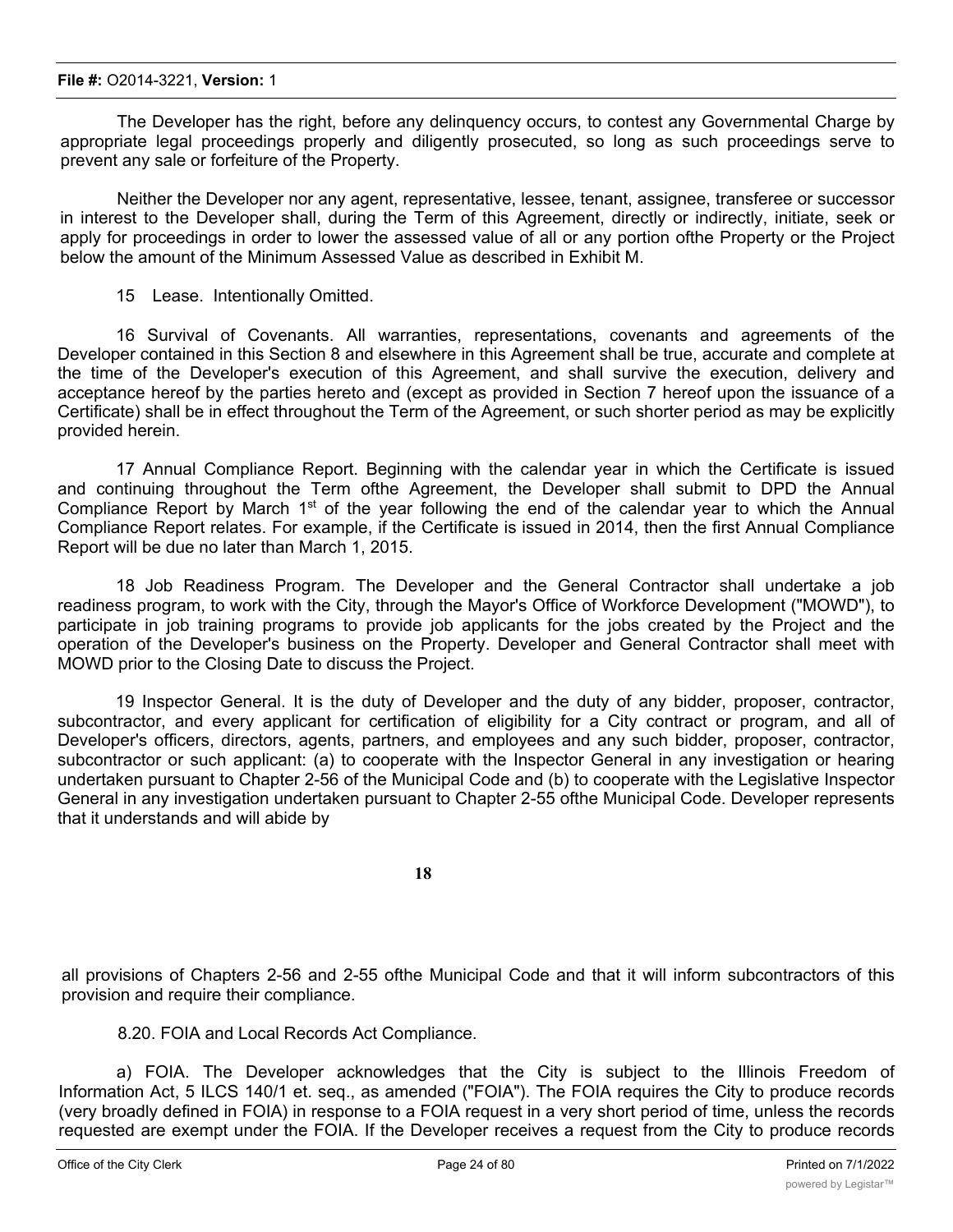within the scope of FOIA, then the Developer covenants to comply with such request within 48 hours of the date of such request. Failure by the Developer to timely comply with such request shall be an Event of Default.

b) Exempt Information. Documents that the Developer submits to the City under Section 8.17, (Annual Compliance Report) or otherwise during the Term of the Agreement that contain trade secrets and commercial or financial information may be exempt if disclosure would result in competitive harm. However, for documents submitted by the Developer to be treated as a trade secret or information that would cause competitive harm, FOIA requires that Developer mark any such documents as "proprietary, privileged or confidential." If the Developer marks a document as "proprietary, privileged and confidential", then DPD will evaluate whether such document may be withheld under the FOIA. DPD, in its discretion, will determine whether a document will be exempted from disclosure, and that determination is subject to review by the Illinois Attorney General's Office and/or the courts.

c) Local Records Act. The Developer acknowledges that the City is subject to the Local Records Act, 50 ILCS 205/1 et. seq, as amended (the "Local Records Act"). The Local Records Act provides that public records may only be disposed of as provided in the Local Records Act. If requested by the City, the Developer covenants to use its best efforts consistently applied to assist the City in its compliance with the Local Records Act

### 8.21 Shakman Accord

a) The Developer shall perform under this Agreement as an independent contractor to the City and not as a representative, employee, agent or partner of the City.

b) The City is subject to the May 31, 2007 Order entitled "Agreed Settlement Order and Accord" (the "Shakman Accord") and the June 24, 2011 "City of Chicago Hiring Plan" (the "City Hiring Plan") entered in Shakman v. Democratic Organization of Cook County, Case No 69 C 2145 (United State District Court for the Northern District of Illinois). Among other things, the Shakman Accord and the City Hiring Plan prohibit the City from hiring persons as governmental employees in non-exempt positions on the basis of political reasons or factors.

(c) Developer is aware that City policy prohibits City employees from directing any individual to apply for a position with Developer, either as an employee or as a subcontractor, and from directing Developer to hire an individual as an employee or as a subcontractor. Accordingly, Developer must follow its own hiring and contracting procedures, without being influenced by City employees. Any and all personnel provided by Developer under this Agreement are employees or subcontractors of Developer, not employees ofthe City of Chicago. This Agreement is not intended

**19**

to and does not constitute, create, give rise to, or otherwise recognize an employer-employee relationship of any kind between the City and any personnel provided by Developer.

(d) Developer will not condition, base, or knowingly prejudice or affect any term or aspect of the employment of any personnel provided under this Agreement, or offer employment to any individual to provide services under this Agreement, based upon or because of any political reason or factor, including, without limitation, any individual's political affiliation, membership in a political organization or party, political support or activity, political financial contributions, promises of such political support, activity or financial contributions, or such individual's political sponsorship or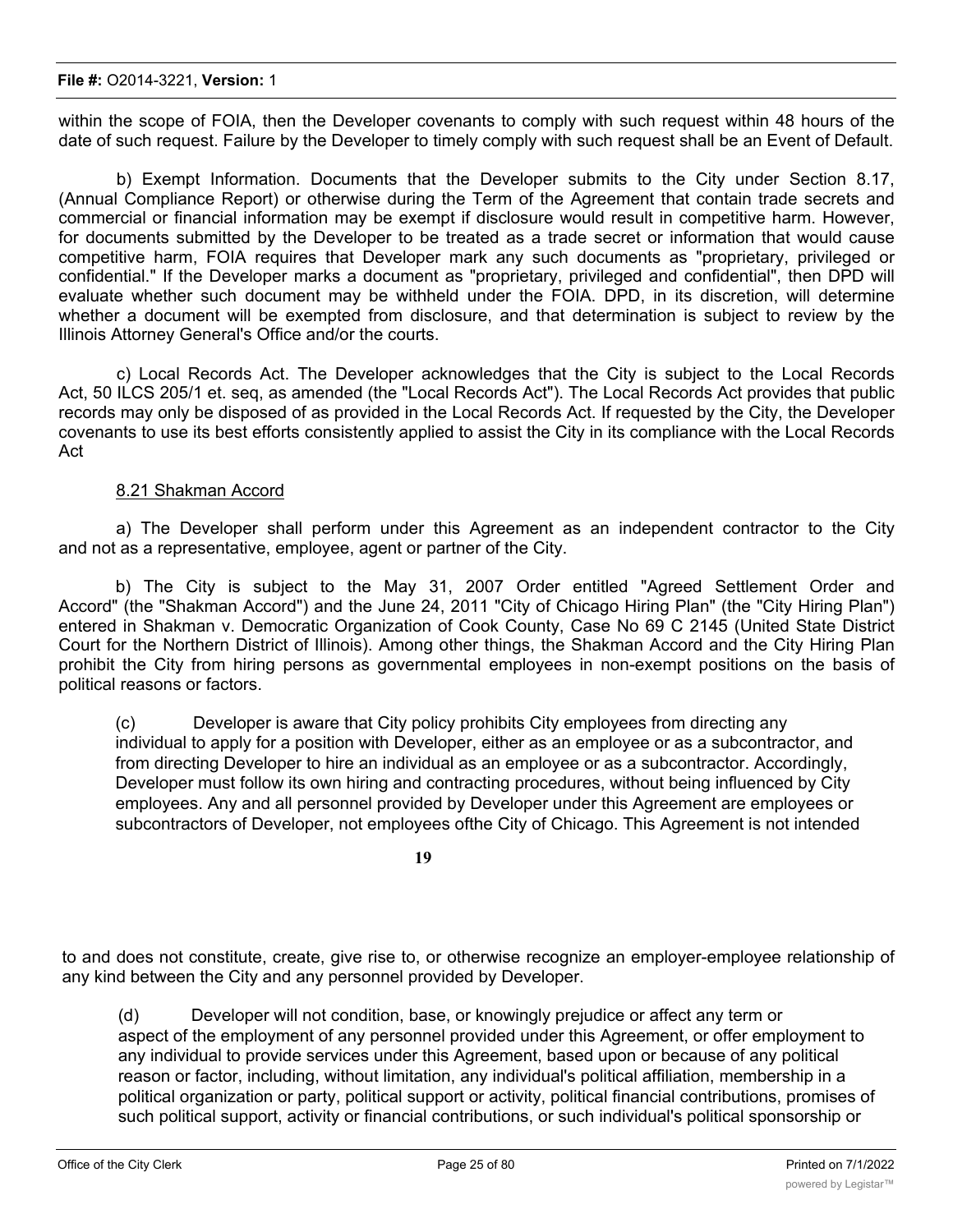recommendation. For purposes of this Agreement, a political organization or party is an identifiable group or entity that has as its primary purpose the support of or opposition to candidates for elected public office. Individual political activities are the activities of individual persons in support of or in opposition to political organizations or parties or candidates for elected public office.

(e) In the event of any communication to Developer by a City employee or City official in violation of paragraph (c) above, or advocating a violation of paragraph (d) above, Developer will, as soon as is reasonably practicable, report such communication to the Hiring Oversight Section ofthe City's Office of the Inspector General ("IGO Hiring Oversight"), and also to the head of the Department. Developer will also cooperate with any inquiries by IGO Hiring Oversight or the Shakman Monitor's Office related to this Agreement.

### **SECTION 9. ENVIRONMENTAL MATTERS**

The Developer hereby represents and warrants to the City that it has conducted environmental studies sufficient to conclude that the Project may be constructed, completed and operated in accordance with the requirements of all Environmental Laws and this Agreement. The Developer agrees to indemnify, defend and hold the City harmless from and against any and all losses, liabilities, damages, injuries, costs, expenses or claims of any kind whatsoever including, without limitation, any losses, liabilities, damages, injuries, costs, expenses or claims asserted or arising under any Environmental Laws incurred, suffered by or asserted against the City and relating to the Project or the Property.

#### **SECTION 10. INDEMNIFICATION**

The Developer agrees to indemnify, pay, defend and hold the City, and its elected and appointed officials, employees, agents and affiliates (individually an "Indemnitee," and collectively the "Indemnitees") harmless from and against, any and all liabilities, obligations, losses, damages, penalties, actions, judgments, suits, claims, costs, expenses and disbursements of any kind or nature whatsoever (and including without limitation, the reasonable fees and disbursements of counsel for such Indemnitees in connection with any investigative, administrative or judicial proceeding commenced or threatened, whether or not such Indemnities shall be designated a party thereto), that may be imposed on, suffered, incurred by or asserted against the Indemnitees in any manner directly or indirectly relating or arising out of this Agreement or the Project. The provisions ofthe undertakings and indemnification set out in this Section 10 shall survive the termination of this Agreement.

20

#### **SECTION 11. MAINTAINING RECORDS / RIGHT TO INSPECT**

The Developer shall (a) comply with the requirements of Paragraph H of Exhibit D during the Term of the Agreement and cause the other applicable parties to comply with such requirements, and (b) upon three (3) business days' notice, permit any authorized representative of the City to have access to all portions ofthe Project and the Property during normal business hours to confirm the Developer's compliance with its obligations under this Agreement.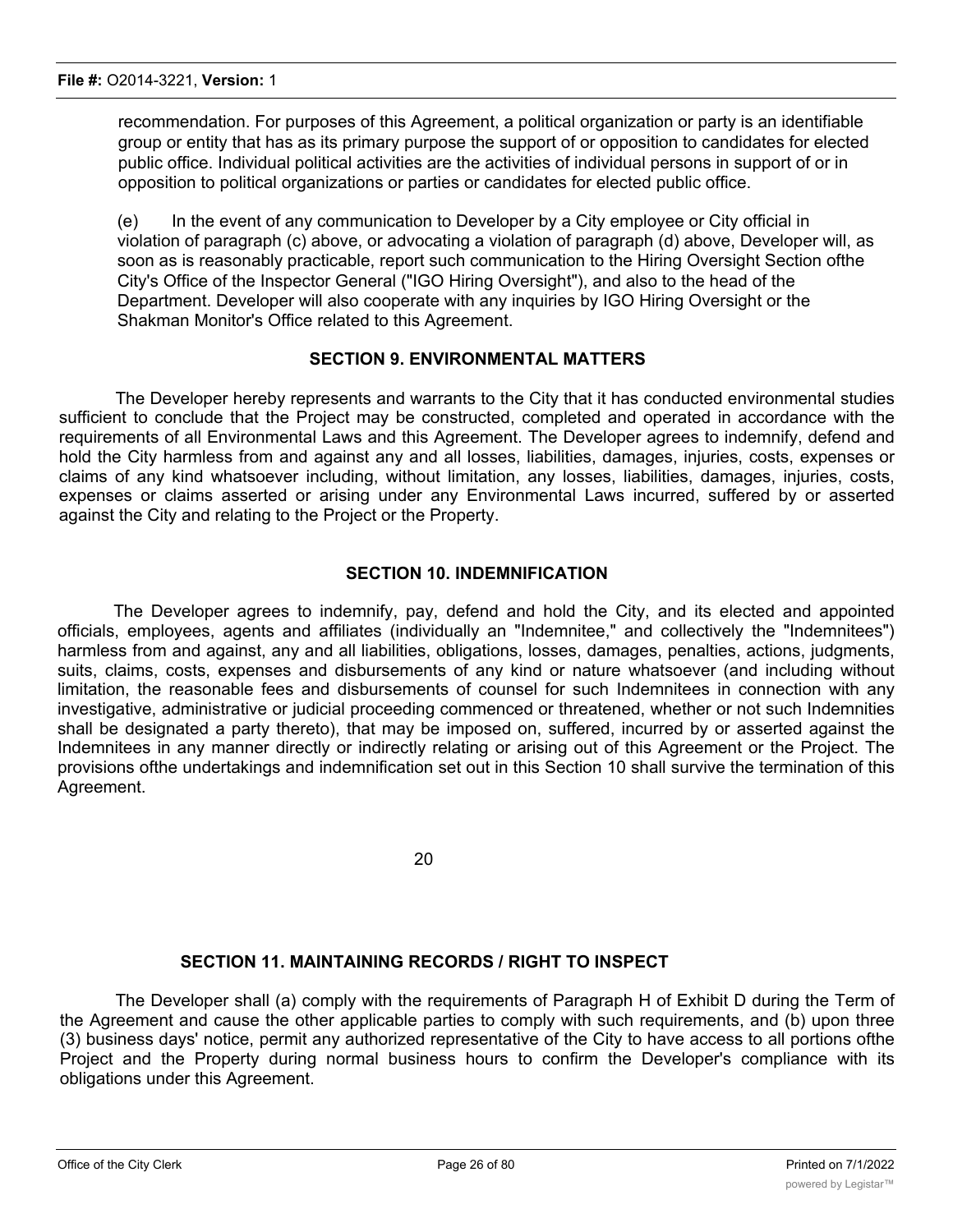### **SECTION 12. DEFAULT AND REMEDIES**

12.01 Events of Default. The occurrence of any one or more ofthe following events, subject to the provisions of Section 12.03. shall constitute an "Event of Default" by the Developer hereunder:

(a) the failure of the Developer to comply with any covenant or obligation, or the breach by the Developer of any representation or warranty, under this Agreement or any related agreement;

(b) the commencement of any bankruptcy, insolvency, liquidation or reorganization proceedings under any applicable state or federal law, or the commencement of any analogous statutory or non-statutory proceedings involving the Developer; provided, however, that if such commencement of proceedings is involuntary, such action shall not constitute an Event of Default unless such proceedings are not dismissed within sixty (60) days after the commencement of such proceedings;

c) the appointment of a receiver or trustee for the Developer, for any substantial part of the Developer's assets or the institution of any proceedings for the dissolution, or the full or partial liquidation, or the merger or consolidation, of the Developer; provided, however, that if such appointment or commencement of proceedings is involuntary, such action shall not constitute an Event of Default unless such appointment is not revoked or such proceedings are not dismissed within sixty (60) days after the commencement thereof;

d) the entry of any judgment or order against the Developer or the Property which remains unsatisfied or undischarged and in effect for sixty (60) days after such entry without a stay of enforcement or execution;

e) the dissolution of the Developer or the death of any natural person who owns a 50% or more ownership interest in the Developer, unless, in the case of a death, the Developer establishes to the DPD's satisfaction that such death shall not impair the Developer's ability to perform its executory obligations under this Agreement; or

f) the institution in any court of a criminal proceeding (other than a misdemeanor) against the Developer or any natural person who owns 5% or more ownership interest in the Developer, which is not dismissed within thirty (30) days, or the indictment of the Developer or any natural person who owns such a material interest in the Developer, for any crime (other than a misdemeanor).

**21**

(g) failure to timely submit the Annual Compliance Report to the City as required by this Agreement, the failure of which will constitute an event of default without notice or opportunity to cure.

12.02 Remedies. Upon the occurrence of an Event of Default, the City may terminate this Agreement and all related agreements, and may suspend disbursement of City Funds. The City may, in any court of competent jurisdiction by any action or proceeding at law or in equity, pursue and secure any available remedy. However, the City shall not be entitled to recover any City Funds previously paid to the Developer unless the Event of Default involves a Reimbursement Event.

12.03 Curative Period. In the event the Developer fails to perform any covenant or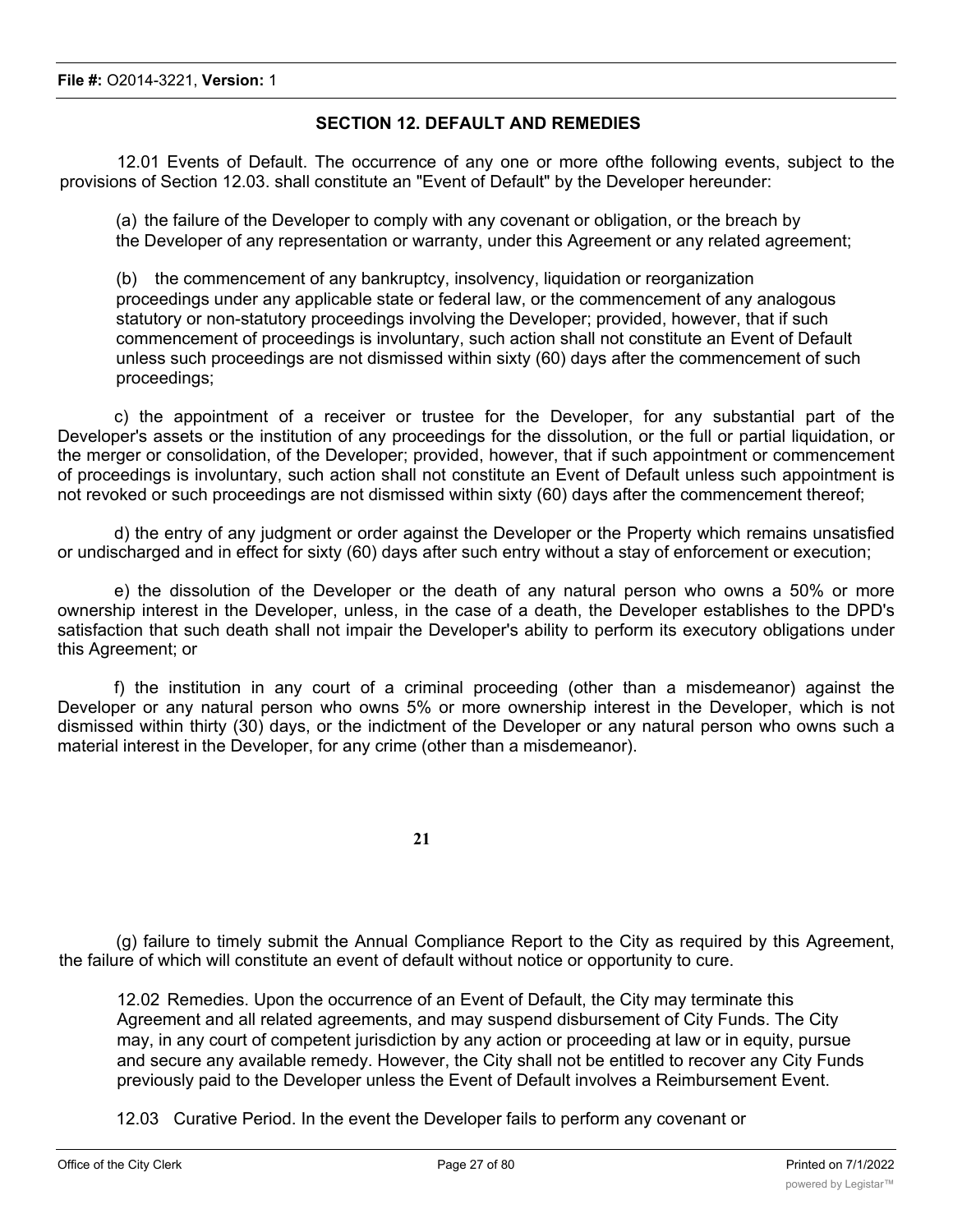obligation or breaches any representation or warranty which the Developer is required to perform under this Agreement, an Event of Default shall not be deemed to have occurred unless the Developer has failed to cure such default within thirty (30) days of its receipt of a written notice from the City specifying the nature ofthe default; provided, however, with respect to those non-monetary defaults which are not capable of being cured within such thirty (30) day period, the Developer shall not be deemed to have committed an Event of Default under this Agreement if it has commenced to cure the alleged default within such thirty (30) day period and thereafter diligently and continuously prosecutes the cure of such default until the same has been cured. No such cure period, however, shall apply to Events of Default described in Section 12(b), (c), (d), (e) or (f), which defaults shall have the cure periods described therein, if any. In addition, no cure period shall apply to default arising from a breach of the jobs and operations covenants in Section 8.05 and the Annual Compliance Report covenant in Section 8.17 and such breaches shall be an immediate Event of Default.

### **SECTION 13. MORTGAGING OF THE PROJECT**

All mortgages or deeds of trust in place as of the date hereof with respect to the Property or any portion thereof are listed on Exhibit F hereto. No mortgagee shall have the right to succeed to the Developer's rights under this Agreement unless it complies with the first sentence of Section 15.15 hereof.

#### **SECTION 14. NOTICE**

Unless otherwise specified, any notice, demand or request required hereunder shall be given in writing at the addresses set forth below, by any ofthe following means: (a) personal service; (b) overnight courier, or (c) registered or certified mail, return receipt requested.

If to the City: City of Chicago Department of Planning and Development 121 North LaSalle Street, Room 1000 Chicago, IL 60602 Attention: Commissioner

22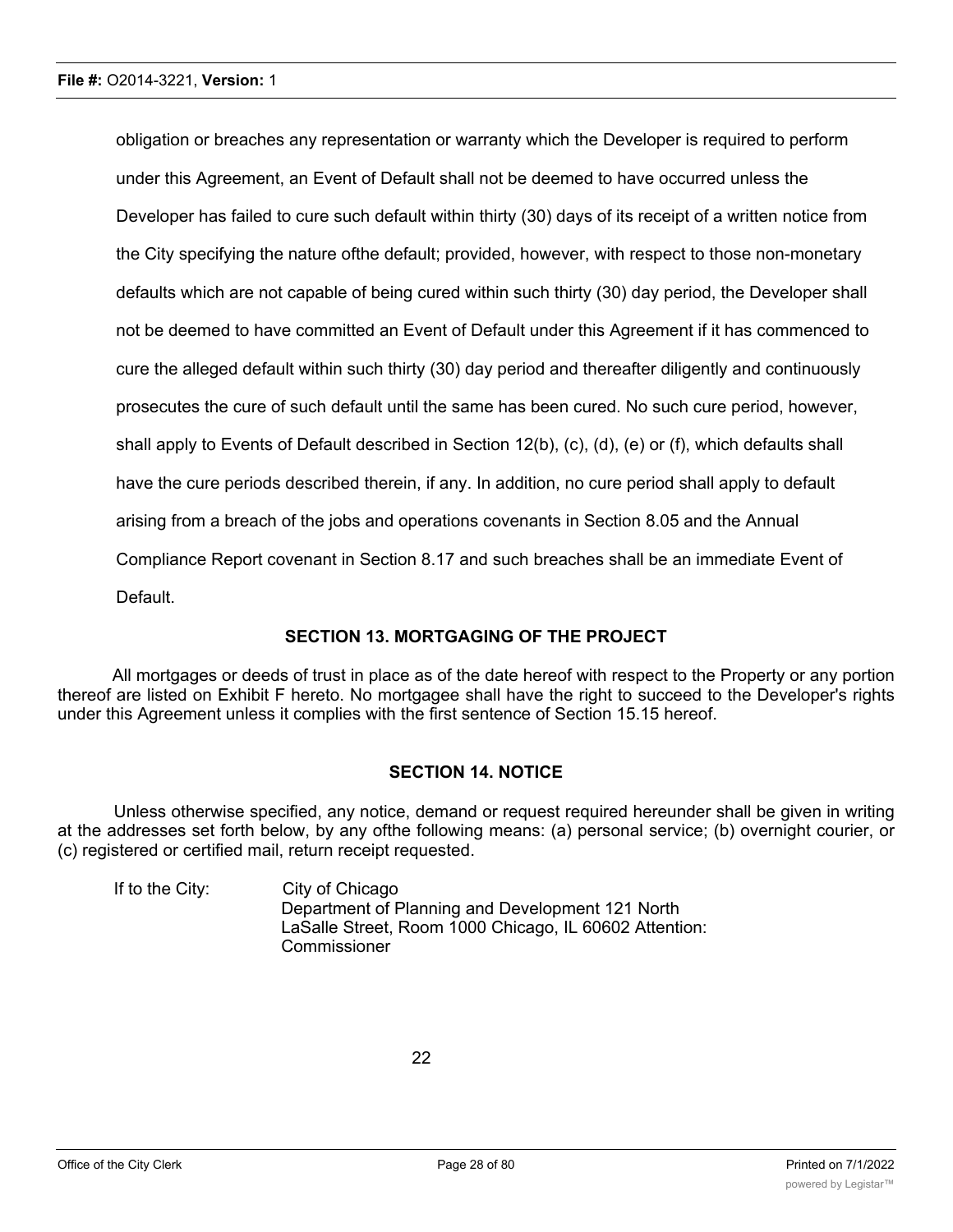| With Copies To:      | City of Chicago<br>Department of Law<br>Finance and Economic Development Division 121 North<br>LaSalle Street, Room 600 Chicago, IL 60602 |
|----------------------|-------------------------------------------------------------------------------------------------------------------------------------------|
| If to the Developer: | <b>BGM Property Investments, LLC and MT Food</b><br>Service, Inc. 400 N. Noble Chicago, Illinois 60642<br>Attention: Gary Levinson        |
| With Copies To:      |                                                                                                                                           |
|                      | Chicago, Illinois 606                                                                                                                     |

Attn:

Such addresses may be changed by notice to the other parties given in the same manner provided above. Any notice, demand, or request sent pursuant to clause (a) hereof shall be deemed received upon such personal service. Any notice, demand or request sent pursuant to clause (b) shall be deemed received on the day immediately following deposit with the overnight courier and any notices, demands or requests sent pursuant to subsection (c) shall be deemed received two (2) business days following deposit in the mail.

## **SECTION 15. MISCELLANEOUS**

1 Amendment. This Agreement and the Exhibits attached hereto may not be amended or modified without the prior written consent of the parties hereto; provided, however, that the City, in its sole discretion, may amend, modify or supplement Exhibit A hereto without the consent of any party hereto, and DPD may grant consents as explicitly provided for under certain sections of this Agreement. It is agreed that no material amendment or change to this Agreement shall be made or be effective unless ratified or authorized by an ordinance duly adopted by the City Council. The term "material" for the purpose of this Section 15.01 shall be defined as any deviation from the terms of the Agreement which operates to materially reduce the scope of the Project, increases the square footage allocated to office space to an amount greater than fifty percent (50%), materially changes the Project or business operations of the Developer at the Property, or increases the City Funds payable to the Developer.

2 Entire Agreement. This Agreement (including each Exhibit attached hereto, which is hereby incorporated herein by reference) constitutes the entire Agreement between the parties hereto and it supersedes all prior agreements, negotiations and discussions between the parties relative to the subject matter hereof

3 Limitation of Liability. No member, official or employee of the City shall be personally liable to the Developer or any successor in interest in the event of any default or breach by the City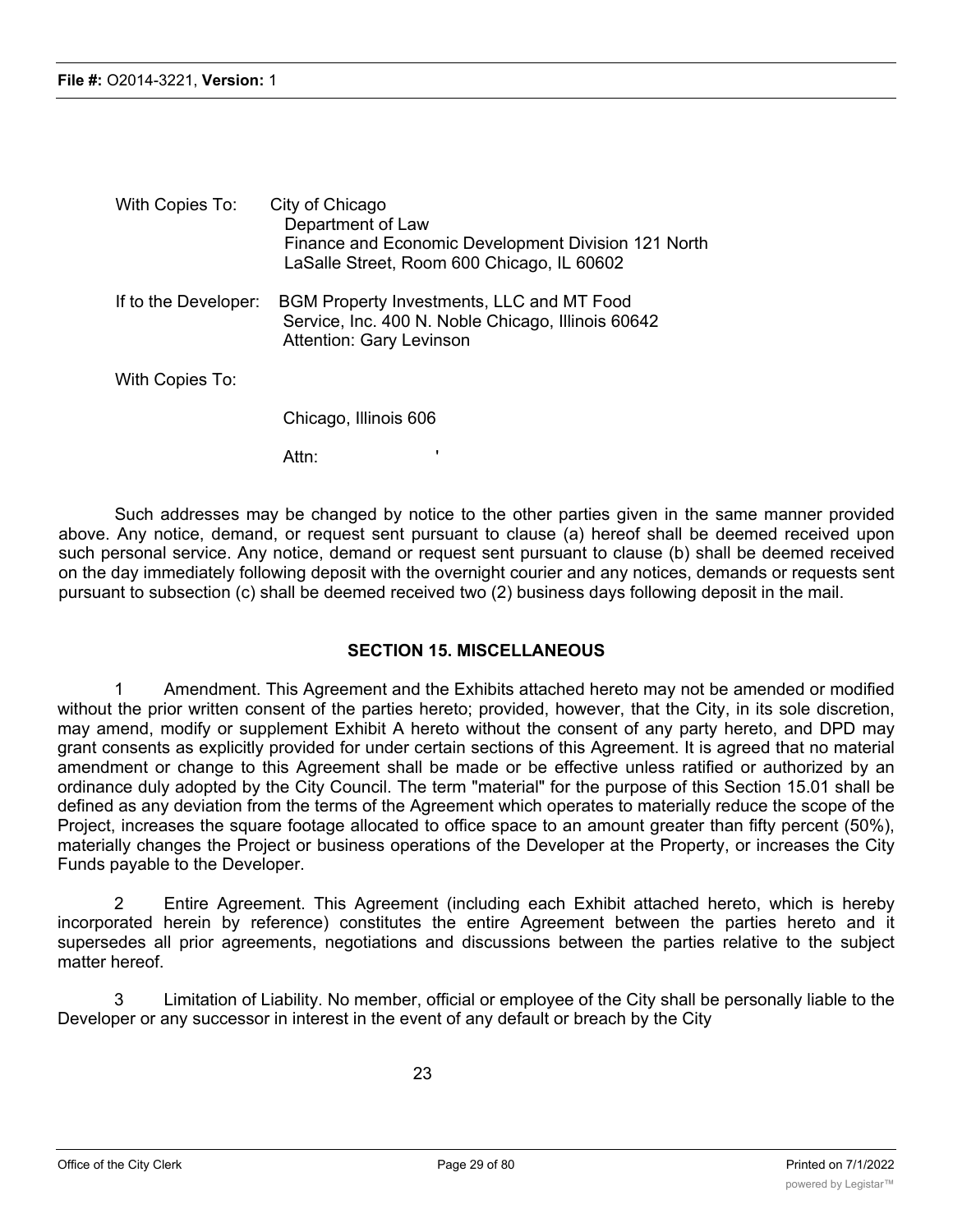or for any amount which may become due to the Developer from the City or any successor in interest or on any obligation under the terms of this Agreement.

4 Further Assurances. The Developer agrees to take such actions, including the execution and delivery of such documents, instruments, petitions and certifications as may become necessary or appropriate to carry out the terms, provisions and intent of this Agreement.

5 Waiver. Waiver by the City or the Developer with respect to any breach of this Agreement shall not be considered or treated as a waiver of the rights of the respective party with respect to any other default or with respect to any particular default, except to the extent specifically waived by the City or the Developer in writing. No delay or omission on the part of a party in exercising any right shall operate as a waiver of such right or any other right unless pursuant to the specific terms hereof. A waiver by a party of a provision of this Agreement shall not prejudice or constitute a waiver of such party's right otherwise to demand strict compliance with that provision or any other provision of this Agreement. No prior waiver by a party, nor any course of dealing between the parties hereto, shall constitute a waiver of any such parties' rights or of any obligations of any other party hereto as to any future transactions.

6 Remedies Cumulative. The remedies of a party hereunder are cumulative and the exercise of any one or more of the remedies provided for herein shall not be construed as a waiver of any other remedies of such party unless specifically so provided herein.

7 Disclaimer. Nothing contained in this Agreement nor any act of the City shall be deemed or construed by any of the parties, or by any third person, to create or imply any relationship of third-party beneficiary, principal or agent, limited or general partnership or joint venture, or to create or imply any association or relationship involving the City.

8 Headings. The paragraph and section headings contained herein are for convenience only and are not intended to limit, vary, define or expand the content thereof.

9 Counterparts. This Agreement may be executed in several counterparts, each of which shall be deemed an original and all of which shall constitute one and the same agreement.

10 Severability. If any provision in this Agreement, or any paragraph, sentence, clause, phrase, word or the application thereof, in any circumstance, is held invalid, this Agreement shall be construed as if such invalid part were never included herein and the remainder of this Agreement shall be and remain valid and enforceable to the fullest extent permitted by law.

11 Conflict. In the event of a conflict between any provisions of this Agreement and the provisions of the TIF Ordinances, and any bond ordinances relating to the Area, if any, such ordinance(s) shall prevail and control.

12 Governing Law. This Agreement shall be governed by and construed in accordance with the internal laws of the State of Illinois, without regard to its conflicts of law principles.

13 Form of Documents. All documents required by this Agreement to be submitted, delivered or furnished to the City shall be in form and content satisfactory to the City.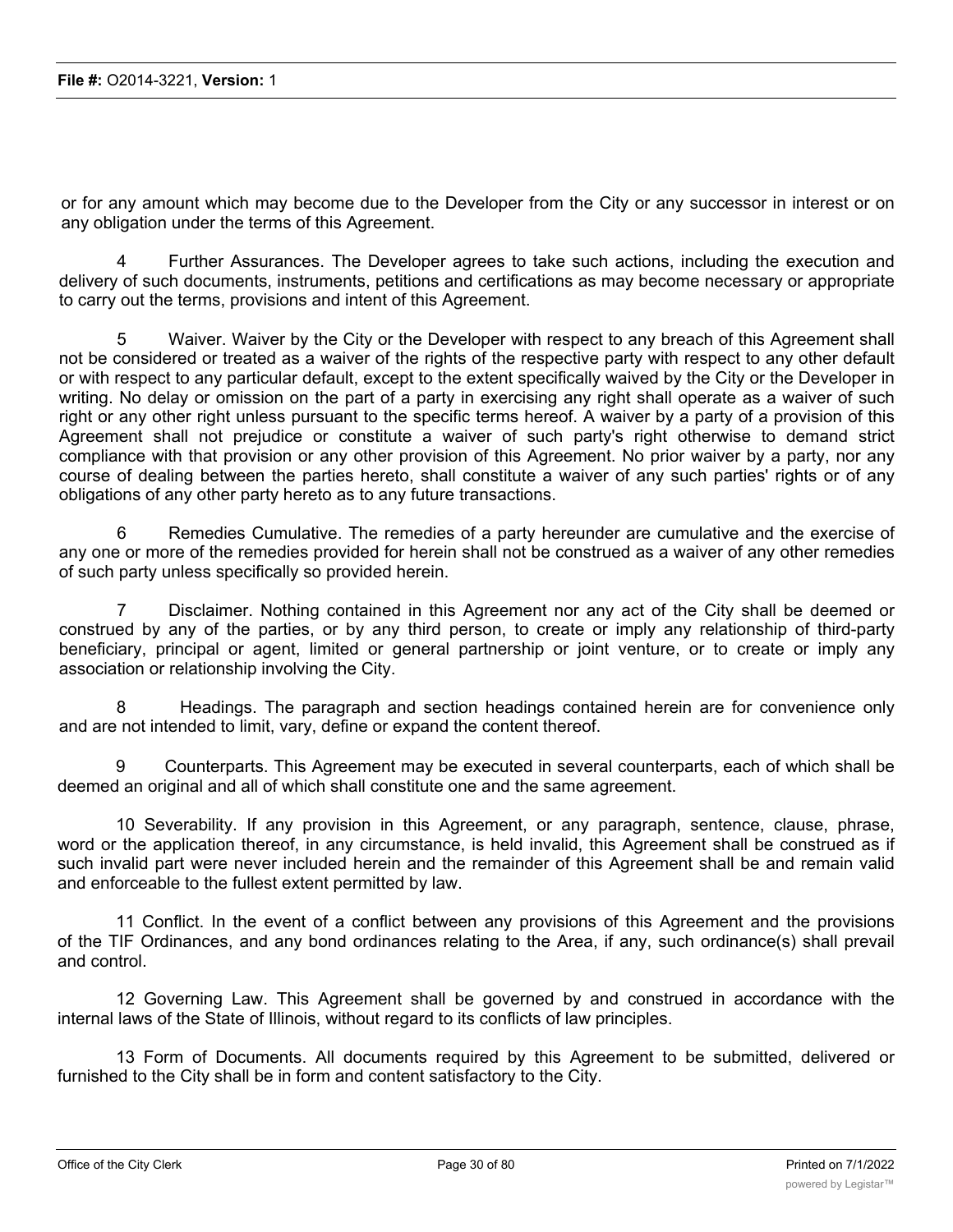24

14 Approval. Wherever this Agreement provides for the approval or consent of the City, DPD or the Commissioner, or any matter is to be to the City's, DPD's or the Commissioner's satisfaction, unless specifically stated to the contrary, such approval, consent or satisfaction shall be made, given or determined by the City, DPD or the Commissioner in writing and in the reasonable discretion thereof. The Commissioner or other person designated by the Mayor of the City shall act for the City or DPD in making all approvals, consents and determinations of satisfaction, granting the Certificate or otherwise administering this Agreement for the City.

15 Assignment. The Developer may not sell, assign or otherwise transfer its interest in this Agreement in whole or in part without the written consent of the City, which consent shall be in the City's sole discretion and which, if granted, may be conditioned upon, among other things, the assignee's assumption of all of the Developer's obligations under this Agreement. The foregoing limitation shall not prevent the Developer from collaterally assigning to a lender that is also providing financing for the Project the Developer's right to receive the payment of City Funds as security for such lender financing. The Developer consents to the City's sale, transfer, assignment or other disposal of this Agreement at any time in whole or in part.

16 Binding Effect. This Agreement shall be binding upon the Developer, the City and their respective successors and permitted assigns (as provided herein) and shall inure to the benefit of the Developer, the City and their respective successors and permitted assigns (as provided herein). Except as otherwise provided herein, this Agreement shall not run to the benefit of, or be enforceable by, any person or entity other than a party to this Agreement and its successors and permitted assigns. This Agreement should not be deemed to confer upon third parties any remedy, claim, right of reimbursement or other right.

17 Force Majeure. Neither the City nor the Developer nor any successor in interest to either of them shall be considered in breach of or in default of its obligations under this Agreement in the event of any delay caused by damage or destruction by fire or other casualty, strike, shortage of material, unusually adverse weather conditions such as, by way of illustration and not limitation, severe rain storms or below freezing temperatures of abnormal degree or for an abnormal duration, tornadoes or cyclones, and other events or conditions beyond the reasonable control ofthe party affected which in fact interferes with the ability of such party to discharge its obligations hereunder. The individual or entity relying on this section with respect to any such delay shall, upon the occurrence ofthe event causing such delay, immediately give written notice to the other parties to this Agreement. The individual or entity relying on this section with respect to any such delay may rely on this section only to the extent of the actual number of days of delay affected by any such events described above.

18 Exhibits. All ofthe exhibits attached hereto are incorporated herein by reference.

19 Business Economic Support Act. Pursuant to the Business Economic Support Act (30 ILCS 760/1 et seq.), if the Developer is required to provide notice under the WARN Act, the Developer shall, in addition to the notice required under the WARN Act, provide at the same time a copy of the WARN Act notice to the Governor of the State, the Speaker and Minority Leader of the House of Representatives of the State, the President and minority Leader of the Senate of State, and the Mayor of each municipality where the Developer has locations in the State. Failure by the Developer to provide such notice as described above may result in the termination of all or a part of the payment or reimbursement obligations of the City set forth herein.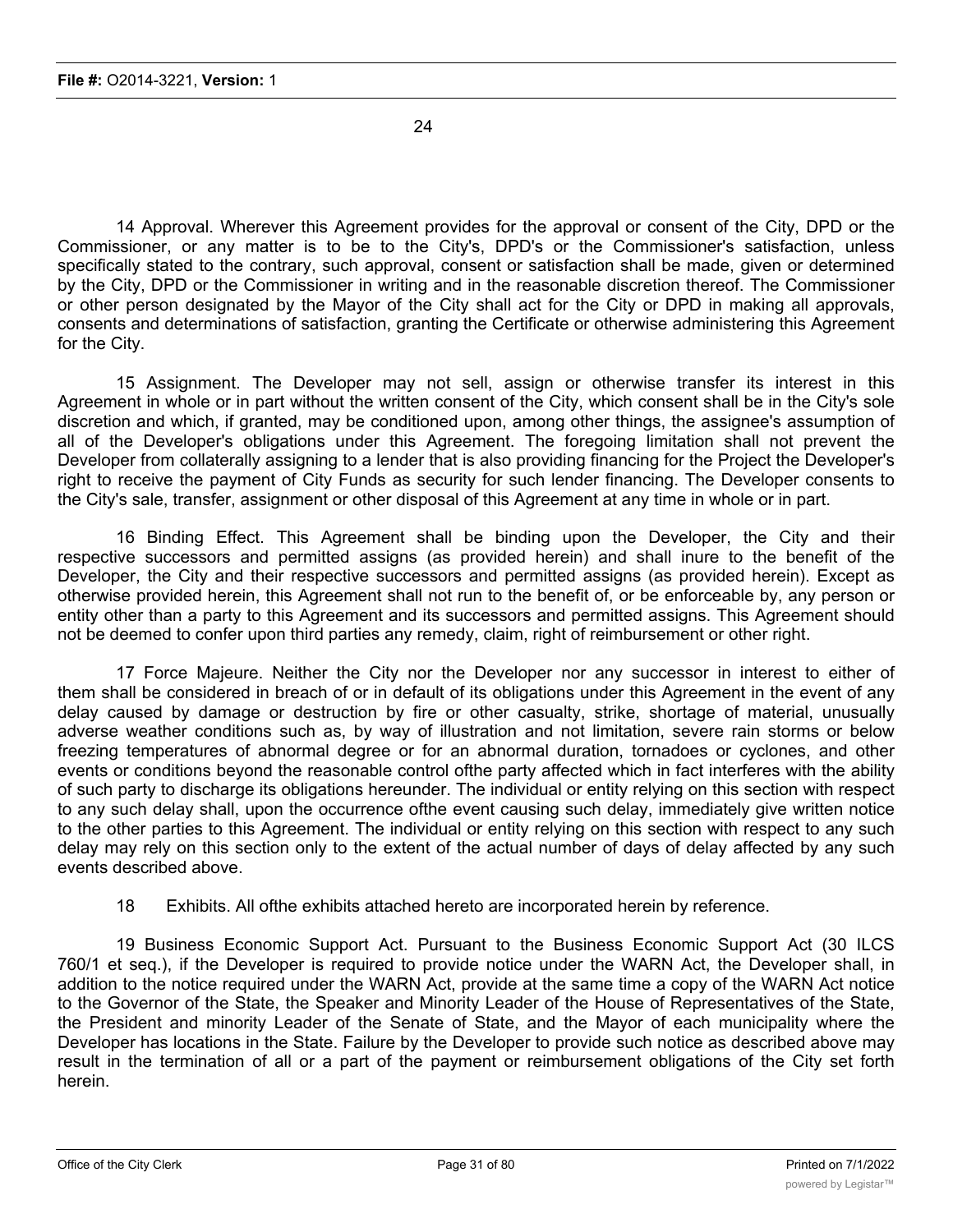20 Venue and Consent to Jurisdiction. If there is a lawsuit under this Agreement, each party may hereto agrees to submit to the jurisdiction of the courts of Cook County, the State of Illinois and the United States District Court for the Northern District of Illinois.

21 Costs and Expenses. In addition to and not in limitation of the other provisions of this Agreement, Developer agrees to pay upon demand the City's out-of-pocket expenses, including attorney's fees, incurred in connection with the enforcement of the provisions of this Agreement. This includes, subject to any limits under applicable law, attorney's fees and legal expenses, whether or not there is a lawsuit, including attorney's fees for bankruptcy proceedings (including efforts to modify or vacate any automatic stay or injunction), appeals and any anticipated post-judgment collection services. Developer also will pay any court costs, in addition to all other sums provided by law.

22 Business Relationships. The Developer acknowledges (A) receipt of a copy of Section 2-156- 030 (b) of the Municipal Code of Chicago, (B) that Developer has read such provision and understands that pursuant to such Section 2-156-030 (b), it is illegal for any elected official of the City, or any person acting at the direction of such official, to contact, either orally or in writing, any other City official or employee with respect to any matter involving any person with whom the elected City official or employee has a "Business Relationship" (as defined in Section 2-156-080 of the Municipal Code of Chicago), or to participate in any discussion in any City Council committee hearing or in any City Council meeting or to vote on any matter involving any person with whom the elected City official or employee has a "Business Relationship" (as defined in Section 2-156-080 of the Municipal Code of Chicago), or to participate in any discussion in any City Council committee hearing or in any City Council meeting or to vote on any matter involving the person with whom an elected official has a Business Relationship, and (C) that a violation of Section 2-156-030 (b) by an elected official, or any person acting at the direction of such official, with respect to any transaction contemplated by this Agreement shall be grounds for termination of this Agreement and the transactions contemplated hereby. The Developer hereby represents and warrants that, to the best of its knowledge after due inquiry, no violation of Section 2-156-030 (b) has occurred with respect to this Agreement or the transactions contemplated hereby.

### [THE REMAINDER OF THIS PAGE IS INTENTIONALLY LEFT BLANK]

#### [SIGNATURE BLOCKS APPEAR ON THE FOLLOWING PAGE]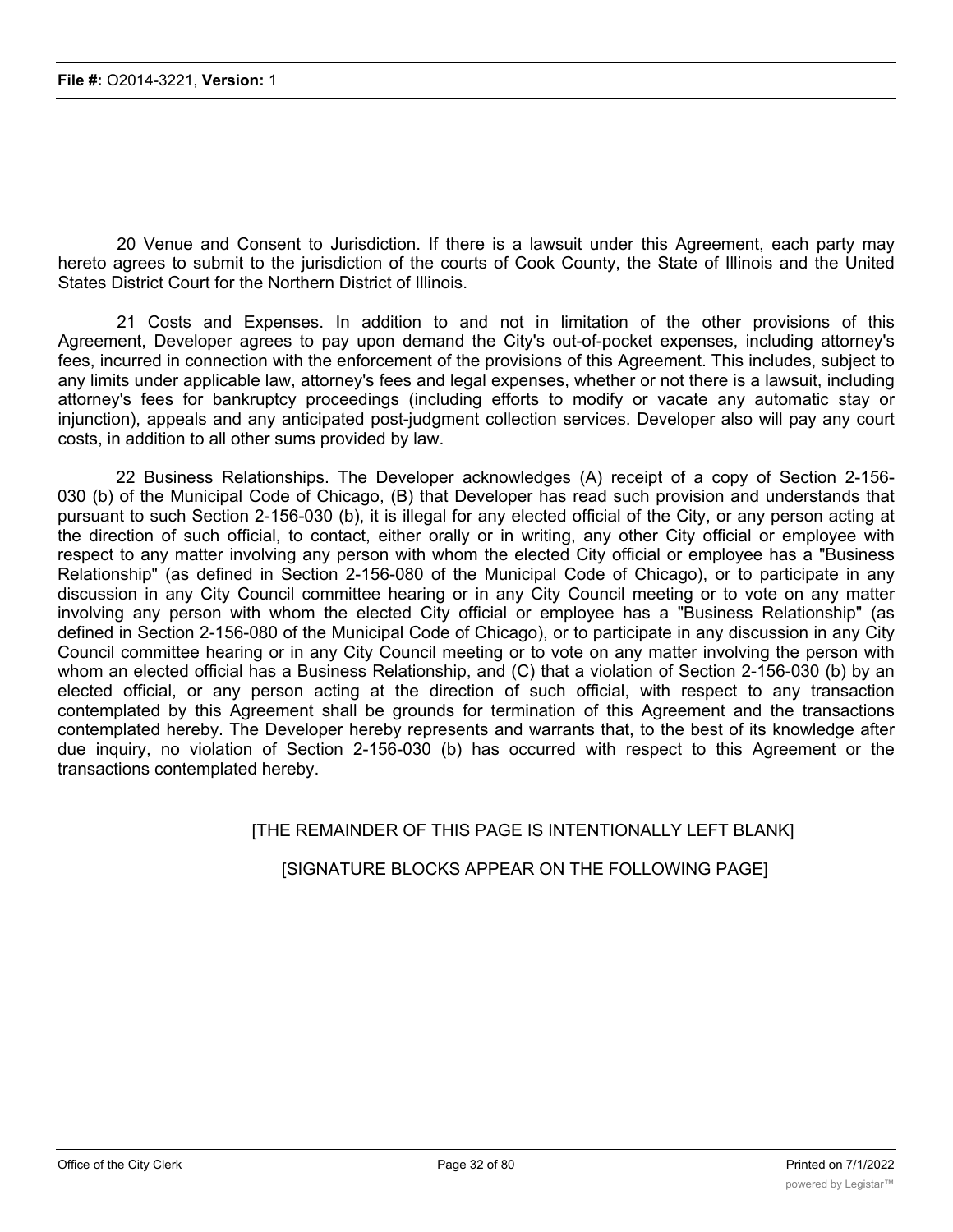**26**

IN WITNESS WHEREOF, the parties hereto have caused this Redevelopment Agreement to be executed on or as of the day and year first above written.

### **BGM PROPERTY INVESTMENTS, LLC**

an Illinois limited liability company

By: example by: the state of the state of the state of the state of the state of the state of the state of the state of the state of the state of the state of the state of the state of the state of the state of the state o

Gary Levinson

**MT FOOD SERVICE, INC.**

An Illinois corporation

Gary Levinson, Vice President

CITY OF CHICAGO, acting by and through its Department of Planning and Development

By:

Andrew J. Mooney Commissioner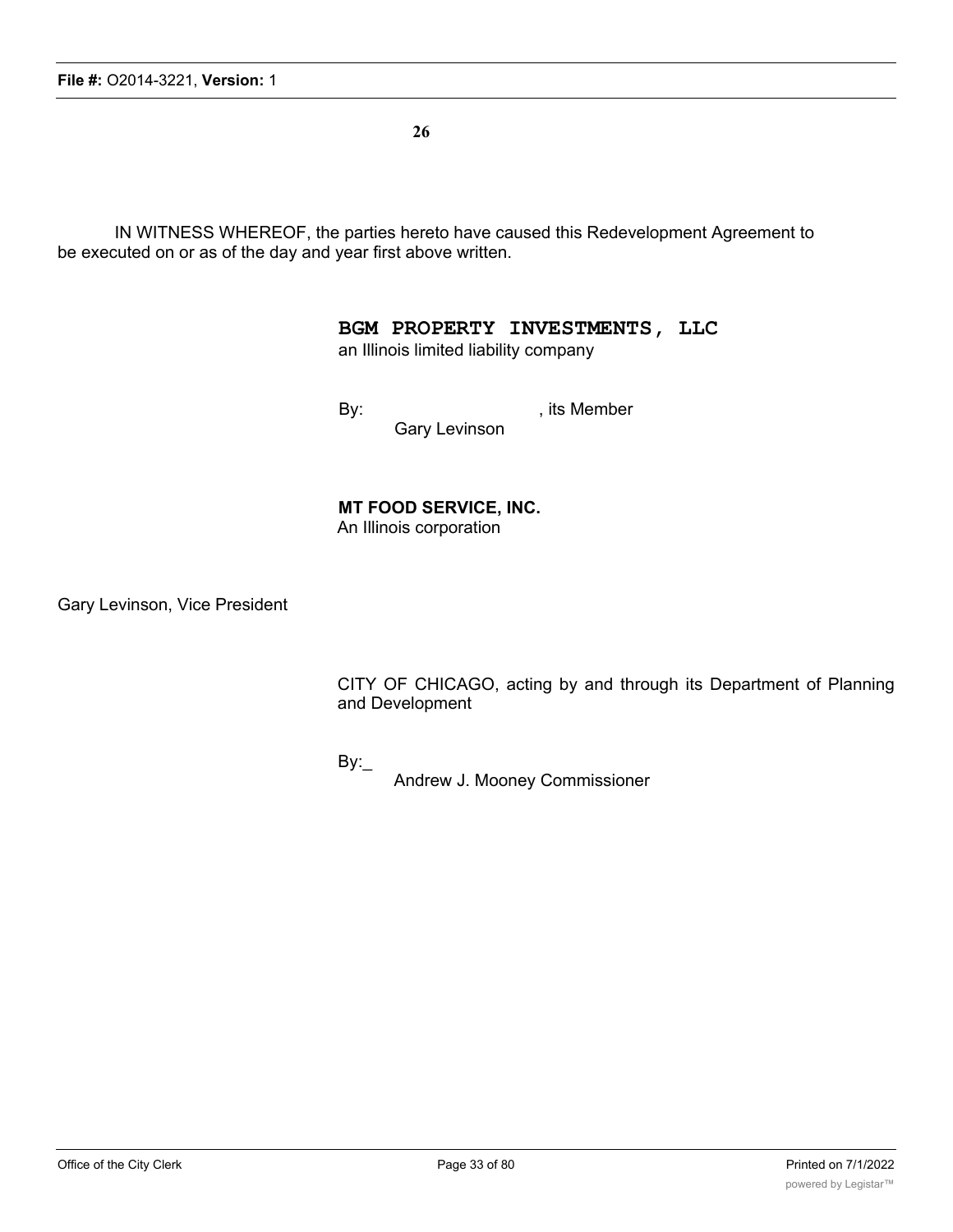27

STATE OF ILLINOIS ) ) ss COUNTY OF COOK )

I, the state aforesaid, in the State aforesaid, in the State aforesaid, DO HEREBY CERTIFY that Gary Levinson, personally known to me to be the Member of BGM Property Investments, LLC, an Illinois limited liability company, (together with MT Food Service, Inc., an Illinois corporation, the "Developer"), and personally known to me to be the same person whose name is subscribed to the foregoing instrument, appeared before me this day in person and acknowledged that he signed, sealed, and delivered said instrument, pursuant to the authority given to him by the members of the company, as his free and voluntary act and as the free and voluntary act of the Developer, for the uses and purposes therein set forth.

GIVEN under my hand and official seal this day of

Notary Public

My Commission Expires

(SEAL STATE OF ILLINOIS ) ) ss COUNTY OF COOK )

I, the state aforesaid, in the State aforesaid, in the State aforesaid,

DO HEREBY CERTIFY that Gary Levinson, personally known to me to be the Vice President of MT Food Service, Inc., an Illinois corporation, (together with BGM Property Investments, LLC, an Illinois limited liability company, the "Developer"), and personally known to me to be the same person whose name is subscribed to the foregoing instrument, appeared before me this day in person and acknowledged that he signed, sealed, and delivered said instrument, pursuant to the authority given to him by the board of directors of the corporation, as his free and voluntary act and as the free and voluntary act of the Developer, for the uses and purposes therein set forth.

GIVEN under my hand and official seal this day of

Notary Public

My Commission Expires.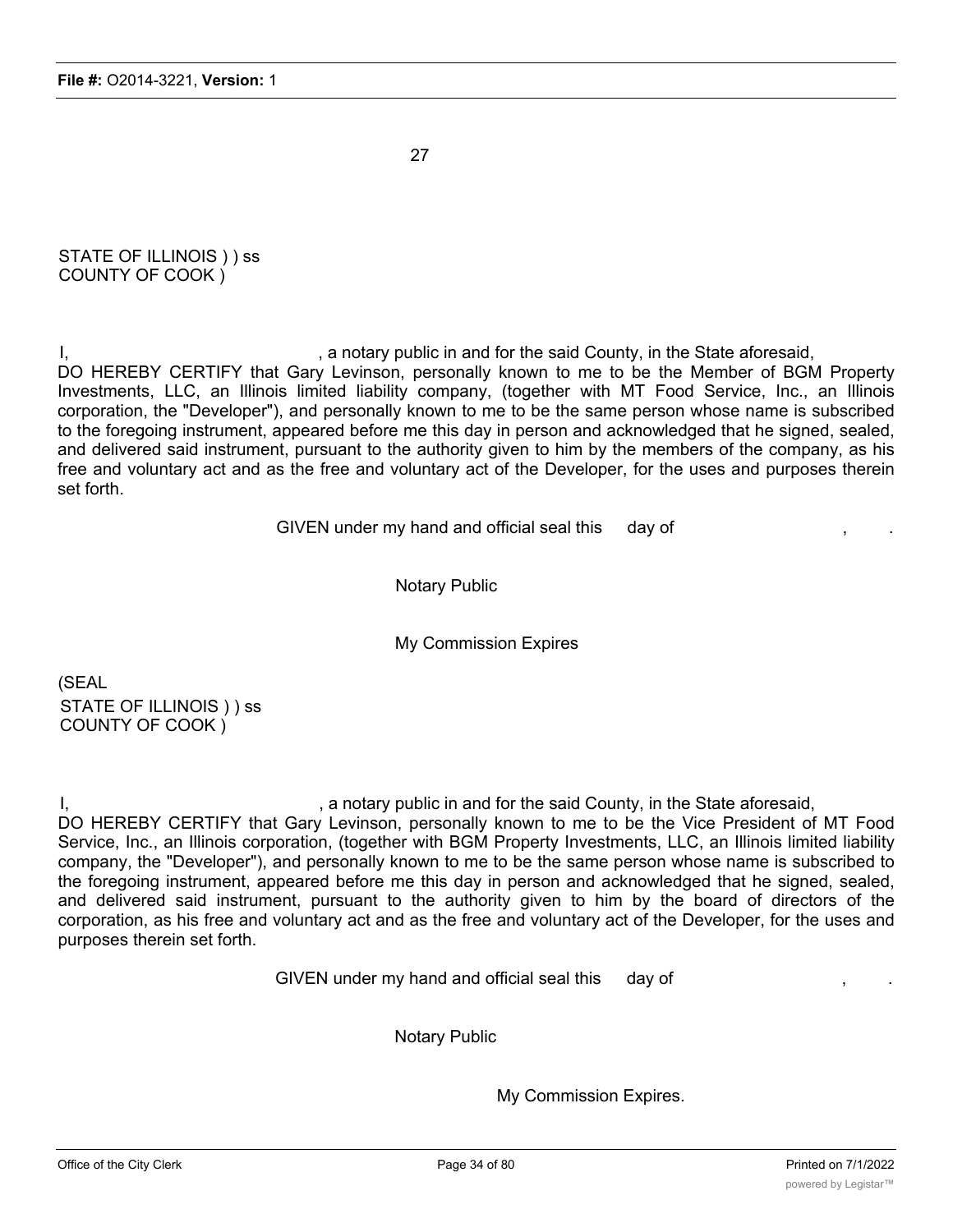(SEAL

STATE OF ILLINOIS ) ) ss COUNTY OF COOK )

I, the said County, in the State is a notary public in and for the said County, in the State aforesaid, DO HEREBY CERTIFY that Andrew J. Mooney, personally known to me to be the Commissioner of the Department of Planning and Development of the City of Chicago (the "City"), and personally known to me to be the same person whose name is subscribed to the foregoing instrument, appeared before me this day in person and acknowledged that he signed, sealed, and delivered said instrument pursuant to the authority given to him by the City, as his free and voluntary act and as the free and voluntary act of the City, for the uses and purposes therein set forth.

GIVEN under my hand and official seal this th day of

i I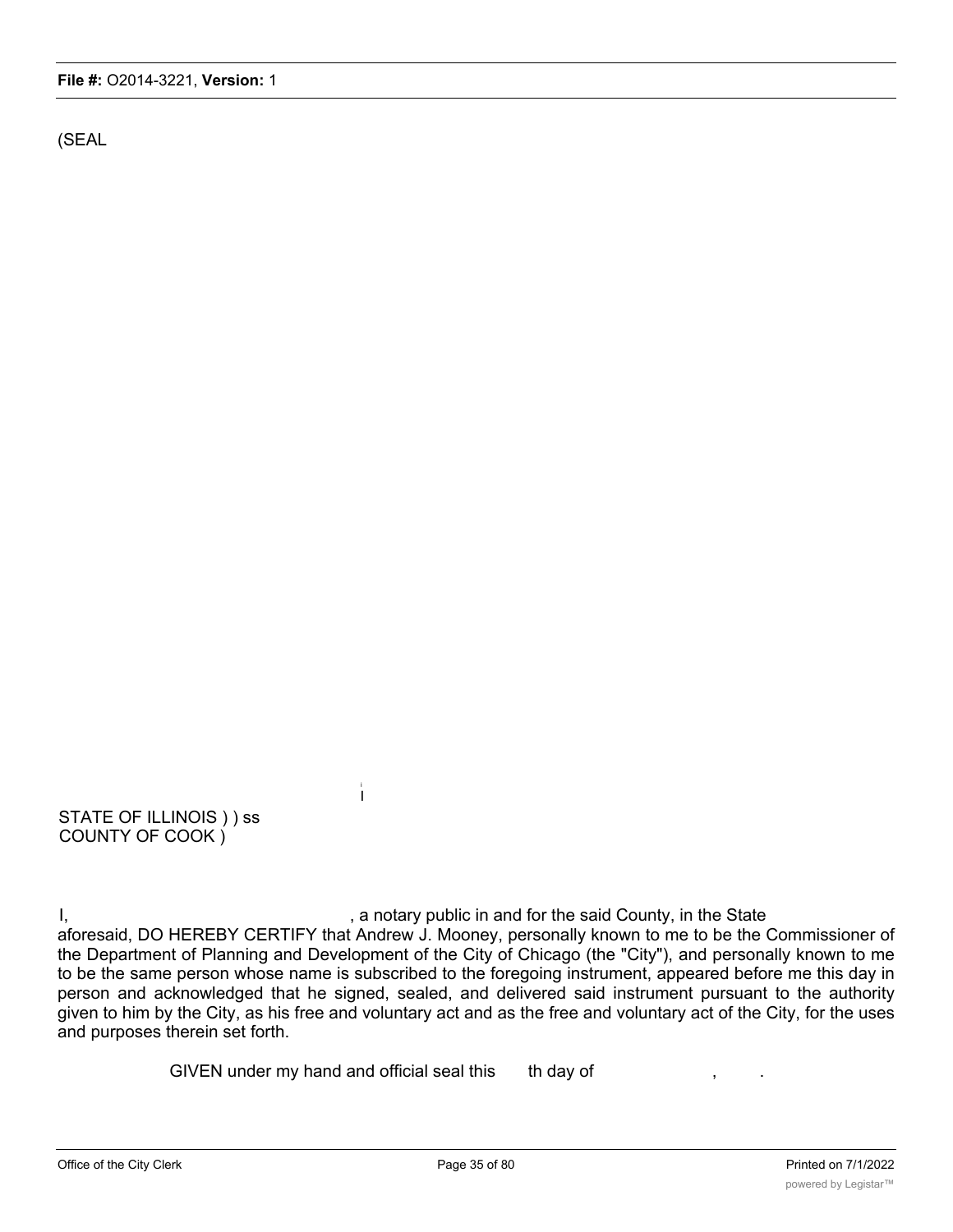Notary Public

My Commission Expires

#### **EXHIBIT A**

### **Legal Description ofthe Redevelopment Area [To Be Attached at Closing] EXHIBIT B**

#### **Description ofthe Project**

The Project includes redevelopment of a two story building having a total of approximately 58,000 square feet of usable space located within the Area and commonly known as 400 N. Noble, Chicago, Illinois 60642 and legally described on Exhibit C (the "Property"), into a food service distribution center to be leased to MT Food Service, Inc. comprising approximately 50,500 square feet of warehouse space and approximately 7,500 square feet of office space

#### **EXHIBIT C**

#### **Legal Description of Property (SUBJECT TO FINAL SURVEY AND**

#### **TITLE COMMITMENT)**

#### PARCEL X{

LOT 13 AND THB NORTH 1.0 FOOT OF LOT 16 IH BLOCK 2 IN ARMOUR'S SUBDIVISION IN THE SOUTHEAST CORNER OF THB WEST 1/2 OP THE NORTHWEST 1/4 OP SECTION 8, TOWNSHIP 39 NORTH, RANGE 14 BAST OF THB THIRD PRINCIPAL MERIDIAN, TN COOK COUNTY, ILLUfOia.

PARCEL 2:

LOTS 11, 14 AND THB NORTH 1.0 FOOT 07 LOT 15 IH BLOCK 2 Ul ARMOUR'S SUBDIVISION IN THE SOUTHEAST CORNER OP THB WEST 1/2 0? THB NORTHWEST 1/4 OF SBCTION 8, TOWNSHIP 39 NORTH, RANGE 14 BAST OF THB THIRD PRINCIPAL MERIDIAN, IN COOK COUNTY. ILLINOIS.

#### PARCEL 3:

LOT 16 (EXCEPT THE NORTH 20.0 FRET THEREOF) , ALL OF LOTS 17, 20 AND 21 AND THOSE PARTS OF LOTS 24 AND 25 BOUNDED AND DESCRIBED AS FOLLOWS: BEGINNING AT THB NORTHEAST CORNER OF SAID LOT 24} THENCE WEST ALONG THE NORTH LINE OF SAID LOT 24 TO THE NORTHWEST CORNER THEREOF; THENCE SOUTH ALONG THE WEST LINE OF SAID LOTS 24 AND 25 TO A POINT 5.0 FEET SOUTH OF THB NORTHWEST CORNER OF SAID LOT 25 r THKNCB EAST PARALLEL WITH THB NORTH LINE OF SAID LOT 25, A DISTANCE OF 55.0 FEET? THENCE NORTHEASTERLY ALONG A STRAIGHT LINE TO A POINT IN THB EAST LINE OF SAID LOT 24; A DISTANCE 5.0 FEET NORTH OF THB SOUTHEAST CORNER THEREOF; THENCE NORTH ALONG THB EAST LINE OF SAID LOT 34 TO THB POINT 07 BEGINNING, ALL OF THE FOREGOING LYING AND BEING IN BLOCK 2 OP GEORGE ARMOUR'S SUBDIVISION OF PART OF THE WEST 1/2 OF THB NORTHWEST 1/4 OF SBCTION 8, TOWNSHIP 39 NORTH, RANGE 14 EAST OF THB THIRD PRINCIPAL MERIDIAN AS SHOWN ON THB MAP OF SAID SUBDIVISION RECORDED NOVEMBER 14, 1853 IN RECORDERS OFFICE OF COOK COUNTY, ILLINOIS IN BOOK 49 OF PLATS PAGB 101

#### ALSO

LOT 15 (EXCEPT THE NORTH 20.0 FEET THEREOF), ALL OF LOTS 18, 19, 22 AND 23 AND LOT 26 (EXCEPT THAT PART OF THE LOT 26 DESCRIBED AS BEGINNING AT THE SOUTHEAST CORNER THEREOF; THKNCB NORTH ALONG THE EAST LINE OF SAID LOT 4.8 FEET; THENCE SOUTHWESTERLY TO A POINT ON THB SOUTH LINE OF SAID LOT 29.59 FEET WEST OF THE SOUTHEAST CORNER THEREOF; THENCE EAST TO THE POINT OF BEGINNING) ALL IN BLOCK 2 IN ARMOUR'S SUBDIVISION XN THE SOUTHEAST CORNER OF THB WEST 1/2 OF THE NORTHWEST 1/4 OP SECTION B, TOWNSHIP 39 NORTH, RANGE 14 EAST OF THE THIRD PRINCIPAL MERIDIAN, IN COOK COUNTY, ILLINOIS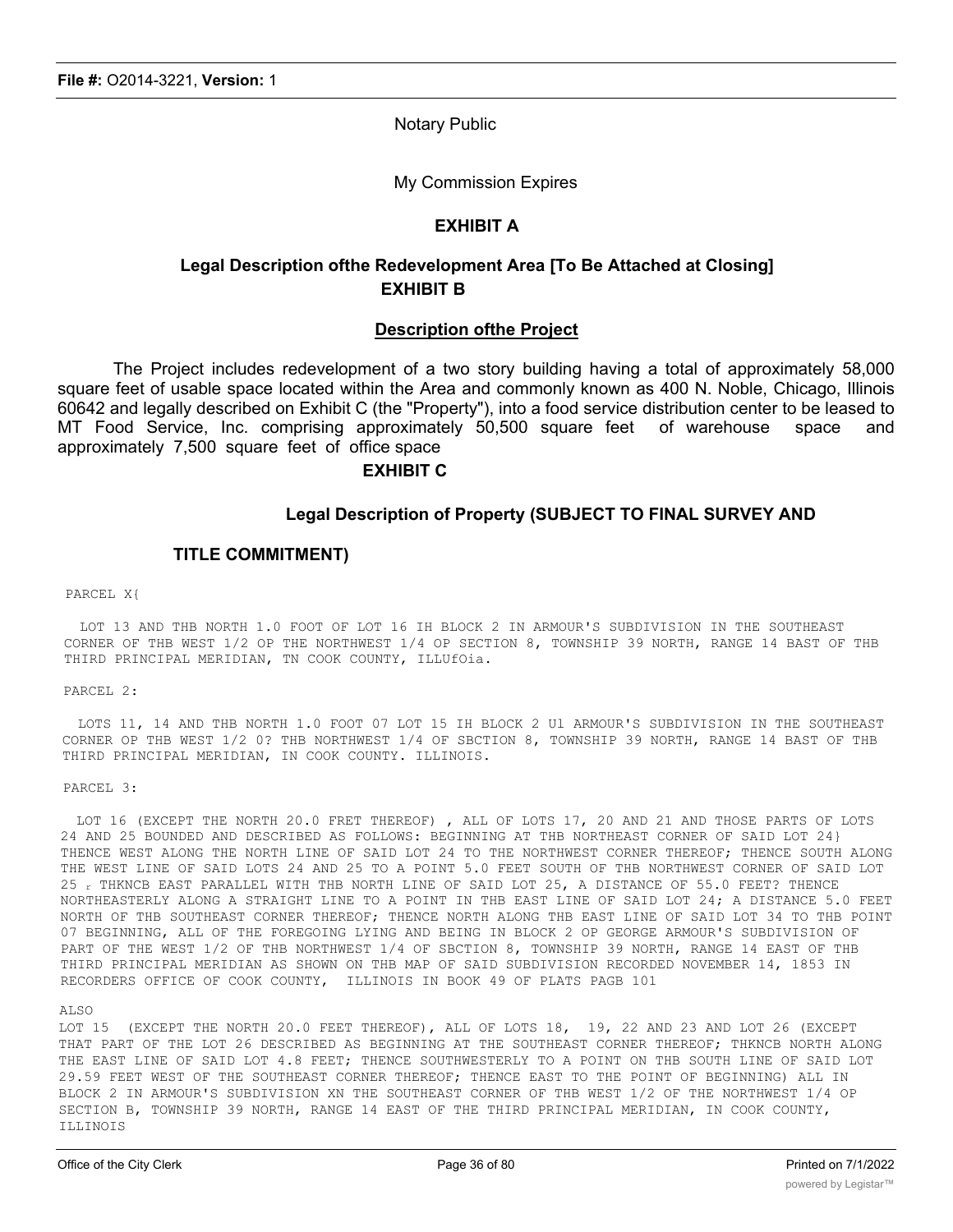ALSO LOTS 1 TO 6 INCLUSIVE IN BLOCK 3 IN ARMOUR'S SUBDIVISION IN THB SOUTHEAST CORNER OF THE WEST 1/2 OP THB NORTHWEST l/4 OF SBCTION 8, TOWNSHIP 39 NORTH, RANGE 14 EAST OF THB THIRD PRINCIPAL MERIDIAN, IN COOK COUNTY, ILLINOIS. ALSO

ALL THAT PART OF VACATED NORTH BISHOP STREET LYING WEST OP AND ADJOINING THE

WBST LINB OF IOTS 15, 18, 19, 32, 23 AND 26 IN BLOCK 2 LYING BAST OF AND ADJOINING THB EAST LINE OF LOTS 1 TO 6, BOTH INCLUSIVE IN BLOCK 3 AND LYING SOUTH OF AND ADJOINING THB SOUTH LINE OF THE NORTH 20.0 FEET OF SAID LOT 15 IN BLOCK 2 PRODUCED WEST 60.0 FBBT; ALSO

ALL THAT PART OF VACATED NORTH AND SOUTH 10.0 FOOT ALLEY LYING WEST OF AND ADJOINING THE WEST LINE OF LOTS 16 AND 17, 20, 21, 24 AND 25 LYING EAST OF AND ADJOINING THE EAST LINE OF LOTS 15, 18, 19, 22, 23 AND 26 LYING SOUTH OF AND ADJOINING THB SOUTH LINE OF THB NORTH 20,0 FBBT OP SAID LOT 16 PRODUCED WEST 10.0 FEET, IN BLOCK 2 {EXCEPT THAT PART OP THB EAST 1/2 OF SAID VACATED NORTH AND SOUTH 10.0 FOOT ALLEY LYING SOOTH OF THB SOUTH LINE OF THB NORTH 5.0 FBBT OF SAID LOT 25 PRODUCED WEST TO ITS INTERSECTION WITH CENTER LINE OP SAID VACATED 10.0 FOOT ALLEY) AND EXCEPT THAT PART OF THB WBST 1/2 OP SAID VACATED NORTH AND SOUTH 10.0 FOOT ALLEY ACCRUING TO THE FOLLOWING DESCRIBED PROPERTY; THAT PART OF LOT 26 DESCRIBED AS BEGINNING AT THB SOUTHEAST CORNER THEREOF; THENCE NORTH ALONG THE BAST LINE OF SAID LOT 26, 4.8 FBBT THENCE SOUTHWESTERLY TO A POINT ON THB SOUTH LINE OF SAID LOT 26, 29.59 FBBT WEST OF THB SOUTHEAST CORNER THEREOF; THENCE EAST TO THE POINT OF BEGINNING; ALSO

THAT PART OF THB EAST 1/2 OF THB NORTH AND SOUTH VACATED ALLEY LYING WEST OF AND ADJACENT TO LOT 25 IN BLOCK 2 DESCRIBED A3 FOLLOWS t

BEGINNING AT A POINT ON THB WBST LINE OF SAID LOT 25, SAID POINT BEING 6.42 FBBT NORTH OF THE SOUTHWBST CORNER OF SAID LOT 25; THENCE NORTH ALONG THE WEST LINE OF SAID LOT 25 TO A POINT 5.0 FBBT SOUTH OF THE NORTH LINE OF SAID LOT 25; THENCE WEST ALONG A LINE PARALLEL TO THB NORTH LINE OF SAID LOT 25, EXTENDED WEST 5.0 PEST TO THB CENTER LINE OF SAID VACATED ALLEY; THENCE SOUTH ALONG THB CENTER LINE OF SAID VACATED ALLEY TO A POINT WHICH IB 5.61 FEET NORTH OF THB SOUTH LINE OF SAID LOT 25, EXTENDED WEST AS MEASURED ALONG SAID CENTER LINE; THENCE EASTERLY ALONG A STRAIGHT LINE 5.07 FBBT TO THB POINT 07 BEGINNING. ALSO

THE BAST 1/2 OF THE VACATED NORTH AND SOUTH 10 FOOT ALLEY LYING WBST OF AND ADJOINING THE WEST LINE OF LOTS 1 TO 6, LYING EAST 07 AND ADJOINING THE BAST LINB OF LOT 19 AND LYING SOUTH OP AND ADJOINING THB NORTH LINB OF SAID LOT 6, PRODUCED WEST 10,0 PEET IN BLOCK 3, ALL IN ARMOURS SUBDIVISION IN THE SOUTHEAST CORNER OF THB WBST 1/2 07 THB NORTHWEST 1/4 OF SECTION 8, TOWNSHIP 39 NORTH, RANGE 14 EAST OF THE THIRD PRINCIPAL MERIDIAN, IN COOK COUNTY, ILLINOIS.

PARCEL 4:

PERPETUAL EXCLUSIVE EASEMENT FOR THB BENEFIT OP PARCELS 1, 2, AND 3 AS CREATED BY THB BASEMENT AGREEMENT RECORDED MAY 15,2013 AS DOCUMENT NUMBER 1313512048 FOR VEHICULAR AND PEDESTRIAN INGRESS AND EGRESS, PARKING, LOADING AND UNLOADING AND USES INCIDENTAL™) THB USB, FROM TIME TO TIME, OVER AND UPON THE PORTIONS OF THE SOUTH 25 FEET OP LOTS 2, 3, 6 AND 7 IN THE AFORESAID SUBDIVISION OF LOTS 2, 3, 6, 7 AND 10 IN BLOCK 2 AND LOTS 9 TO 13 IN BLOCK 3 IN ARMOURS SUBDIVISION AS DESCRIBED IN EXHIBIT "D" ATTACHED THERETO.

P.I.N. 17-08-136-025-0000 17-08-137-006-0000

17-08-137-014-0000 17-08-137-022-0000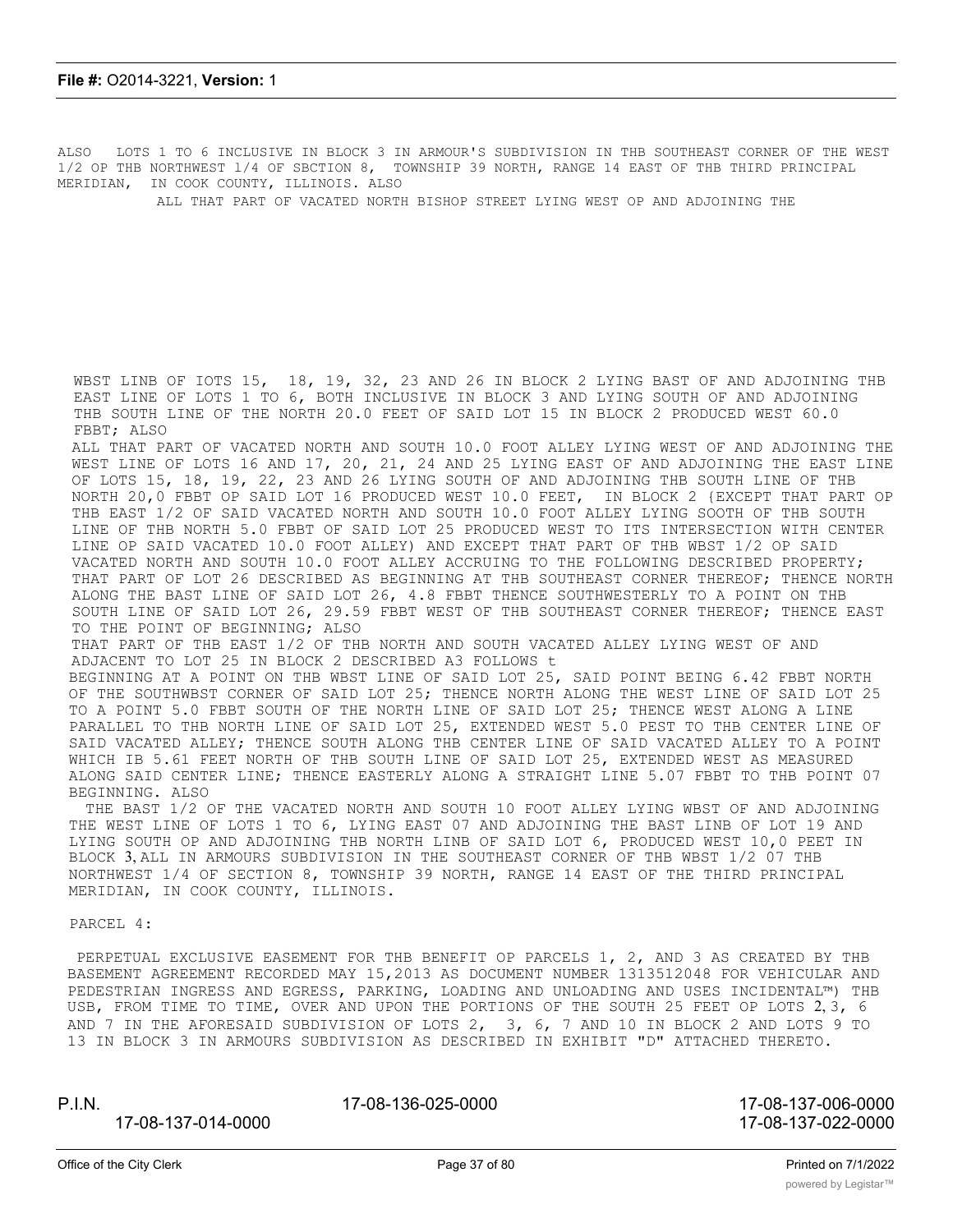17-08-137-005-0000

Commonly known as 400 N. Noble, Chicago, Illinois

### **EXHIBIT D**

### **Construction Requirements**

A. Construction Contract. Upon DPD's request, the Developer must provide DPD with a certified copy of the construction contract, together with any modifications, amendments or supplements thereto, and upon DPD's request, a copy of any subcontracts.

B. Performance and Payment Bonds. Prior to the commencement of any portion of the Project which includes work on the public way, the Developer must require the General Contractor to be bonded for its payment by sureties having an AA rating or better using a bond in a form acceptable to the City. The City shall be named as obligee or co-obligee on any such bonds.

C. Employment Profile. Upon DPD's request, the Developer, the General Contractor and all subcontractors must submit to DPD statements of their respective employment profiles.

D. Prevailing Wage. The Developer, the General Contractor and all subcontractors must pay the prevailing wage rate as ascertained by the Illinois Department of Labor (the "Department"), to all persons working on the Project. All such contracts shall list the specified rates to be paid to all laborers, workers and mechanics for each craft or type of worker or mechanic employed pursuant to such contract. If the Department revises such prevailing wage rates, the revised rates shall apply to all such contracts. Upon the City's request, the Developer shall provide the City with copies of all such contracts entered into by the Developer or the General Contractor to evidence compliance with this Paragraph D.

E. Employment Opportunity. The Developer shall contractually obligate its or their various contractors, subcontractors or any Affiliate of the Developer operating on the Property (collectively, with the Developer, the "Employers" and individually an "Employer") to agree, that for the Term of this Agreement with respect to Developer and during the period of any other party's provision of services in connection with the construction of the Project or occupation of the Property:

(1) No Employer shall discriminate against any employee or applicant for employment based upon race, religion, color, sex, national origin or ancestry, age, handicap or disability, sexual orientation, military discharge status, marital status, parental status or source of income as defined in the City of Chicago Human Rights Ordinance, Chapter 2-160, Section 2-160-010 et seg.. Municipal Code, except as otherwise provided by said ordinance and as amended from time to time (the "Human Rights Ordinance"). Each Employer shall take affirmative action to ensure that applicants are hired and employed without discrimination based upon race, religion, color, sex, national origin or ancestry, age, handicap or disability, sexual orientation, military discharge status, marital status, parental status or source of income and are treated in a non-discriminatory manner with regard to all job-related matters, including without limitation: employment, upgrading, demotion or transfer; recruitment or recruitment advertising; layoff or termination; rates of pay or other forms of compensation; and selection for training, including apprenticeship. Each Employer agrees to post in conspicuous places, available to employees and applicants for employment, notices to be provided by the City setting forth the provisions of this nondiscrimination clause. In addition, the Employers, in all solicitations or advertisements for employees, shall state that all qualified applicants shall receive consideration for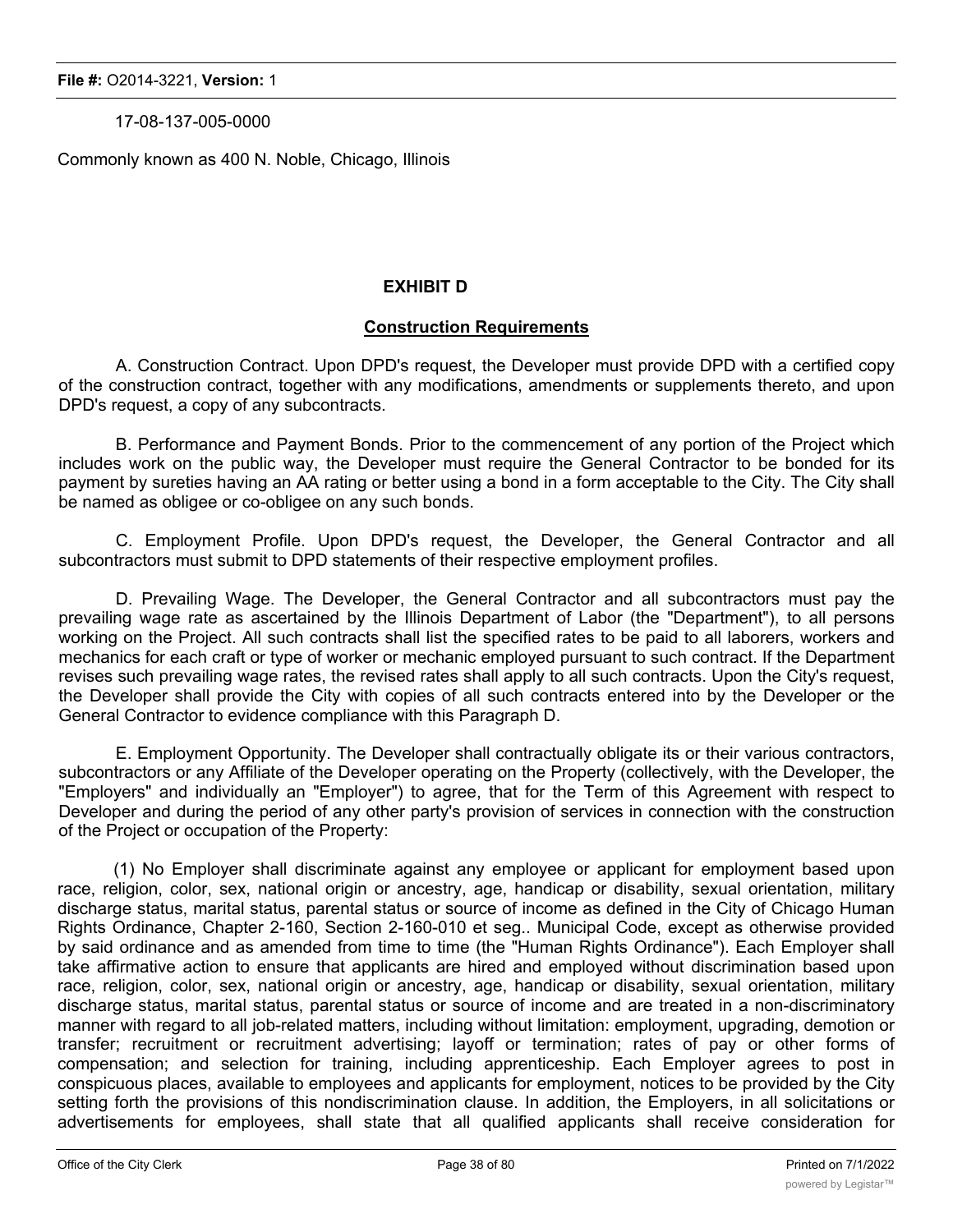employment without discrimination based upon race, religion, color, sex, national origin or ancestry, age, handicap or disability, sexual orientation, military discharge status, marital status, parental status or source of income.

2) To the greatest extent feasible, each Employer is required to present opportunities for training and employment of low- and moderate-income residents of the City and preferably of the Area; and to provide that contracts for work in connection with the construction of the Project be awarded to business concerns that are located in, or owned in substantial part by persons residing in, the City and preferably in the Area.

3) Each Employer shall comply with all federal, state and local equal employment and affirmative action statutes, rules and regulations, including but not limited to the City's Human Rights Ordinance and the Illinois Human Rights Act, 775 ILCS 5/1-101 et seq. (1993), and any subsequent amendments and regulations promulgated thereto.

4) Each Employer, in order to demonstrate compliance with the terms of this Paragraph, shall cooperate with and promptly and accurately respond to inquiries by the City, which has the responsibility to observe and report compliance with equal employment opportunity regulations of federal, state and municipal agencies.

5) Each Employer shall include the foregoing provisions of subparagraphs (1) through (4) in every contract entered into in connection with the Project, and shall require inclusion of these provisions in every subcontract entered into by any subcontractors, and every agreement with any Affiliate operating on the Property, so that each such provision shall be binding upon each contractor, subcontractor or Affiliate, as the case may be.

6) Failure to comply with the employment obligations described in this Paragraph E shall be a basis for the City to pursue its remedies under the Redevelopment Agreement.

F. City Resident Construction Worker Employment Requirement. The Developer agrees for itself and its successors and assigns, and shall contractually obligate its General Contractor and shall cause the General Contractor to contractually obligate its subcontractors, as applicable, to agree, that during the construction ofthe Project they shall comply with the minimum percentage of total worker hours performed by actual residents ofthe City as specified in Section 2-92-330 ofthe Municipal Code of Chicago (at least 50 percent of the total worker hours worked by persons on the site of the Project shall be performed by actual residents of the City); provided, however, that in addition to complying with this percentage, the Developer, its General Contractor and each subcontractor shall be required to make good faith efforts to utilize qualified residents ofthe City in both unskilled and skilled labor positions.

The Developer may request a reduction or waiver of this minimum percentage level of Chicagoans as provided for in Section 2-92-330 of the Municipal Code of Chicago in accordance with standards and procedures developed by the Chief Procurement Officer of the City.

"Actual residents of the City" shall mean persons domiciled within the City. The domicile is an individual's one and only true, fixed and permanent home and principal establishment.

The Developer, the General Contractor and each subcontractor shall provide for the maintenance of adequate employee residency records to show that actual Chicago residents are employed on the Project. Each Employer shall maintain copies of personal documents supportive of every Chicago employee's actual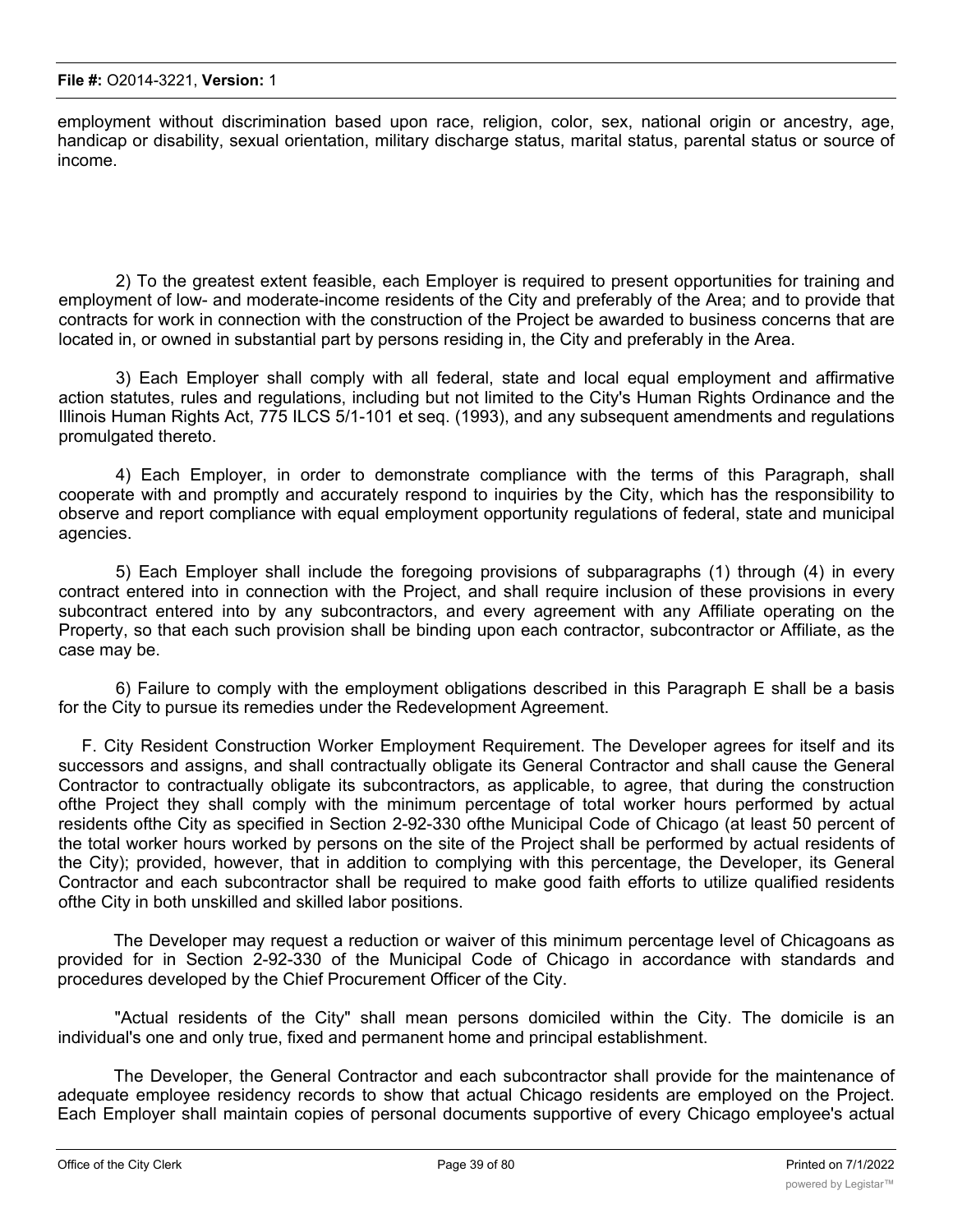record of residence.

Weekly certified payroll reports (U.S. Department of Labor Form WH-347 or equivalent) shall be submitted to the Commissioner of DPD in triplicate, which shall identify clearly the actual

residence of every employee on each submitted certified payroll. The first time that an employee's name appears on a payroll, the date that the Employer hired the employee should be written in after the employee's name.

The Developer, the General Contractor and each subcontractor shall provide full access to their employment records to the Chief Procurement Officer, the Commissioner of DPD, the Superintendent of the Chicago Police Department, the Inspector General or any duly authorized representative of any of them. The Developer, the General Contractor and each subcontractor shall maintain all relevant personnel data and records for a period of at least three (3) years after final acceptance of the work constituting the Project.

At the direction of DPD, affidavits and other supporting documentation will be required ofthe Developer, the General Contractor and each subcontractor to verify or clarify an employee's actual address when doubt or lack of clarity has arisen.

Good faith efforts on the part of the Developer, the General Contractor and each subcontractor to provide utilization of actual Chicago residents (but not sufficient for the granting of a waiver request as provided for in the standards and procedures developed by the Chief Procurement Officer) shall not suffice to replace the actual, verified achievement ofthe requirements of this Paragraph concerning the worker hours performed by actual Chicago residents.

When work at the Project is completed, in the event that the City has determined that the Developer has failed to ensure the fulfillment ofthe requirement of this Paragraph concerning the worker hours performed by actual Chicago residents or failed to report in the manner as indicated above, the City will thereby be damaged in the failure to provide the benefit of demonstrable employment to Chicagoans to the degree stipulated in this Paragraph. Therefore, in such a case of non-compliance, it is agreed that 1/20 of 1 percent (0.0005) ofthe aggregate hard construction costs set forth in the Project budget (the product of .0005 x such aggregate hard construction costs) (as the same shall be evidenced by approved contract value for the actual contracts) shall be surrendered by the Developer to the City in payment for each percentage of shortfall toward the stipulated residency requirement. Failure to report the residency of employees entirely and correctly shall result in the surrender of the entire liquidated damages as if no Chicago residents were employed in either of the categories. The willful falsification of statements and the certification of payroll data may subject the Developer, the General Contractor and/or the subcontractors to prosecution. Any retainage to cover contract performance that may become due to the Developer pursuant to Section 2-92-250 ofthe Municipal Code of Chicago may be withheld by the City pending the Chief Procurement Officer's determination as to whether the Developer must surrender damages as provided in this paragraph.

Nothing herein provided shall be construed to be a limitation upon the "Notice of Requirements for Affirmative Action to Ensure Equal Employment Opportunity, Executive Order 11246" and "Standard Federal Equal Employment Opportunity, Executive Order 11246," or other affirmative action required for equal opportunity under the provisions of this Agreement or related documents.

The Developer shall cause or require the provisions of this Paragraph F to be included in all construction contracts and subcontracts related to the Project.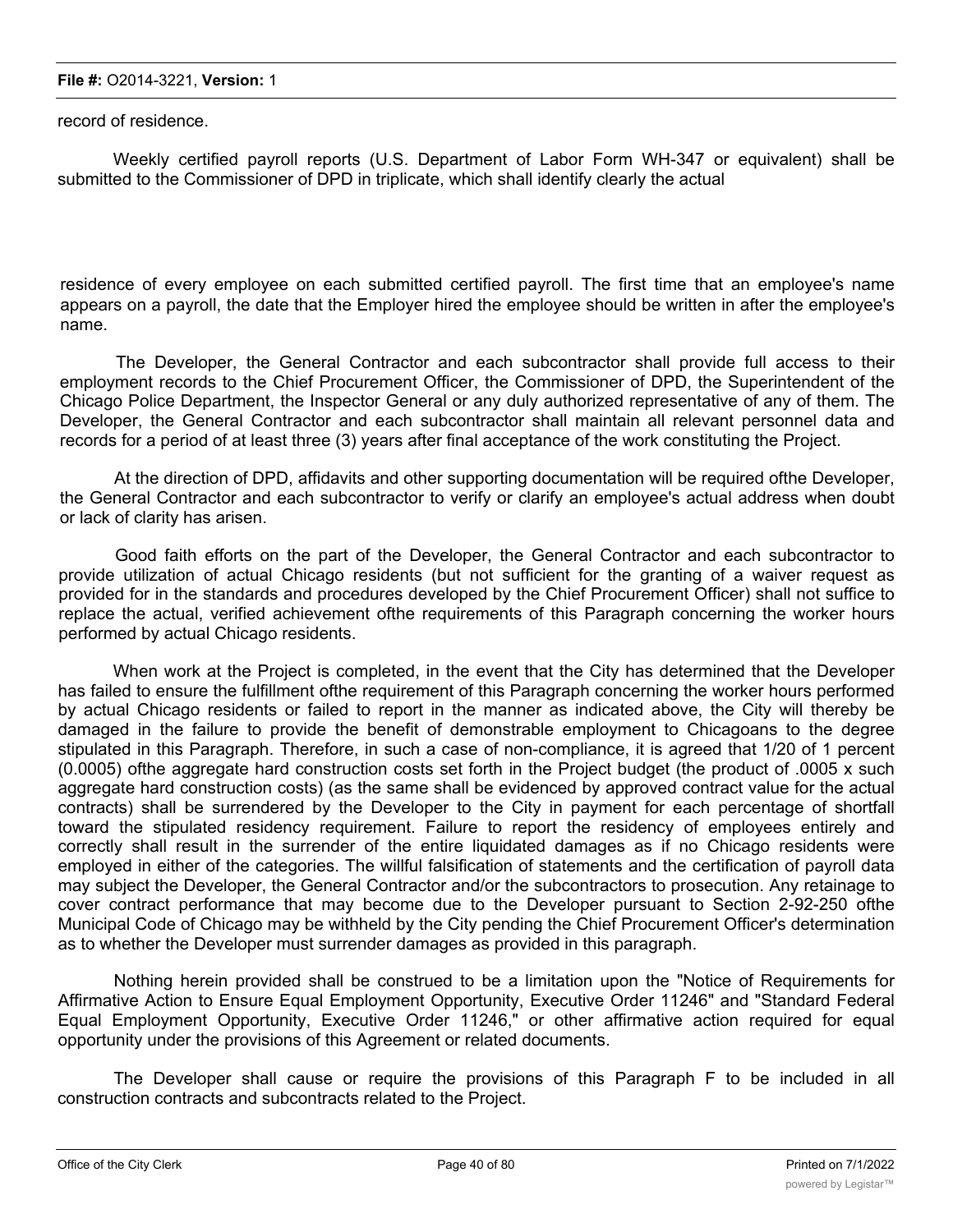G. The Developer's MBEAA/BE Commitment.

The Developer agrees for itself and its successors and assigns, and, if necessary to meet the requirements set forth herein, shall contractually obligate the General Contractor to agree that, during the Project:

(1) Consistent with the findings which support the Minority-Owned and Women-Owned Business Enterprise Procurement Program (the "MBEAA/BE" Program"), Section 2-92-420 et seq., Municipal Code of Chicago, and in reliance upon the provisions of the MBEAA/BE Program to the extent contained in, and as qualified by, the provisions of this Paragraph G, during the course ofthe Project, at least the following percentages ofthe MBEAA/BE Budget attached hereto as Exhibit E-2 (as these budgeted amounts may be reduced to reflect decreased actual costs) shall be expended for contract participation by MBEs or WBEs:

- i. At least 24 percent by MBEs.
- ii. At least 4 percent by WBEs.

2. For purposes of this Paragraph G only, the Developer (and any party to whom a contract is let by the Developer in connection with the Project) shall be deemed a "contractor" and this Agreement (and any contract let by the Developer in connection with the Project) shall be deemed a "contract" as such terms are defined in Section 2-92-420, Municipal Code of Chicago.

(3) Consistent with Section 2-92-440, Municipal Code of Chicago, the Developer's MBEAA/BE commitment may be achieved in part by the Developer's status as an MBE or WBE (but only to the extent of any actual work performed on the Project by the Developer), or by a joint venture with one or more MBEs or WBEs (but only to the extent of the lesser of (i) the MBE or WBE participation in such joint venture or (ii) the amount of any actual work performed on the Project by the MBE or WBE), by the Developer utilizing a MBE or a WBE as a General Contractor (but only to the extent of any actual work performed on the Project by the General Contractor), by subcontracting or causing the General Contractor to subcontract a portion ofthe Project to one or more MBEs or WBEs, or by the purchase of materials used in the Project from one or more MBEs or WBEs, or by any combination of the foregoing. Those entities which constitute both a MBE and a WBE shall not be credited more than once with regard to the Developer's MBEAA/BE commitment as described in this Paragraph G. The Developer or the General Contractor may meet all or part of this commitment through credits received pursuant to Section 2-92-530 of the Municipal Code of Chicago for the voluntary use of MBEs or WBEs in its activities and operations other than the Project.

(4) Prior to the City's issuance of a Certificate, the Developer shall provide to DPD a final report describing its efforts to achieve compliance with this MBEAA/BE commitment. Such report shall include inter alia the name and business address of each MBE and WBE solicited by the Developer or the General Contractor to work on the Project, and the responses received from such solicitation, the name and business address of each MBE or WBE actually involved in the Project, a description of the work performed or products or services supplied, the date and amount of such work, product or service, and such other information as may assist DPD in determining the Developer's compliance with this MBEAA/BE commitment. DPD has access to the Developer's books and records, including, without limitation, payroll records, books of account and tax returns, and records and books of account in accordance with the Redevelopment Agreement, on five (5) business days' notice, to allow the City to review the Developer's compliance with its commitment to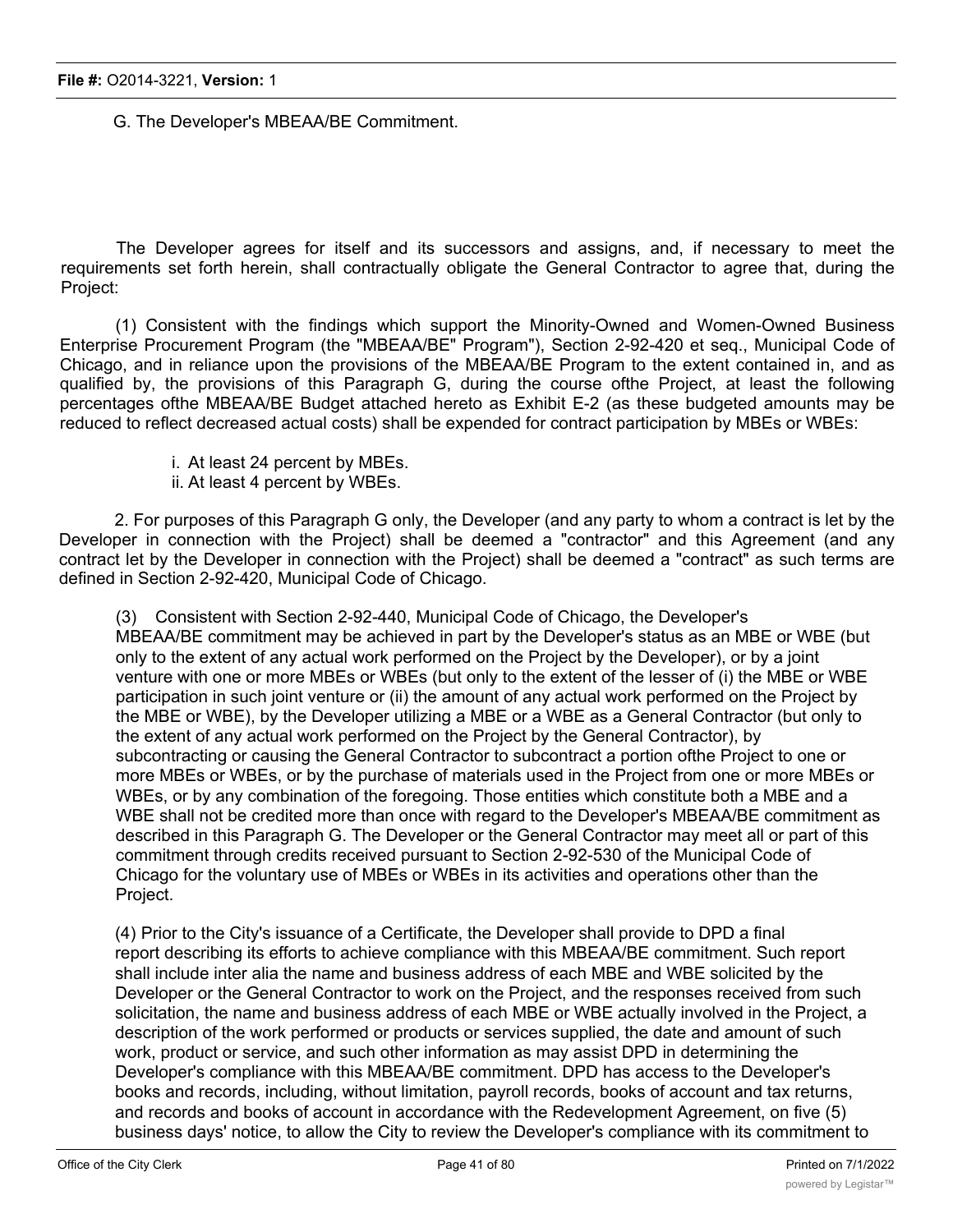MBEAA/BE participation and the status of any MBE or WBE performing any portion of the Project.

5) Upon the disqualification of any MBE or WBE General Contractor or subcontractor, if such status was misrepresented by the disqualified party, the Developer shall be obligated to discharge or cause to be discharged the disqualified General Contractor or subcontractor and, if possible, identify and engage a qualified MBE or WBE as a replacement. For purposes of this Subsection (e), the disqualification procedures are further described in Section 2-92-540, Municipal Code of Chicago.

6) Any reduction or waiver ofthe Developer's MBEAA/BE commitment as described in this Paragraph G shall be undertaken in accordance with Section 2-92-450, Municipal Code of Chicago.

7) Prior to the commencement ofthe Project, the Developer, the General Contractor and all major subcontractors shall be required to meet with the monitoring staff of DPD with regard to the Developer's compliance with its obligations under this Paragraph G. During this meeting, the Developer shall demonstrate to DPD its plan to achieve its obligations under this Paragraph G, the sufficiency of which shall be approved by DPD. During the Project, the Developer shall, upon the request of the monitoring staff of DPD, such interim reports as the monitoring staff may require. Failure to submit such documentation on a timely basis, or a determination by DPD, upon analysis of the documentation, that the Developer is not complying with its obligations hereunder shall, upon the delivery of written notice to the Developer, be deemed an Event of Default hereunder.

H. Books and Records. The Developer, the general contractor and each subcontractor shall keep and maintain books and records that fully disclose the total actual cost of the Project and the disposition of all funds from whatever source allocated thereto and as otherwise necessary to evidence the Developer's compliance with its obligations under this Agreement, including, but not limited to, payroll records, general contractor's and subcontractors' sworn statements, general contracts, subcontracts, purchase orders, waivers of lien, paid receipts and invoices and the like. Such books and records shall be available at the applicable party's offices for inspection, copying, audit and examination by an authorized representative of the City, at the Developer's expense.

I. Incorporation in Other Contracts. The general contract and each subcontract shall include a rider incorporating Paragraphs C, D, E(5) and H of this Exhibit D and the insurance requirements in Exhibit L. The general contract shall also incorporate in such rider Paragraphs F and G of this Exhibit D.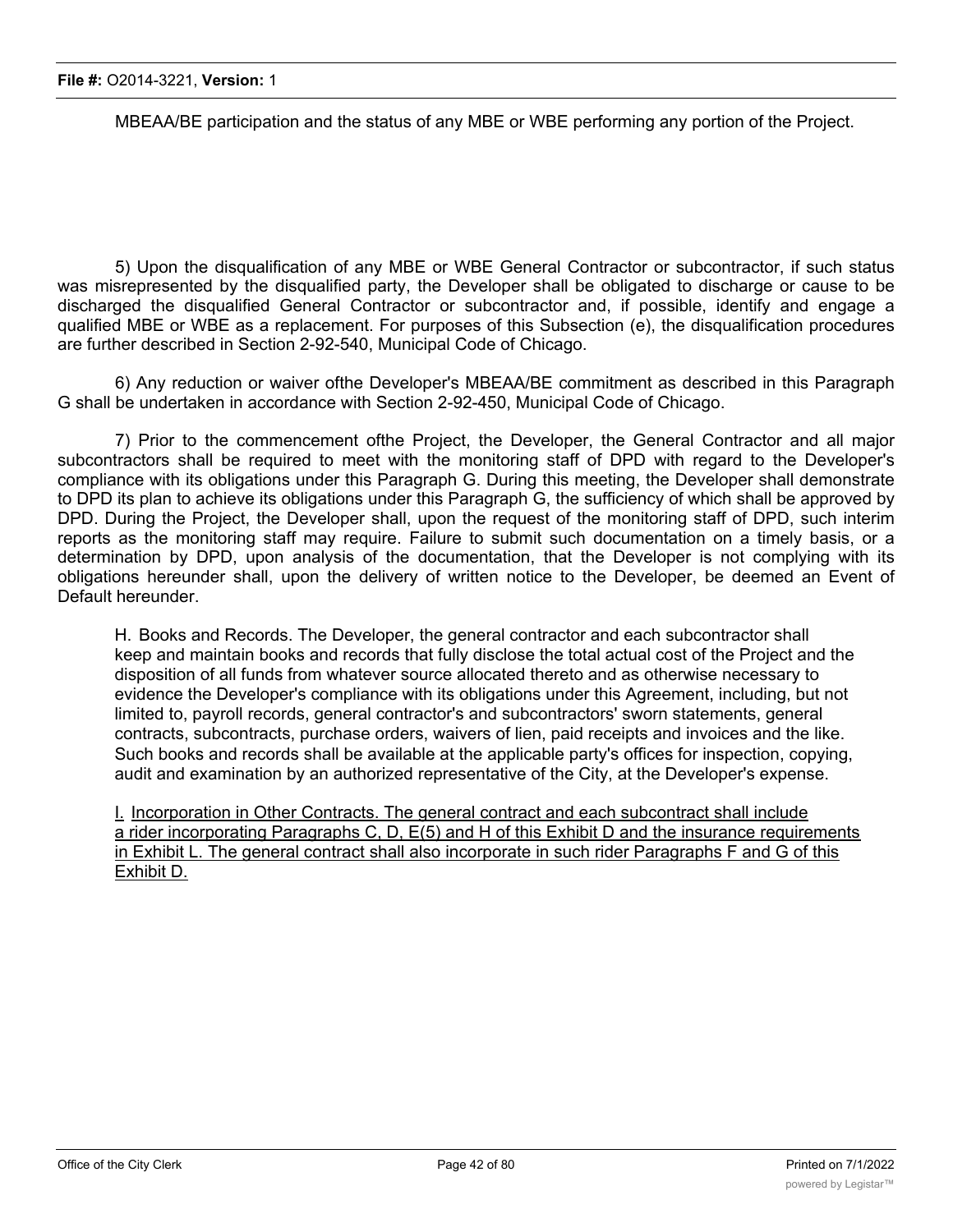i

### **EXHIBIT E-1 Project Budget**

**Sources** 

Equity Debt Total Sources

Uses

Acquisition Hard Costs Demolition Roof Loading Docks Code Compliance Office Area Remodeling Exterior Repairs HVAC Equipment Refrigeration Area Electrical Landscaping and Paving Miscellaneous Total Hard Costs Total Soft Costs Total Uses

Amount \$830,000 \$2.790.000 \$3,620,000

Amount \$2,050,000

\$75,000 \$370,000 \$325,000 \$100,000 \$90,000 \$80,000 \$60,000 \$200,000 \$50,000 \$50,000 \$50,000 \$1,450,000 \$120.000 \$3,620,000

### **EXHIBIT E-2 MBE/WBE Project Budget**

Hard Costs of Construction Soft Costs/Fees MBEAA/BE Project Budget

### **MBE Total at 24% WBE Total at 4%** \$1,450,000 \$120,000 \$1,570,000

**\$ 348,000 \$ 4,800**

EXHIBIT F

### **Permitted Liens**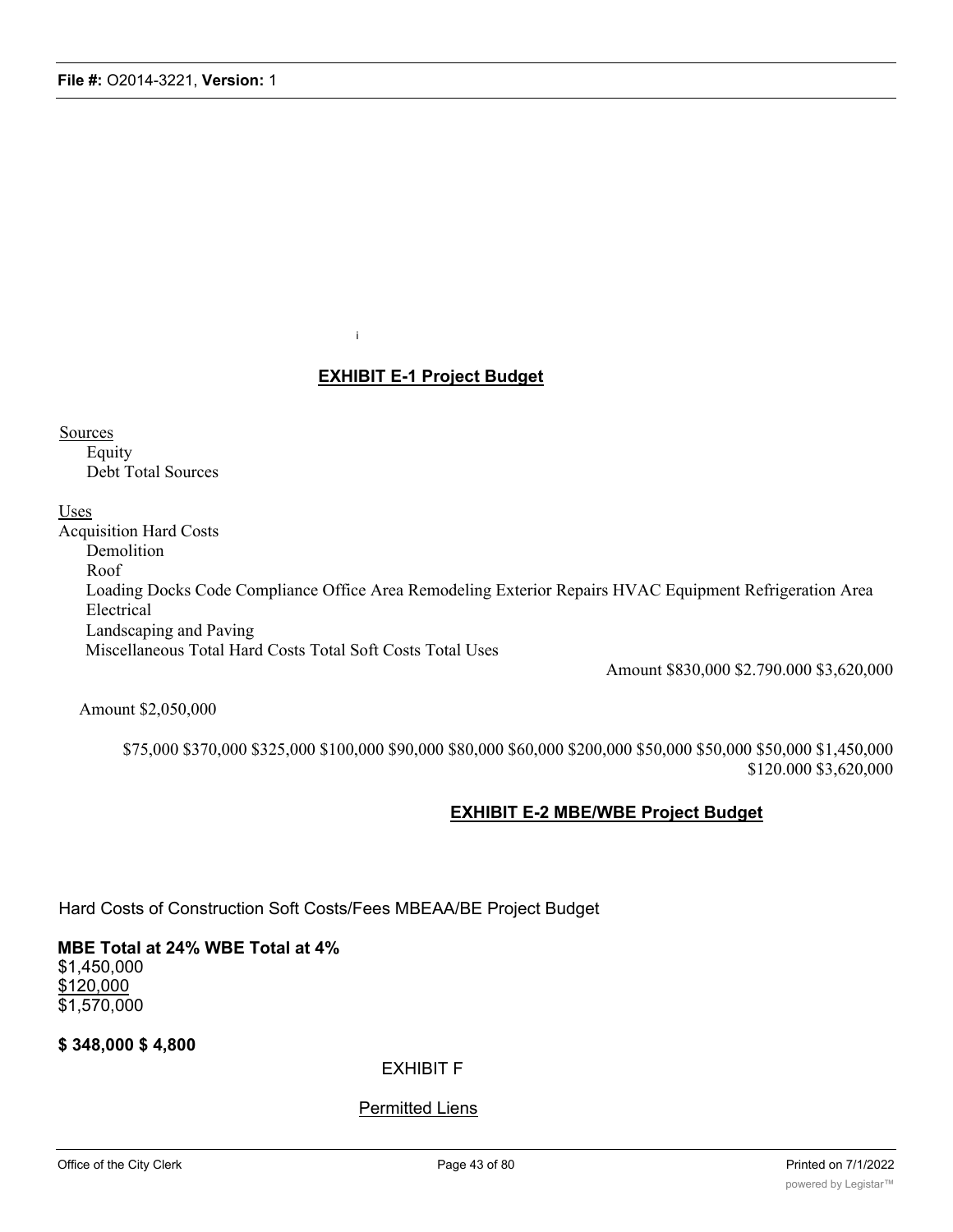1. Liens or encumbrances against the Property:

Those matters set forth as Schedule B title exceptions in the owner's title insurance policy issued by the Title Company as of the date hereof, but only so long as applicable title endorsements issued in conjunction therewith on the date hereof, if any, continue to remain in full force and effect.

2. Liens or encumbrances against the Developer or the Project, other than liens against the Property, if any: to secure indebtedness payable to the Developer's project lender, including, without limitation, a First Mortgage, Assignment of Rents and Leases, Fixture Filing, blanket UCC financing statements and the like.

### **EXHIBIT G Approved Prior Expenditures**

### **Prior TIF Eligible Expenditures:**

Property assembly costs, including acquisition, demolition of buildings, \$2,050,000 site preparation, and engineered barriers.

Costs of rehabilitation, reconstruction, or repair or remodeling of existing public or private buildings \$0

Financing costs, including interest accruing during construction. \$0

\$2,050,000

### **EXHIBIT H**

### **Requisition Form**

State of Illinois)

)SS

COUNTY OF COOK )

The affiant, Gary Levinson, Managing Member of BGM Property Investments, LLC, an Illinois limited liability company, and President of MT Food Service, Inc., an Illinois corporation, (being jointly and severally referred to herein as the "Developer"), hereby certifies that with respect to that certain BGM Property Investments, LLC and MT Food Service, Inc. Redevelopment Agreement between the Developer and the City of Chicago dated , 2014 (the "Agreement"):

A. Expenditures (final cost) for the Project, in the total amount of  $\$$  , , have been made:

B. This paragraph B sets forth and is a true and complete statement of all costs of TIF-Funded Improvements for the Project reimbursed by the City to date: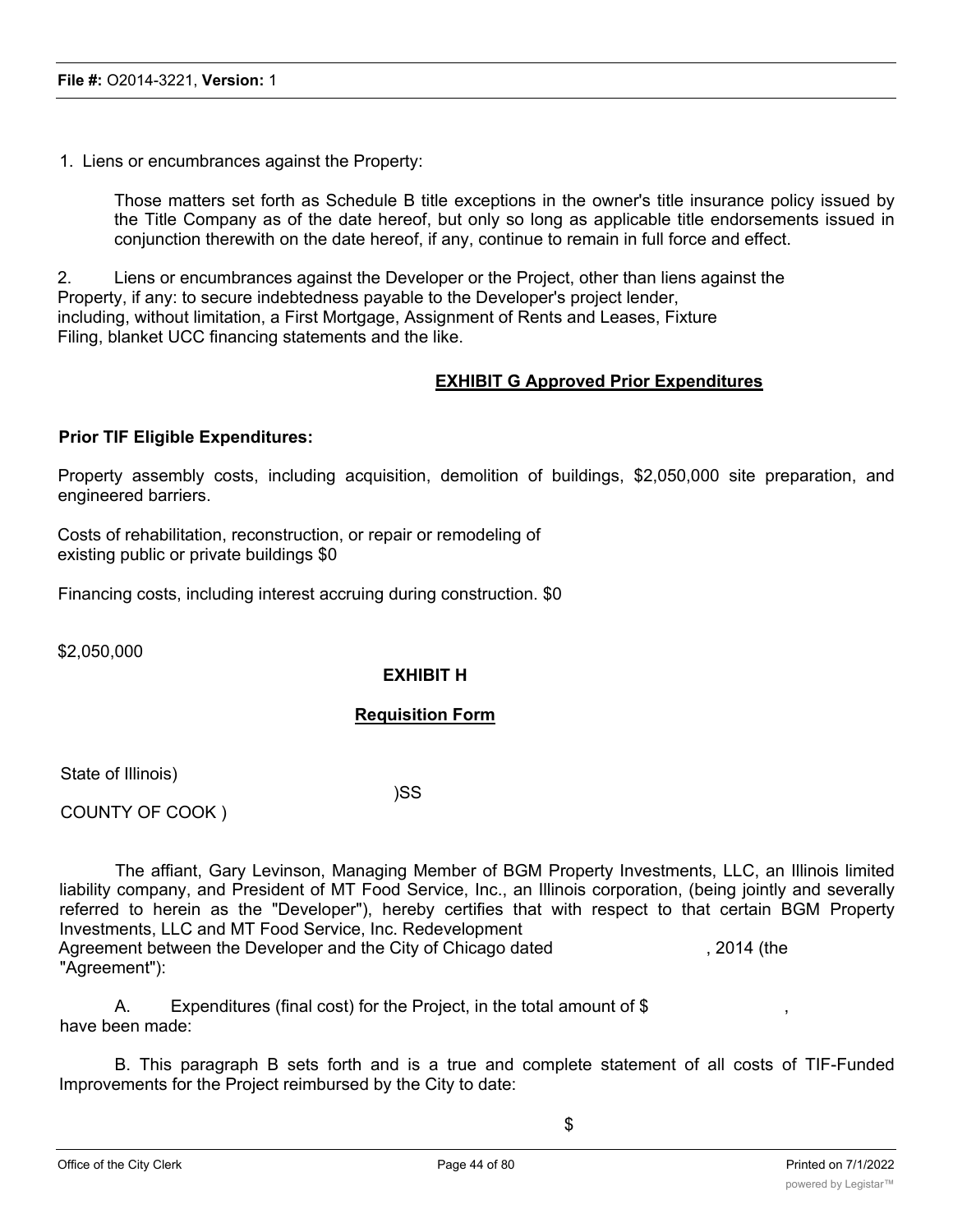C. The Developer requests reimbursement for the following cost of TIF-Funded Improvements:

\$

D. None of the costs referenced in paragraph C above have been previously reimbursed by the City.

E. The Developer hereby certifies to the City that, as of the date hereof:

1. Except as described in the attached certificate, the representations and warranties contained in the Redevelopment Agreement are true and correct and the Developer is in compliance with all applicable covenants contained herein.

2. No event of Default or condition or event which, with the giving of notice or passage of time or both, would constitute an Event of Default, exists or has occurred.

3. The number of FTEs currently employed at the Property is

4. The Developer has maintained its operations within the City of Chicago and is operating the Property for the same use and at substantially the same capacity as described in the Developer's TIF application and/or the Redevelopment Agreement.

5. The financial statements for the Developer's most recentlyconcluded fiscal year are attached to this Requisition Form.

F. Attached hereto is a copy ofthe final approval ofthe Monitoring and Compliance Division ofthe Department of Planning and Development with respect to MBEAA/BE, City Resident hiring and prevailing wage matters. [ATTACH WITH FIRST REQUISITION FORM ONLY]

G. Attached hereto are copies of the front and back of the building permit for the work

covered by the Project, and/or, if applicable, the certificate of occupancy for the Project. [ATTACH

WITH FIRST REQUISITION FORM ONLY]

H. Attached hereto is a copy of the inspecting architect's confirmation of construction

completion. [ATTACH WITH THE FIRST REQUISITION FORM ONLY, IF REQUESTED BY DPD.]

All capitalized terms which are not defined herein have the meanings given such terms in the Agreement.

BGM PROPERTY INVESTMENTS, LLC, an Illinois limited liability company

By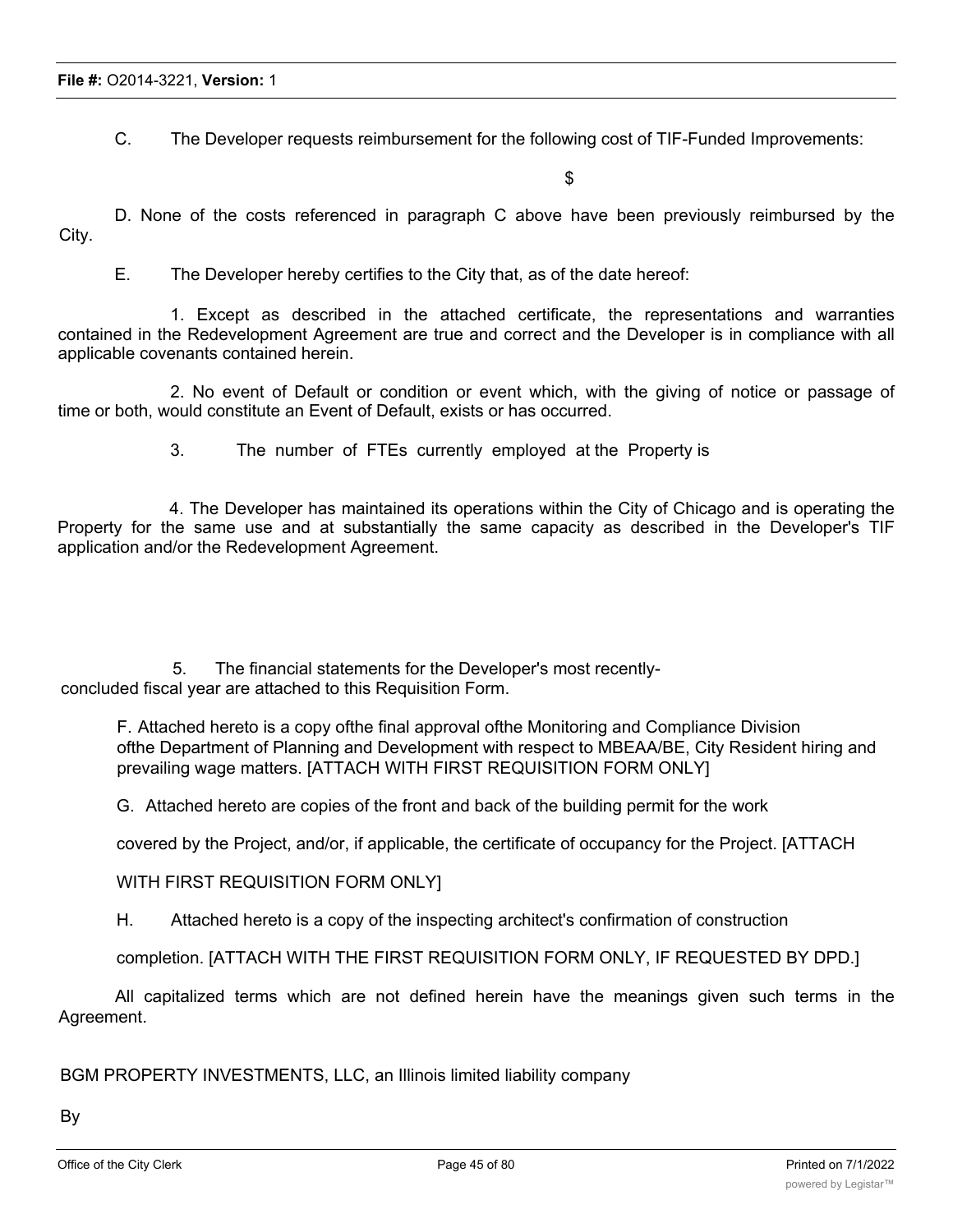Gary Levinson, its Member

MT FOOD SERVICE, INC., an Illinois corporation

By \_\_\_\_\_

Gary Levinson, its Vice President

Subscribed and sworn before me this day of.

My commission expires:.

Agreed and accepted:

Name Title: City of Chicago Department of Planning and Development

### **EXHIBIT I**

### **TIF-Funded Improvements**

| Property assembly costs, including acquisition, demolition of buildings,<br>site preparation, and engineered barriers | \$2,050,000 |
|-----------------------------------------------------------------------------------------------------------------------|-------------|
| Costs of construction of public works or improvements                                                                 | \$1,450,000 |
| Financing costs, including interest accruing during construction                                                      | \$120,000   |

## **TOTAL \$ 3,620,000\***

\*Notwithstanding the total of TIF-Funded Improvements or the amount of TIF-eligible costs, the assistance to be provided by the City is limited to the amount described in Section 4.03 and shall not exceed \$499,000.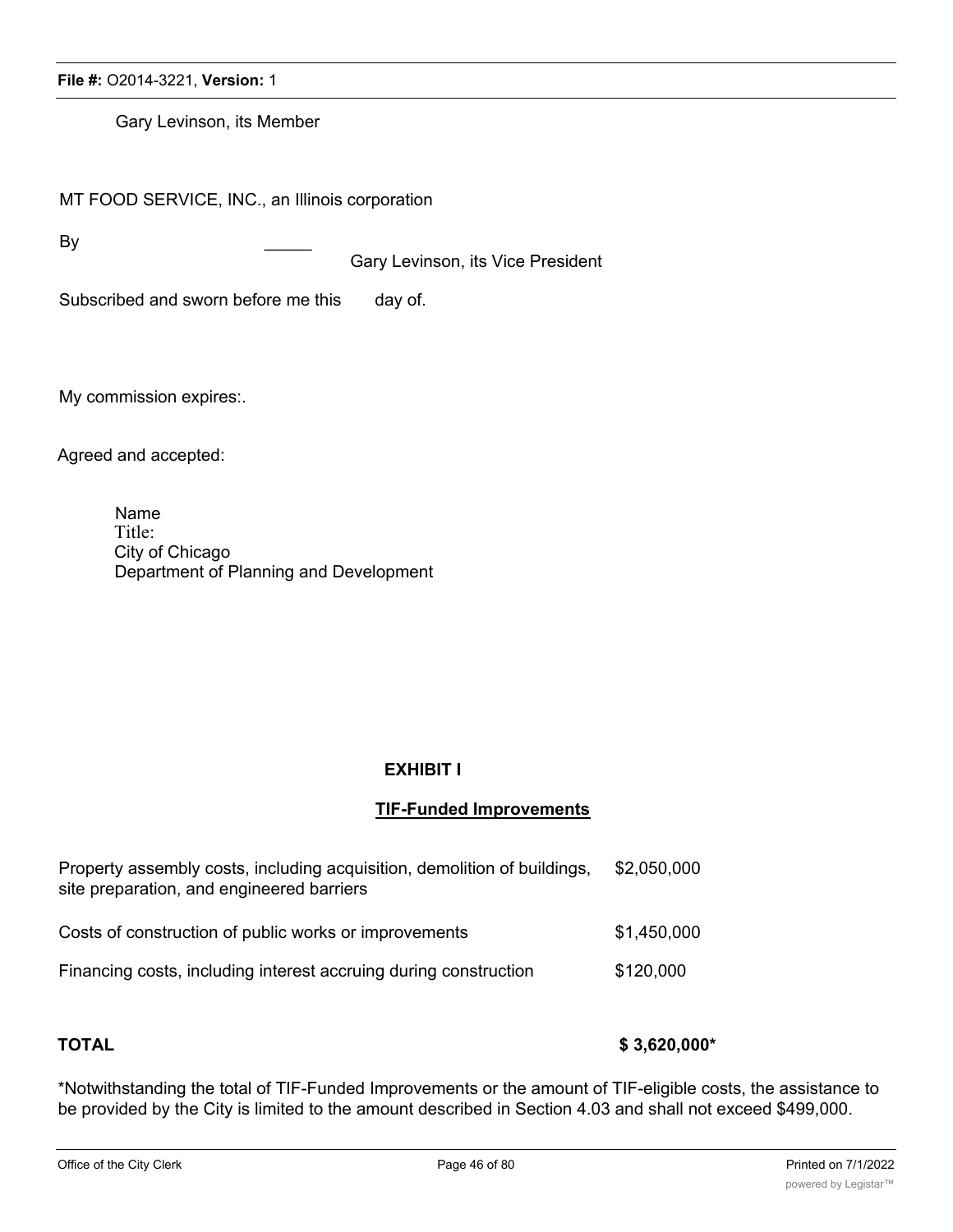## **EXHIBIT J**

i

### **Form of Subordination Agreement**

This document prepared by and after recording return to: Charles E. Rodgers, Jr., Esq. Assistant Corporation Counsel Department of Law 121 North LaSalle Street, Room 600 Chicago, IL 60602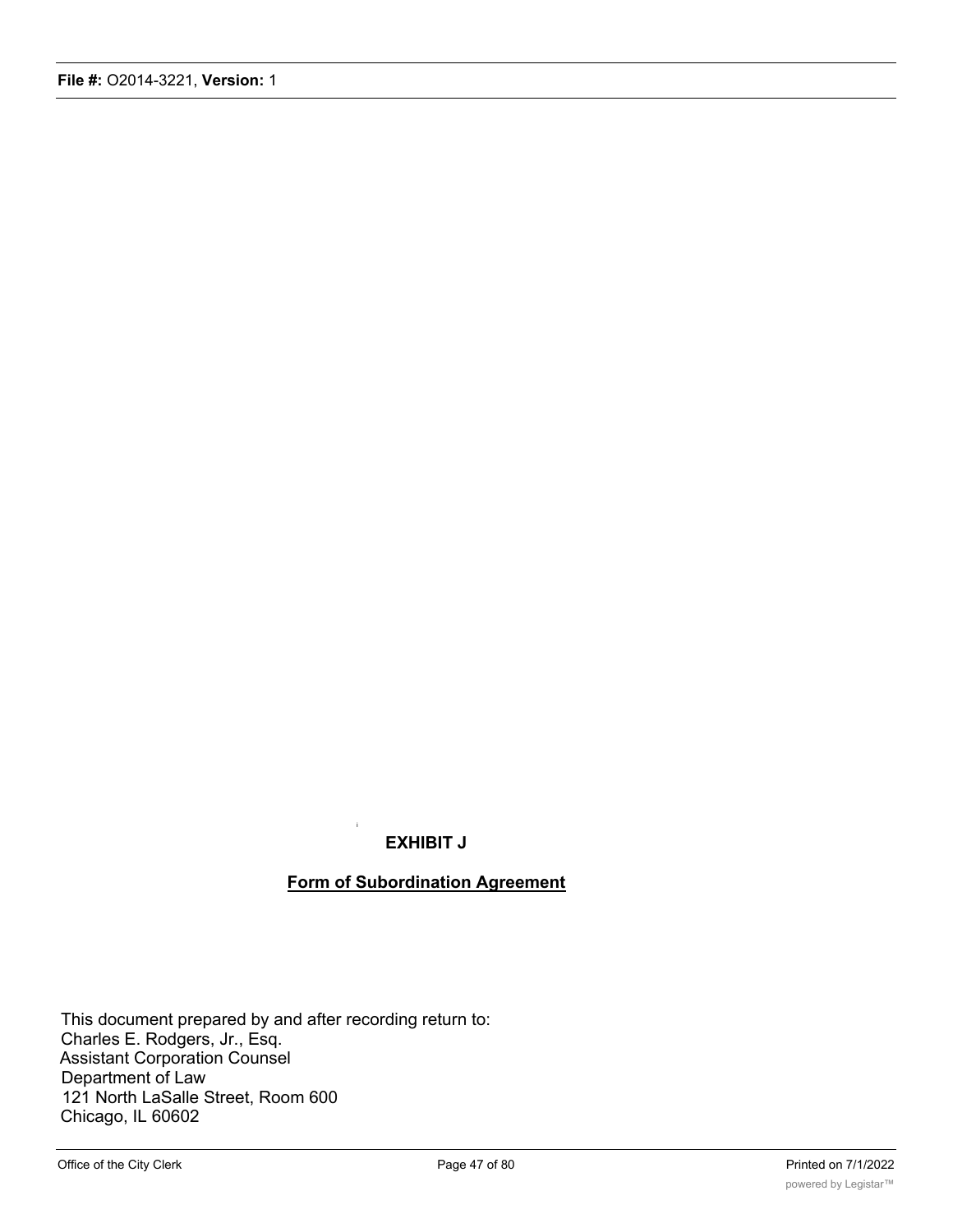### **SUBORDINATION AGREEMENT**

This Subordination Agreement ("Agreement") is made and entered into as of the day of figure of the City of Chicago by and through its Department of Planning and Development (the "City"), [Name Lender], a [national banking association] (the "Lender").

### **WITNESSETH:**

WHEREAS, BGM Property Investments, LLC, and Illinois limited liability company, and MT Food Service, Inc., and Illinois corporation (collectively, the "Developer") intends to undertake the redevelopment project described in Exhibit B hereto (the "Project"), which includes redevelopment of a two story building having a total of approximately 58,000 square feet of usable space located within the Area and commonly known as 400 N. Noble, Chicago, Illinois 60642 and legally described on Exhibit C (the "Property) into a food distribution facility comprising of approximately 50,500 square feet of warehouse space and approximately 7,500 square feet of office space. The completion of the Project would not reasonably be anticipated without the financing contemplated in this Agreement. The Project will be carried out in accordance with this Agreement and the City of Chicago Kinzie Industrial Corridor Tax Increment Financing Redevelopment Project Area

WHEREAS, [INSERT BANK NAME] ("Lender") and [INSERT BORROWER NAME] (the "Borrower"), have entered into a certain Loan Agreement dated as of pursuant to which the Lender has agreed to make a loan to the Borrower in an amount not to exceed (the "Loan"), which Loan is evidenced by a Mortgage Note and executed by the Borrower in favor of the Lender (the "Note"), and the repayment of the Loan is secured by, among other things, certain liens and encumbrances on the Property and other property of the Borrower pursuant to the following: (i) Mortgage dated and recorded and recorded as document number made by the Borrower to the Lender; and (ii) Assignment of Leases and Rents dated and recorded and recorded as document number made by the Borrower to the Lender (all such agreements referred to above and otherwise relating to the Loan referred to herein collectively as the "Loan Documents");

WHEREAS, the Developer desires to enter into a certain Redevelopment Agreement dated the date hereof with the City in order to obtain additional financing for the Project (the "Redevelopment Agreement," referred to herein along with various other agreements and documents related thereto as the "City Agreements");

WHEREAS, pursuant to the Redevelopment Agreement, the Developer will agree to be bound by certain covenants expressly running with the Property, as set forth in Sections 8.01 (I), 8.02, 8.05 and 8.14 ofthe Redevelopment Agreement (the "City Encumbrances");

WHEREAS, the City has agreed to enter into the Redevelopment Agreement with the Developer as ofthe date hereof, subject, among other things, to (a) the execution by the Developer of the Redevelopment Agreement and the recording thereof as an encumbrance against the Property; and (b) the agreement by the Lender to subordinate their respective liens under the Loan Documents to the City Encumbrances; and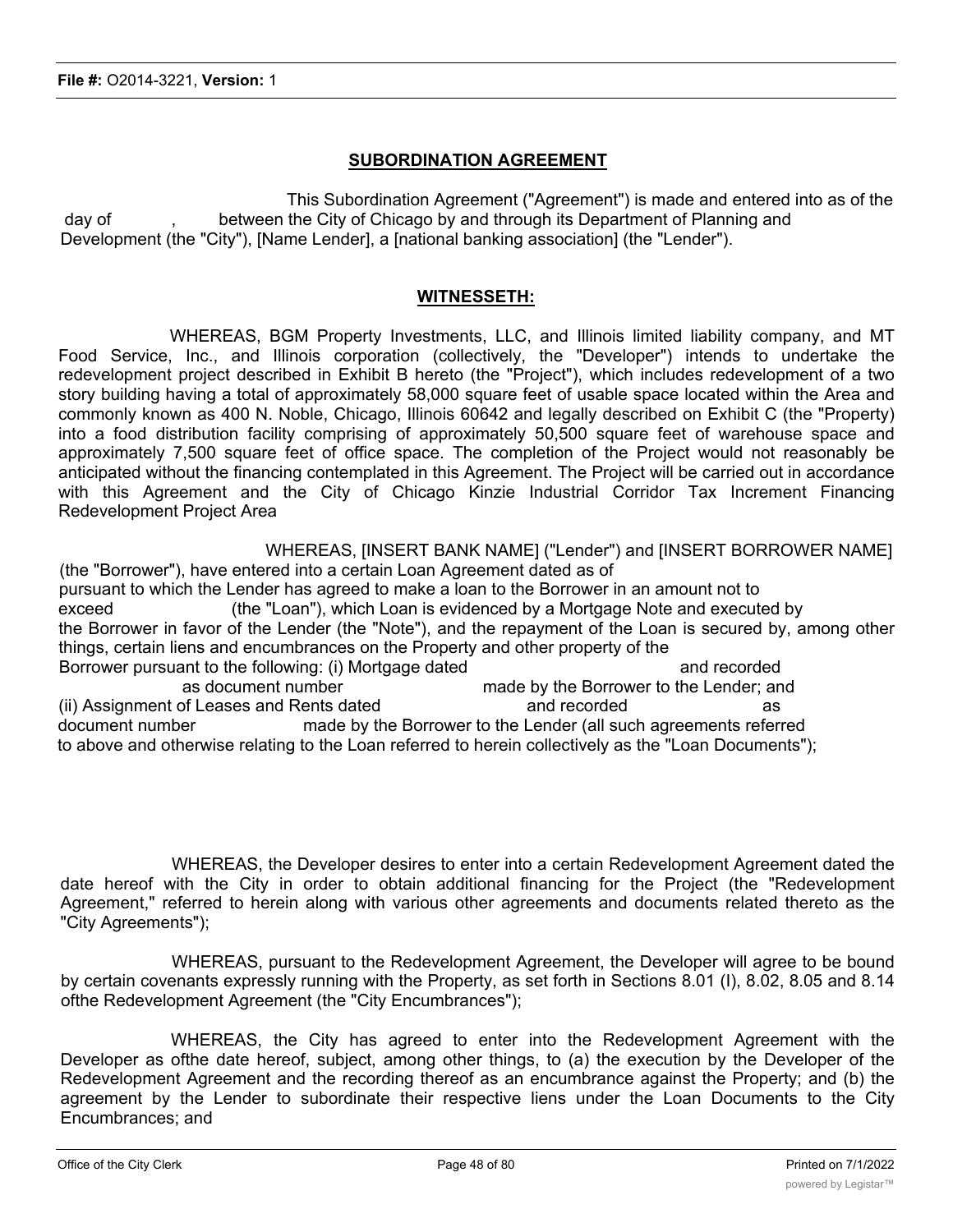NOW, THEREFORE, for good and valuable consideration, the receipt, adequacy and sufficiency of which are hereby acknowledged, the Lender and the City agree as hereinafter set forth:

1. Subordination. All rights, interests and claims of the Lender in the Property pursuant to the Loan Documents are and shall be subject and subordinate to the City Encumbrances. In all other respects, the Redevelopment Agreement shall be subject and subordinate to the Loan Documents. Nothing herein, however, shall be deemed to limit the Lender's right to receive, and the Developer's ability to make, payments and prepayments of principal and interest on the Note, or to exercise its rights pursuant to the Loan Documents except as provided herein.

2. Notice of Default. The Lender shall use reasonable efforts to give to the City, and the City shall use reasonable efforts to give to the Lender, (a) copies of any notices of default which it may give to the Developer with respect to the Project pursuant to the Loan Documents or the City Agreements, respectively, and (b) copies of waivers, if any, ofthe Developer's default in connection therewith. Under no circumstances shall the Developer or any third party be entitled to rely upon the agreement provided for herein.

3. Waivers. No waiver shall be deemed to be made by the City or the Lender of any of their respective rights hereunder, unless the same shall be in writing, and each waiver, if any, shall be a waiver only with respect to the specific instance involved and shall in no way impair the rights of the City or the Lender in any other respect at any other time.

4. Governing Law; Binding Effect. This Agreement shall be interpreted, and the rights and liabilities of the parties hereto determined, in accordance with the internal laws and decisions of the State of Illinois, without regard to its conflict of laws principles, and shall be binding upon and inure to the benefit ofthe respective successors and assigns ofthe City and the Lender.

5. Section Titles; Plurals. The section titles contained in this Agreement are and shall be without substantive meaning or content of any kind whatsoever and are not a part of the agreement between the parties hereto. The singular form of any word used in this Agreement shall include the plural form.

6. Notices. Any notice required hereunder shall be in writing and addressed to the party to be notified as follows:

| If to the City: | City of Chicago Department of Planning and<br>Development<br>121 North LaSalle Street, Room 1000 Chicago,<br>Illinois 60602 Attention: Commissioner        |
|-----------------|------------------------------------------------------------------------------------------------------------------------------------------------------------|
| With a copy to: | City of Chicago Department of Law<br>121 North LaSalle Street, Room 600 Chicago,<br>Illinois 60602<br>Attention: Finance and Economic Development Division |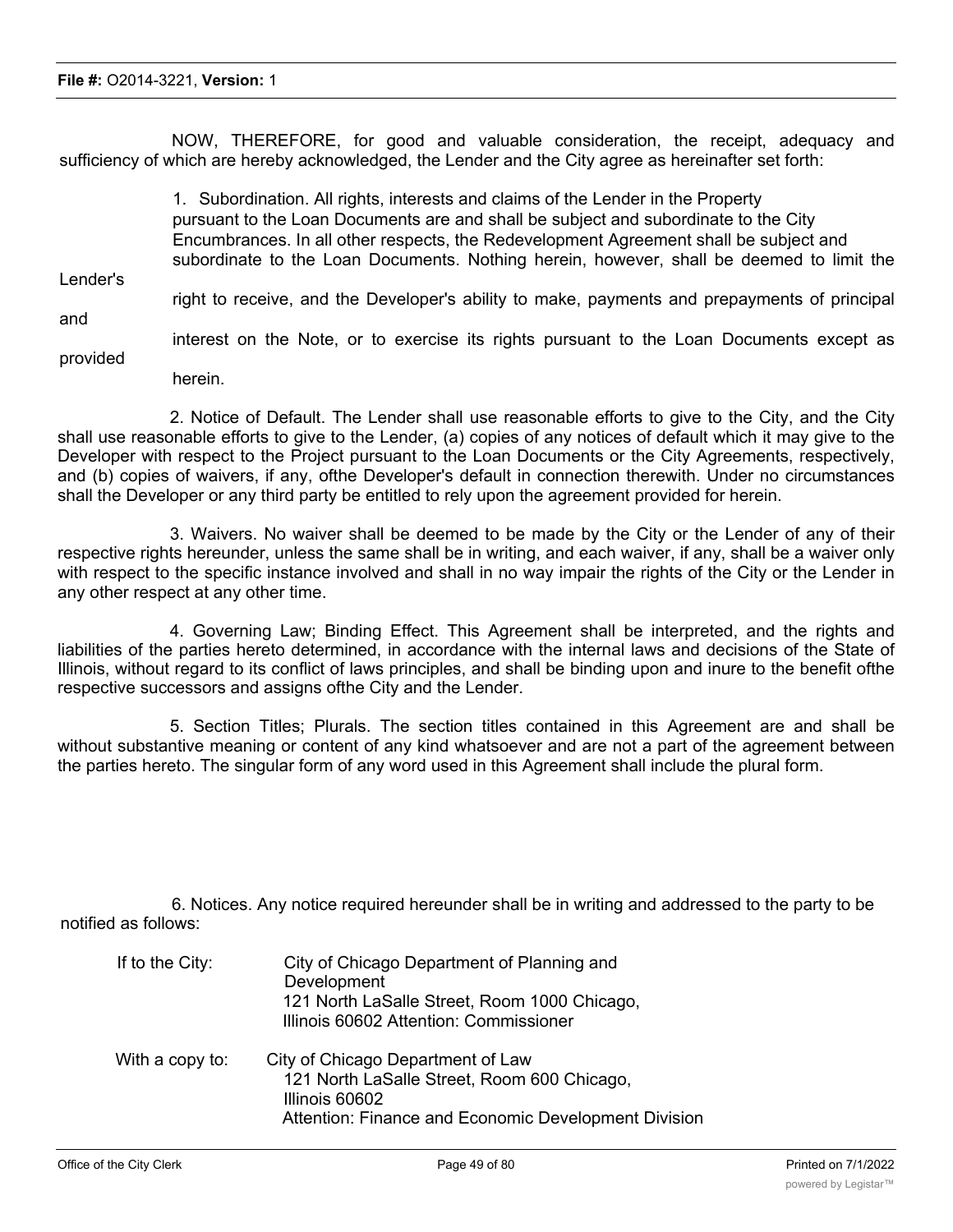If to the Lender:

Attention:

With a copy to:

Attention:

or to such other address as either party may designate for itself by notice. Notice shall be deemed to have been duly given (i) if delivered personally or otherwise actually received, (ii) if sent by overnight delivery service, (iii) if mailed by first class United States mail, postage prepaid, registered or certified, with return receipt requested, or (iv) if sent by facsimile with facsimile confirmation of receipt (with duplicate notice sent by United States mail as provided above). Notice mailed as provided in clause (iii) above shall be effective upon the expiration of three (3) business days after its deposit in the United States mail. Notice given in any other manner described in this paragraph shall be effective upon receipt by the addressee thereof; provided, however, that if any notice is tendered to an addressee and delivery thereof is refused by such addressee, such notice shall be effective upon such tender.

7. Counterparts. This Agreement may be executed in two or more counterparts, each of which shall constitute an original and all of which, when taken together, shall constitute one instrument.

[The remainder of this page is intentionally left blank.]

IN WITNESS WHEREOF, this Subordination Agreement has been signed as of the date first written above.

i

[LENDER], [a national banking association]

By: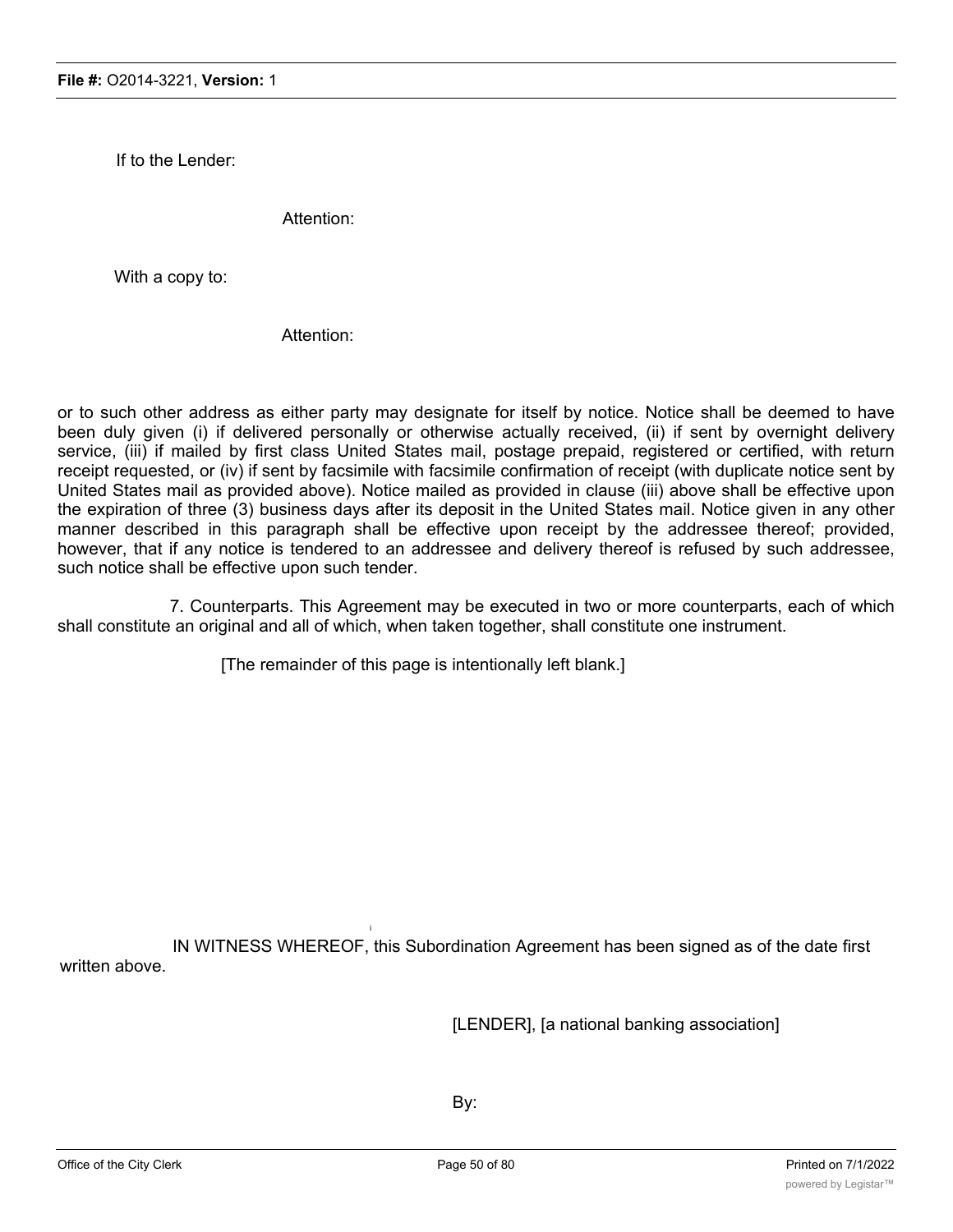Its:

### **CITY OF CHICAGO**

By: Andrew J. Mooney Its: Commissioner, Department of Planning and Development

ACKNOWLEDGED AND AGREED TO THIS

DAY OF

BGM Property Investments, Inc., an Illinois limited liability company

By:

Gary Levinson, its Member

and

MT Food Service Inc., an Illinois corporation

By:

Gary Levinson, Vice President STATE OF ILLINOIS )

)SS

COUNTY OF COOK )

I, the undersigned, a notary public in and for the County and State aforesaid, DO HEREBY CERTIFY THAT Andrew J. Mooney personally known to me to be the Commissioner of the Department of Planning and Development of the City of Chicago, Illinois (the "City") and personally known to me to be the same person whose name is subscribed to the foregoing instrument, appeared before me this day in person and acknowledged that as such Commissioner, he signed and delivered the said instrument pursuant to authority given to him, as his free and voluntary act, and as the free and voluntary act and deed of said City, for the uses and purposes therein set forth.

GIVEN under my hand and notarial seal this day of

Notary Public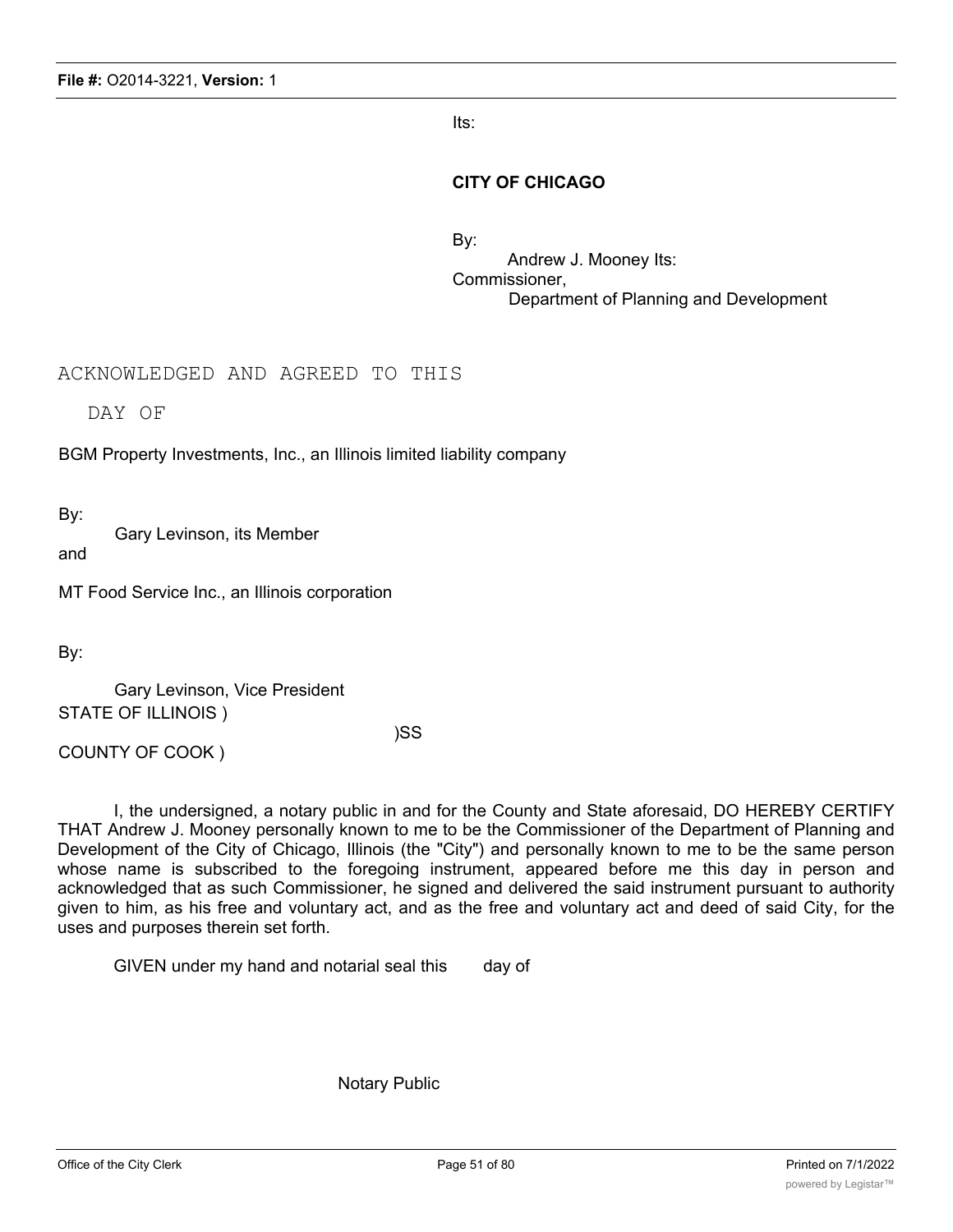(SEAL)

STATE OF ILLINOIS ) COUNTY OF COOK

)SS )

I, <br>ERTIFY THAT , a notary public in and for the said County, in the State<br>personally known to me to be the aforesaid, DO HEREBY CERTIFY THAT of [Lender], a strategies of [Lender], a strategies of [Lender], and personally known to me to be the same person whose name is subscribed to the foregoing instrument, appeared before me this day in person and acknowledged that he/she signed, sealed and delivered said instrument, pursuant to the authority given to him/her by Lender, as his/her free and voluntary act and as the free and voluntary act of the Lender, for the uses and purposes therein set forth.

GIVEN under my hand and notarial seal this day of

i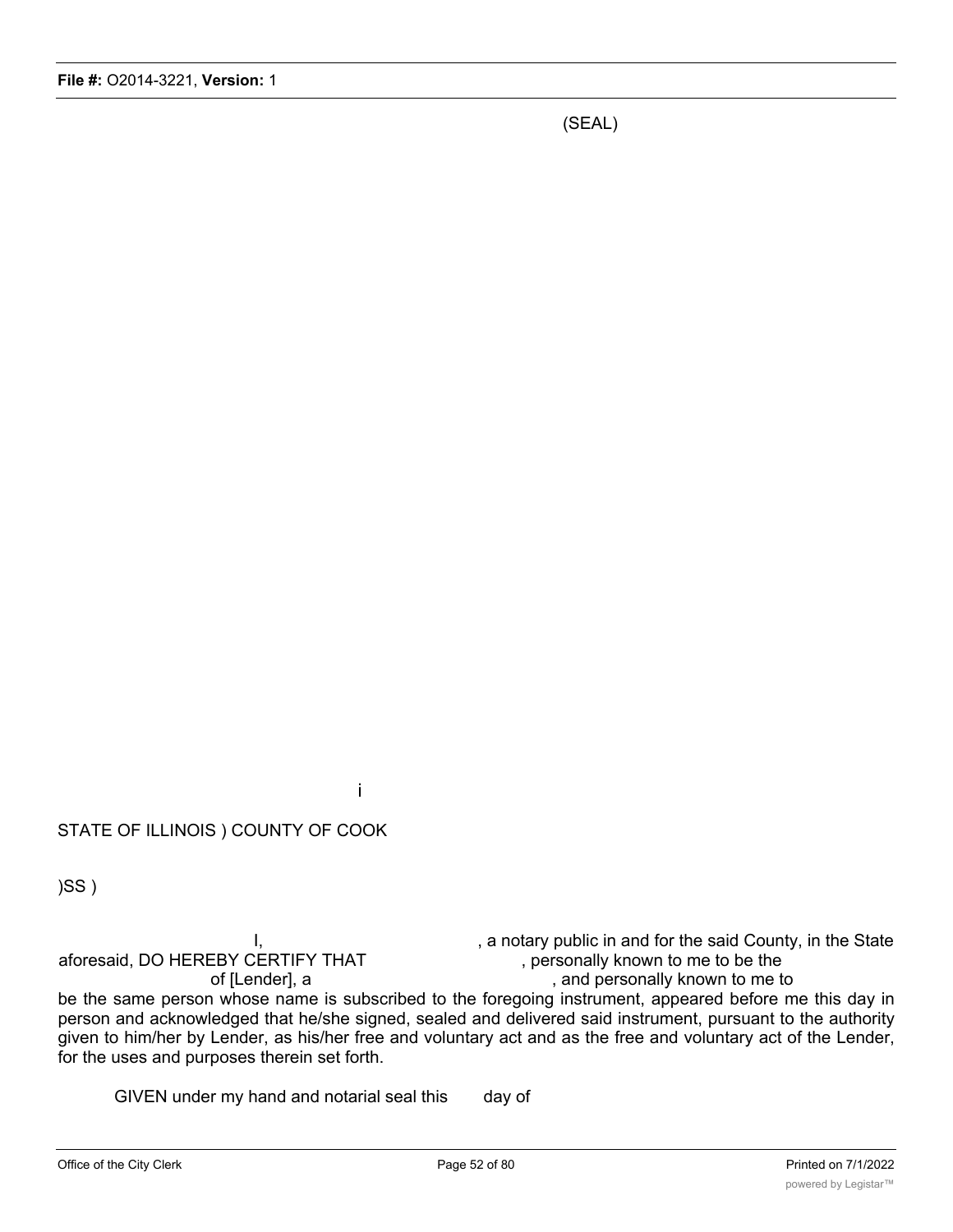Notary Public

My Commission Expires

(SEAL)

EXHIBIT A - LEGAL DESCRIPTION

### **(SUBJECT TO FINAL SURVEY AND TITLE COMMITMENT)**

#### PARCEL 1:

LOT 13 AND THB NORTH 1.0 FOOT OF LOT 16 IN BLOCK 2 IN ARMOUR'S SUBDIVISION IN THE SOUTHEAST CORNER OF THE WBST l/2 OF THB NORTHWEST l/4 OF SECTION 8, TOWNSHIP 39 NORTH, RANGE 14 EAST OF THE THIRD PRINCIPAL MERIDIAN, IN COOK COUNTY, ILLINOIS.

#### PARCEL 2;

LOTS 11, 14 AND THE NORTH 1.0 FOOT OP LOT 15 IN BLOCK 2 IN ARMOUR'S SUBDIVISION IN THB SOUTHEAST CORNER OF THB WBST 1/2 OP THE NORTHWEST l/4 OF SBCTION 8, TOWNSHIP 39 NORTH, RANGE 14 BAST OF THB THIRD PRINCIPAL MERIDIAN, IN COOK COUNTY, ILLINOIS.

PARCEL 3:

LOT 16 (EXCEPT THB NORTH 20.0 FBBT THEREOF) , ALL OF LOTS 17, 20 AND 21 AND THOSE PARTS OP LOTS 24 AND 25 BOUNDED AND DESCRIBED AS FOLLOWS» BEGINNING AT THB NORTHEAST CORNER OF SAID LOT 24} THENCE WEST ALONG THB NORTH LINB OF SAID LOT 24 TO THE NORTHWEST CORNER THEREOF; THENCE SOUTH ALONG THE WEST LINB OF SAID LOTS 24 AND 25 TO A POINT 5.0 FEET SOUTH OF THB NORTHWEST CORNER OF SAID LOT 25; THENCE EAST PARALLEL WITH THE NORTH LINE OF SAID LOT 25, A DISTANCE OF 55.0 FEET; THENCE NORTHEASTERLY ALONG A STRAIGHT LINE TO A POINT IN THB BAST LINE OF SAID LOT 24; A DISTANCE 5.0 FEET NORTH OP THB SOUTHEAST CORNER THEREOF; THENCE NORTH ALONG THB BAST LINB OF SAID LOT 24 TO THB POINT OF BEGINNING, ALL OF THB FOREGOING LYING AND BEING IN BLOCK 2 OF GEORGE ARMOUR'S SUBDIVISION OF PART OF THE WEST 1/2 OF THB NORTHWEST 1/4 OF SBCTION 8, TOWNSHIP 39 NORTH, RANGE 14 EAST OF THB THIRD PRINCIPAL MERIDIAN AS SHOWN ON THB MAP OF SAID SUBDIVISION RECORDED NOVEMBER 14, 1853 IN RECORDERS OFFICE OP COOK COUNTY, ILLINOIS IN BOOK 49 OF PLATS PAGE 101

#### ALSO

LOT 15 (EXCEPT THE NORTH 20.0 FEET THEREOF), ALL OF LOTS 18, 19, 22 AND 33 AND LOT 26 (EXCEPT THAT PART OF THE LOT 26 DESCRIBED AS BEGINNING AT THE SOUTHEAST CORNER THEREOF; THENCE NORTH ALONG THE BAST LINB OF SAID LOT 4.8 FEET; THENCE SOUTHWESTERLY TO A POINT ON THB SOUTH LINB OF SAID LOT 29.59 FEET WEST OF THE SOUTHEAST CORNER THEREOF; THKNCB EAST TO THE POINT OF BEGINNING) ALL IN BLOCK 2 IN ARMOUR'S SUBDIVISION IN THB SOUTHEAST CORNER OF THE WEST l/2 OF THB NORTHWEST 1/4 OP SECTION 8, TOWNSHIP 39 NORTH, RANGE 14 EAST OP THE THIRD PRINCIPAL MERIDIAN, IN COOK COUNTY, ILLINOIS

ALSO LOTS 1 TO 6 INCLUSIVE IN BLOCK 3 IN ARMOUR'S SUBDIVISION IN THE SOUTHEAST CORNER OF THE WEST 1/2 OP THB NORTHWBST l/4 OF SBCTION 8, TOWNSHIP 39 NORTH, RANGE 14 EAST OF THE THIRD PRINCIPAL MERIDIAN, IN COOK COUNTY, ILLINOIS. ALSO

ALL THAT PART OF VACATED NORTH BISHOP STREET LYING WBST OP AND ADJOINING THE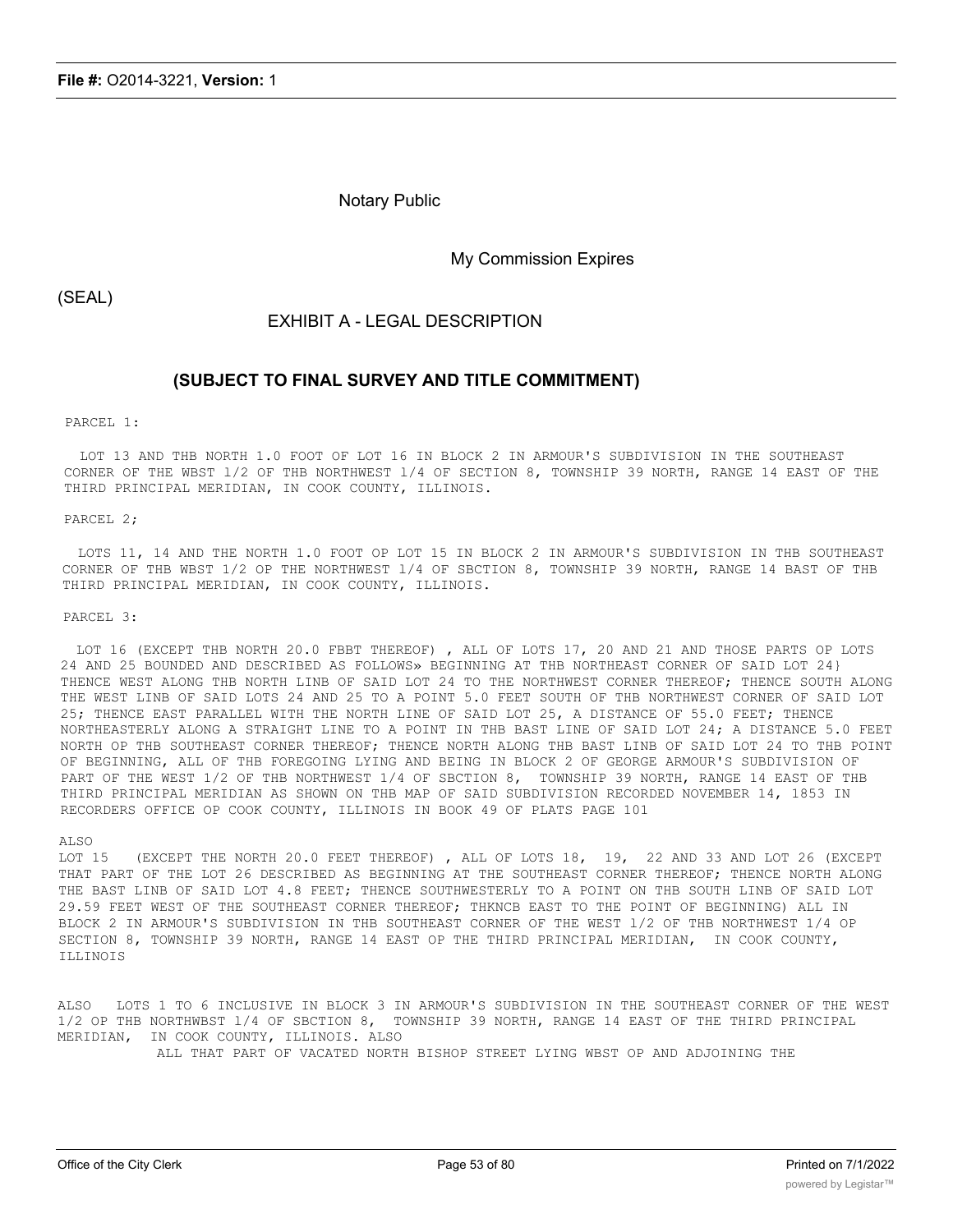**WBST LINB OF LOTS 15, 18, 19, 22, 23 AND 26 IN BLOCK 2 LYING BAST OF AND ADJOINING THB EAST LINE OF LOTS 1 TO «, BOTH INCLUSIVE IN BLOCK 3 AND LYING SOUTH OF AND ADJOINING THB SOUTH LINB OF THB NORTH 20.0 FBBT OF BAID LOT 15 IN BLOCK 2 PRODUCED WEST 60.0 FEET; ALSO**

**ALL THAT PART OF VACATED NORTH AND SOUTH 10.0 FOOT ALLEY LYING WEST OP AND ADJOINING THE WEST LINE OP LOTS 16 AND 17, 20, 21, 24 AND 25 LYING EAST OF AND ADJOINING THE EAST LINB OF LOTS 15, 18, 19, 22, 23 AND 26 LYING SOUTH OF AND ADJOINING THB SOUTH LINE OF THB NORTH 20.0 FEET OP SAID LOT 16 PRODUCED WEST 10.0 FBBT, IN BLOCK 2 (EXCEPT THAT PART OP THB BAST 1/2 OP SAID VACATED NORTH AND SOUTH 10.0 FOOT ALLEY LYING SOUTH OP THB SOUTH LINB OP THB NORTH 5.0 FBBT OF SAID LOT 35 PRODUCED WEST TO ITS INTERSECTION WITH CENTER LINE OP BAID VACATED 10.0 FOOT ALLEY) AND EXCEPT THAT PART OP THB WBST 1/2 OF SAID VACATED NORTH AND SOUTH 10.0 FOOT ALLEY ACCRUING TO THE FOLLOWING DESCRIBED PROPERTY; THAT PART OF LOT 26 DESCRIBED AS BEGINNING AT THE SOUTHEAST CORNER THEREOF; THENCE NORTH ALONG THE BAST LINE OF SAID LOT 26, 4.8 FBBT THENCE SOUTHWESTERLY TO A POINT ON THB SOUTH LINB OF SAID LOT 26, 29.59 FBBT WEST OF THB SOUTHEAST CORNER THEREOF; THKNCB EAST TO THE POINT OP BEGINNING; ALSO**

**THAT PART OF THB EAST 1/2 OF THE NORTH AND SOUTH VACATED ALLEY LYING WEST OP AND ADJACENT TO LOT 25 IN BLOCK 2 DESCRIBED AS FOLLOWS t**

**BEGINNING AT A POINT ON THB WEST LINB OF SAID LOT 25, SAID POINT BEING 6.42 FBBT NORTH OF THE SOUTHWEST CORNER OF SAID LOT 25; THENCE NORTH ALONG THB WEST LINB OP SAID LOT 25 TO A POINT 5.0 FEET SOUTH OF THB NORTH LINE OF SAID LOT 25; THENCE WBST ALONG A LINB PARALLEL TO THB NORTH LINB 07 SAID LOT 25, EXTENDED WEST 5.0 FBBT TO THB CENTER LINB OP SAID VACATED ALLEY; THENCE SOUTH ALONG THB CENTER LINE OP SAID VACATED ALLEY TO A POINT WHICH IB 5.61 FEET NORTH OF THB SOUTH LINK OF SAID LOT 25, EXTENDED WEST AS MEASURED ALONG SAID CENTER LINE; THENCE EASTERLY ALONG A STRAIGHT LINE 5.07 FEET TO THB POINT 07 BEGINNING. ALSO**

**THB BAST 1/2 OP THE VACATED NORTH AND SOUTH 10 FOOT ALLEY LYING WEST OP AND ADJOINING THB WEST LINE OF LOTS 1 TO 6, LYING EAST OF AND ADJOINING THE BAST LINB OP LOT 19 AND LYING SOUTH OP AND ADJOINING THB NORTH LINB OP SAID LOT 6, PRODUCED WEST 10.0 FEET IN BLOCK 3, ALL IN ARMOURS SUBDIVISION IN THB SOUTHEAST CORNER OF THB WBST 1/2 07 THE NORTHWEST 1/4 OF SECTION 8, TOWNSHIP 39 NORTH, RANGE 14 EAST OP THE THIRD PRINCIPAL MERIDIAN, IN COOK COUNTY, ILLINOIS.**

**PARCEL 4:**

**PERPETUAL BXCLCSIVB EASEMENT FOR THB BENEFIT OP PARCELS 1, 2, AND 3 AS CREATED BY THB EASEMENT AGREEMENT RECORDED MAY 15,2013 AS DOCUMENT NUMBER 1313512048 FOR VEHICULAR AND PEDESTRIAN INGRESS AND EGRESS, PARKING, LOADING AND UNLOADING AND USES INCIDENTAL™) THB USB, FROM TIMB TO TIME, OVER AND UPON THB PORTIONS OP THB SOUTH 25 FEET OP LOTS 2, 3, 6 AND 7 IN THE AFORESAID SUBDIVISION OF LOTS 2, 3, 6, 7 AND 10 IN BLOCK 2 AND LOTS 9 TO 13 IN BLOCK 3 IN ARMOURS SUBDIVISION AS DESCRIBED IN EXHIBIT nD" ATTACHED THERETO.**

17-08-137-014-0000 17-08-137-022-0000 17-08-137-005-0000

P.I.N. 17-08-136-025-0000 17-08-137-006-0000

Commonly known as 400 N. Noble, Chicago, Illinois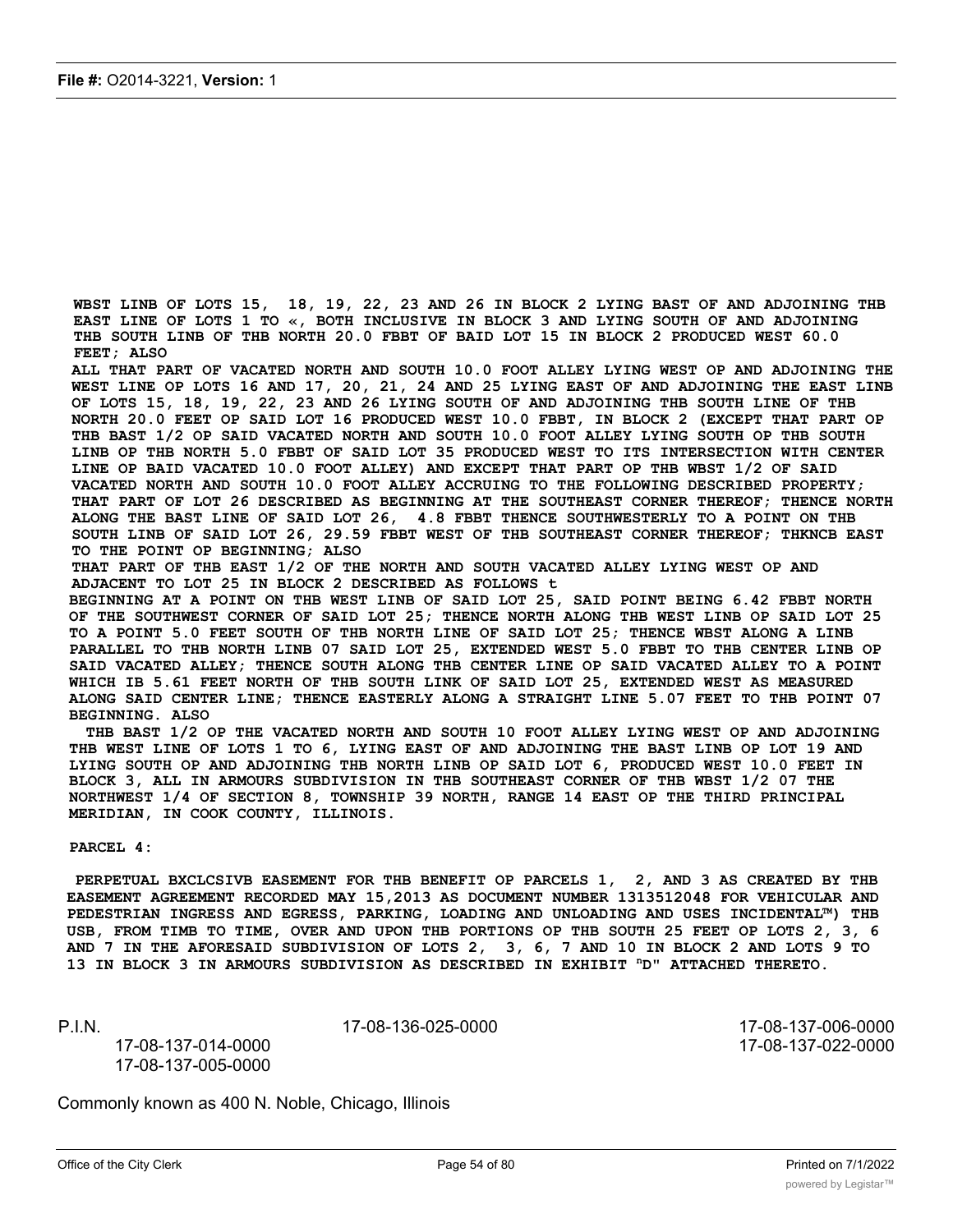### **EXHIBIT K**

### **Opinion of Developer's Counsel**

[To be retyped on the Developer's Counsel's letterhead]

City of Chicago 121 North LaSalle Street Chicago, IL 60602

ATTENTION: Corporation Counsel

Ladies and Gentlemen:

We have acted as counsel to BGM Property Investments, LLC, an Illinois limited liability company and MT Food Service, Inc. (jointly and severally, (the "Developer"), in connection with the purchase of certain land and the construction of certain facilities thereon located in the Kinzie Industrial Corridor Tax Increment Financing Redevelopment Project Area (the "Project"). In that capacity, we have examined, among other things, the following agreements, instruments and documents of even date herewith, hereinafter referred to as the "Documents":

- (a) BGM Property Investments, LLC and MT Food Service, Inc. Redevelopment Agreement (the "Agreement") of even date herewith, executed by the Developer and the City of Chicago (the "City");
- [(b) the Escrow Agreement of even date herewith executed by the Developer and the City;]

c) [insert other documents including but not limited to documents related to purchase and financing of the Property and all lender financing related to the Project]; and

- d) all other agreements, instruments and documents executed in connection with the foregoing.
	- In addition to the foregoing, we have examined

a) the original or certified, conformed or photostatic copies of the Developer's (i) Articles of Organization, as amended to date, (ii) qualifications to do business and certificates of good standing in all states in which the Developer is qualified to do business, (iii) Operating Agreement, as amended to date; and

b) such other documents, records and legal matters as we have deemed necessary or relevant for purposes of issuing the opinions hereinafter expressed.

In all such examinations, we have assumed the genuineness of all signatures (other than those of the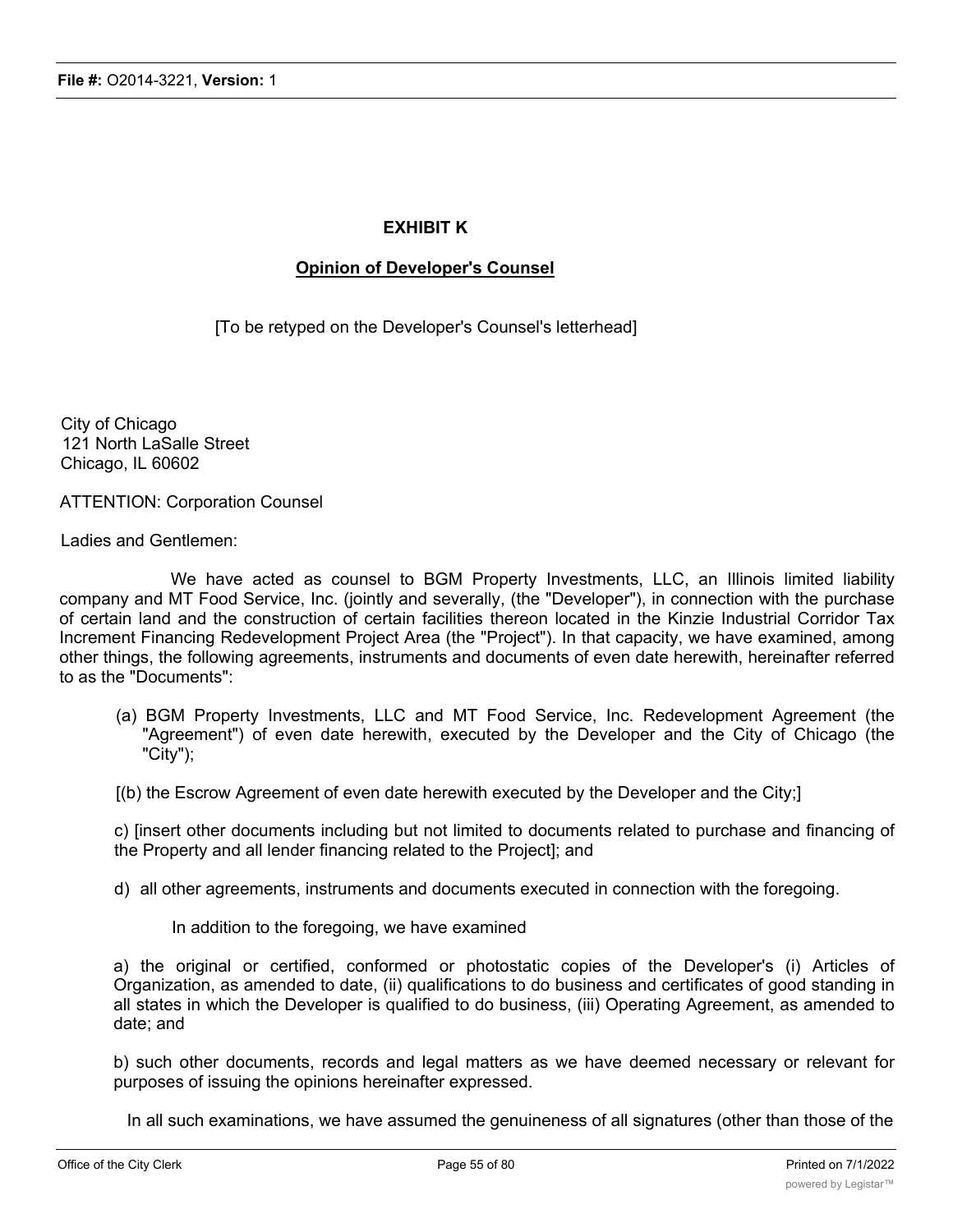Developer), the authenticity of documents submitted to us as originals and

conformity to the originals of all documents submitted to us as certified, conformed or photostatic copies.

Based on the foregoing, it is our opinion that:

1. The Developer (and each of them) is a limited liability company duly organized, validly existing and in good standing under the laws of its state of [organization, has full power and authority to own and lease its properties and to carry on its business as presently conducted, and is in good standing and duly qualified to do business as a domestic limited liability company] under the laws of every state in which the conduct of its affairs or the ownership of its assets requires such qualification, except for those states in which its failure to qualify to do business would not have a material adverse effect on it or its business.

2. The Developer (and each of them) has full right, power and authority to execute and deliver the Documents to which it is a party and to perform its obligations thereunder. Such execution, delivery and performance will not conflict with, or result in a breach of, the Developer's Articles of Organization or Operating Agreement or result in a breach or other violation of any ofthe terms, conditions or provisions of any law or regulation, order, writ, injunction or decree of any court, government or regulatory authority, or, to the best of our knowledge after diligent inquiry, any of the terms, conditions or provisions of any agreement, instrument or document to which the Developer is a party or by which the Developer or its properties is bound. To the best of our knowledge after diligent inquiry, such execution, delivery and performance will not constitute grounds for acceleration of the maturity of any agreement, indenture, undertaking or other instrument to which the Developer is a party or by which it or any of its property may be bound, or result in the creation or imposition of (or the obligation to create or impose) any lien, charge or encumbrance on, or security interest in, any of its property pursuant to the provisions of any ofthe foregoing, other than liens or security interests in favor of the lender providing Lender Financing (as defined in the Agreement).

3. The execution and delivery of each Document and the performance of the transactions contemplated thereby have been duly authorized and approved by all requisite action on the part of the Developer.

4. Each of the Documents to which the Developer is a party has been duly executed and delivered by a duly authorized Manager ofthe Developer, and each such Document constitutes the legal, valid and binding obligation ofthe Developer, enforceable in accordance with its terms, except as limited by applicable bankruptcy, reorganization, insolvency or similar laws affecting the enforcement of creditors' rights generally.

5. Exhibit A attached hereto (a) identifies all Members and other interest Holders (if any) of the Developer and (b) sets forth percentage of ownership of each Member and/or interest Holder. To the best of our knowledge after diligent inquiry, except as set forth on Exhibit A, there are no warrants, options, rights or commitments of purchase, conversion, call or exchange or other rights or restrictions with respect to any Interests ofthe Developer. Each outstanding interest in the Developer is duly authorized, validly issued, fully paid and nonassessable.

6. To the best of our knowledge after diligent inquiry, no judgments are outstanding against the Developer, nor is there now pending or threatened, any litigation, contested claim or governmental proceeding by or against the Developer or affecting the Developer or its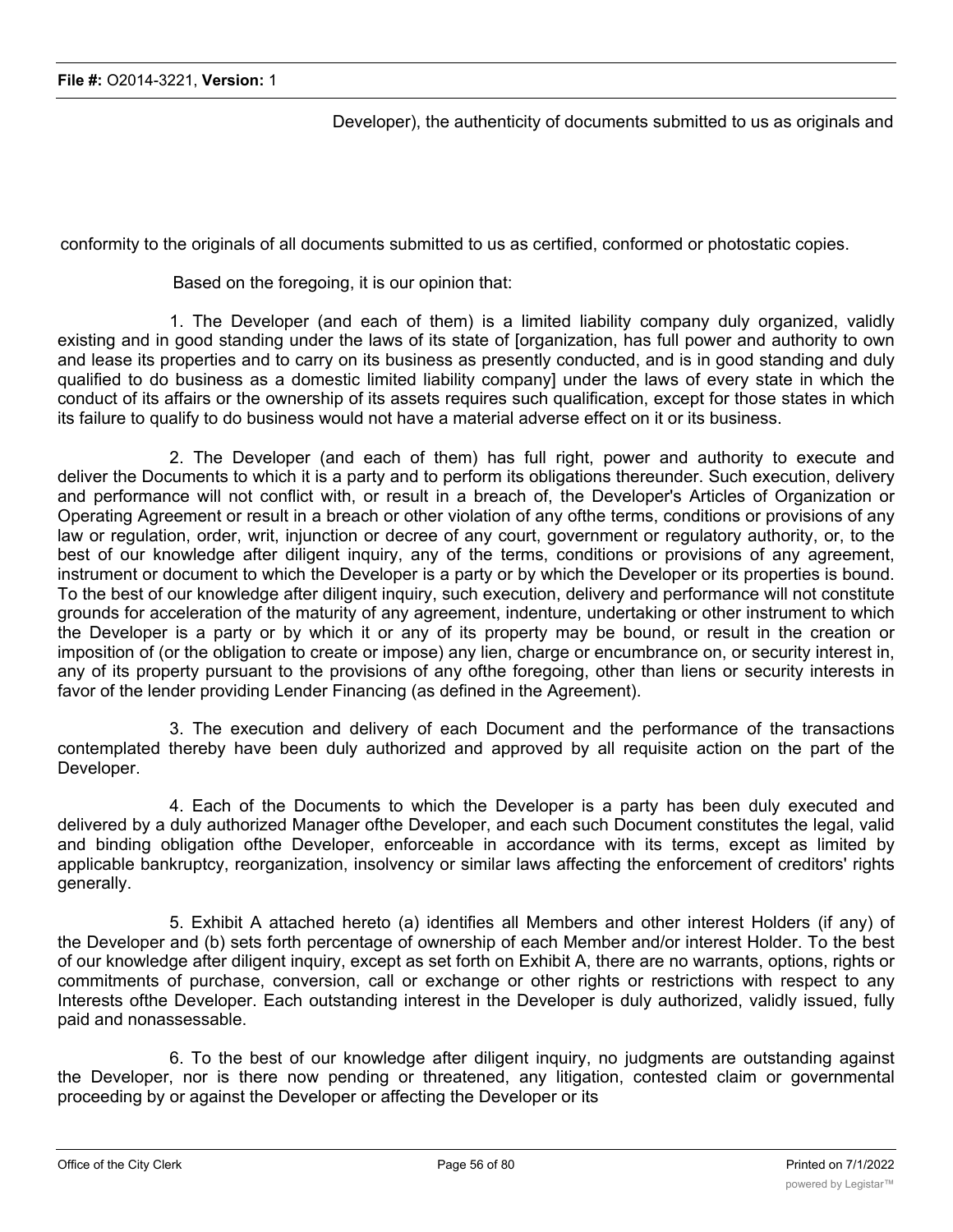property, or seeking to restrain or enjoin the performance by the Developer of the Agreement or the transactions contemplated by the Agreement, or contesting the validity thereof. To the best of our knowledge after diligent inquiry, the Developer is not in default with respect to any order, writ, injunction or decree of any court, government or regulatory authority or in default in any respect under any law, order, regulation or demand of any governmental agency or instrumentality, a default under which would have a material adverse effect on the Developer or its business.

7. To the best of our knowledge after diligent inquiry, there is no default by the Developer or any other party under any material contract, lease, agreement, instrument or commitment to which the Developer is a party or by which the company or its properties is bound.

8. To the best of our knowledge after diligent inquiry, all of the assets of the Developer are free and clear of mortgages, liens, pledges, security interests and encumbrances except for those specifically set forth in the Documents.

9. The execution, delivery and performance ofthe Documents by the Developer have not and will not require the consent of any person or the giving of notice to, any exemption by, any registration, declaration or filing with or any taking of any other actions in respect of, any person, including without limitation any court, government or regulatory authority.

10. To the best of our knowledge after diligent inquiry, the Developer owns or possesses or is licensed or otherwise has the right to use all licenses, permits and other governmental approvals and authorizations, operating authorities, certificates of public convenience, goods carriers permits, authorizations and other rights that are necessary for the operation of its business.

11. A federal or state court sitting in the State of Illinois and applying the choice of law provisions of the State of Illinois would enforce the choice of law contained in the Documents and apply the law of the State of Illinois to the transactions evidenced thereby.

We are attorneys admitted to practice in the State of Illinois and we express no opinion as to any laws other than

federal laws of the United States of America and the laws ofthe State of Illinois.

This opinion is issued at the Developer's request for the benefit of the City and its counsel, and may not be disclosed to or relied upon by any other person.

Very truly yours,

By:

Name: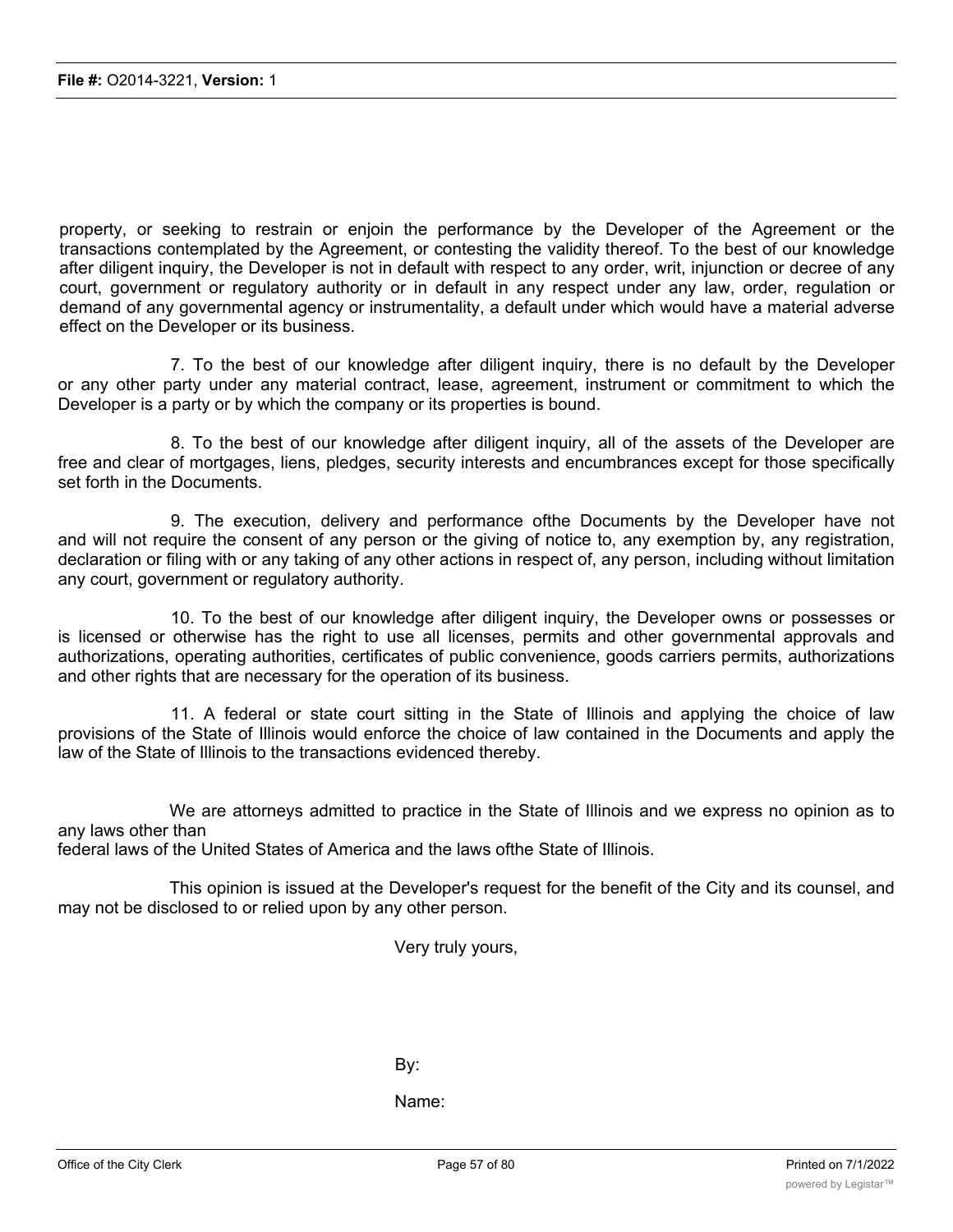### **EXHIBIT L**

### **Insurance Requirements**

The Developer must provide and maintain at Developer's own expense, or cause to be provided and maintained during the Term of the Agreement, the insurance coverages and requirements specified below, insuring all operations related to the Agreement.

### a) **Prior to Execution and Delivery of this Agreement.**

### i) Workers Compensation and Employers Liability

Workers Compensation and Employers Liability Insurance, as prescribed by applicable law covering all employees who are to provide work or a service under this Agreement and Employers Liability coverage with limits of not less than \$100,000 each accident, illness or disease

ii) Commercial General Liability Insurance (Primary and Umbrella)

Commercial General Liability Insurance or equivalent with limits of not less than \$1,000,000 per occurrence for bodily injury, personal injury, and property damage liability, coverages must include the following: All premises and operations, products/completed operations, independent contractors, separation of insureds, defense, and contractual liability (not to include Endorsement CG 21 39 or equivalent). The City of Chicago is to be named as an additional insured on a primary, non-contributory basis for any liability arising directly or indirectly from the Agreement.

### iii) All Risk Property

All Risk Property Insurance (replacement cost coverage) in the amount of full replacement value of the property to protect against loss of, damage to, or destruction ofthe building /facility. The City of Chicago is to be named as an additional insured and Loss Payee/Mortgagee if applicable.

### b) **Construction**

Prior to the construction of any portion of the Project, Developer will cause its contractors, subcontractors, architects, project managers and other parties related to the construction of the Project to procure and maintain the following kinds and amounts of insurance.

### (i) Workers Compensation and Employers Liability Insurance

Workers Compensation and Employers Liability Insurance, as prescribed by applicable law covering all employees who are to provide a service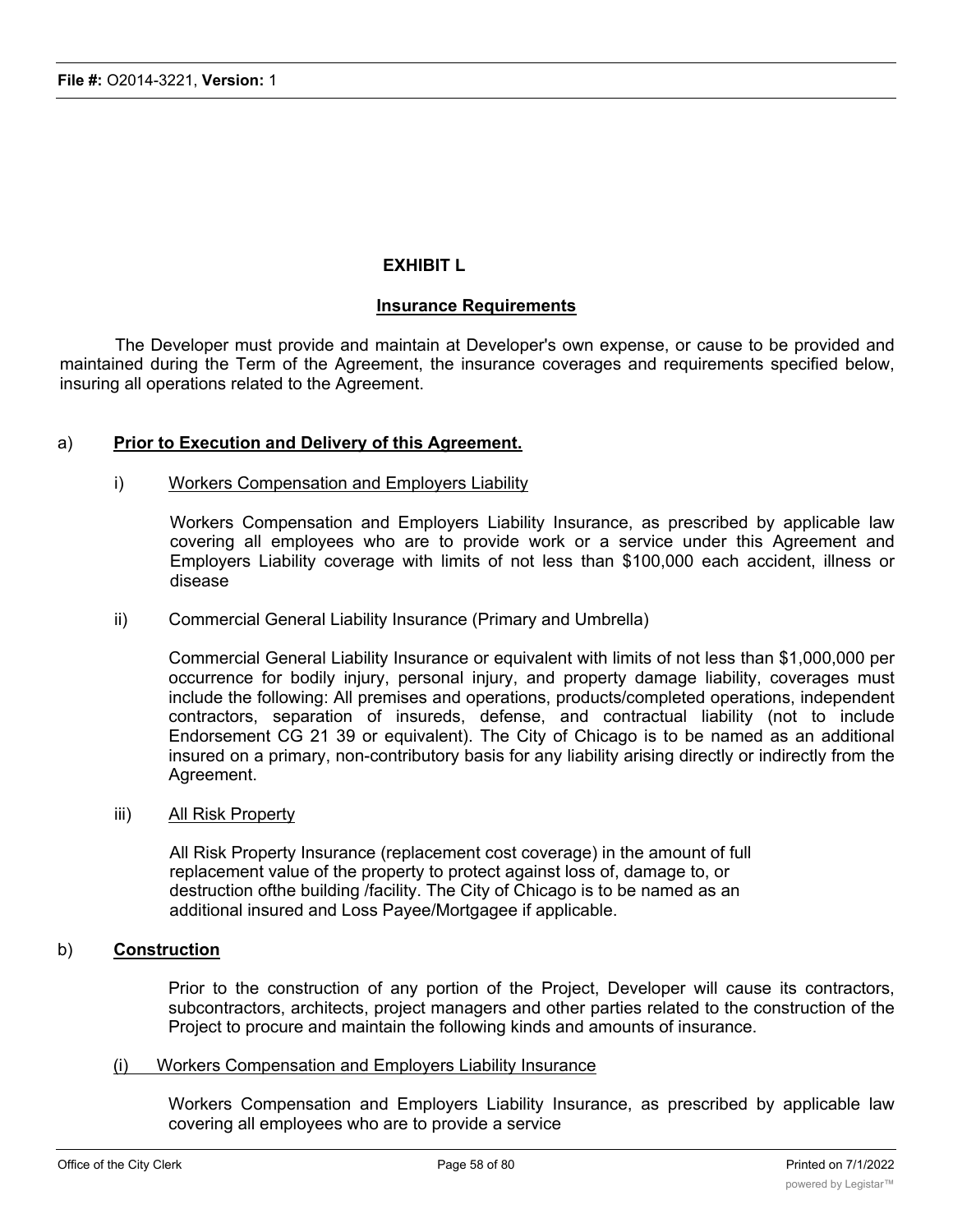under this Agreement and Employers Liability coverage with limits of not \$500,000 each accident, illness or disease.

#### ii) Commercial General Liability Insurance (Primary and Umbrella)

Commercial General Liability Insurance or equivalent with limits of not less than \$2,000,000 per occurrence for bodily injury, personal injury, and property damage liability. Coverages must include the following: All premises and operations, products/completed operations (for a minimum of two (2) years following project completion), explosion, collapse, underground, independent contractors, separation of insureds, defense, and contractual liability (not to include Endorsement CG 21 39 or equivalent). The City of Chicago is to be named as an additional insured on a primary, non-contributory basis for any liability arising directly or indirectly from the work.

Subcontractors performing work for the Contractor must maintain limits of not less than \$1,000,000 with the same terms herein.

#### iii) Automobile Liability Insurance (Primary and Umbrella)

When any motor vehicles (owned, non-owned and hired) are used in connection with work to be performed, the Contractor must provide Automobile Liability Insurance with limits of not less than \$1,000,000 per occurrence for bodily injury and property damage. The City of Chicago is to be named as an additional insured on a primary, non-contributory bases.

#### iv) Railroad Protective Liability Insurance

When any work is to be done adjacent to or on railroad or transit property, Contractor must provide or cause to be provided, with respect to the operations that the Contractor performs, Railroad Protective Liability Insurance in the name of railroad or transit entity. The policy has limits of not less than the requirement of the operating railroad as applicable for losses arising out of injuries to or death of all persons, and for damage to or destruction of property, including the loss of use thereof.

#### v) Builders Risk Insurance

When the Contractor undertakes any construction, including improvements, betterments, and/or repairs, the Contractor must provide or cause to be provided, All Risk Builders Risk Insurance at replacement cost for materials, supplies, equipment, machinery and fixtures that are or will be part of the permanent facility/project. The City of Chicago is to be named as an additional insured and Loss Payee/Mortgagee if applicable.

#### (vi) Professional Liability

When any architects, engineers, construction/project managers or other professional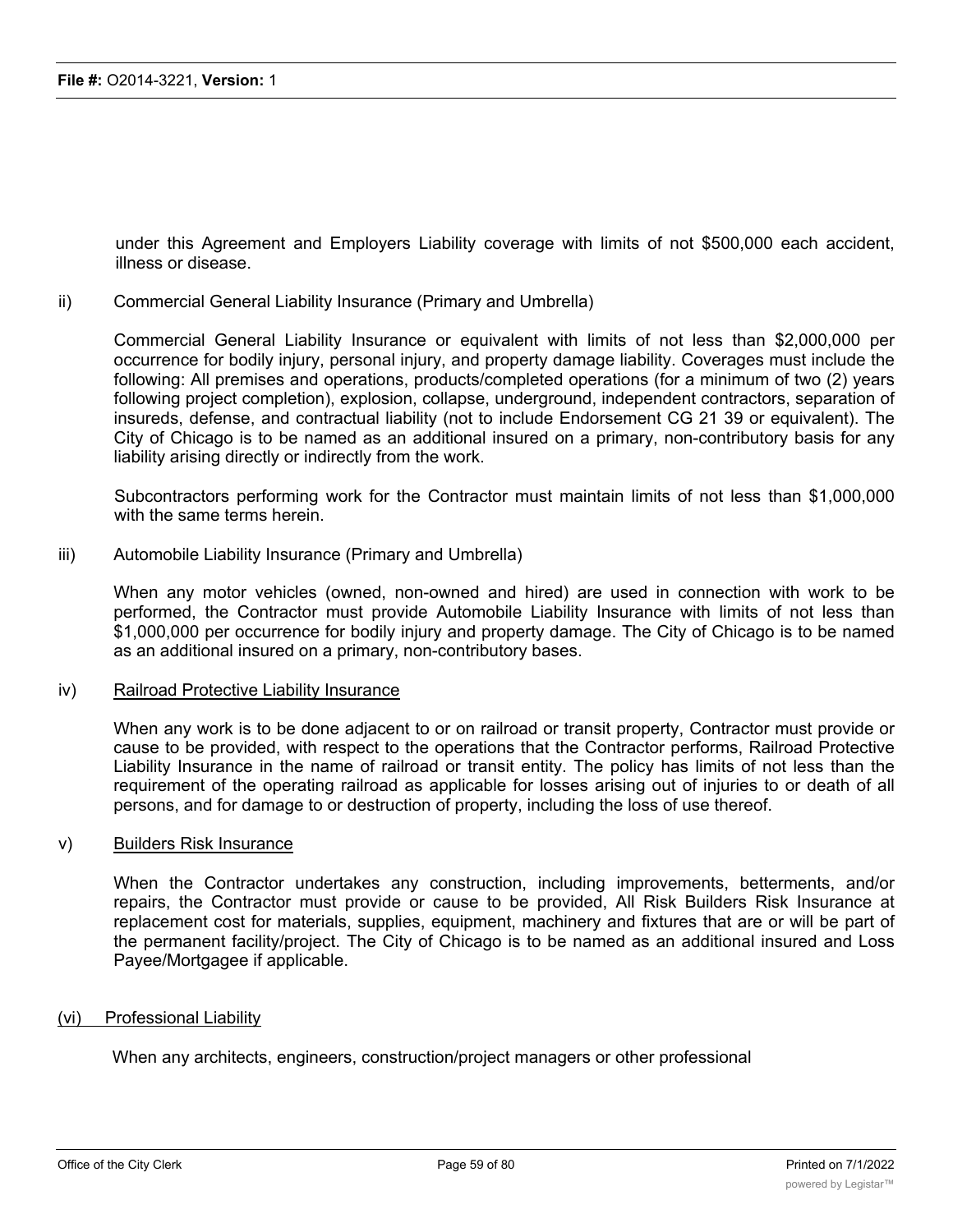consultants perform work in connection with this Agreement, Professional Liability Insurance covering acts, errors, or omissions must be maintained with limits of not less than \$1,000,000. When policies are renewed or replaced, the policy retroactive date must coincide with, or precede start of work on the Agreement. A claims-made policy which is not renewed or replaced must have an extended reporting period of two (2) years.

### vii) Valuable Papers Insurance

When any plans, designs, drawings, specifications and documents are produced or used under this Agreement, Valuable Papers Insurance must be maintained in an amount to insure against any loss whatsoever, and has limits sufficient to pay for the re-creations and reconstruction of such records.

#### viii) Contractor's Pollution Liability

When any remediation or other work is performed which may cause a pollution exposure, Contractor's Pollution Liability must be provided with limits of not less than \$1,000,000 insuring bodily injury, property damage and environmental remediation, cleanup costs and disposal. When policies are renewed, the policy retroactive date must coincide with or precede start of work on the Agreement. A claims-made policy which is not renewed or replaced must have an extended reporting period of one (1) year. The City of Chicago is to be named as an additional insured on a primary, non-contributory basis.

### c) **Post Construction**

All Risk Property Insurance (replacement cost coverage) including improvements and betterments in the amount of full replacement value ofthe property. Coverage extensions are to include business interruption/loss of rents, flood and boiler and machinery if applicable. The City of Chicago is to be named as an additional insured and Loss Payee/Mortgagee if applicable.

### d) **Other Requirements**

The Developer must furnish the City of Chicago, Department of Planning and Development, City Hall, Room 1000,121 North LaSalle Street 60602, original Certificates of Insurance evidencing the required coverage to be in force on the date of this Agreement, and Renewal Certificates of Insurance, or such similar evidence, if the coverages have an expiration or renewal date occurring during the term of this Agreement. Developer must submit evidence of insurance on the City of Chicago Insurance Certificate Form or equivalent. The receipt of any certificate does not constitute agreement by the City that the insurance requirements in the Agreement have been fully met or that the insurance policies indicated on the certificate are in compliance with all requirements of Agreement. The failure of the City to obtain certificates or other insurance evidence from the Developer must not be deemed to be a waiver by the City. The Developer must advise all insurers of the Agreement provisions regarding insurance. Non-conforming insurance must not relieve the Developer of the obligation to provide insurance as specified herein. Nonfulfillment ofthe insurance conditions may constitute a violation of the Agreement, and the City retains the right to stop work until proper evidence of insurance is provided, or the Agreement may be terminated.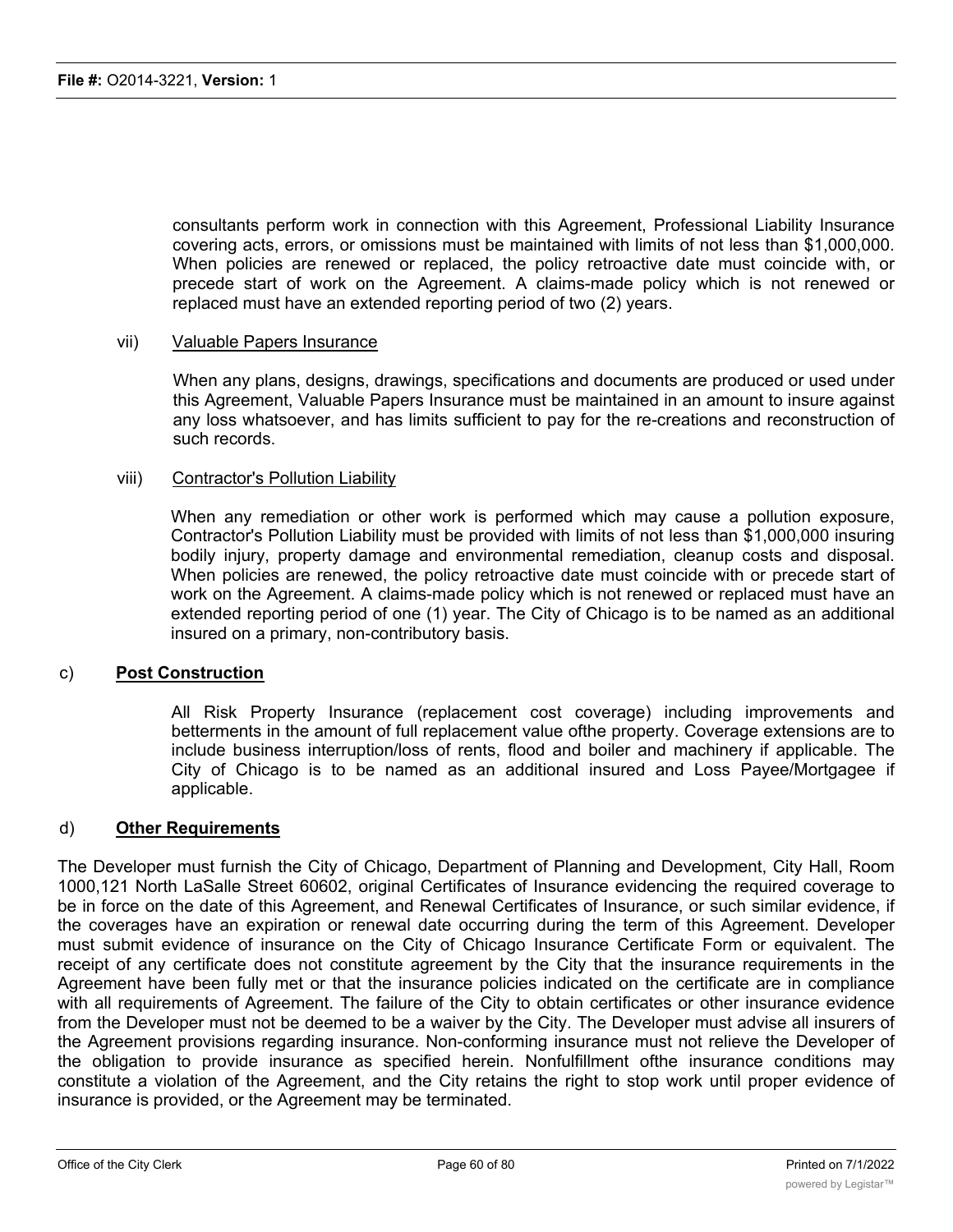The Developer must provide for 60 days prior written notice to be given to the City in the event coverage is substantially changed, canceled, or non-renewed.

Any and all deductibles or self-insured retentions on referenced insurance coverages must be borne by the Developer.

The Developer hereby waives and agrees to require their insurers to waive their rights of subrogation against the City of Chicago, its employees, elected officials, agents, or representatives.

The coverages and limits furnished by the Developer must in no way limit the Developer's liabilities and responsibilities specified within the Agreement documents or by law.

Any insurance or self insurance programs maintained by the City of Chicago do not contribute with insurance provided by the Developer under the Agreement.

The required insurance to be carried is not limited by any limitations expressed in the indemnification language in the Agreement or any limitation placed on the indemnity therein given as a matter of law.

If Developer is a joint venture or limited liability company, the insurance policies must name the joint venture or limited liability company as a named insured.

The Developer must require Contractor, and all subcontractors to provide the insurance required herein or Developer may provide the coverages for the Contractor or subcontractors. General Contractor and all subcontractors are subject to the same requirements of Developer unless otherwise specified herein.

If Developer, Contractor or subcontractor desires additional coverages, the party desiring the coverages is responsible for the acquisition and cost.

Notwithstanding any provision to the contrary, the City of Chicago Risk Management Department maintains the right to modify, delete, alter or change these requirements during the Term of the Agreement.

### EXHIBIT M Minimum Assessed Value

Minimum Assessed

| Year | Value     |
|------|-----------|
| 2014 | \$425,899 |
| 2015 | \$525,985 |
| 2016 | \$552,283 |
| 2017 | \$579,895 |
| 2018 | \$637,885 |
| 2019 | \$669,783 |
| 2020 | \$703,269 |
| 2021 | \$773,597 |
| 2022 | \$812,277 |
| 2023 | \$852,891 |
|      |           |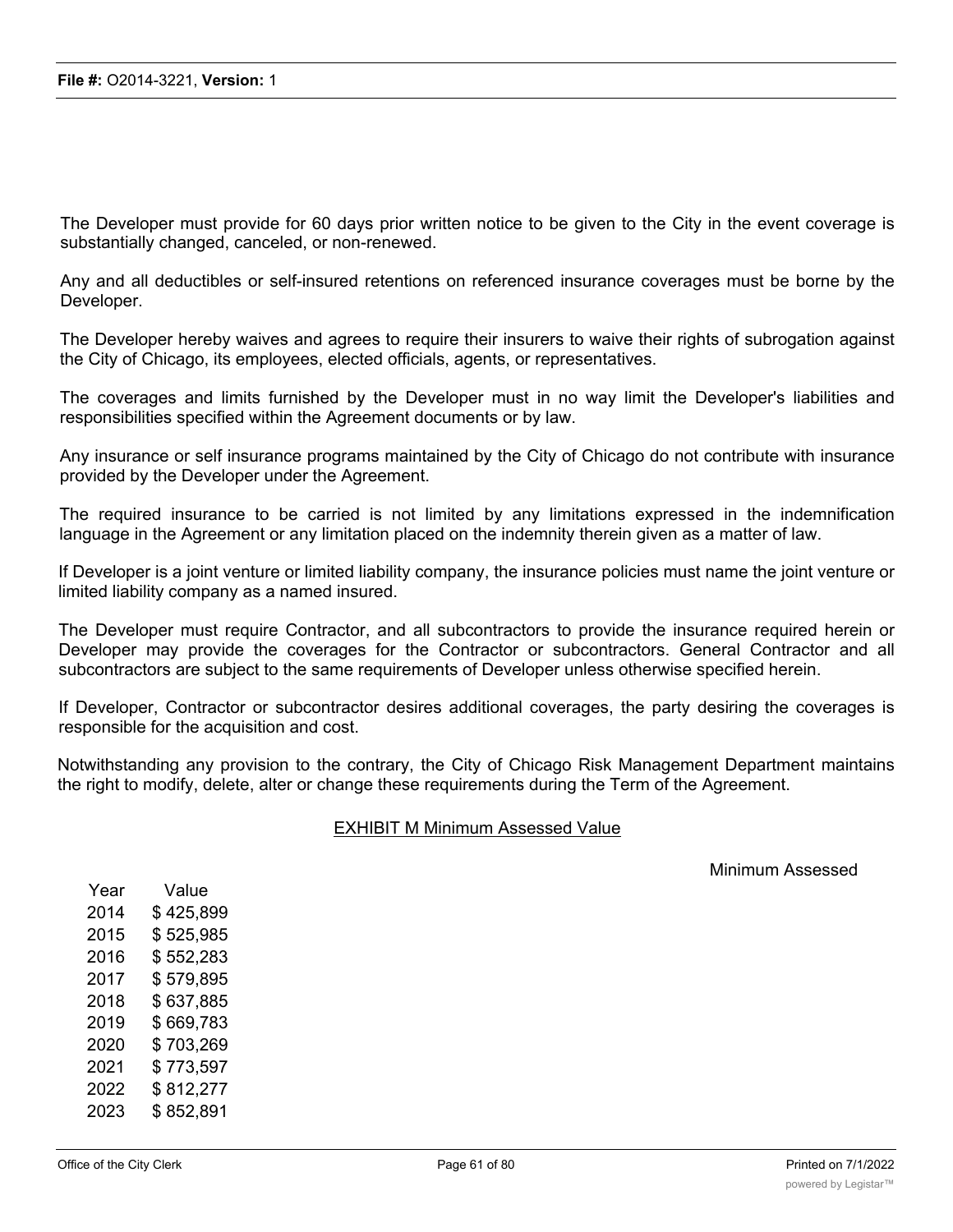### **EXHIBIT N**

### **JOBS SCHEDULE**

| Year          | <b>Total FTE From Jobs Certificate Required*</b> |
|---------------|--------------------------------------------------|
|               | 89                                               |
|               | 9                                                |
|               | 93                                               |
| 3             | 95                                               |
| 4             | 97                                               |
|               | 100                                              |
| $\frac{5}{6}$ | 100                                              |
|               | 100                                              |
| $\frac{8}{9}$ | 100                                              |
|               | 100                                              |
|               | 10 100                                           |

#### \*The "Total FTE Jobs Required" column represents the minimum requirement. CITY OF CHICAGO ECONOMIC DISCLOSURE STATEMENT AND AFFIDAVIT

#### SECTION I -- GENERAL INFORMATION

A. Legal name of the Disclosing Party submitting this EDS. Include d/b/a/ if applicable:

## $Y^{\wedge\wedge\wedge}$ csmem. Uuc

Check OxNE of the following three boxes:

Indicate whether the Disclosing Party submitting this EDS is:

- 1. ^ the Applicant
	- OR

2. [ ] a legal entity holding a direct or indirect interest in the Applicant. State the legal name of the

- 2. Applicant in which the Disclosing Party holds an interest:
	- OR

3.[] a legal entity with a right of control (see Section II.B.l.) State the legal name of the entity in which the Disclosing Party holds a right of control:

B. Business address of the Disclosing Party:

C. TelephoneBVZ'l 33-ft)2-6" Fax:312-733-7 3 & 7 Email^r^lfiWflSOAf^, 4oC^oiJ. ftf^f

D. Name of contact person:

E. Federal Employer Identification No. (if you have one):

F. Brief description of contract, transaction or other undertaking (referred to below as the "Matter") to which this EDS pertains. (Include project number and location of property, if applicable): G. Which City agency or department is requesting this EDS?  $\text{pn}^1-\gamma^*$  liif)  $\blacksquare$  °"T T Uflfl'tM  $\sim$ .

If the Matter is a contract being handled by the City's Department of Procurtraen£Sefvices, please

complete the following: i /

Specification\* / and Contract #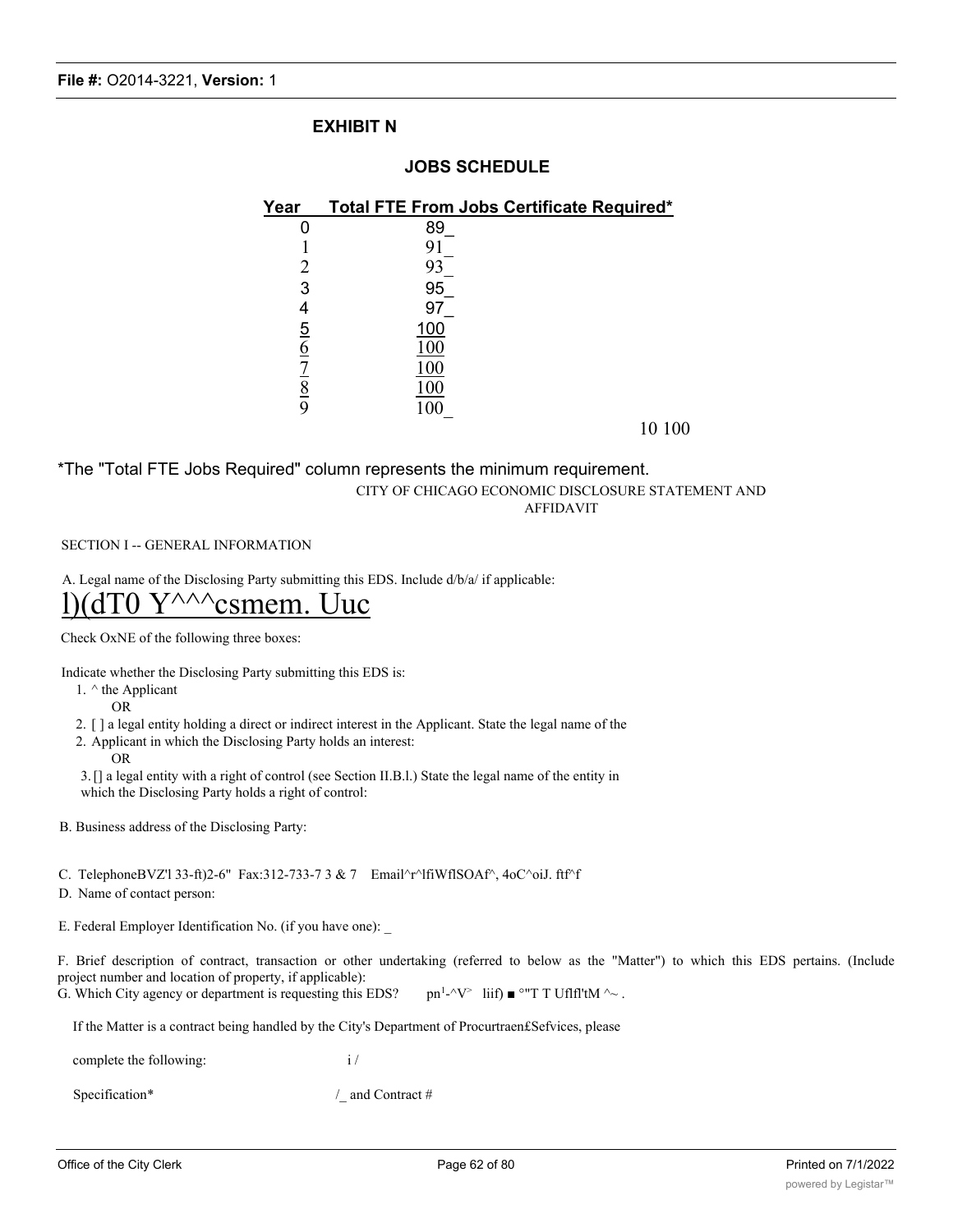Page 1 of 13 SECTION U - DISCLOSURE OF OWNERSHIP INTERESTS

#### A. NATURE OF THE DISCLOSING PARTY

] Person

] Publicly registered business corporation ] Privately held business corporation ] Sole proprietorship ] General partnership ] Limited partnership ] Trust Limited liability company [ ] Limited liability partnership [ ] Joint venture ( ] Not-for-profit corporation (Is the not-for-profit corporation also a 501(c)(3))? [ ] Yes [ ] No [ ] Other (please specify)

2. For legal entities, the state (or foreign country) of incorporation or organization, if applicable:

3. For legal entities not organized in the State of Illinois: Has the organization registered to do business in the State of Illinois as a foreign entity?

[] $Yes$  [] $No p\{N/A\}$ 

#### B. IF THE DISCLOSING PARTY IS A LEGAL ENTITY:

I. List below the full names and titles of all executive officers and all directors of the entity. NOTE: For not-for-profit corporations, also list below all members, if any, which are legal entities. If there are no such members, write "no members." For trusts, estates or other similar entities, list below the legal titleholder(s).

If the entity is a general partnership, limited partnership, limited liability company, limited liability partnership or joint venture, list below the name and title of each general partner, managing member, manager or any other person or entity that controls the day-to-day management of the Disclosing Party. NOTE: Each legal entity listed below must submit an EDS on its own behalf.

(Name .--- Title i Vfs^c (NT^VrP ~ ' ^xAMSftiO rv^gmUe p  $\setminus$ ! $\$>n$  Pnc tV) bee

2. Please provide the following information concerning each person or entity having a direct or indirect beneficial interest (including ownership) in excess of 7.5% of the Disclosing Party. Examples of such an interest include shares in a corporation, partnership interest in a partnership or joint venture,

#### Page 2 of 13

interest of a member or manager in a limited liability company, or interest of a beneficiary of a trust, estate or other similar entity. If none, state "None." NOTE: Pursuant to Section 2-154-030 of the Municipal Code of Chicago ("Municipal Code"), the City may require any such additional information from any applicant which is reasonably intended to achieve full disclosure.

Business Address **'<\id\*-> 4^ k\ k\^ci fly**

SECTION III - BUSINESS RELATIONSHIPS WITH CITY ELECTED OFFICIALS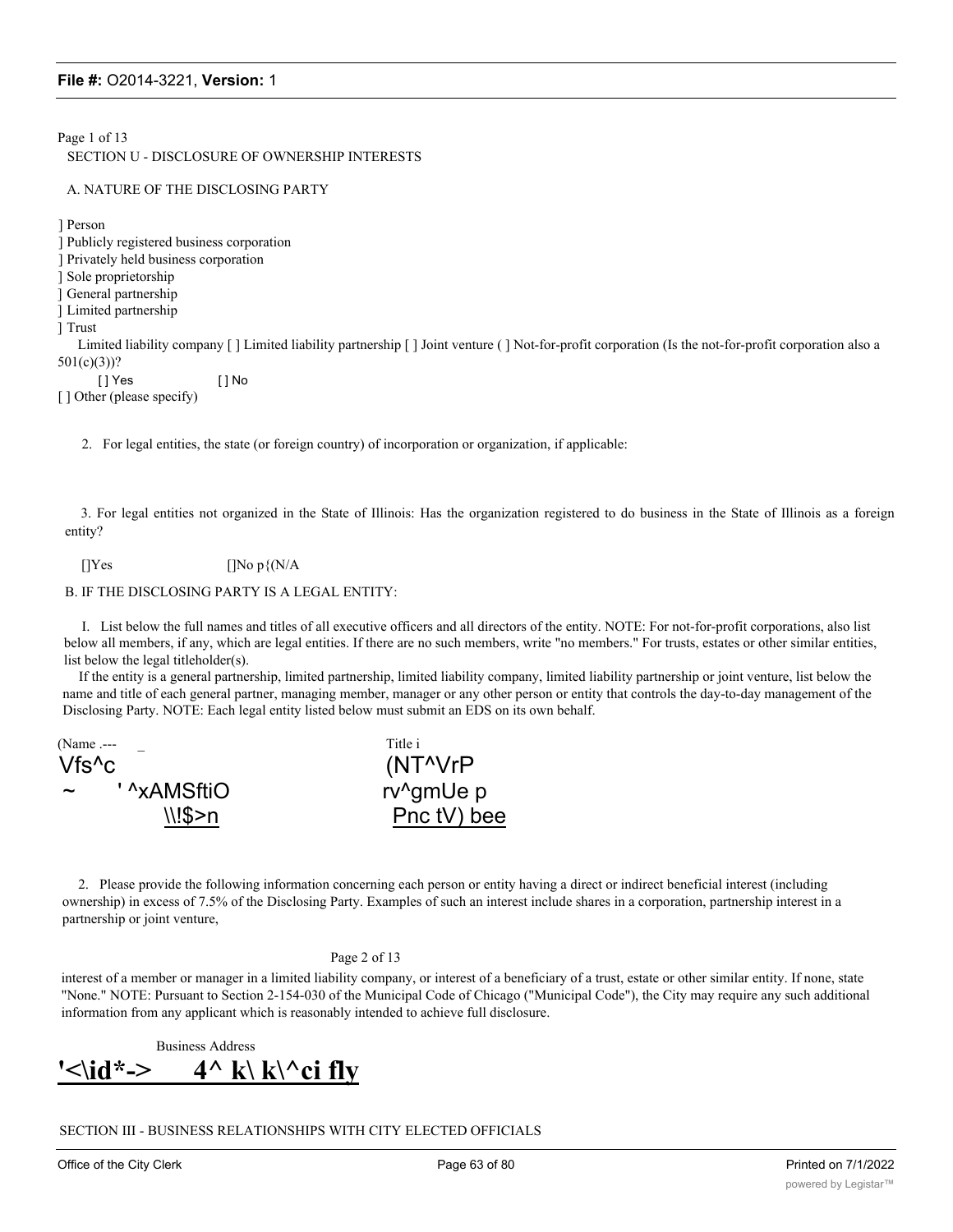Has the Disclosing Party had a "business relationship," as defined in Chapter 2-156 of the Municipal Code, with any City elected official in the 12 months before the date this EDS is signed?

[]Yes ^No

If yes, please identify below the name(s) of such City elected official(s) and describe such relationship(s):

#### **SECTION IV - DISCLOSURE OF SUBCONTRACTORS AND OTHER RETAINED PARTIES**

The Disclosing Party must disclose the name and business address of each subcontractor, attorney, lobbyist, accountant, consultant and any other person or entity whom the Disclosing Party has retained or expects to retain in connection with the Matter, as well as the nature of the relationship, and the total amount of the fees paid or estimated to be paid. The Disclosing Party is not required to disclose employees who arc paid solely through the Disclosing Party's regular payroll.

"Lobbyist" means any person or entity who undertakes to influence any legislative or administrative action on behalf of any person or entity other than: (1) a not-for-profit entity, on an unpaid basis, or (2) himself. "Lobbyist" also means any person or entity any part of whose duties as an employee of another includes undertaking to influence any legislative or administrative action.

If the Disclosing Party is uncertain whether a disclosure is required under this Section, the ■: : Disclosing Party must either ask the City whether disclosure is required or make the disclosure. '

|                         | Name (indicate whether Business Relationship to Disclosing Party Fees (indicate whether |                              |
|-------------------------|-----------------------------------------------------------------------------------------|------------------------------|
| retained or anticipated | Address (subcontractor, attorney,                                                       | paid or estimated.) NOTE:    |
| to be retained)         | lobbyist, etc.)                                                                         | "hourly rate" or "t.b.d." is |

#### [ ] Check here if the Disclosing Party has not retained, nor expects to retain, any such persons or entities. SECTION V -

#### **CERTIFICATIONS**

#### A. COURT-ORDERED CHILD SUPPORT COMPLIANCE

Under Municipal Code Section 2-92-415, substantial owners of business entities that contract with the City must remain in compliance with their child support obligations throughout the contract's term.

Has any person who directly or indirectly owns 10% or more of the Disclosing Party been declared in arrearage on any child support obligations by any Illinois court of competent jurisdiction?

[ ] Yes ^No [ ] No person directly or indirectly owns 10% or more of the Disclosing Party.

If "Yes," has the person entered into a court-approved agreement for payment of all support owed and is the person in compliance with that agreement?

[ ] Yes [ ] No

#### B. FURTHER CERTIFICATIONS

I. Pursuant to Municipal Code Chapter 1-23, Article I ("ArticleI")(vvhich the Applicant should consult for defined terms (e.g., "doing business") and legal requirements), if the Disclosing Party submitting this EDS is the Applicant and is doing business with the City, then the Disclosing Party certifies as follows: (i) neither the Applicant nor any controlling person is currently indicted or charged with, or has admitted guilt of, or has ever been convicted of, or placed under supervision for, any criminal offense involving actual, attempted, or conspiracy to commit bribery, theft, fraud,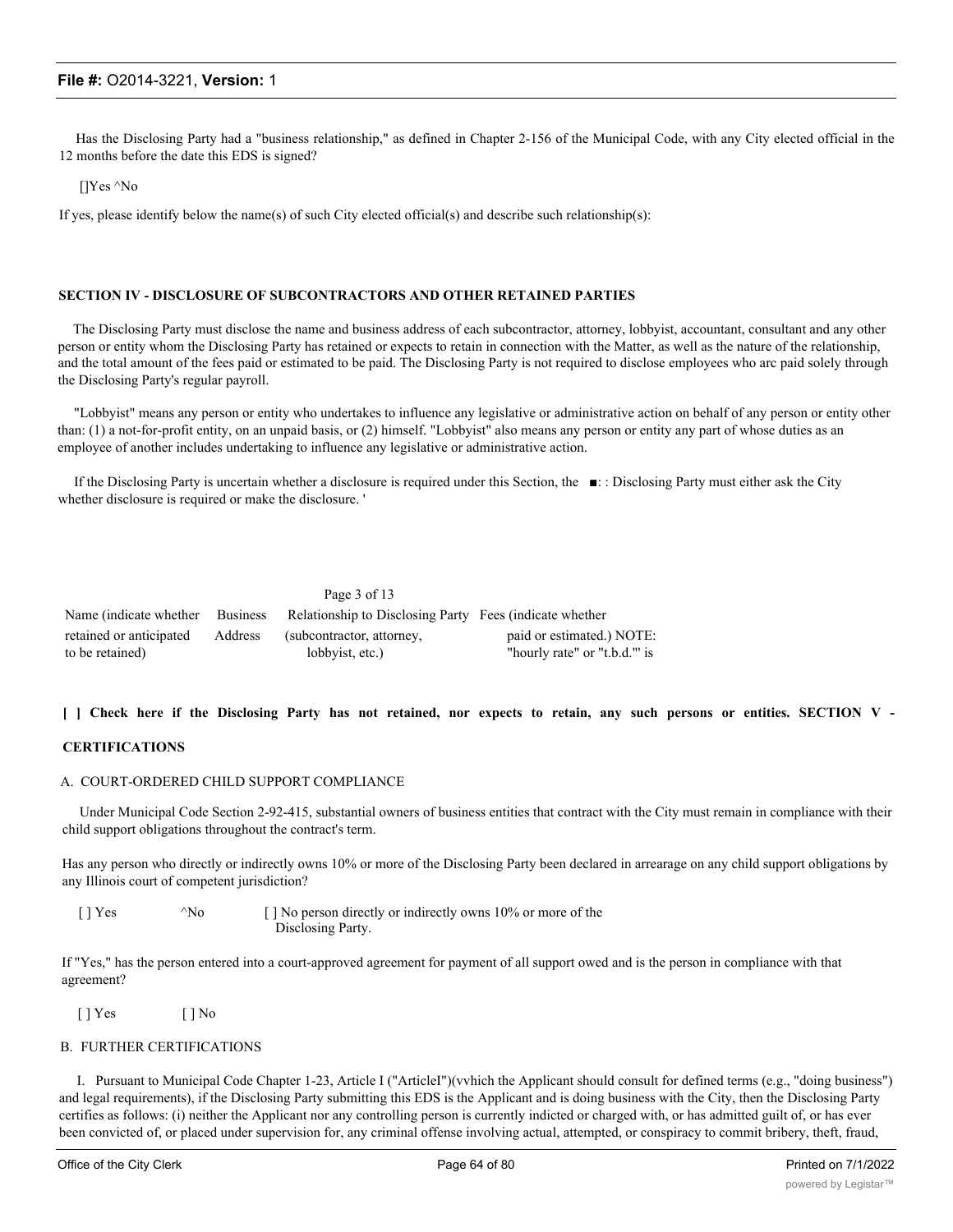forgery, perjury, dishonesty or deceit against an officer or employee ofthe City or any sister agency; and (ii) the Applicant understands and acknowledges that compliance with Article 1 is a continuing requirement for doing business with the City. NOTE". If Article 1 applies to the Applicant, the permanent compliance timeframe in Article I supersedes some five-year compliance timeframes in certifications 2 and 3 below.

#### Page 4 of 13

- 2. The Disclosing Party and, if the Disclosing Party is a legal entity, all of those persons or entities identified in Section II.B.l. of this EDS:
- a. are not presently debarred, suspended, proposed for debarment, declared ineligible or voluntarily excluded from any transactions by any federal, state or local unit of government;
- b. have not, within a five-year period preceding the date of this EDS, been convicted of a criminal offense, adjudged guilty, or had a civil judgment rendered against them in connection with: obtaining, attempting to obtain, or performing a public (federal, state or local) transaction or contract under a public transaction; a violation of federal or state antitrust statutes; fraud; embezzlement; theft; forgery; bribery; falsification or destruction of records; making false statements; or receiving stolen property;
- c. are not presently indicted for, or criminally or civilly charged by, a governmental entity (federal, state or local) with committing any ofthe offenses set forth in clause B.2.b. of this Section V;
- d. have not, within a five-year period preceding the date of this EDS, had one or more public transactions (federal, state or local) terminated for cause or default; and
- e. have not, within a five-year period preceding the date of this EDS, been convicted, adjudged guilty, or found liable in a civil proceeding, or in any criminal or civil action, including actions concerning environmental violations, instituted by the City or by the federal government, any state, or any other unit of local government.
- 3. The certifications in subparts 3, 4 and 5 concern:
- the Disclosing Party;

· any "Contractor" (meaning any contractor or subcontractor used by the Disclosing Party in . connection with the Matter, including but not limited to all persons or legal entities disclosed under Section IV, "Disclosure of Subcontractors and Other Retained Parties"); · any "Affiliated Entity" (meaning a person or entity that, directly or indirectly: controls the Disclosing Party, is controlled by the Disclosing Party, or is, with the Disclosing Party, under common control of another person or entity. Indicia of control include, without limitation: interlocking management or ownership; identity of interests among family members, shared facilities and equipment; common use of employees; or organization of a business entity following the ineligibility of a business entity to do business with federal or stale or local government, including the City, using substantially the same management, ownership, or principals as the ineligible entity); with respect to Contractors, the term Affiliated Entity means a person or entity that directly or indirectly controls the Contractor, is controlled by it, or, with the Contractor, is under common control of another person or entity;

■ any responsible official ofthe Disclosing Party, any Contractor or any Affiliated Entity or any other official, agent or employee ofthe Disclosing Party, any Contractor or any Affiliated Entity, acting pursuant to the direction or authorization of a responsible official ofthe Disclosing Party, any Contractor or any Affiliated Entity (collectively "Agents").

#### Page 5 of 13

Neither the Disclosing Party, nor any Contractor, nor any Affiliated Entity of either the Disclosing Party or any Contractor nor any Agents have, during the five years before the date this EDS is signed, or, with respect to a Contractor, an Affiliated Entity, or an Affiliated Entity of a Contractor during the five years before the dare of such Contractor's or Affiliated Entity's contract or engagement in connection with the Matter:

- a. bribed or attempted to bribe, or been convicted or adjudged guilty of bribery or attempting to bribe, a public officer or employee of the City, the State of Illinois, or any agency ofthe federal government or of any state or local government in the United States of America, in that officer's or employee's official capacity;
- b. agreed or colluded with other bidders or prospective bidders, or been a party to any such agreement, or been convicted or adjudged guilty of agreement or collusion among bidders or prospective bidders, in restraint of freedom of competition by agreement to bid a fixed price or otherwise; or
- c. made an admission of such conduct described in a. or b. above that is a matter of record, but have not been prosecuted for such conduct; or
- d. violated the provisions of Municipal Code Section 2-92-610 (Living Wage Ordinance).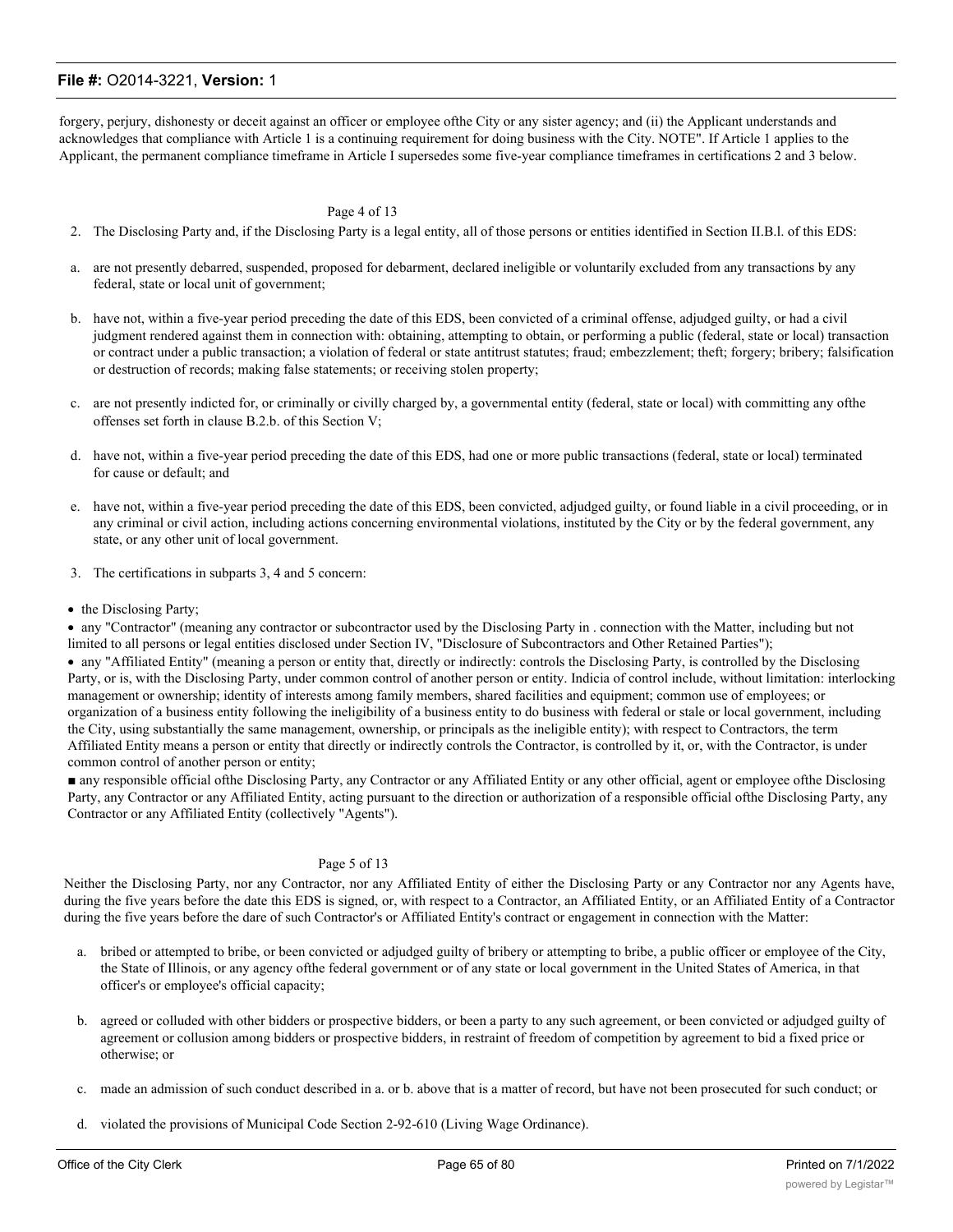4. Neither the Disclosing Party, Affiliated Entity or Contractor, or any of their employees, officials, agents or partners, is barred from contracting with any unit of state or local government as a result of engaging in or being convicted of (1) bid-rigging in violation of 720 ILCS 5/33E-3; (2) bidrotating in violation of 720 ILCS 5/33E-4; or (3) any similar offense of any slate or ofthe United States of America that contains the same elements as the offense of bid-rigging or bid-rotating.

5. Neither the Disclosing Party nor any Affiliated Entity is listed on any ofthe following lists maintained by the Office of Foreign Assets Control ofthe U.S. Department of the Treasury or the Bureau of Industry and Security ofthe U.S. Department of Commerce or their successors: the Specially Designated Nationals List, the Denied Persons List, the Unverified List, the Entity List and the Debarred List.

6. The Disclosing Party understands and shall comply with the applicable requirements of Chapters 2-55 (Legislative Inspector General), 2-56 (Inspector General) and 2-156 (Governmental Ethics) of the Municipal Code.

- 7. If the Disclosing Party is unable to certify to any ofthe above statements in this Part B fFurther
- 7. Certifications), the Disclosing Party must explain below: ...



i 1 i

If the letters "NA," the word "None," or no response appears on the lines above, it will be conclusively presumed that the Disclosing Party certified to the above statements.

8. To the best of the Disclosing Party's knowledge after reasonable inquiry, the following is a complete list of all current employees ofthe Disclosing Party who were, at any time during the 12-month period preceding the execution dale of this EDS, an employee, or elected or appointed official, of the City of Chicago (if none, indicate with "N/A" or "none").

9. To the best of the Disclosing Party's knowledge after reasonable inquiry, the following is a complete list of all gifts that the Disclosing Party has given or caused to be given, at any time during the 12-month period preceding the execution date of this EDS, to an employee, or elected or appointed official, of the City of Chicago. For purposes of this statement, a "gift" does not include: (i) anything made generally available to City employees or to the general public, or (ii) food or drink provided in the course of official City business and having a retail value of less than \$20 per recipient (if none, indicate with "N/A" or "none"). As to any gift listed below, please also list the name of the City recipient.

C. CERTIFICATION OF STATUS AS FINANCIAL INSTITUTION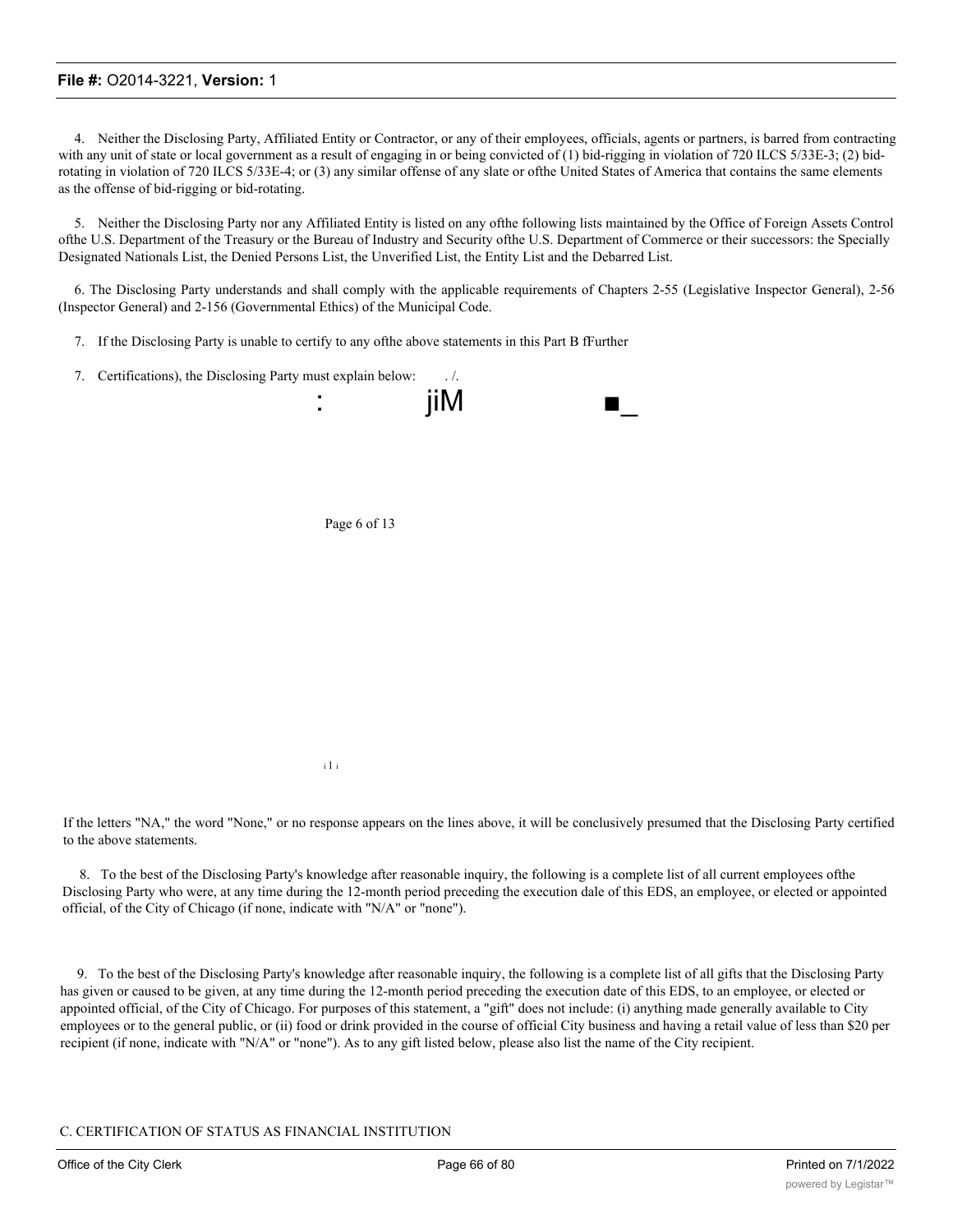- 1. The Disclosing Party certifies that the Disclosing Party (check one)
- 1.  $\left[\right]$  is  $\qquad \qquad$  is not

a "financial institution" as defined in Section 2-32-455(b) ofthe Municipal Code.

2. If the Disclosing Party IS a financial institution, then the Disclosing Party pledges:

"We are not and will not become a predatory lender as defined in Chapter 2-32 of the Municipal Code. Wc further pledge that none of our affiliates is, and none of them will become, a predatory lender as defined in Chapter 2-32 of the Municipal Code. We understand that becoming a predatory lender or becoming an affiliate of a predatory lender may result in the loss of the privilege of doing business with the City."

If the Disclosing Party is unable to make this pledge because it or any of its affiliates (as defined in Section 2-32-455(b) of the Municipal Code) is a predatory lender within the meaning of Chapter 2-32 ofthe Municipal Code, explain here (attach additional pages if necessary):

#### Page 7 of 13

If Ihe letters "NA," the word "None," or no response appears on the lines above, it will be conclusively presumed that the Disclosing Party certified to the above statements.

#### D. CERTIFICATION REGARDING INTEREST IN CITY BUSINESS

Any words or terms that are defined in Chapter 2-156 of the Municipal Code have the same meanings when used in this Part D.

1. In accordance with Section 2-156-110 of the Municipal Code: Does any official or employee of the City have a financial interest in his or her own name or in the name of any other person or entity in the Matter?

 $[$  | Yes  $^{\wedge}$  No

NOTE: If you checked "Yes" to Item D.L, proceed to Items D.2. and D.3. If you checked "No" to Item D.l., proceed to Part E.

2. Unless sold pursuant to a process of competitive bidding, or otherwise permitted, no City elected official or employee shall have a financial interest in his or her own name or in the name of any other person or entity in the purchase of any property that (i) belongs to the City, or (ii) is sold for taxes or assessments, or (iii) is sold by virtue of legal process at the suit ofthe City (collectively, "City Property Sale"). Compensation for property taken pursuant to the City's eminent domain power does not constitute a financial interest within the meaning of this Part D.

Does the Matter involve a City Property Sale?

[]Yes ^No

3. If you checked "Yes" to Item D.l., provide the names and business addresses of the City officials or employees having such interest and identify the nature of such interest:

Name Business Address Nature of Interest

4. The Disclosing Party further certifies that no prohibited financial interest in the Matter will be acquired by any City official or employee.

#### E. CERTIFICATION REGARDING SLAVERY ERA BUSINESS

Please check either 1. or 2. below. If the Disclosing Party checks 2., the Disclosing Party must disclose below or in an attachment to this EDS all information required by paragraph 2. Failure to

Page 8 of 13

comply with these disclosure requirements may make any contract entered into with the City in connection with the Matter voidable by the City.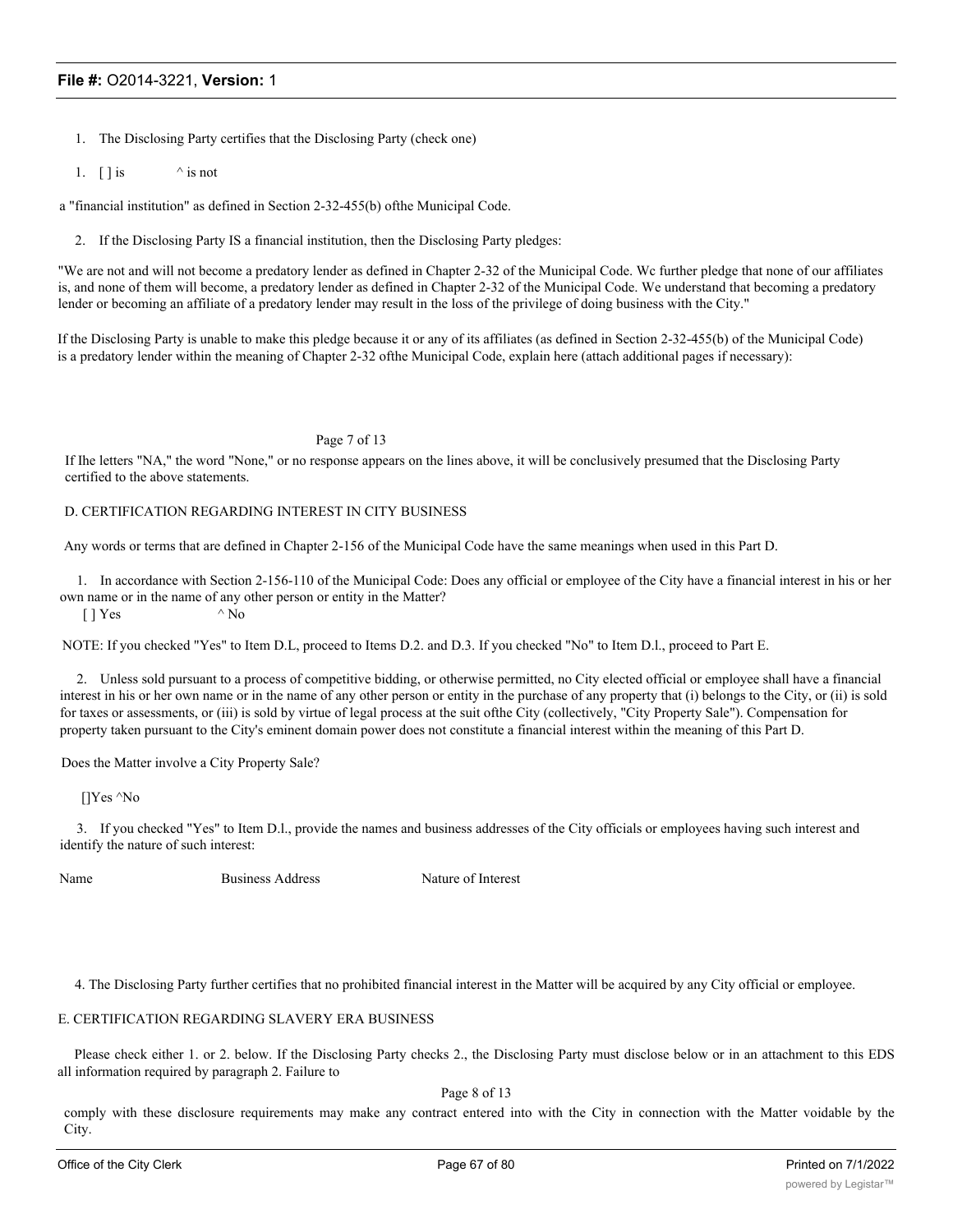1. The Disclosing Party verifies that the Disclosing Party has searched any and all records of the Disclosing Party and any and all predecessor entities regarding records of investments or profits from slavery or slaveholder insurance policies during the slavery era (including insurance policies issued to slaveholders that provided coverage for damage to or injury or death of their slaves), and the Disclosing Party has found no such records.

2. The Disclosing Party verifies that, as a result of conducting the search in step 1 above, the Disclosing Party has found records of investments or profits from slavery or slaveholder insurance policies. The Disclosing Party verifies that the following constitutes full disclosure of all such records, including the names of any and all slaves or slaveholders described in those records:

#### **SECTION VI - CERTIFICATIONS FOR FEDERALLY FUNDED MATTERS**

NOTE: If the Matter is federally funded, complete this Section VI. If the Matter is not federally-funded, proceed to Section VII. For purposes of this Section VI, tax credits allocated by the City and proceeds of debt obligations ofthe City are not federal funding.

#### A. CERTIFICATION REGARDING LOBBYING

1. List below the names of all persons or entities registered under the federal Lobbying Disclosure Act of 1995 who have made lobbying contacts on behalf of the Disclosing Party with respect to the Matter: (Add sheets if necessary):

(If no explanation appears or begins on the lines above, or if the letters "N A" or if the word "None" appear, it will be conclusively presumed that the Disclosing Party means that NO persons or entities registered under the Lobbying Disclosure Act of 1995 have made lobbying contacts on behalf of the Disclosing Party with respect to the Matter.)

2. The Disclosing Party has not spent and will not expend any federally appropriated funds to pay any person or entity listed in Paragraph A.l. above for his or her lobbying activities or to pay any person or entity to influence or attempt to influence an officer or employee of any agency, as defined by applicable federal law, a member of Congress, an officer or employee of Congress, or an employee of a member of Congress, in connection with the award of any federally funded contract, making any federally funded grant or loan, entering into any cooperative agreement, or to extend, continue, renew, amend, or modify any federally funded contract, grant, loan, or cooperative agreement.

Page 9 of 13

3. The Disclosing Party will submit an updated certification at the end of each calendar quarter in which there occurs any event that materially affects the accuracy of the statements and information set forth in paragraphs A.l. and A.2. above.

4. The Disclosing Party certifies that either; (i) it is not an organization described in section 501 (c)(4) of the Internal Revenue Code of 1986; or (ii) it is an organization described in section 501(c)(4) of the Internal Revenue Code of 1986 but has not engaged and will not engage in "Lobbying Activities".

5. If the Disclosing Party is the Applicant, the Disclosing Party must obtain certifications equal in form and substance to paragraphs A.l. through A.4. above from all subcontractors before it awards any subcontract and the Disclosing Party must maintain all such subcontractors' certifications for the duration of the Matter and must make such certifications promptly available to the City upon request.

#### B. CERTIFICATION REGARDING EQUAL EMPLOYMENT OPPORTUNITY

If the Matter is federally funded, federal regulations require the Applicant and all proposed subcontractors to submit the following information with their bids or in writing at the outset of negotiations.

Is the Disclosing Party the Applicant?

 $[ ]$  Yes  $[ ]$  No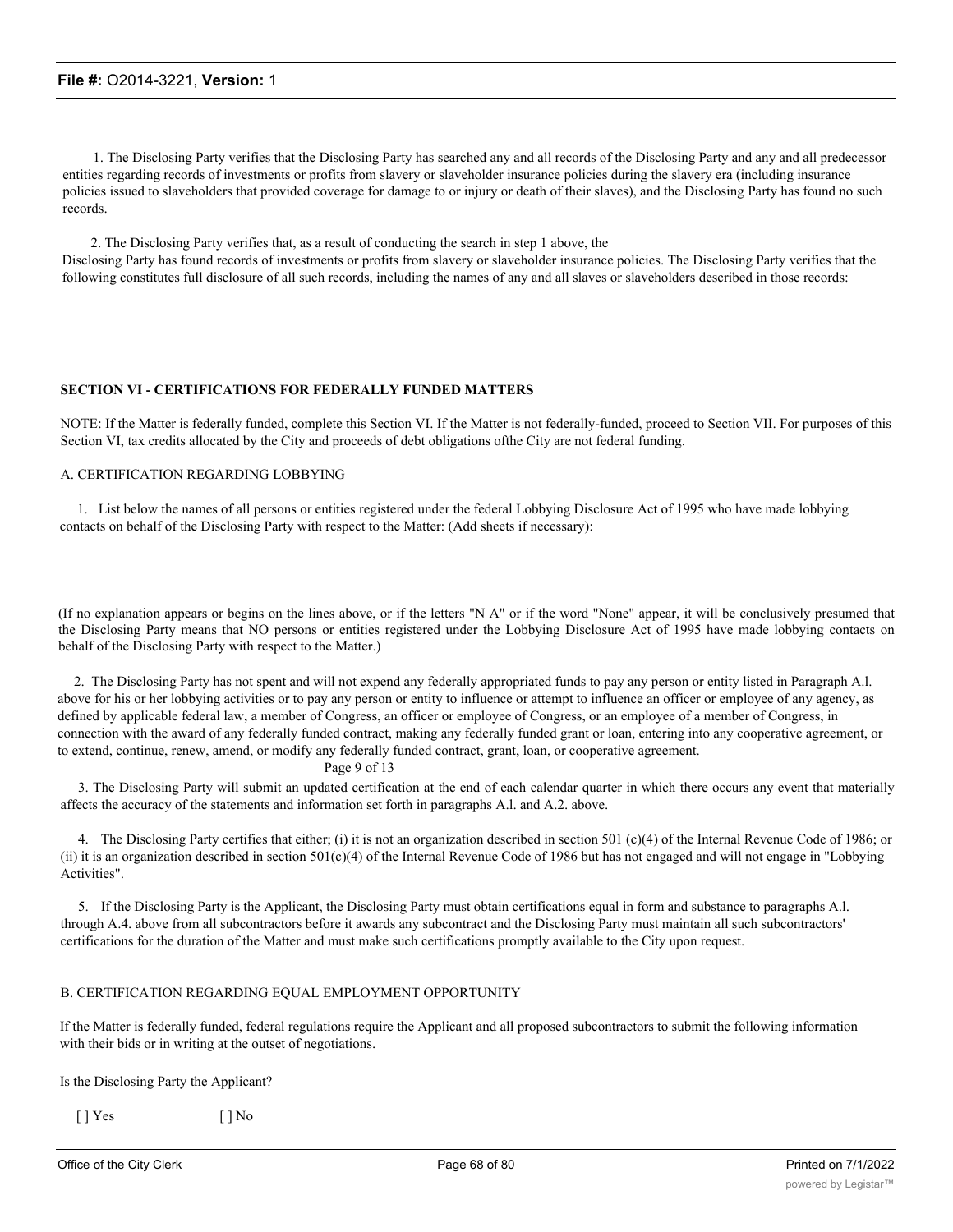If "Yes," answer the three questions below:

1. Have you developed and do you have on file affirmative action programs pursuant to applicable federal regulations? (See 41 CFR Part 60-2.)  $[ ]$  Yes  $[ ]$  No

2. Have you filed with the Joint Reporting Committee, the Director ofthe Office of Federal Contract Compliance Programs, or the Equal Employment Opportunity Commission all reports due under the applicable filing requirements?

 $[ ]$  Yes  $[ ]$  No

3. Have you participated in any previous contracts or subcontracts subject to the equal opportunity clause?

 $[ ]$  Yes  $[ ]$  No

If you checked "No" to question 1. or 2. above, please provide an explanation:

#### Page 10 of 13

#### SECTION VII - ACKNOWLEDGMENTS, CONTRACT INCORPORATION, COMPLIANCE, PENALTIES, DISCLOSURE

The Disclosing Party understands and agrees that:

A. The certifications, disclosures, and acknowledgments contained in this EDS will become part of any contract or other agreement between the Applicant and the City in connection with the Matter, whether procurement, City assistance, or other City action, and are material inducements to the City's execution of any contract or taking other action with respect to the Matter. The Disclosing Party understands that it must comply with all statutes, ordinances, and regulations on which this EDS is based.

B. The City's Governmental Ethics and Campaign Financing Ordinances, Chapters 2-156 and 2-164 of the Municipal Code, impose certain duties and obligations on persons or entities seeking City contracts, work, business, or transactions. The full text of these ordinances and a training program is available on line at www.cityofchicago.org/Ethics <http://www.cityofchicago.org/Ethics>, and may also be obtained from the City's Board of Ethics, 740 N.

Sedgwick St., Suite 500, Chicago, IL 60610,(312) 744-9660. The Disclosing Party must comply fully with the applicable ordinances.

C. If the City determines that any information provided in this EDS is false, incomplete or inaccurate, any contract or other agreement in connection with which it is submitted may be rescinded or be void or voidable, and the City may pursue any remedies under the contract or agreement (if not rescinded or void), at law, or in equity, including terminating the Disclosing Party's participation in the Matter and/or declining to allow the Disclosing Party to participate in other transactions with the City. Remedies at law for a false statement of material fact may include incarceration and an award to the City of treble damages.

D. It is the City's policy to make this document available to the public on its Internet site and/or upon request. Some or all ofthe information provided on this EDS and any attachments to this EDS may be made available to the public on the Internet, in response to a Freedom of Information Act request, or otherwise. By completing and signing this EDS, the Disclosing Party waives and releases any possible rights or claims which it may have against the City in connection with the public release of information contained in this EDS and also authorizes the City to verify the accuracy of any information submitted in this EDS.

E. The information provided in this EDS must be kept current. In the event of changes, the Disclosing

Party must supplement this EDS up to the time the City takes action on the Matter. If the Matter is a

contract being handled by the City's Department of Procurement Services, the Disclosing Party must

update this EDS as the contract requires. NOTE: With respect to Matters subject to Article I of

Chapter 1-23 ofthe Municipal Code (imposing PERMANENT INELIGIBILITY for certain specified

offenses), the information provided herein regarding eligibility must be kept current for a longer period,

as required by Chapter 1-23 and Section 2-154-020 ofthe Municipal Code.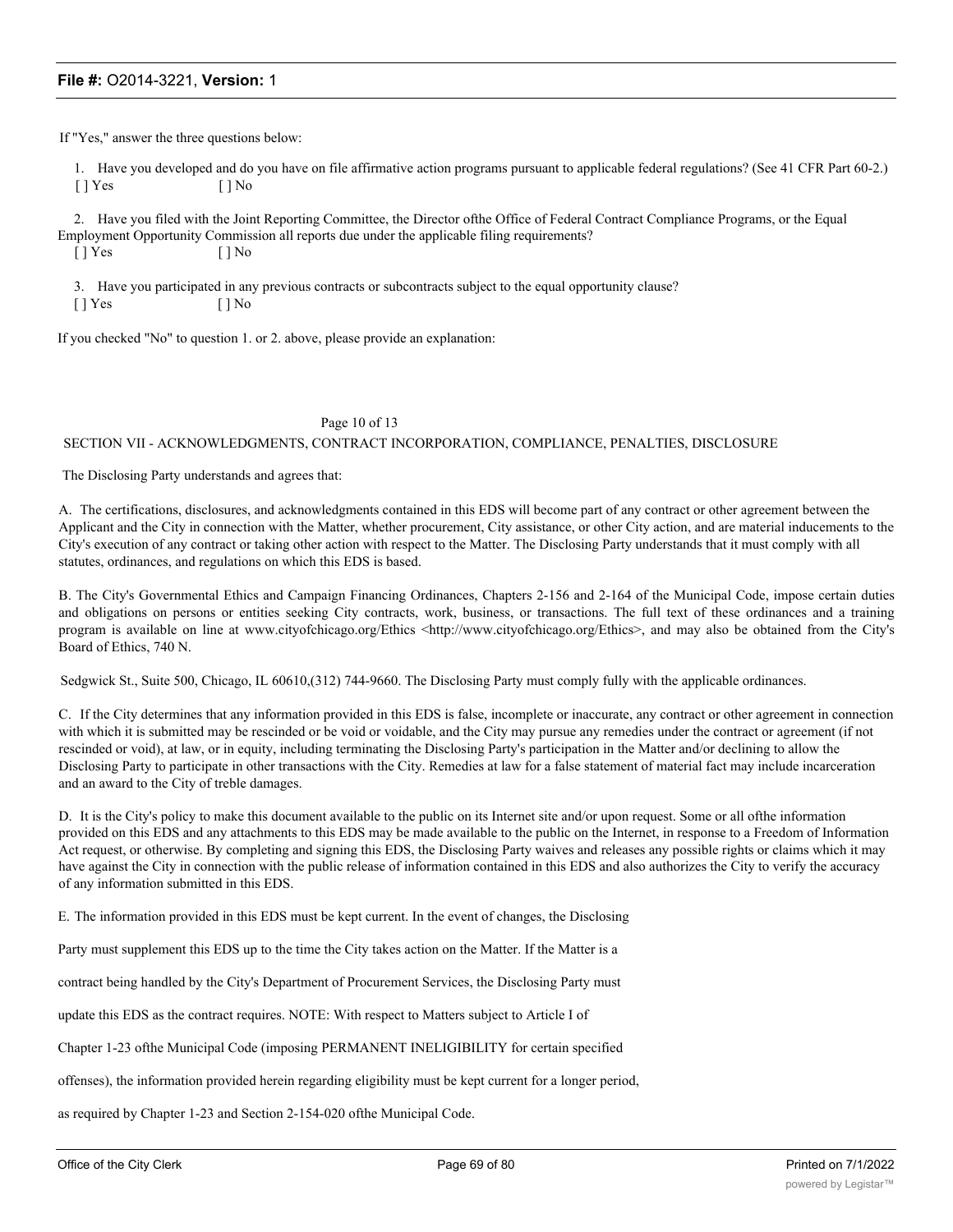The Disclosing Party represents and warrants that:

#### Page 11 of 13

t . I. The Disclosing Purty not delinquent in the pavmem of an> tax administered by the Illinois Department of Revenue, nor are the Disclosing Party or its Affiliated Entities delinquent m paving any fine. fee. tax or other charge owed to the City. This includes, but is not limited to, all water chaiges. sewer charges, license fees, parking tickets, property taxes or sales taxes

f.2 If the Disclosing Party is the Applicant, the Disclosing Party and its Affiliated Entities will not use. nor permit their subcontractors to use, any facility listed by the U.S. E.P.A. on the federal Excluded Parties List System ("EPI.S") maintained by the U. S. General Services Administration.

F.3 If the Disclosing Party is the Applicant, the Disclosing Party will obtain from any contractors/subcontractors hired or to be hired in connection with the Matter certifications equal in form and substance to those in F.l. and F.2. above and will not, without the prior written consent ofthe City, use any such contractor/subcontractor that does not provide such certifications or that the Disclosing Party has reason to believe has not provided or cannot provide truthful certifications.

NOTE: If Ihe Disclosing Party cannot certify as to any of the items in F.l., F.2. or F.3. above,  $\geq$ n explanatory statement must be attached to this EDS.

#### **CERTIFICATION**

Under penalty of perjury, the person signing below: (1) warrants that he/she is authorized to execute this EDS and Appendix A (if applicable) on behalf of the Disclosing Party, and (2) warrants that all certifications and statements contained in this EDS and Appendix A (if applicable) are true, accurate and complete as ofthe date furnished to die CiLy.

(Print or type title of person signing)

Signed and sworn to before me on (dale)

#### CITY OF CHICACO ECONOMIC DISCLOSURE STATEMENT AND AFFIDAVIT APPENDIX A

#### FAMILIAL RELATIONSHIPS WITH ELECTED CITY OFFICIALS AND DEPARTMENT HEADS

This Appendix is to be completed only by (a) the Applicant, and (b) any legal entity which has a direct ownership interest in the Applicant exceeding 7.5 percent. It is not to be completed by any legal entity which has only an indirect ownership interest in the Applicant.

Under Municipal Code Section 2-154-015, the Disclosing Party must disclose whether such Disclosing Party or any "Applicable Party" or any Spouse or Domestic Partner thereof currently has a "familial relationship" with any elected city official or department head. A "familial relationship" exists if, as ofthe date this EDS is signed, the Disclosing Party or any "Applicable Party" or any Spouse or Domestic Partner thereof is related to the mayor, any alderman, the city clerk, the.city treasurer or any city department head as spouse or domestic partner or as any of the following, whether by blood or adoption: parent, child, brother or sister, aunt or uncle, niece or nephew, grandparent, grandchild, father-in-law, mother-in-law, son-inlaw, daughter-in-law, stepfather or stepmother, stepson or stepdaughter, stepbrother or stepsister or half-brother or half-sister.

"Applicable Party" means (1) all executive officers ofthe Disclosing Party listed in Section II.B.l.a., if the Disclosing Party is a corporation; all partners of the Disclosing Party, if the Disclosing Party is a general partnership; all general partners and limited partners of the Disclosing Party, if the Disclosing Party is a limited partnership; all managers, managing members and members of the Disclosing Party, if the Disclosing Party is a limited liability company, (2) all principal officers of the Disclosing Party; and (3) any person having more than a 7.5 percent ownership interest in the Disclosing Party. "Principal officers" means the president, chief operating officer, executive director, chief financial officer, treasurer or secretary of a legal entity or any person exercising similar authority.

Does the Disclosing Party or any "Applicable Party" or any Spouse or Domestic Partner thereof currently have a "familial relationship" with an elected city official or department head?

 $[$   $]$  Yes J<3 No

If yes, please identify below  $(1)$  the name and title of such person,  $(2)$  the name of the legal entity to which such person is connected;  $(3)$  the name and title ofthe elected city official or department head to whom such person has a familial relationship, and (4) the precise nature of such familial relationship.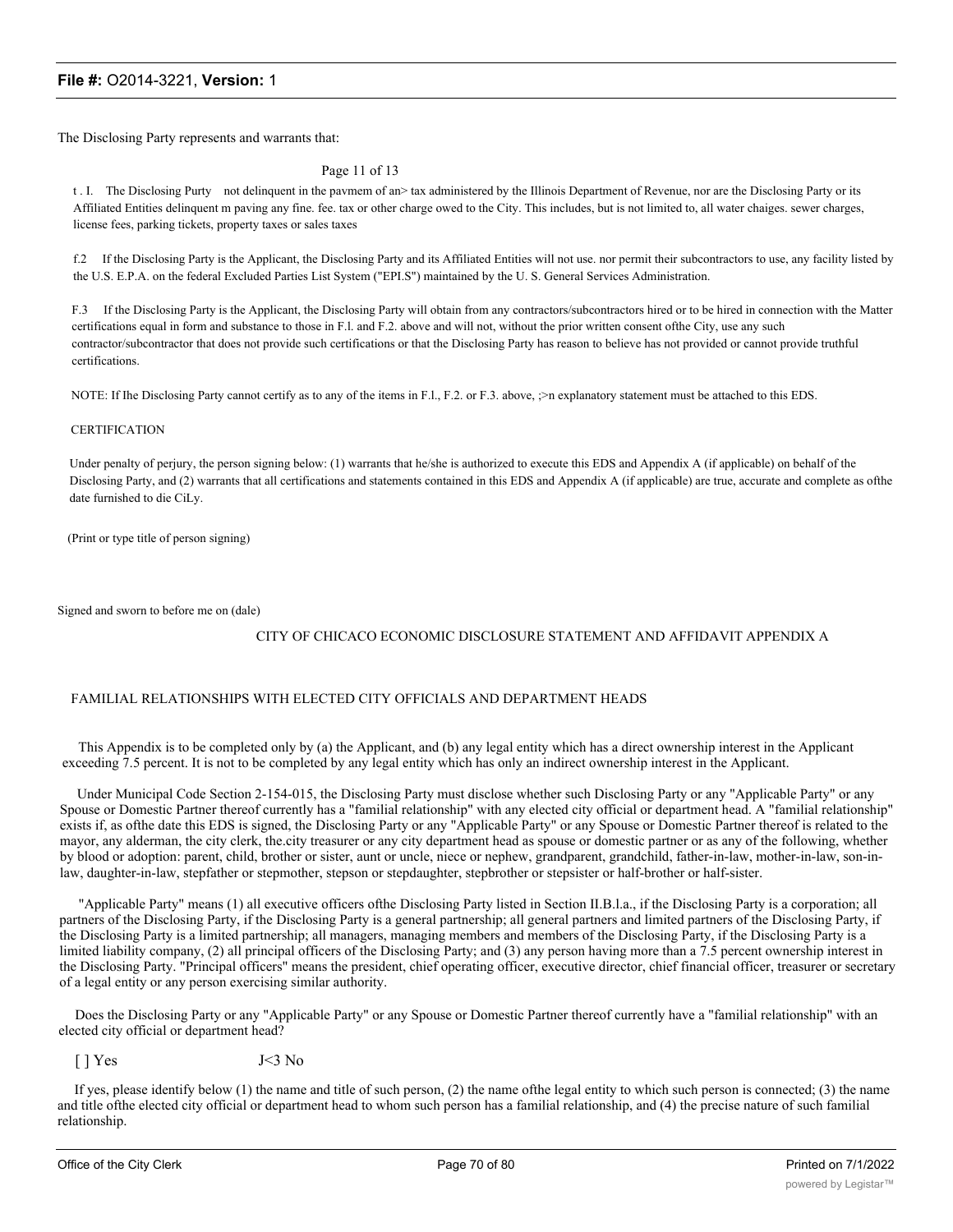Page 13 of 13

**I ! I**

CITY OF CHICAGO ECONOMIC DISCLOSURE STATEMENT AND AFFIDAVIT

SECTION I -- GENERAL INFORMATION

A. Legal name of the Disclosing Party submitting this EDS. Include d/b/a/ if applicable:

# (TVrr, cx^ejwe Jt&jq ■

Check ONE ofthe following three boxes:

Indicate whether the Disclosing Party submitting this EDS is:

1. ytf the Applicant

OR

- 2. [ ] a legal entity holding a direct or indirect interest in the Applicant. State the legal name of the
- 2. Applicant in which the Disclosing Party holds an interest:

OR

3. [ ] a legal entity with a right of control (see Section II.B.l.) State the legal name of the entity in which the Disclosing Party holds a right of control:

B. Business address of the Disclosing Party:

*400 NkUt Jr.*

C. Telcphon e3\Z-733-70£O Fax:312-733-7387 Email: Cftfjr^v&tO@sWjoLl■ ncT~

D. Name of contact person:

E. Federal Employer Identification No. (if you have one):

F. Brief description of contract, transaction or other undertaking (referred to below as the "Matter") to which this EDS pertains. (Include project number and location of property, if applicable):

G. Which City agency or department is requesting this EDS?  $\sim$  -^4^g^\T^5r<sub>t</sub> OT" \ [AM tft^ i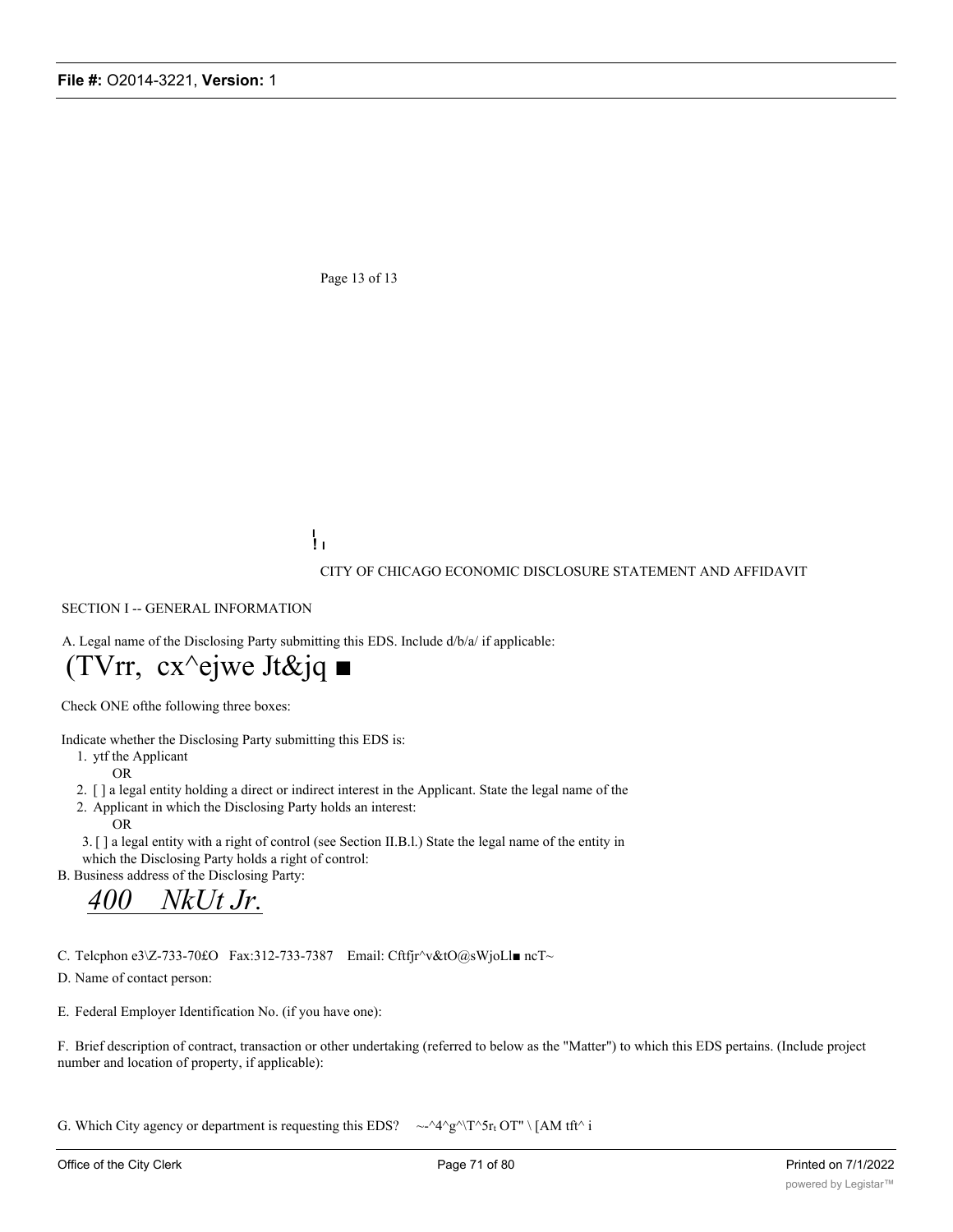*If the Matter is a contract being handled by the City's Department of Ptoctrfement Services, please*

*complete the following: ' . f*

Specification t)

Kj/A

Page 1 of 13

SECTION II - DISCLOSURE OF OWNERSHIP INTERESTS

A. NATURE OF THE DISCLOSING PARTY

| 1. Indicate the nature of the Disclosing Party: |     |
|-------------------------------------------------|-----|
| [ ] Person                                      |     |
| [] Publicly registered business corporation     | ΙI  |
| At Privately held business corporation          | ΙI  |
| [] Sole proprietorship                          |     |
| [] General partnership                          | (Is |
| [] Limited partnership                          |     |
| Trust                                           |     |

Limited liability company Limited liability partnership Joint venture Not-for-profit corporation the not-for-profit corporation also a  $501(c)(3)$ ?

[ ] Yes [ ] No

Other (please specify)

2. For legal entities, the state (or foreign country) of incorporation or organization, if applicable:

3. For legal entities not organized in the State of Illinois: Has the organization registered to do business in the State of Illinois as a foreign entity?

[] $Ycs$  [] $No$ ] $^N/A$ 

B. IF THE DISCLOSING PARTY IS A LEGAL ENTITY:

1. List below the full names and titles of all executive officers and all directors of the entity. NOTE: For not-for-profit corporations, also list below all members, if any, which are legal entities. If there are no such members, write "no members." For trusts, estates or other similar entities, list below the legal titleholder(s).

If the entity is a general partnership, limited partnership, limited liability company, limited liability partnership or joint venture, list below the name and title of each general partner, managing member, manager or any other person or entity that controls the day-to-day management of the Disclosing Party. NOTE: Each legal entity listed below must submit an EDS on its own behalf.

 $\lim_{x \to \infty} \frac{f(\text{Name})}{x}$   $\lim_{x \to \infty} \frac{f(\text{Name})}{x}$  *i*  $\check{C} \check{5} \check{s}^*$ y l?vý $\check{B}$ spta  $V. \text{Egg}$ .  $(XW\mathcal{C} \longrightarrow \mathcal{C})$ <br>
C5s\*y l?vy^spta  $\qquad \qquad \text{V. fgg>}.$ <br>
IViff" S>o\llv^n 5ecr<sub>v</sub>/+re<a^.

2. Please provide the following information concerning each person or entity having a direct or indirect beneficial interest (including ownership) in excess of 7.5% of the Disclosing Party. Examples of such an interest include shares in a corporation, partnership interest in a partnership or joint venture,

Page 2 of 13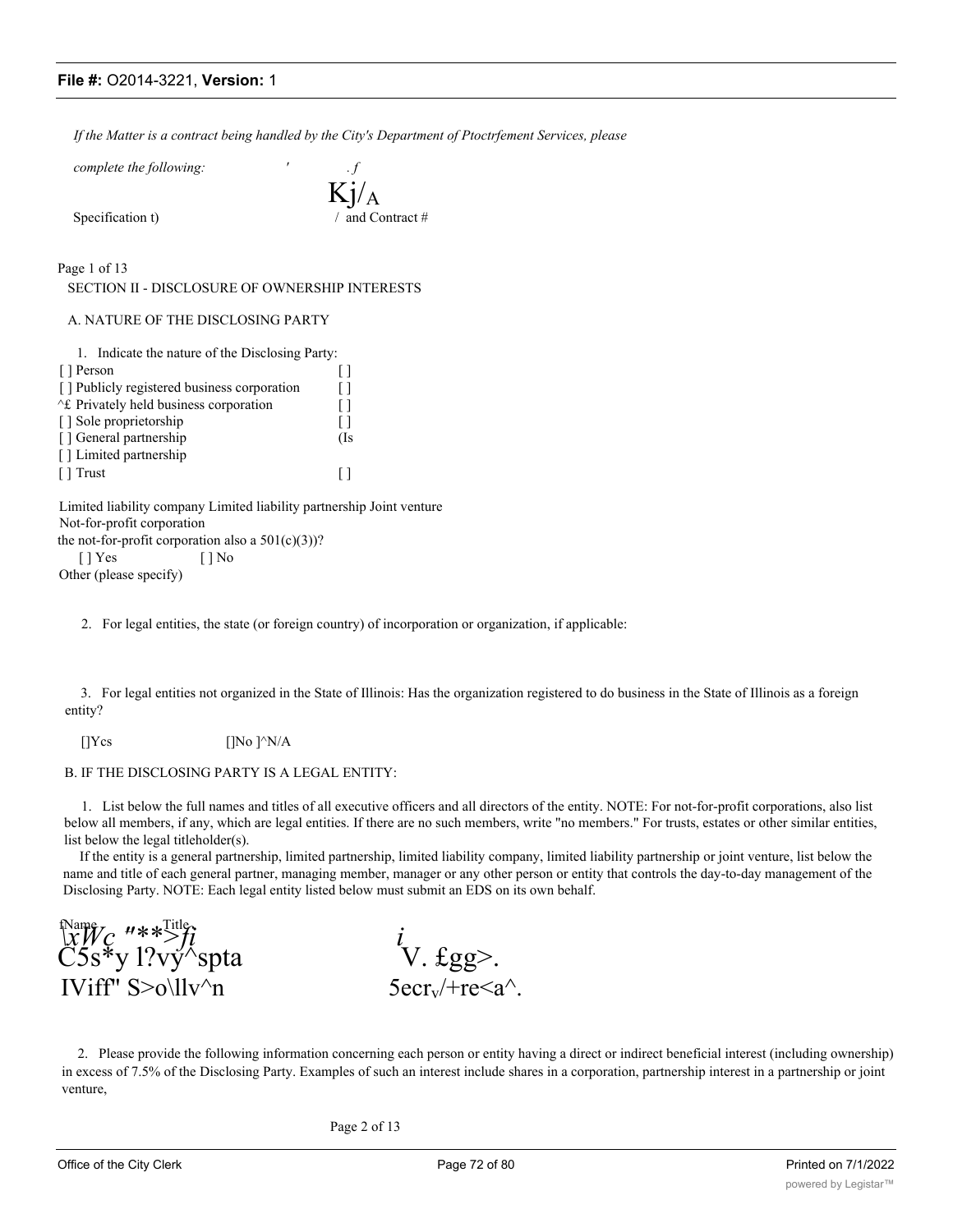interest of a member or manager in a limited liability company, or interest of a beneficiary of a trust, estate or other similar entity. If none, state "None." NOTE: Pursuant to Section 2-154-030 of the Municipal Code of Chicago ("Municipal Code"), the City may require any such additional information from any applicant which is reasonably intended to achieve full disclosure.

Business Address Ittof  $\wedge$  M. MAI dpi y ^ Tt)o M- k^CTjT

### **SECTION HI - BUSINESS RELATIONSHIPS WITH CITY ELECTED OFFICIALS**

Has the Disclosing Party had a "business relationship," as defined in Chapter 2-156 of the Municipal Code, with any Cily elected official in the 12 months before the date this EDS is signed?

[]Yes

If yes, please identify below the name(s) of such City elected official(s) and describe such relationship(s):

### **SECTION IV - DISCLOSURE OF SUBCONTRACTORS AND OTHER RETAINED PARTIES**

The Disclosing Party must disclose the name and business address of each subcontractor, attorcey, lobbyist, accountant, consultant and any other person or entity whom the Disclosing Party has retained or expects to retain in connection with the Matter, as well as the nature ofthe relationship, and the total amount ofthe fees paid or estimated to be paid. The Disclosing Party is not required to disclose employees who are paid solely through the Disclosing Parly's regular payroll.

"Lobbyist" means any person or entity who undertakes to influence any legislative or administrative action on behalf of any person or entity other than: (1) a not-for-profit entity, on an unpaid basis, or (2) himself. "Lobbyist" also means any person or entity any part of whose duties as an employee of another includes undertaking to influence any legislative or administrative action.

If the Disclosing Party is uncertain whether a disclosure is required under this Section, the Disclosing Party must either ask the City whether disclosure is required or make the disclosure-..

|                                                                      |                            | Page 3 of 13                                                                     |                                                                                      |  |
|----------------------------------------------------------------------|----------------------------|----------------------------------------------------------------------------------|--------------------------------------------------------------------------------------|--|
| Name (indicate whether<br>retained or anticipated<br>to be retained) | <b>Business</b><br>Address | Relationship to Disclosing Party<br>(subcontractor, attorney,<br>lobbyist, etc.) | Fees (indicate whether)<br>paid or estimated.) NOTE:<br>"hourly rate" or "t.b.d." is |  |
| $C'$ $r' \leq r'$<br>iY∖-<br>$\lvert$ ' $\lvert$ SW5b2p (DJaJty      |                            | $\langle \sim O X l f \gamma r V$                                                | not an acceptable response,. $/1$<br>$\vert k m \vert \vert (c \& M)$                |  |
|                                                                      |                            |                                                                                  |                                                                                      |  |

#### [ ] Check here if the Disclosing Party has not retained, nor expects to retain, any such persons or entities. SECTION V -

## **CERTIFICATIONS**

### A. COURT-ORDERED CHILD SUPPORT COMPLIANCE

Under Municipal Code Section 2-92-415, substantial owners of business entities that contract with the City must remain in compliance with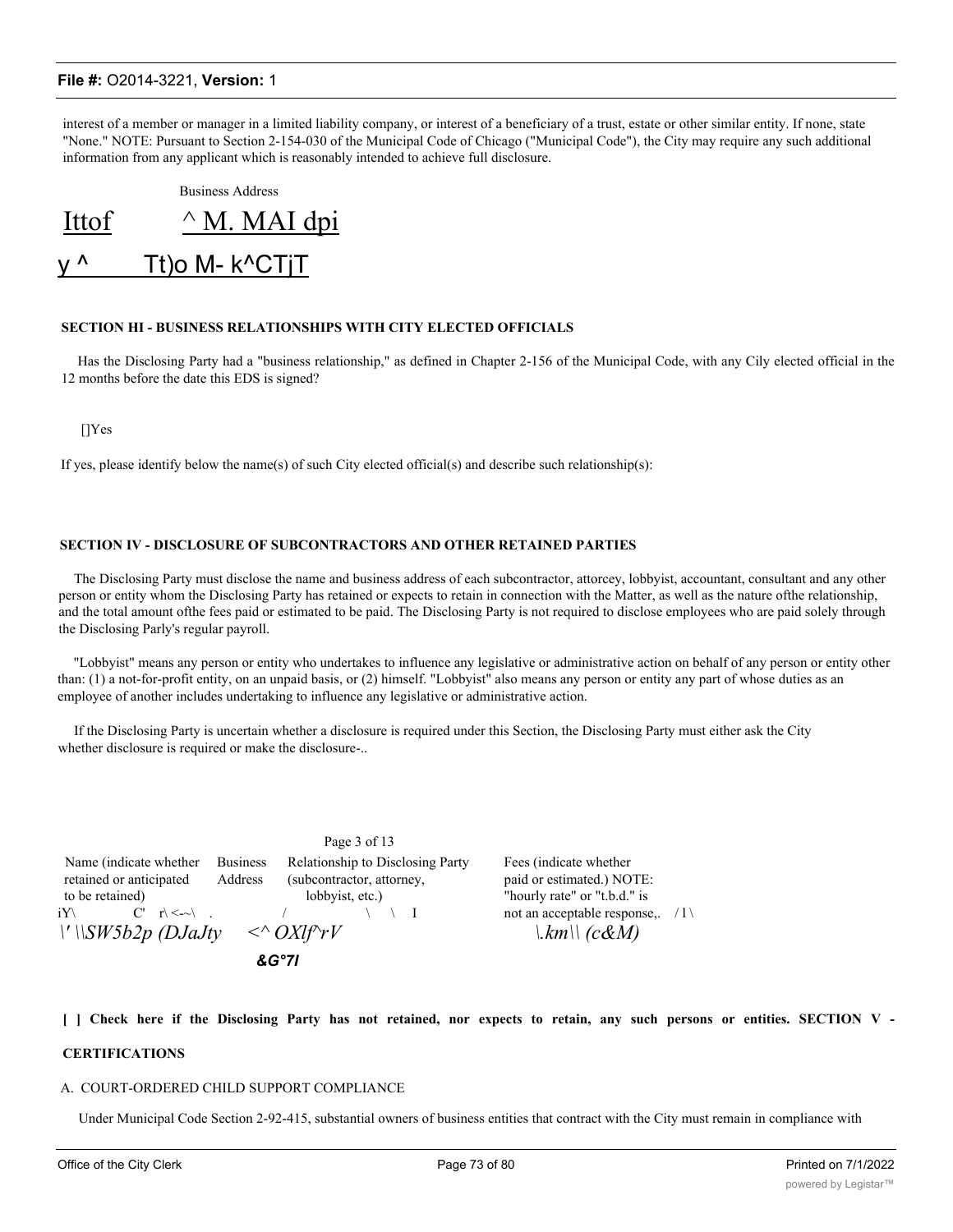their child support obligations throughout the contract's term.

Has any person who directly or indirectly owns 10% or more of the Disclosing Party been declared in arrearage on any child support obligations by any Illinois court of competent jurisdiction?

[ ] Ves ]^No [ ] No person directly or indirectly owns 10% or more of the Disclosing Party.

If "Yes," has the person entered into a court-approved agreement for payment of all support owed and is the person in compliance with that agreement?

[ ] Yes [ ] No

### B. FURTHER CERTIFICATIONS

1. Pursuant to Municipal Code Chapter 1-23, Article I ("Article I")(which the Applicant should consult for defined terms (e.g., "doing business") and legal requirements), if the Disclosing Party submitting this EDS is the Applicant and is doing business with the City, then the Disclosing Party certifies as follows: (i) neither the Applicant nor any controlling person is currently indicted or charged with, or has admitted guilt of, or has ever been convicted of, or placed under supervision for, any criminal offense involving actual, attempted, or conspiracy to commit bribery, theft, fraud, forgery, perjury, dishonesty or deceit against an officer or employee of the Cily or any sister agency; and (ii) the Applicant understands and acknowledges that compliance with Article I is a continuing requirement for doing business with the City. NOTE: If Article I applies to the Applicant, the permanent compliance timeframe in Article I supersedes some five-year compliance timeframes in certifications 2 and 3 below.

# Page 4 of 13

2 The Disclosing Party and, if the Disclosing Party is a legal entity, all of those persons or entities identified in Section II.B.l. of this EDS:

- a. arc not presently debarred, suspended, proposed for debarment, declared ineligible or voluntarily excluded from any transactions by any federal, state or local unit of government;
- b. have not, within a five-year period preceding the date of this EDS, been convicted of a criminal offense, adjudged guilty, or had a civil judgment rendered against them in connection with: obtaining, attempting to obtain, or performing a public (federal, state or local) transaction or contract under a public transaction; a violation of federal or state antitrust statutes; fraud; embezzlement; theft; forgery; bribery; falsification or destruction of records; making false statements; or receiving stolen property;
- c. are not presently indicted for, or criminally or civilly charged by, a governmental entity (federal, state or local) with committing any of the offenses set forth in clause B.2.b. of this Section V;
- d. have not, within a five-year period preceding the date of this EDS, had one or more pubiii-transactions (federal, state or local) terminated for cause or default; and
- e. have not, within a five-year period preceding the date of this EDS, been convicted, adjudged guilty, or found liable in a civil proceeding, or in any criminal or civil action, including actions concerning environmental violations, instituted by the City or by the federal government, any state, or any other unit of local government.
- 3. The certifications in subparts 3, 4 and 5 concern:
- the Disclosing Party;

· any "Contractor" (meaning any contractor or subcontractor used by the Disclosing Party in connection with the Matter, including but not limited to all persons or legal entities disclosed under Section IV, "Disclosure of Subcontractors and Other Retained Parties");

· any "Affiliated Entity" (meaning a person or entity that, directly or indirectly: controls the Disclosing Party, is controlled by the Disclosing Party, or is, with the Disclosing Party, under common control of another person or entity. Indicia of control include, without limitation: interlocking management or ownership; identity of interests among family members, shared facilities and equipment; common use of employees; or organization of a business entity following the ineligibility of a business entity to do business with federal or state or local government, including the City, using substantially the same management, ownership, or principals as the ineligible entity); with respect to Contractors, the term Affiliated Entity means a person or entity that directly or indirectly controls the Contractor, is controlled by it, or, with the Contractor, is under common control of another person or entity;

· any responsible official of the Disclosing Party, any Contractor or any Affiliated Entity or any other official, agent or employee of the Disclosing Party, any Contractor or any Affiliated Entity, acting pursuant to the direction or authorization of a responsible official ofthe Disclosing Party, any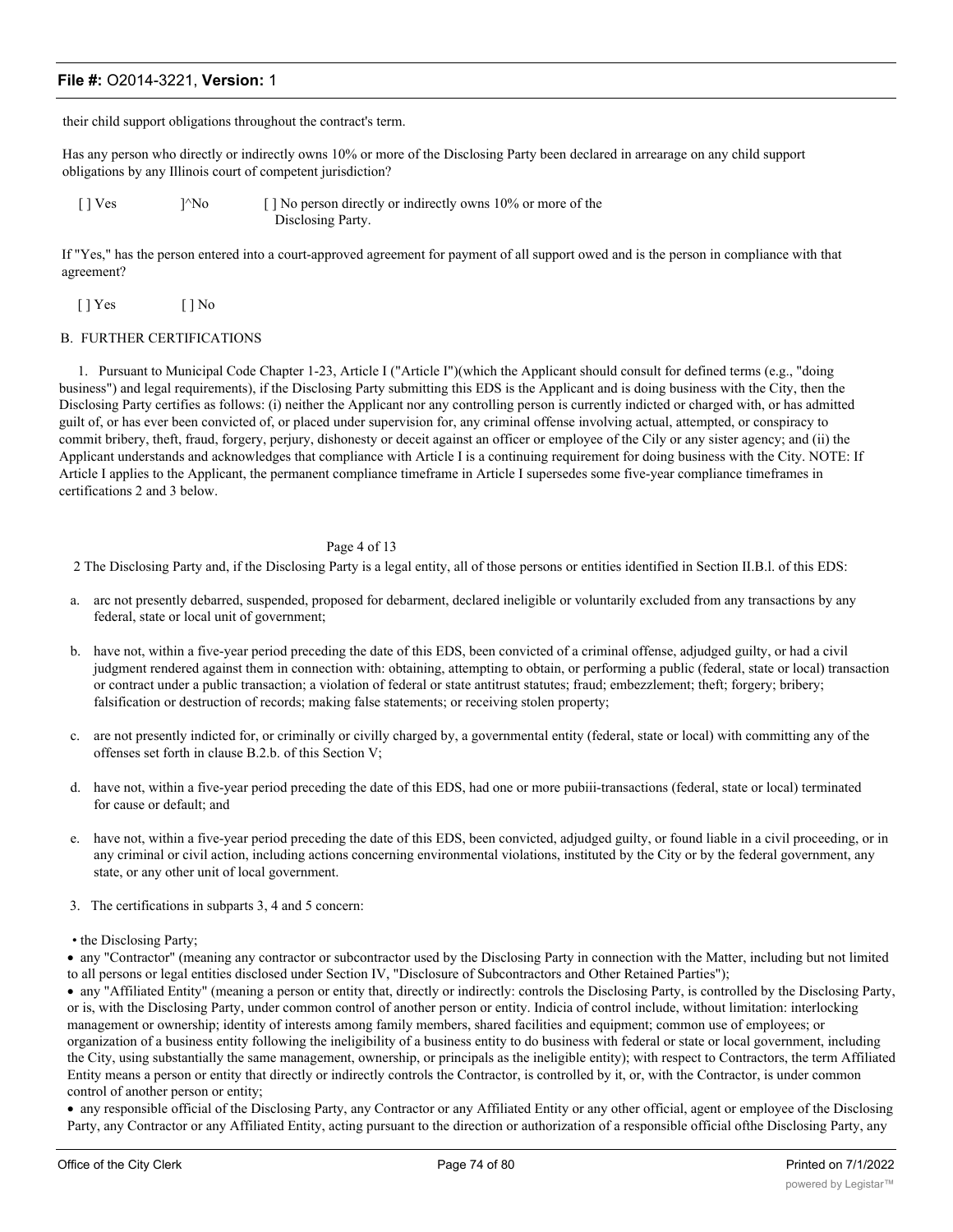Contractor or any Affiliated Entity (collectively "Agents").

### Page 5 of 13

Neither the Disclosing Party, nor any Contractor, nor any Affiliated Entity of either the Disclosing Party or any Contractor nor any Agents have, during the five years before the date this EDS is signed, or, with respect to a Contractor, an Affiliated Entity, or an Affiliated Entity of a Contractor during the five years before the date of such Contractor's or Affiliated Entity's contract or engagement in connection with the Matter:

- a. bribed or attempted to bribe, or been convicted or adjudged guilty of bribery or attempting to bribe, a public officer or employee of the City, the State of Illinois, or any agency of the federal government or of any state or local government in the United States of America, in that officer's or employee's official capacity;
- b. agreed or colluded with other bidders or prospective bidders, or been a party to any such agreement, or been convicted or adjudged guilty of agreement or collusion among bidders or prospective bidders, in restraint of freedom of competition by agreement to bid a fixed price or otherwise; or
- c. made an admission of such conduct described in a. or b. above that is a matter of record, but have not been prosecuted for such conduct; or
- d. violated the provisions of Municipal Code Section 2-92-610 (Living Wage Ordinance).

4. Neither the Disclosing Party, Affiliated Entity or Contractor, or any of their employees, officials, agents or partners, is barred from contracting with any unit of state or local government as a result of engaging in or being convicted of (I) bid-rigging in violation of 720 ILCS 5/33E-3; (2) bidrotating in violation of 720 ILCS 5/33E-4; or (3) any similar offense of any state or ofthe United States of America that contains the same elements as the offense of bid-rigging or bid-rotating.

5. Neither the Disclosing Party nor any Affiliated Entity is listed on any of the following lists maintained by the Office of Foreign Assets Control ofthe U.S. Department of the Treasury or ihe Bureau of Industry and Security of the U.S. Department of Commerce or their successors: the Specially Designated Nationals List, the Denied Persons List, the Unverified List, the Entity List and the Debarred List.

6. The Disclosing Party understands and shall comply with the applicable requirements of Chapters 2-55 (Legislative Inspector General), 2-56 (Inspector General) and 2-156 (Governmental Ethics) of the Municipal Code.

7. If the Disclosing Party is unable to certify to any of the above statements in this Part B (Further Certifications), the Disclosing Party must explain below: /

## Page 6 of 13

If the letters "NA," the word "None," or no response appears on the lines above, it will be conclusively presumed that the Disclosing Party certified to the above statements.

8. To the best of the Disclosing Party's knowledge after reasonable inquiry, the following is a complete list of all current employees of the Disclosing Party who were, at any time during the 12-month period preceding the execution date of this EDS, an employee, or elected or appointed official, of the City of Chicago (if none, indicate with "N/A" or "none"). /

### C. CERTIFICATION OK STATUS AS FINANCIAL INSTITUTION I. The Disclosing Party certifies that the Disclosing Party (check one)

9. To the best of the Disclosing Party's knowledge after reasonable inquiry, the following is a complete list of all gifts that the Disclosing Party has given or caused to be given, at any time during the 12-month period preceding the execution date of this EDS, to an employee, or elected or appointed official, of the City of Chicago. For purposes of this statement, a "gift" does not include: (i) anything made generally available to City employees or to the general public, or (ii) food or drink provided in the course of official City business and having a retail value of less than \$20 per recipient (if none, indicate with "N/A" or "none"). As to any gift listed below, please also list the name of the City recipient.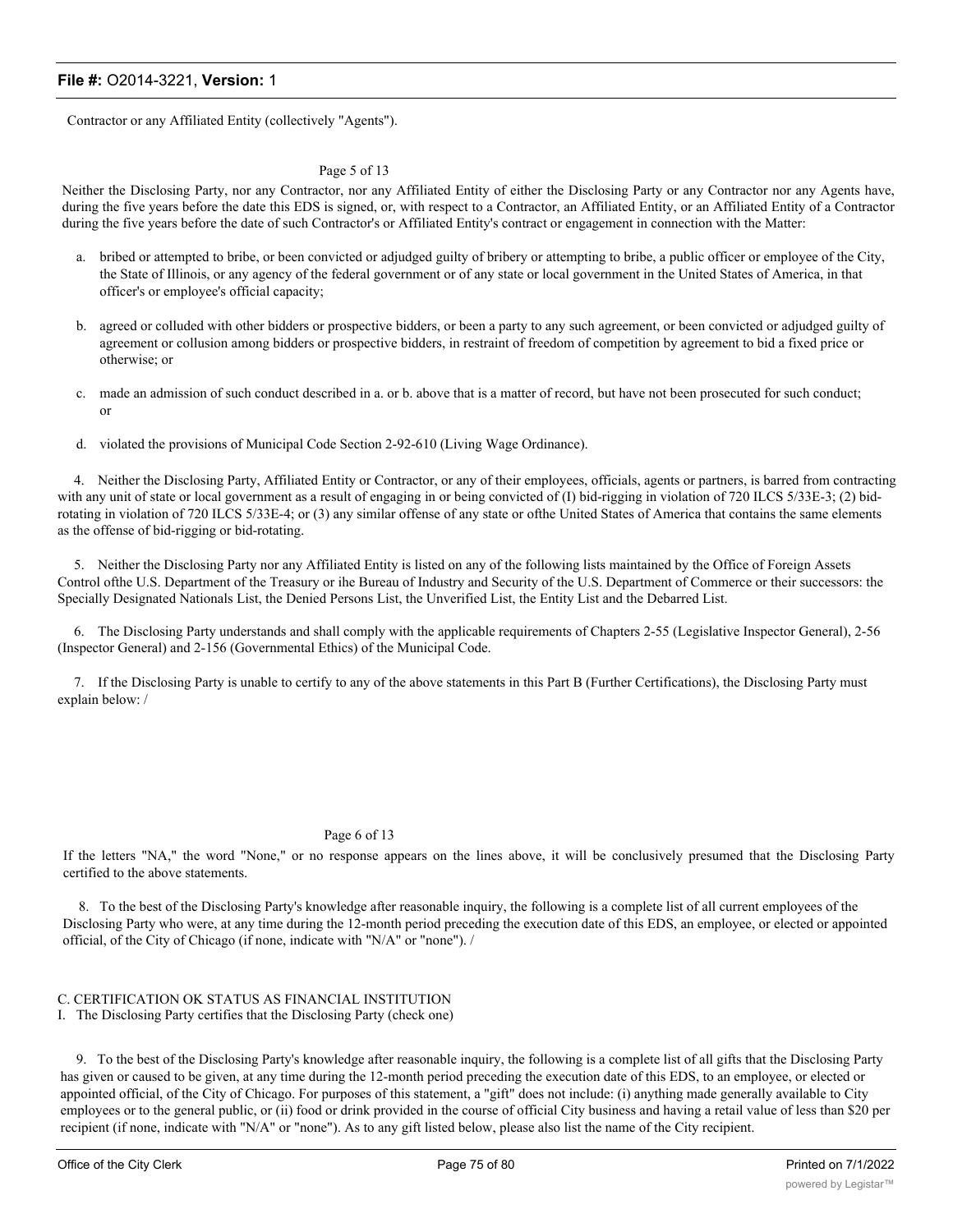a "financial institution" as defined in Section 2-32-455(b) of the Municipal Code.

2. If the Disclosing Party IS a financial institution, then the Disclosing Party pledges:

"Wc are not and will not become a predatory lender as defined in Chapter 2-32 of the Municipal Code. We further pledge that none of our affiliates is, and none of them will become, a predatory lender as defined in Chapter 2-32 ofthe Municipal Code. We understand that becoming a predatory lender or becoming an affiliate of a predatory lender may result in the loss of the privilege of doing business with the City."

If the Disclosing Party is unable to make this pledge because it or any of its affiliates (as defined in Section 2-32-455(b) of the Municipal Code) is a predatory lender within the meaning of Chapter 2-32 of the Municipal Code, explain here (attach additional pages if necessary):

Page 7 of 13

If the letters "N A," the word "None," or no response appears on the lines above, it will be conclusively presumed that the Disclosing Party certified to the above statements.

### D. CERTIFICATION REGARDING INTEREST IN CITY BUSINESS

Any words or terms that are defined in Chapter 2-156 of the Municipal Code have the same meanings when used in this Part D.

1. In accordance with Section 2-156-1 10 ofthe Municipal Code: Does any official or employee of the Cily have a financial interest in his or her own name or in the name of any other person or entity in the Matter?

[ ] Yes y\$ No

NOTE: If you checked "Yes" to Item D.l.. proceed to Items D.2. and D.3. If you checked "No" to Item D.l., proceed to Part E.

2. Unless sold pursuant to a process of competitive bidding, or otherwise permitted, no City elected official or employee shall have a financial interest in his or her own name or in the name of any other person or entity in the purchase of any property that (i) belongs to the City, or (ii) is sold for taxes or assessments, or (iii) is sold by virtue of legal process at the suit of the City (collectively, "City Property Sale"). Compensation for property taken pursuant to the City's eminent domain power does not constitute a financial interest within the meaning of this Part D.

Does the Matter involve a City Property Sale?

[JYes ^No

3. If you checked "Yes" to Item D.l., provide the names and business addresses ofthe City officials or employees having such interest and identify the nature of such interest:

Name Business Address Nature of Interest

4. The Disclosing Party further certifies that no prohibited financial interest in the Matter will be acquired by any Cily official or employee.

#### F.. CERTIFICATION REGARDING SLAVERY ERA BUSINESS

Please check either 1. or 2. below. If the Disclosing Party checks 2., the Disclosing Party must disclose below or in an attachment to this EDS all information required by paragraph 2 Failure to

Page 8 of 13

comply with these disclosure requirements may make any contract entered into with the City in connection with the Matter voidable by the City.

 $y^{\wedge}$  1. The Disclosing Party verifies that the Disclosing Party has searched any and all records of the Disclosing Party and any and all predecessor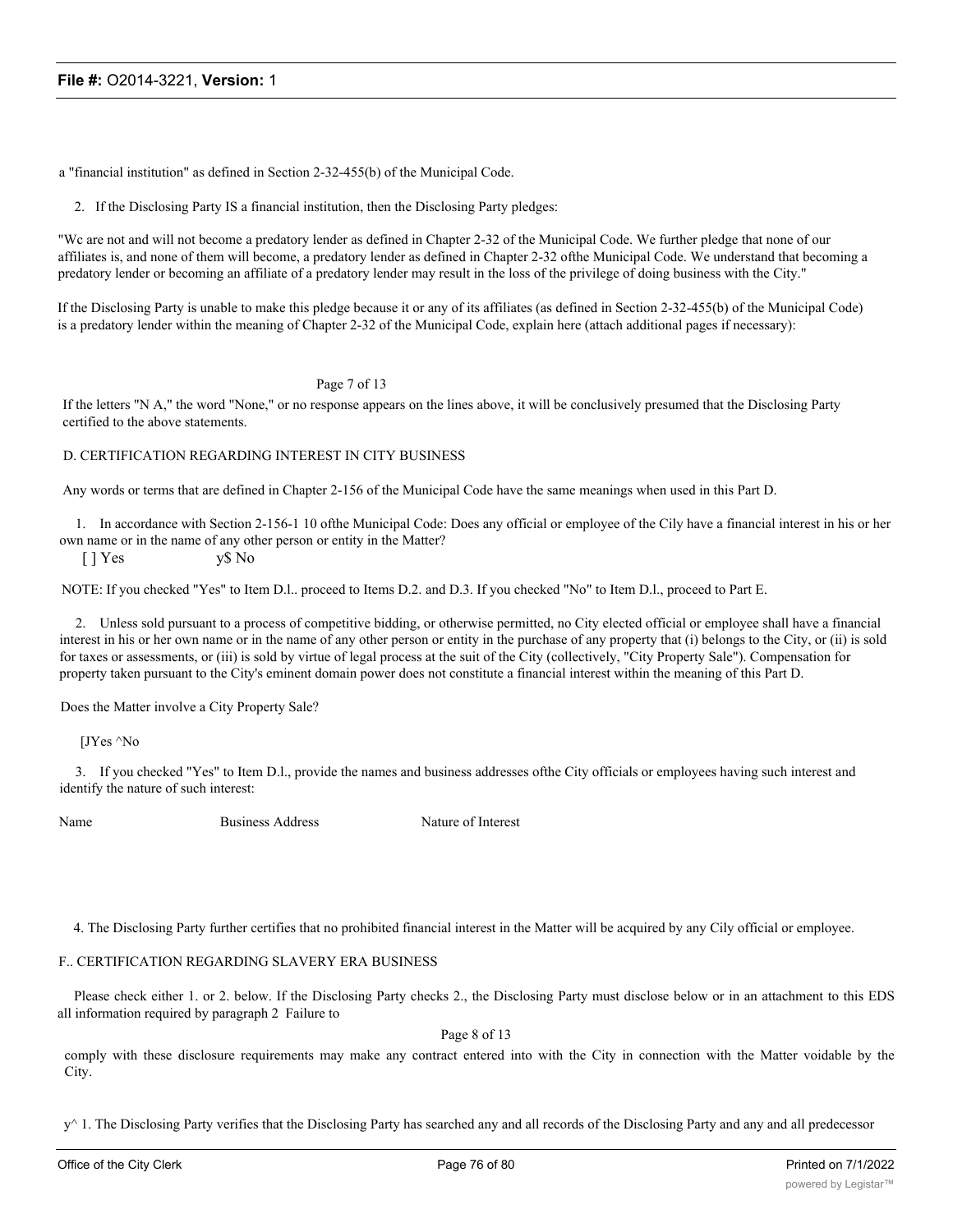entities regarding records of investments or profits from slavery or slaveholder insurance policies during the slavery era (including insurance policies issued to slaveholders that provided coverage for damage to or injury or death of their slaves), and the Disclosing Party has found no such records.

2. The Disclosing Party verifies that, as a result of conducting the search in step 1 above, the Disclosing Party has found records of investments or profits from slavery or slaveholder insurance policies. The Disclosing Party verifies that the following constitutes full disclosure of all such records, including the names of any and all slaves or slaveholders described in those records:

#### **SECTION VI - CERTIFICATIONS FOR FEDERALLY FUNDED MATTERS**

NOTE: If the Matter is federally funded, complete this Section Vt. If the Matter is not federally funded, proceed to Section VII. For purposes of this Section VI, tax credits allocated by the City and proceeds of debt obligations of the City are not federal funding.

### A. CERTIFICATION REGARDING LOBBYING

I. List below the names of all persons or entities registered under the federal Lobbying Disclosure Act of 1995 who have made lobbying contacts on behalf of the Disclosing Party with respect to the Matter: (Add sheets if necessary):

(If no explanation appears or begins on the lines above, or if the letters "NA" or if the word "None" appear, it will be conclusively presumed that the Disclosing Party means that NO persons or entities registered under the Lobbying Disclosure Act of 1995 have made lobbying contacts on behalf ofthe Disclosing Party with respect to the Matter.)

2. The Disclosing Party has not spent and will not expend any federally appropriated funds to pay any person or entity listed in Paragraph A. 1. above for his or her lobbying activities or lo pay any person or entity lo influence or attempt to influence an officer or employee of any agency, as defined by applicable federal law, a member of Congress, an officer or employee of Congress, or an employee of a member of Congress, in connection with the award of any federally funded contract, making any federally funded grant or loan, entering into any cooperative agreement, or to extend, continue, renew, amend, or modify any federally funded contract, grant, loan, or cooperative agreement.

Page 9 of 13

**i**

3. The Disclosing Party will submit an updated certification at the end of each calendar quarter in which there occurs any event that materially affects the accuracy of the statements and information set forth in paragraphs A.l. and A.2. above.

4. The Disclosing Party certifies that either: (i) it is not an organization described in section 501 (c)(4) of the Internal Revenue Code of 1986; or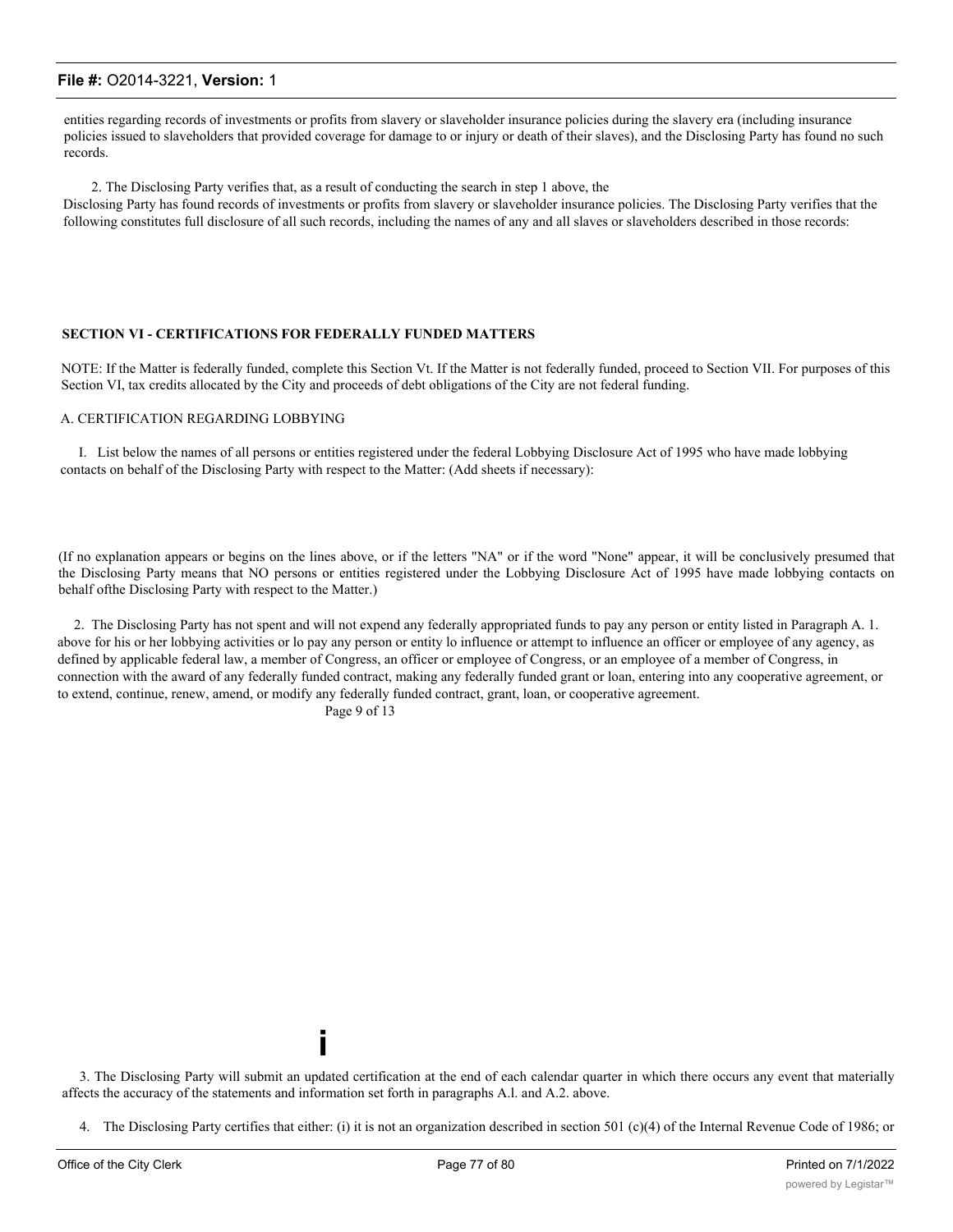(ii) it is an organization described in section 501(c)(4) of the Internal Revenue Code of 1986 but has not engaged and will not engage in "Lobbying Activities".

5. If the Disclosing Party is the Applicant, the Disclosing Party must obtain certifications equal in form and substance to paragraphs A.l. through A.4. above from all subcontractors before it awards any subcontract and the Disclosing Party must maintain all such subcontractors' certifications for the duration of the Matter and must make such certifications promptly available to the City upon request.

### B. CERTIFICATION REGARDING EQUAL EMPLOYMENT OPPORTUNITY

If the Matter is federally funded, federal regulations require the Applicant and all proposed subcontractors to submit the following information with their bids or in writing at the outset of negotiations.

Is the Disclosing Party the Applicant?

[JYes []No If "Yes." answer the three questions below:

1. Have you developed and do you have on file affirmative action programs pursuant to applicable federal regulations? (See 41 CFR Part 60-2.) [JYes [JNo

2. Have you filed with the Joint Reporting Committee, the Director of the Office of Federal Contract Compliance Programs, or the Equal Employment Opportunity Commission all reports due under the applicable filing requirements?

 $[JYes$   $[ ] No$ 

3. Have you participated in any previous contracts or subcontracts subject to the equal opportunity clause? [JYes [JNo

If you checked "No" to question 1. or 2. above, please provide an explanation:

#### Page 10 of 13

#### SECTION VII - ACKNOWLEDGMENTS, CONTRACT INCORPORATION, COMPLIANCE, PENALTIES, DISCLOSURE

The Disclosing Party understands and agrees that:

A. The certifications, disclosures, and acknowledgments contained in this EDS will become part of any contract or other agreement between the Applicant and the City in connection with the Matter, whether procurement. City assistance, or other City action, and are material inducements to the City's execution of any contract or taking other action with respect to the Matter. The Disclosing Party understands that it must comply with all statutes, ordinances, and regulations on which this EDS is based.

B. The City's Governmental Ethics and Campaign Financing Ordinances, Chapters 2-156 and 2-164 of the Municipal Code, impose certain duties and obligations on persons or entities seeking City contracts, work, business, or transactions. The full text of these ordinances and a training program is available on line at www.cityofchicago.org/Ethics <http://www.cityofchicago.org/Ethics>, and may also be obtained from the City's Board of Ethics, 740 N.

Sedgwick St., Suite 500, Chicago, IL 60610, (312) 744-9660. The Disclosing Party must comply fully with the applicable ordinances.

C. If the City determines that any information provided in this EDS is false, incomplete or inaccurate, any contract or otheT agreement in connection with which it is submitted may be rescinded or be void or voidable, and the City may pursue any remedies under the contract or agreement (if not rescinded or void), at law, or in equity, including terminating the Disclosing Party's participation in the Matter and/or declining to allow the Disclosing Party to participate in otheT transactions with the City. Remedies at law for a false statement of material fact may include incarceration and an award to the City of treble damages.

D. It is the City's policy to make this document available to the public on its Internet site and/or upon request. Some or all of the information provided on this EDS and any attachments to this EDS may be made available to the public on the Internet, in response to a Freedom of Information Act request, or otherwise. By completing and signing this EDS, the Disclosing Party waives and releases any possible rights or claims which it may have against the City in connection with the public release of information contained in this EDS and also authorizes the City to verify the accuracy of any information submitted in this EDS.

E. The information provided in this EDS must be kept current. In the event of changes, the Disclosing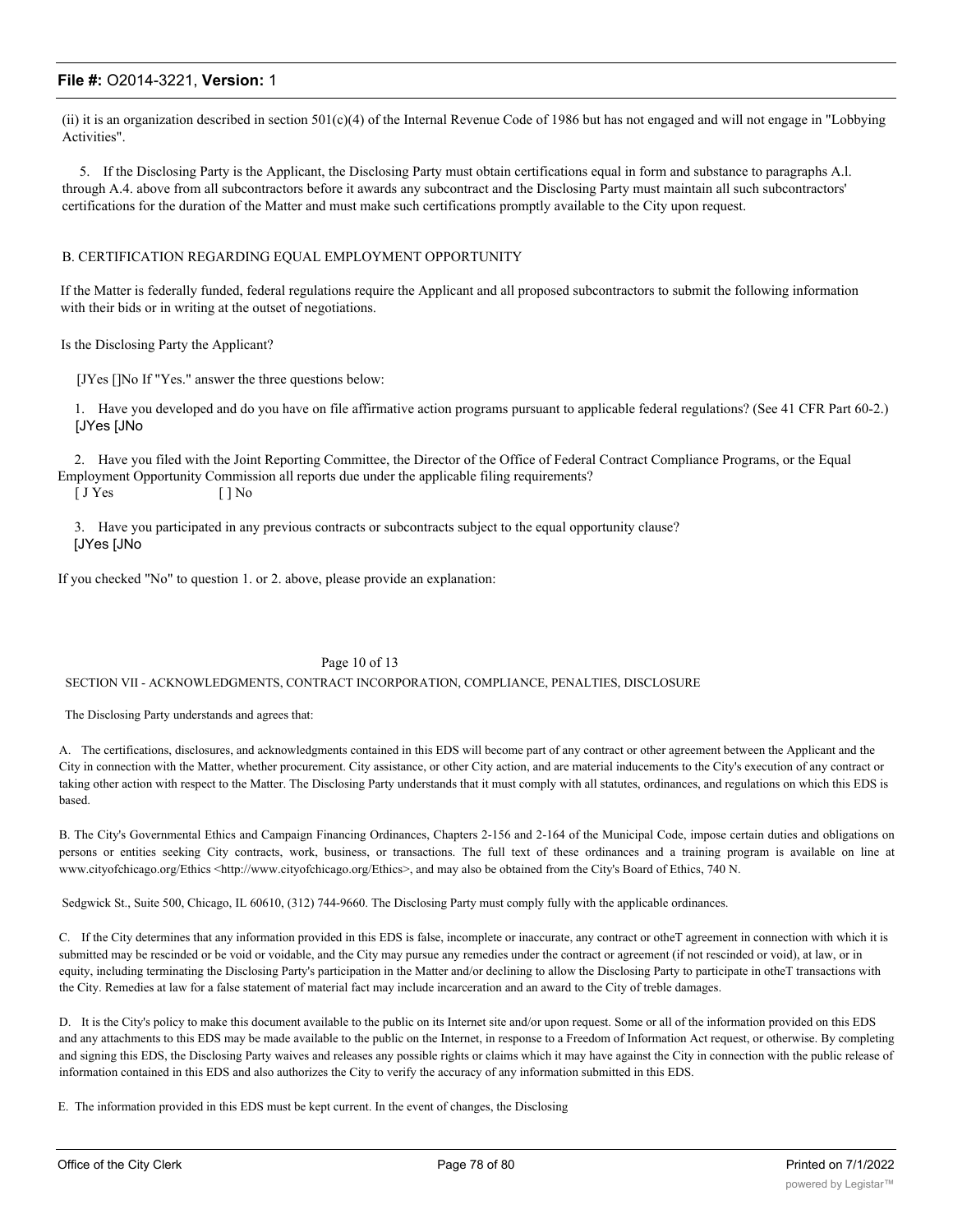Party must supplement this EDS up to the time the City takes action on the Matter. If the Matter is a

contract being handled by the City's Department of Procurement Services, the Disclosing Party must

update this EDS as the contract requires. NOTE: With respect to Matters subject to Article I of

Chapter 1-23 ofthe Municipal Code (imposing PERMANENT INELIGIBILITY for certain specified

offenses), the information provided herein regarding eligibility must be kept current for a longer period,

as required by Chapter 1-23 and Section 2-154-020 ofthe Municipal Code.

The Disclosing Party represents and warrants that:

#### Page 11 of 13

1". 1. The Disclosing Parly is noi delinquent in ihe p.iyment of any tax administered by the Illinois Department of Revenue, nor are the Disclosing Party or its Affiliated Entities delinquent in paying any fine. fee. tax or oilier charge owed to the City. This includes, but is not limited to, all water charges, sewer charges, license fees, parking tickets, properly taxes or sales taxes.

f 2 If the Disclosing Party is the Applicant, the Disclosing Party and its Affiliated Entities will not use, nor permit their subcontractors to use, any facility listed by the U.S. E.P.A. on the federal Excluded Parties List System ("EP1.S") maintained by the U. S. General Services Administration.

F.3 If the Disclosing Parly is the Applicant, the Disclosing Party will obtain from any contractors/subcontractors hired or to be hired in connection with the Matter certifications equal in form and substance to those in F.l and F.2. above ;ind will not, without the prior written consent of the City, use any such contractor/subcontractor that does not provide such certifications or that the Disclosing Party has reason lo believe has not provided or cannot provide truthful certifications.

NOTE: If the Disclosing Party cannot certify as to any of the items in F. 1., F.2. or F.3. above, »a explanatory statement must be attached to this EDS.

#### **CERTIFICATION**

(Print or type title of person signing)

#### Page 12 of 13

Under penalty of perjury, the person signing below: (1) warrants that he/she is authorized to execute this EDS and Appendix A (if applicable) on behalf ofthe Disclosing Party, and (2) warrants that all certifications and statements contained in this EDS and Appendix A (if applicable) are true, accurate and complete as ofthe date furnished to the City.

**CITY OF CHICAGO ECONOMIC DISCLOSURE STATEMENT AND AFFIDAVIT APPENDIX A**